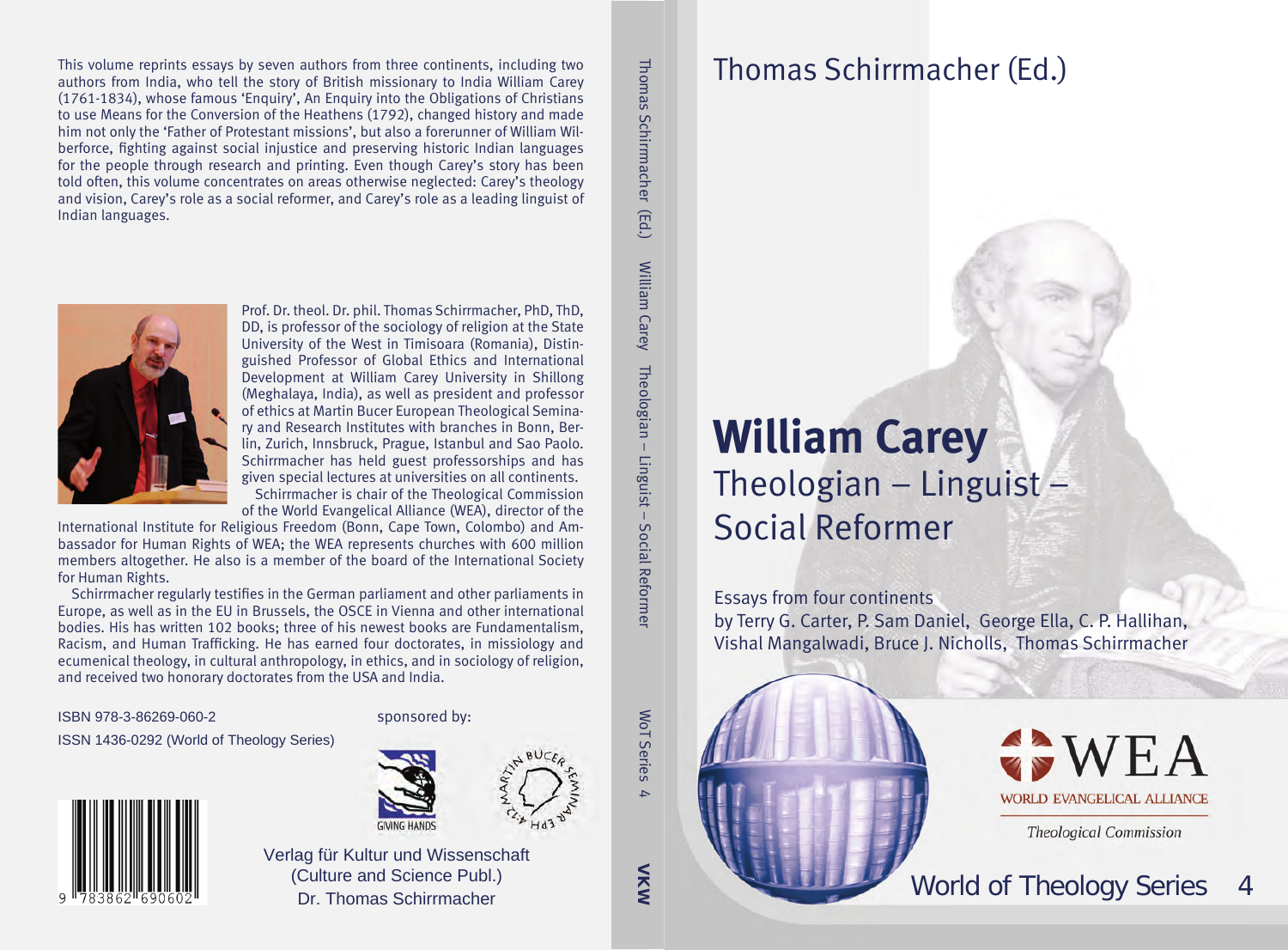Thomas Schirrmacher (Ed.)

**William Carey: Theologian – Linguist – Social Reformer**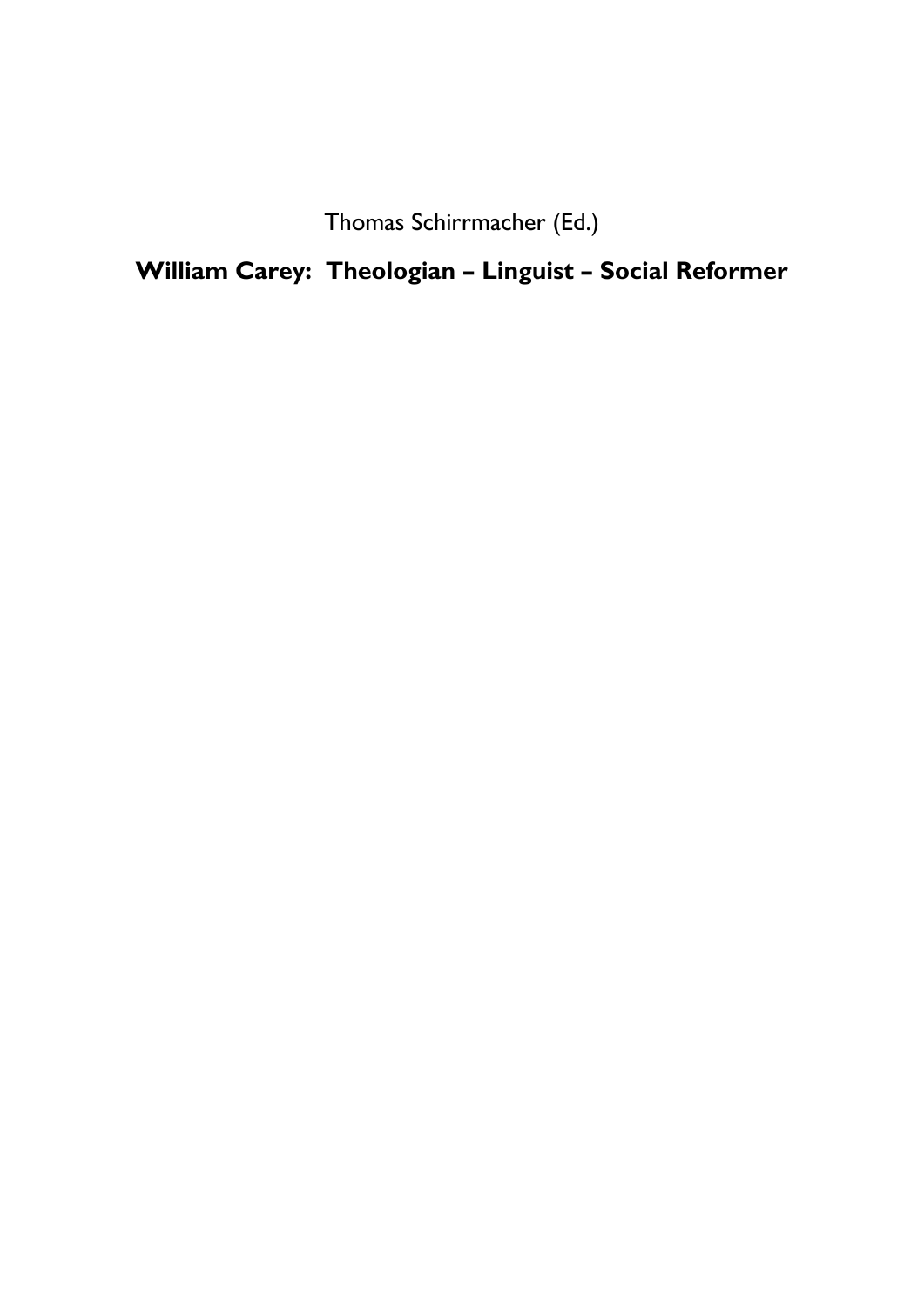## **"World of Theology Series"**

## **Studies published by the Theological Commission of the World Evangelical Alliance**

Vol 4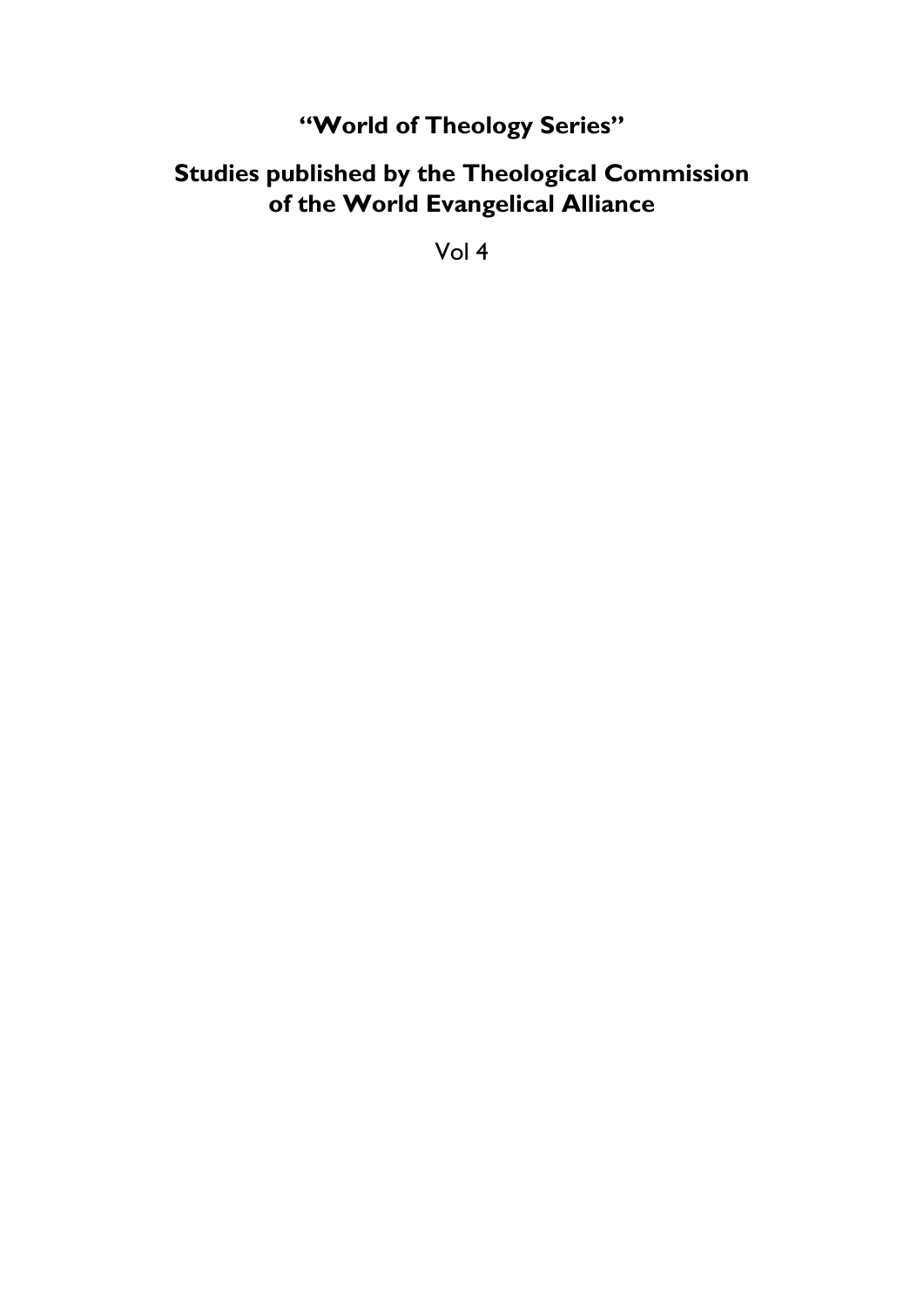**Thomas Schirrmacher (Ed.)** 

# **William Carey: Theologian – Linguist – Social Reformer**

**Essays from four continents** 

**by Terry G. Carter, P. Sam Daniel, George Ella, C. P. Hallihan, Vishal Mangalwadi, Bruce J. Nicholls, Thomas Schirrmacher** 

> Verlag für Kultur und Wissenschaft Culture and Science Publ. Bonn 2013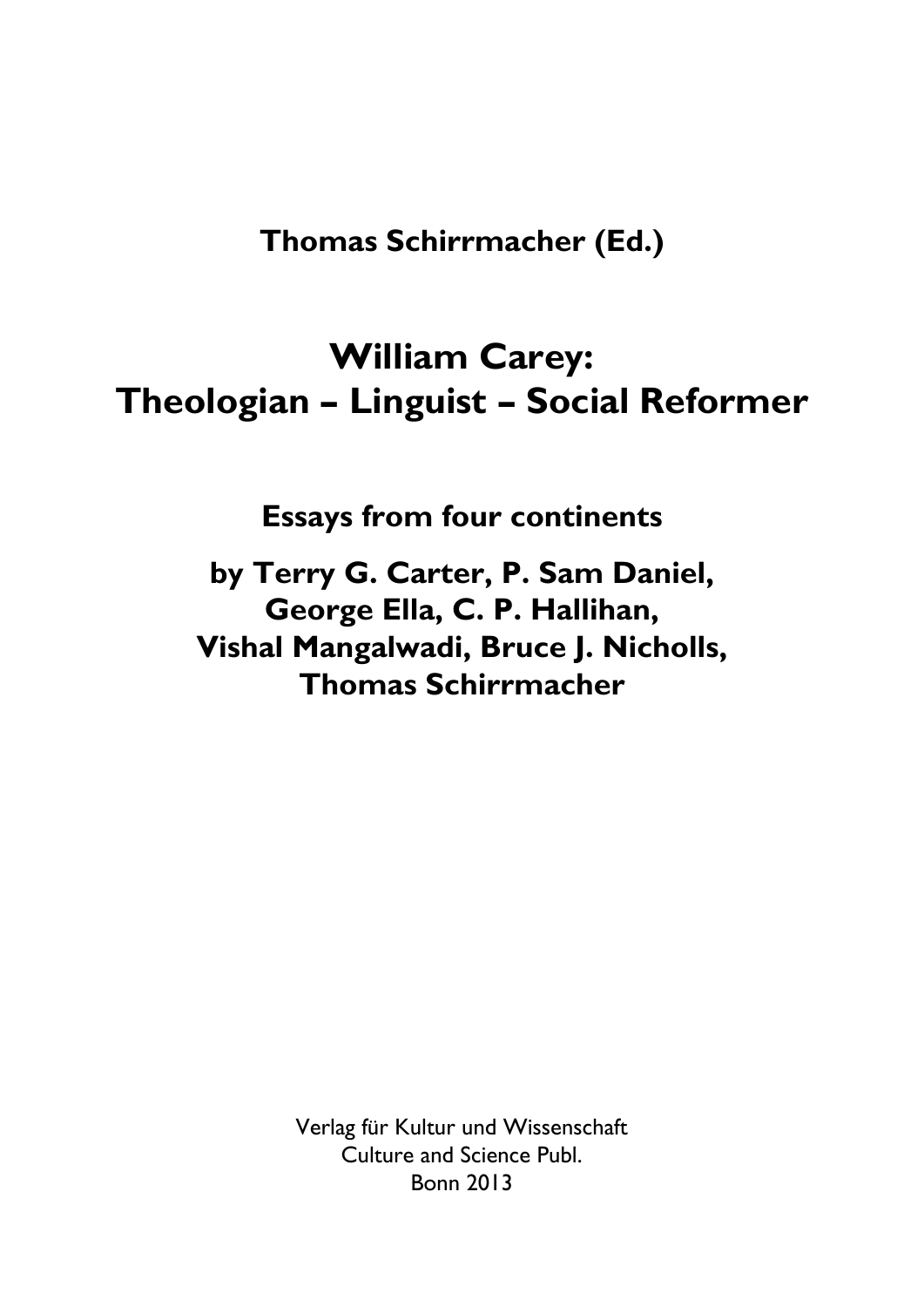#### **Bibliographic information published by the Deutsche Nationalbibliothek**

The Deutsche Nationalbibliothek lists this publication in the Deutsche Nationalbibliografie; detailed bibliographic data are available in the Internet at http://dnb.d-nb.de

> © Copyright 2013 by Verlag für Kultur und Wissenschaft (Culture and Science Publ.) Prof. Dr. Thomas Schirrmacher Friedrichstraße 38, D-53111 Bonn Fax +49 / 228 / 9650389 www.vkwonline.de / info@vkwonline.de

> > ISSN 2197-9057 ISBN 978-3-86269-060-2

Printed in Germany coverdesign and manufacturing: BoD Verlagsservice Beese, Friedensallee 44, 22765 Hamburg www.rvbeese.de / info@rvbeese.de

Publishing Distribution Center: IC-Medienhaus D-71087 Holzgerlingen, Tel. 07031/7414-177 Fax -119 www.icmedienhaus.de catalog for book stores: www.vkwonline.de/gesamtprospekt

Private costumers: in each book store or at www.vkwonline.de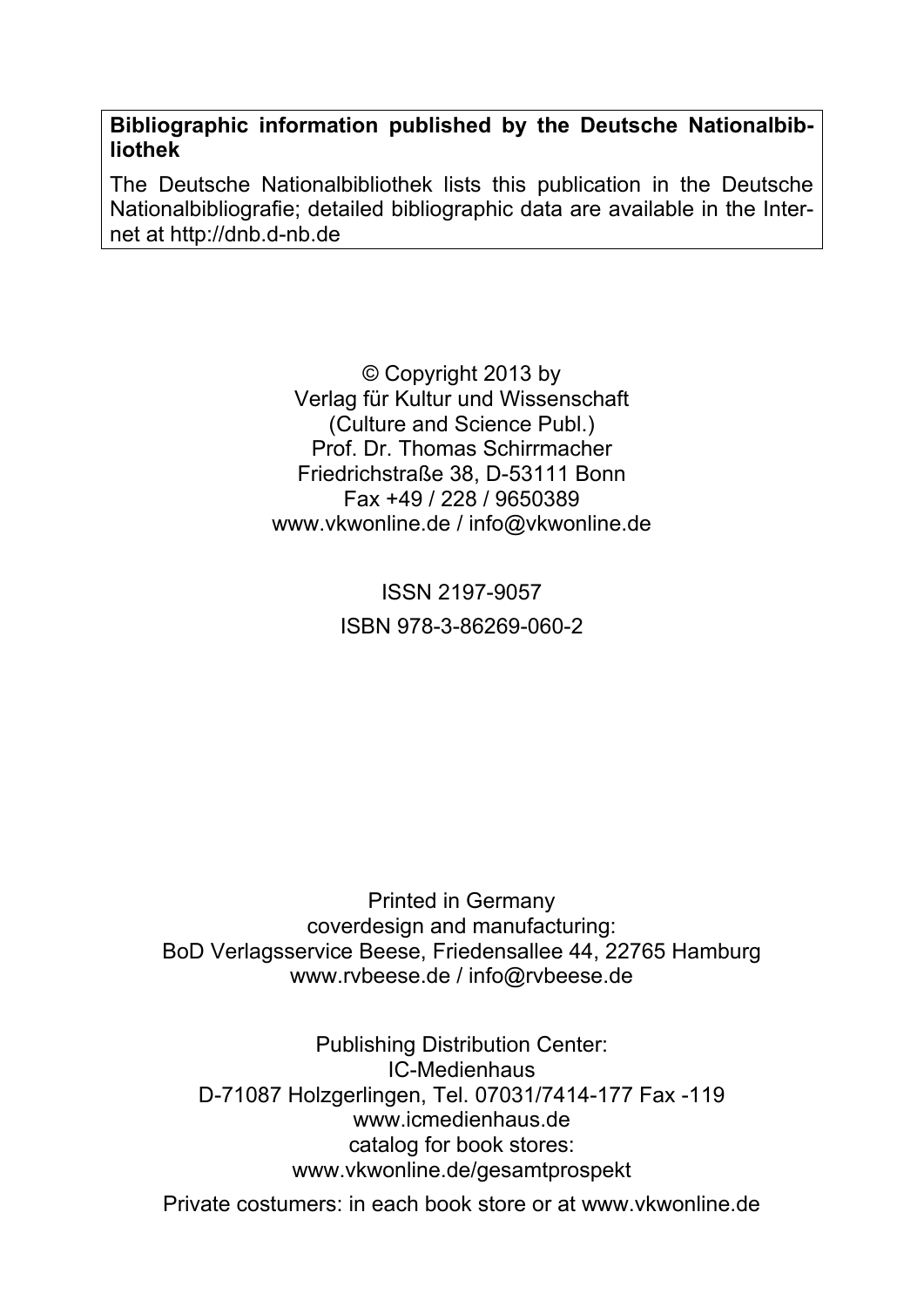"… If once God would by his Spirit convince of Sin, a Saviour would be a blessing indeed to them; but Human Nature is the very same all the world over; and all Conviction fails except it is produced by the effectual working of the Holy Spirit."

*William Carey reporting on a discussion with a money-changer in his Journal, February 1, 17941*

"You and I, and all of us are Sinners, and we are in a helpless state but I have good things to tell you. God in the riches of his Mercy became incarnate, in the form of Man. He lived more than thirty years on the earth but without Sin and was employed in doing good. He gave sight to the Blind, healed the Sick, the Lame, the Deaf and the Dumb – and after all died in the stead of Sinners. We deserved the wrath of God, but he endured it. We could make no sufficient atonement for our guilt but he completely made an end of Sin and now he has sent us to tell you that the Work is done and to call you to faith in, and dependence on the Lord Jesus Christ. Therefore, leave your vain customs, and false gods, and lay hold of eternal Life through him."

*William Carey in a Letter to Andrew Fuller about the conversion of a Hindu in November, 18002*

<sup>-</sup>1 Terry G. Carter. The Journal and Selected Letters of William Carey. Macon (GA): Smyth & Helwys, 2000, p. 15. The quotes were selected by Dr Carter for this volume.

<sup>2</sup> Ibid., p. 149.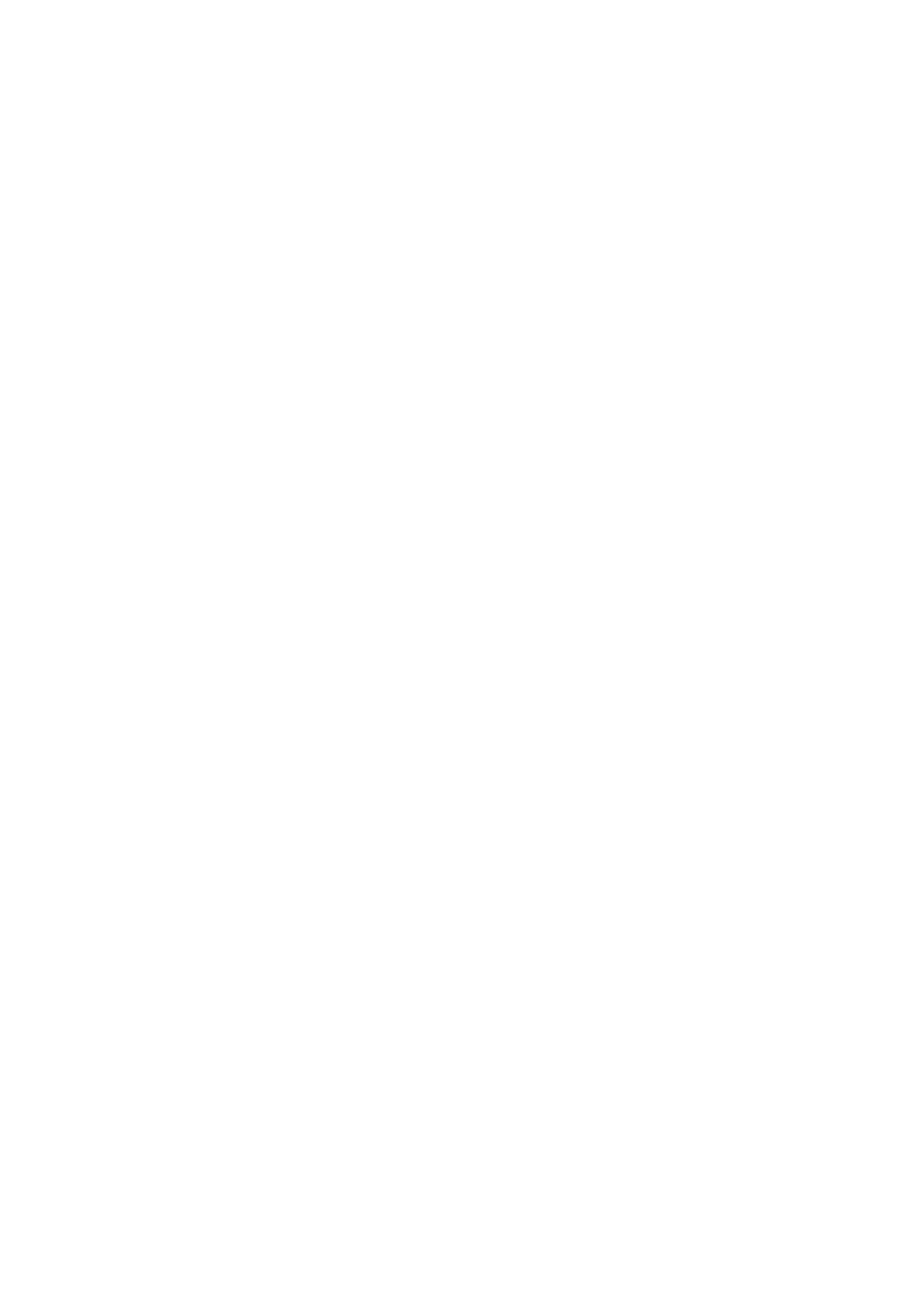# **Contents**

| <b>THOMAS K. JOHNSON: Foreword:</b>                                     |  |
|-------------------------------------------------------------------------|--|
| <b>TERRY G. CARTER: The Calvinism of William Carey</b>                  |  |
|                                                                         |  |
|                                                                         |  |
|                                                                         |  |
|                                                                         |  |
|                                                                         |  |
| <b>SAM DANIEL: William Carey's Contribution to Indian Languages  37</b> |  |
|                                                                         |  |
| 2. Protestant Missionary Assumptions Regarding Language Use  37         |  |
|                                                                         |  |
|                                                                         |  |
|                                                                         |  |
|                                                                         |  |
| <b>GEORGE ELLA: William Carey: Using God's Means to Convert the</b>     |  |
|                                                                         |  |
|                                                                         |  |
|                                                                         |  |
|                                                                         |  |
| Part Four: The Serampore Trio Triumph over Opposition from the          |  |
|                                                                         |  |
| C. P. HALLIHAN: William Carey                                           |  |
| "A plodder for Christ", "Father of modern Missions", but,               |  |
|                                                                         |  |
|                                                                         |  |
|                                                                         |  |
|                                                                         |  |
|                                                                         |  |
|                                                                         |  |
|                                                                         |  |
|                                                                         |  |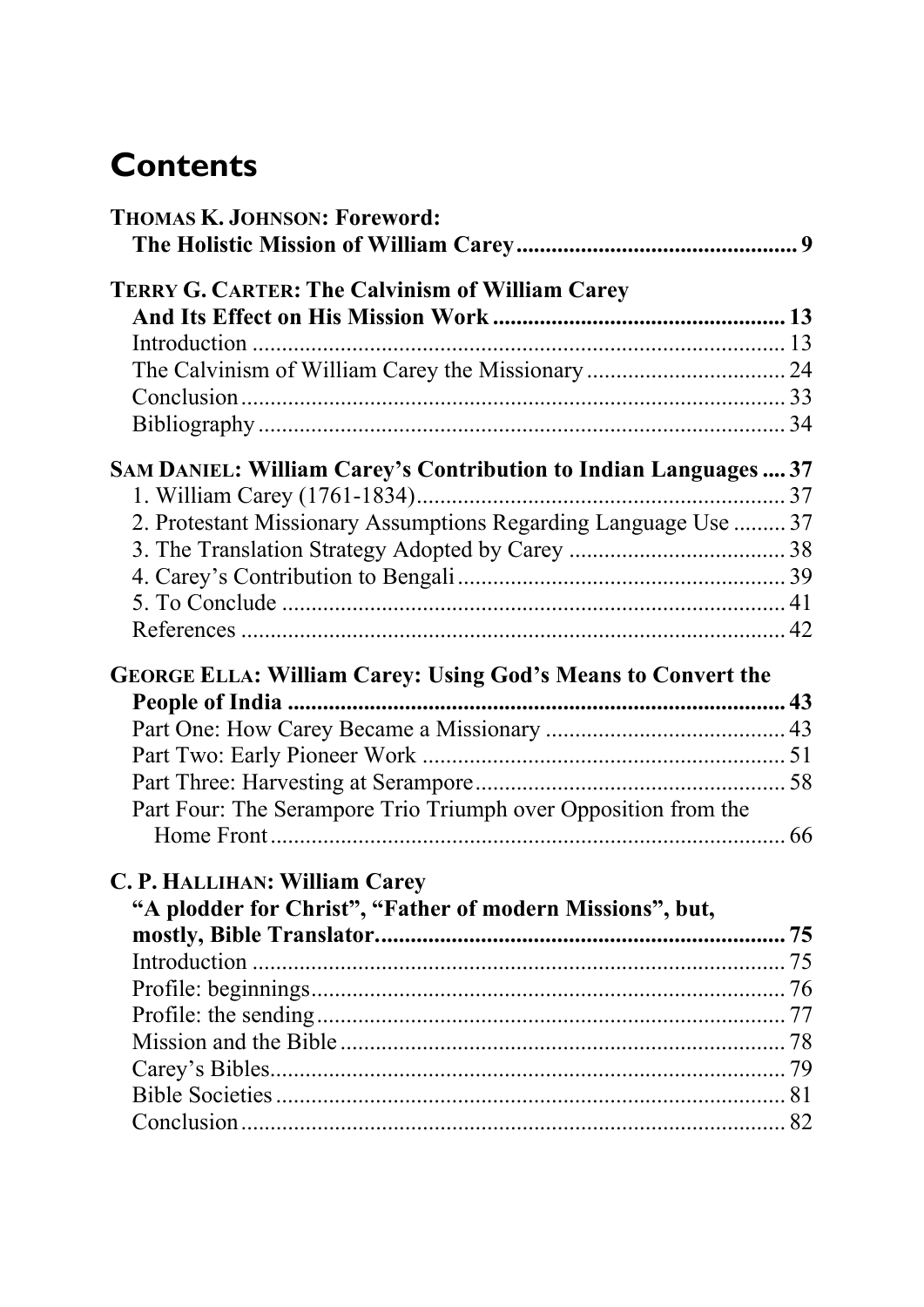| <b>VISHAL MANGALWADI: India: Perils and Promise Then And Now 85</b> |  |
|---------------------------------------------------------------------|--|
|                                                                     |  |
|                                                                     |  |
|                                                                     |  |
|                                                                     |  |
| <b>BRUCE J. NICHOLLS: The Theology of William Carey  97</b>         |  |
|                                                                     |  |
|                                                                     |  |
|                                                                     |  |
|                                                                     |  |
|                                                                     |  |
|                                                                     |  |
|                                                                     |  |
|                                                                     |  |
|                                                                     |  |
|                                                                     |  |
|                                                                     |  |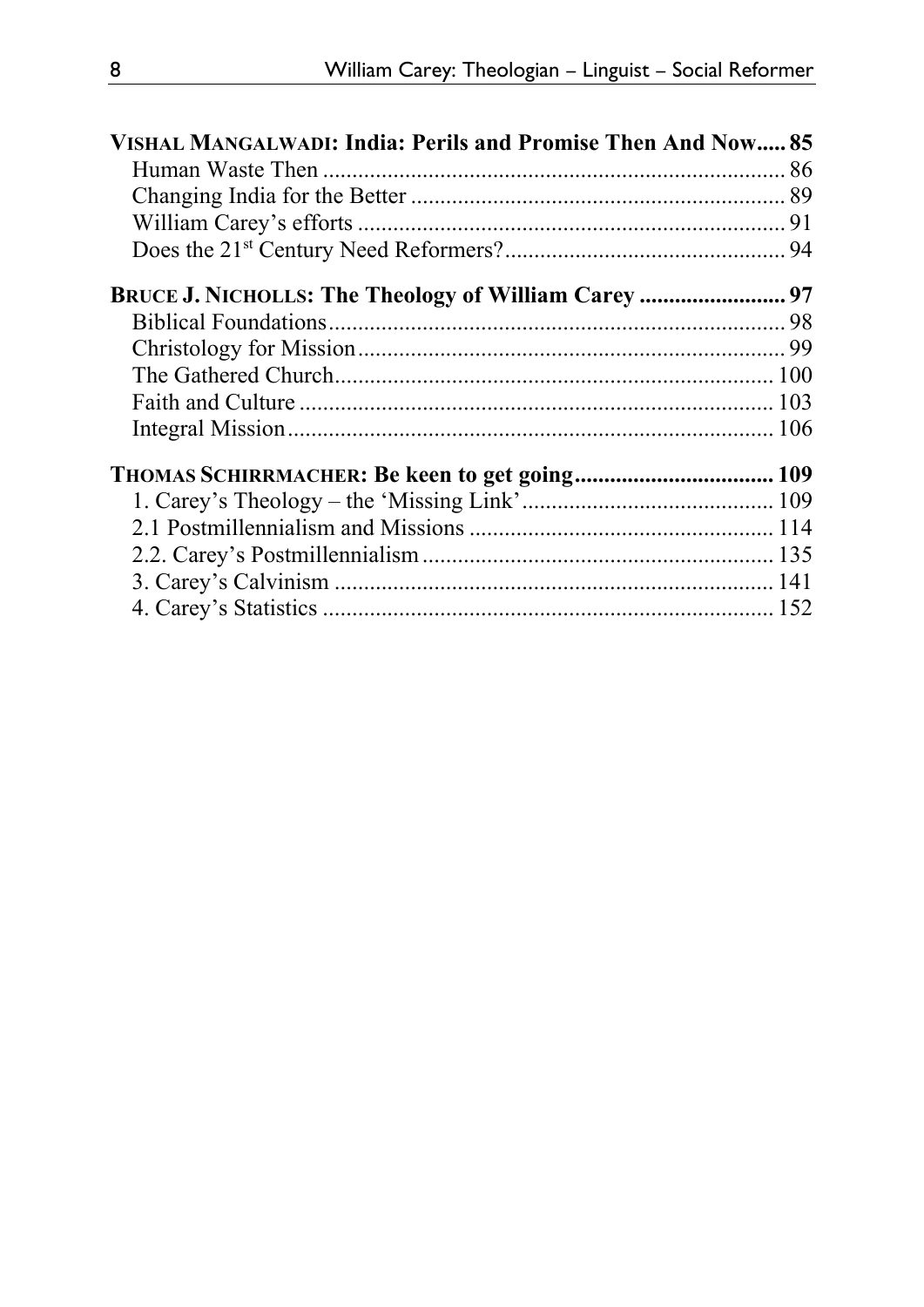# **Foreword: The Holistic Mission of William Carey**

By Thomas K. Johnson, Ph.D.

Johnson has served as the pastor of three evangelical churches and taught philosophy or theology in ten universities and theological schools in nine countries. He is currently Vice President for Research for Martin Bucer Seminary (Germany, Austria, Switzerland, Czech Republic, Turkey, and Brazil), Adjunct Professor of Social Studies at Vilnius Pedagogical University (Lithuania), Professor of Theology, Philosophy and Public Policy for the International Institute for Christian Studies, and Director of the Comenius Institute (Prague, Czech Republic).

By publishing this book we are obviously suggesting that William Cary and his team, though not without weaknesses, are worthy role models for Christians. This does not mean they were sinless or faultless. Like normal people, they caused many of their own problems. Nor does it mean that missionaries today should imitate Carey in a wooden manner. Wise mission strategy always requires a living assessment of the needs of people in a particular situation and also of the talents which God has given to particular members of the body of Christ. (See the obviously connected parables of Jesus in Matthew 25:14-46 about applying talents to needs.)<sup>3</sup> But there are noteworthy patterns in the mission efforts of Carey's team that are instructive in a manner that goes beyond encouraging us to imitate their courage, endurance, love, and creativity. These patterns were inseparable from the way in which they both led many people to faith in Christ and also brought significant directional changes in Indian society.

### **I. Carey's team applied the biblical message to many different dimensions of life and culture.**

Of course Carey and his colleagues preached the gospel to individuals and organized the converts into churches. But because of the organic holism

<sup>-</sup>3 I am thinking here of the three aspects of all decision making which Thomas Schirrmacher and John Frame have explained in various contexts. These are the normative, the situational, and existential aspects. Somewhat simplified, for missions the Great Commission is the norm; an assessment of a particular people group to which missionaries are sent provides the situation; and the talents given by God to these particular missionaries are central to the existential aspect of mission decisions.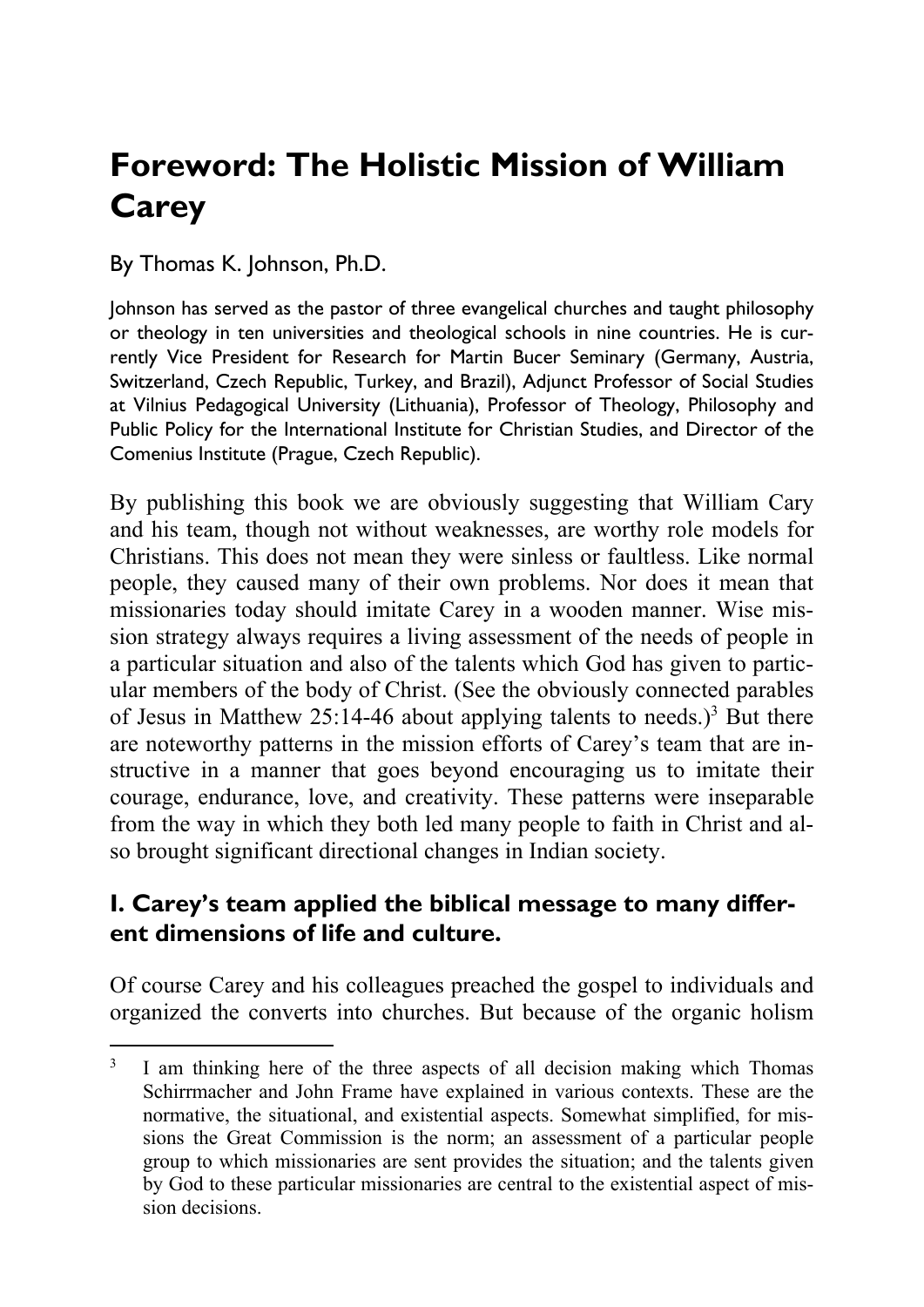they perceived in the biblical message, they also became leaders in primary and higher education; in agriculture; in business; in stabilizing multiple languages and putting them into writing; in translating, editing, and publishing the Bible and many other books (including Indian classics); and in reforming the civil laws into something that was much more humane. Many came to faith in Christ. And through their holistic missionary efforts, there was a change of direction in the most diverse areas of Indian culture that helped many more, even millions who did not come to faith in Jesus. Written languages as well as laws prohibiting widow burning, infanticide, and human trafficking were gifts of God's common grace, given by God through sacrificial missionary efforts, while the priceless gift of knowing salvation in Jesus was the gift of God's special grace to all who believed the gospel. The example set by Carey's team reminds me of the instructions of the prophet Jeremiah to the Israelites carried into captivity in Babylon: "Seek the peace and prosperity of the city to which I have carried you into exile." (Jeremiah 29:7) The group of missionaries with Carey made some significant strides toward bringing peace and prosperity to India.

### **II. Carey's team maintained a dynamic complementarity in their theology which should guide missions.**

William Carey was a gloomy Calvinist when it came to describing human nature. He talked freely of the total depravity<sup>4</sup> of the human heart and the way in which sin influences all of human customs and literature. He believed many of the established customs of his day were the result of total depravity, customs such as the caste system, slavery, throwing one's children into a river to attain purity, polygamy, or the marriage of small girls to older men, so that many were widows by the age of four. On the other hand, like many of the Calvinists of his era, he also believed that there are aspects of the kingdom of God that can become present in our time by means of the preaching, teaching, and application of God's Word. In this sense, Carey was a very serious optimist and believed that many evils in the world could be stopped and replaced by much better customs and practices. He thought that under the influence of God's Word, the earthly future of the human race could be much better than the past. This dynamic complementarity in theology was central to the missionary vigor of their group, so that they were always on the edge of pessimism about human nature but

<sup>-</sup>4 When Calvinists talk about total depravity they usually mean that sin and depravity influence the totality of human life, not that all people are as bad as they can possibly be.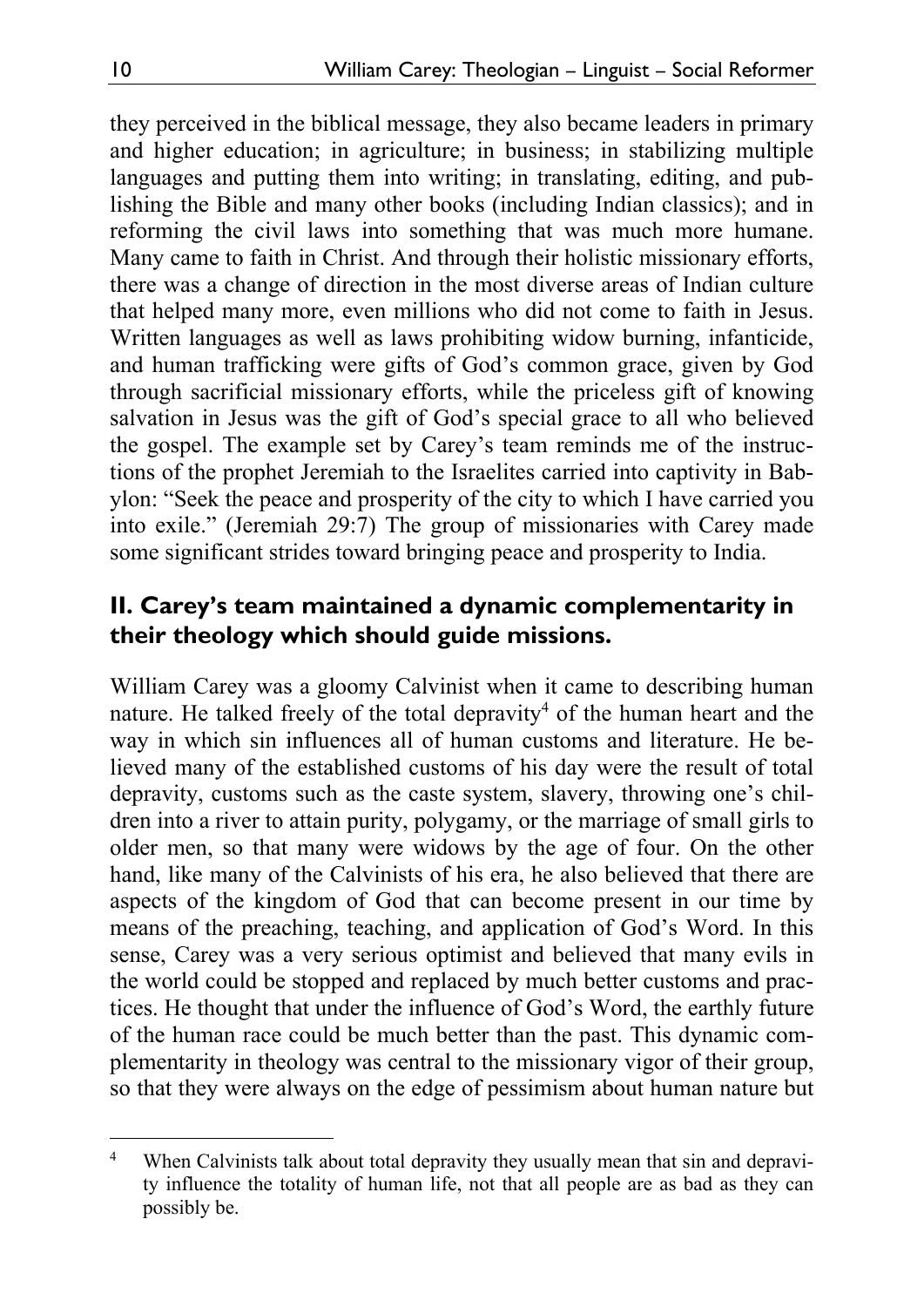optimism about the presence of God's kingdom, without naïveté but filled with godly hope.

### **III. Carey's team used appropriately diverse methods for relating the biblical message to cultures.**

Carey and his colleagues related the biblical message to their cultural situation in multiple and complementary ways, contributing to their overall effectiveness. In relation to cultural practices such as child sacrifice or widow burning, they engaged in a direct prophetic *critique* of the actions, along with the values, social structures, and ideas that supported the actions. The Bible is always the ultimate social critic, empowering Christians to become effective critics of their societies. On the other hand, in relation to certain issues, the Christians in their circles in India *created* new cultural practices that arise from our central Christian convictions. Examples of new cultural creations would be the way they sent girls to school and the manner in which they buried their dead. Additionally, there were ways in which the missionaries made significant *contributions* to the cultures of India, which had a legitimacy and value outside of Christian circles, regardless of the faith or unbelief of the people who benefited from these contributions. Good contributions to the cultures were the grammars and dictionaries of multiple languages, some of which were greatly needed, while they also published newspapers, which served the common good. And at the same time, Christian preachers almost always *correlate* the healing good news of Christ with the deepest human needs, as those needs are experienced within the terminology of a particular culture. Even when not clearly articulated, this answering correlation of the gospel with human need is usually central to mission motivation. These multiple methods of relating the Bible to the cultures of India formed an organic part of the tremendous holism seen in the truly classical mission work of Carey and his team.

So read about William Cary and be challenged to this type of holistic mission. Imitate his courage, love, creativity, and endurance. But also consider the patterns in his mind and in his knowledge of God's truth that led to this holistic mission work. This is a crucial need of the twenty-first century.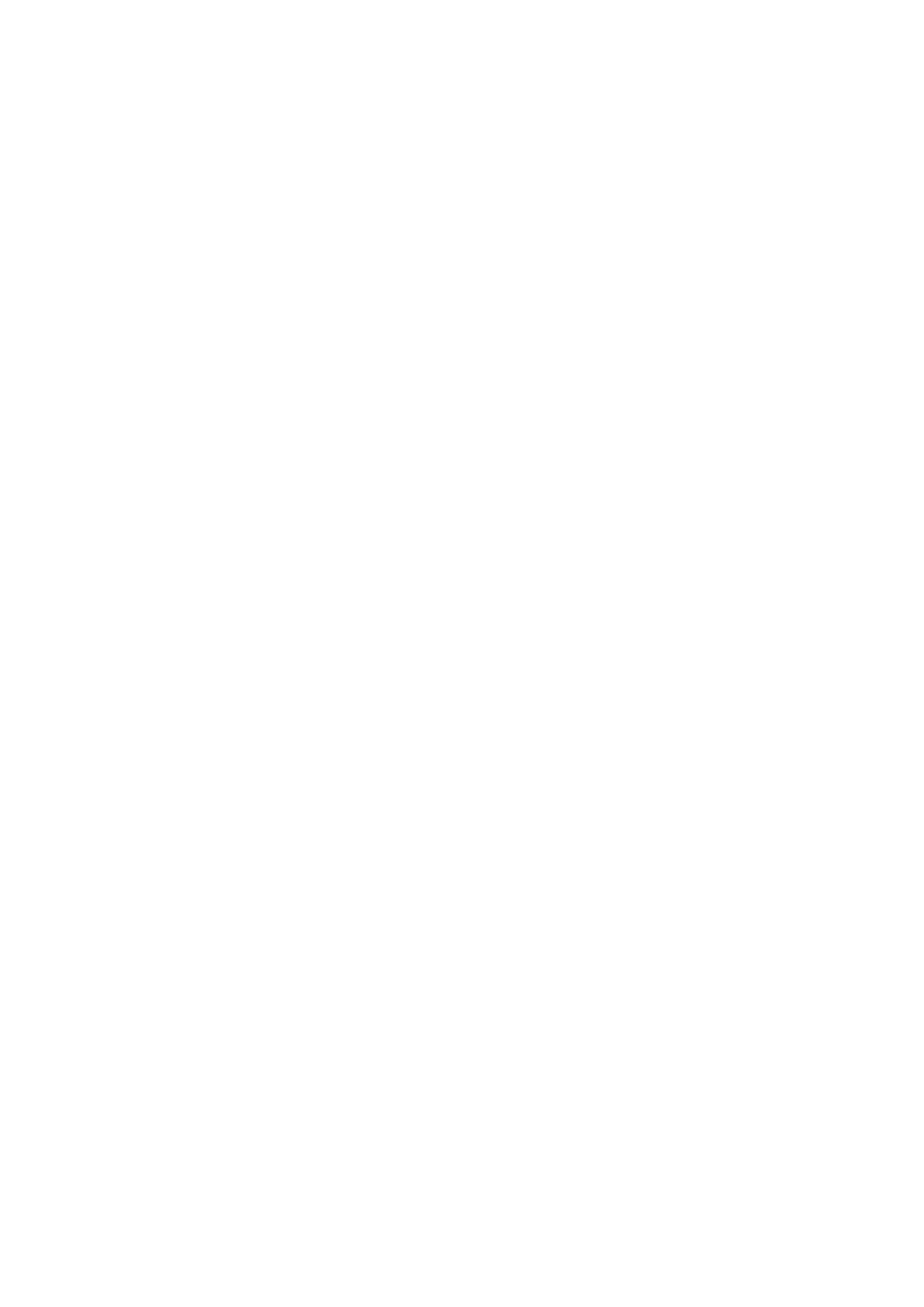# **The Calvinism of William Carey**

## **And Its Effect on His Mission Work**

#### By Dr. Terry G. Carter

Dr. Terry G. Carter is Associate Dean and teaches Christian History and Ministry at Ouachita Baptist University in Arkadelphia. He received his undergraduate degree from Howard Payne University and his MDiv and Ph.D. from Southwestern Theological Seminary in Ft. Worth, Texas. He has written or co-written The Journal and Selected Letters of William Carey (Smyth & Helwys, 2000), Preaching God's Word (Zondervan, 2005), Telling God's Story (Broadman & Holman, 2006) as well as numerous articles dealing with Christian history, preaching, and ministry for journals and magazines.



*This paper was read at the Evangelical Theological Society meeting in 2001 and updated for this volume in 2010.* 

## **Introduction**

William Carey was born August 17, 1761 into a confused and divided English religious setting. He spent his early years as part of the Church of England but as a young man switched to the Calvinistic Particular Baptists. True spiritual life for Carey was initiated during his teen years by the persistent witness of a fellow cobbler's apprentice named John Warr. Following his conversion William Carey fully involved himself in spiritual things including a deep concern for his family. He was from the beginning a believer who took evangelism seriously.<sup>5</sup> John Warr continued to influence his friend and on February 10, 1779, convinced Carey to attend a dissenter's worship meeting. He heard Thomas Chater, a Baptist, preach on the cost of discipleship. Chater became an influential friend to Carey, recommending him to a church and taking him to his first Baptist associational meeting in 1782 in Olney.<sup>6</sup> Carey became an active part of Particular Baptist life.

<sup>-</sup>5 Timothy George, *Faithful Witness: The Life and Mission of William Carey* (Birmingham: New Hope, 1991), 8.

<sup>6</sup> Ibid., 10-11.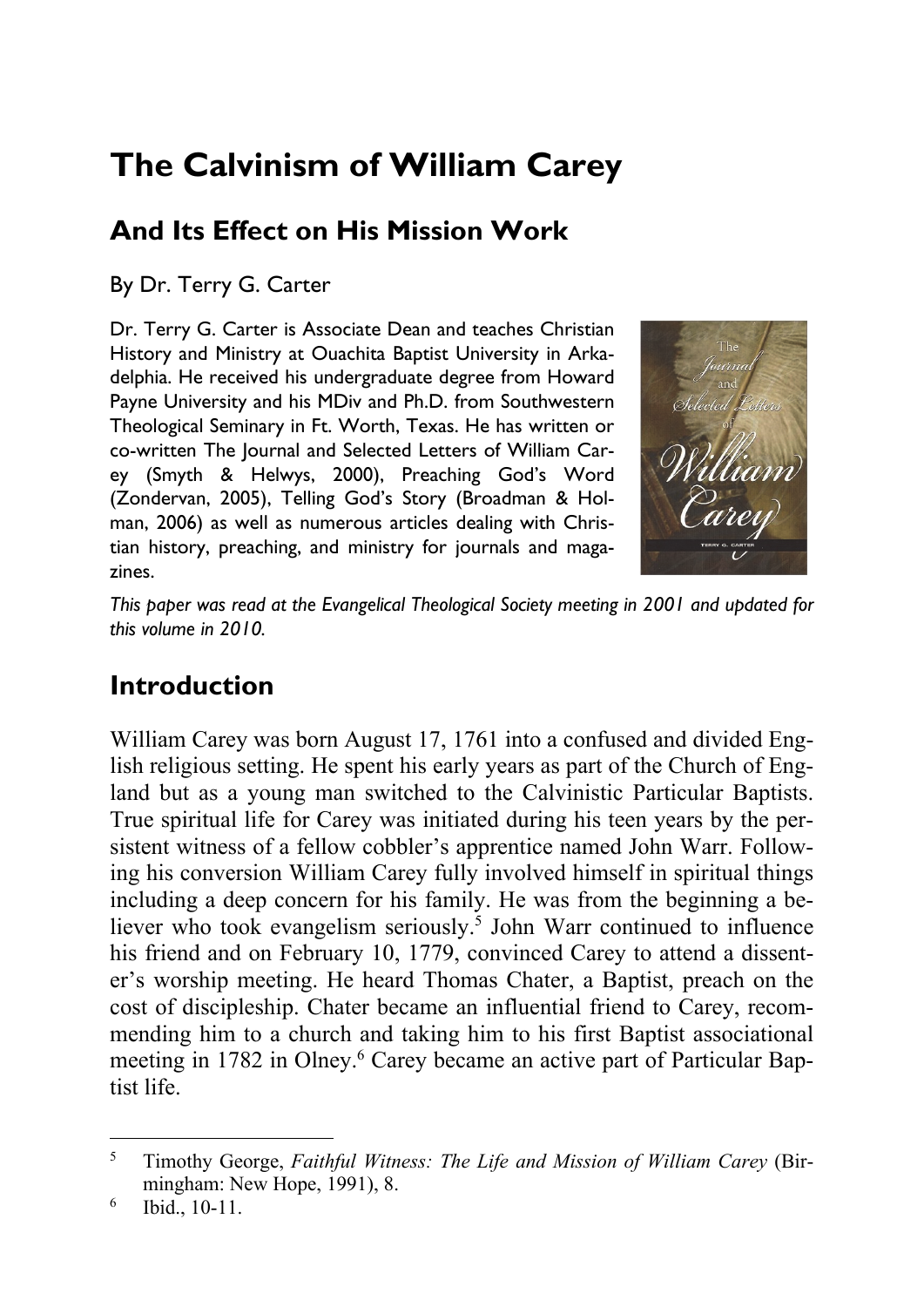His influence would be spectacular. Soon Carey was asking if it was the duty of modern Christians to publish the gospel in every place of spiritual darkness across the world. He wrote An Inquiry into the Obligations of Christians, to use Means for the Conversion of the Heathens (1792) which challenged Baptists to consider the requirement to pray for God's kingdom to come and his will to be done as a mandate not only to verbally witness but also to "use every lawful method to spread the knowledge of his name."<sup>7</sup> In the Fall of 1792 Carey's dream expressed in the Inquiry to establish a society for the express purpose of supporting foreign missions became reality. That event started a mission movement across the evangelical world.

But how did Carey accomplish this? Carey was a Calvinist, but many other Baptist Calvinists in England at the time would not have dared such a thing. Carey's Calvinism was different from that common to most Particular Baptists in England in the 1700's. The focus of this study will be to examine the Calvinism of William Carey, the Father of the Modern Mission Movement, and determine how that theological stance affected his work on the mission field in India. First, a look at the theological setting of Carey's day will be necessary in order to understand the predominant hyper-Calvinism among Particular Baptists so we might fathom the uniqueness of Carey and his friends. Second, a study of the sources of William Carey's brand of Calvinism seems appropriate as no one develops a personal theology in a vacuum. Finally, the study will evaluate how the Calvinistic beliefs of Carey were reflected in his mission work. This section will rely heavily on the Journal and letters of Carey to observe the theological tenets of the missionary as they surfaced in his everyday life.

### **The Calvinism of the 1700's in England**

During the 1700's an extreme form of Calvinism (hyper-Calvinism) developed. John Gill, a Baptist, represented this form of Calvinism and became its key spokesman among the Particular Baptists. Gill published often and always maintained the sovereignty of God as the cornerstone of his theological system. He viewed God as sovereign in everything including the activity of salvation. As a result, Gill refused to offer Christ to unregenerate sinners. Gill's system viewed election as "free and sovereign; God was not obliged to choose any; and as it is, he chooses whom he will…and the

<sup>-</sup>7 Ibid., E.3.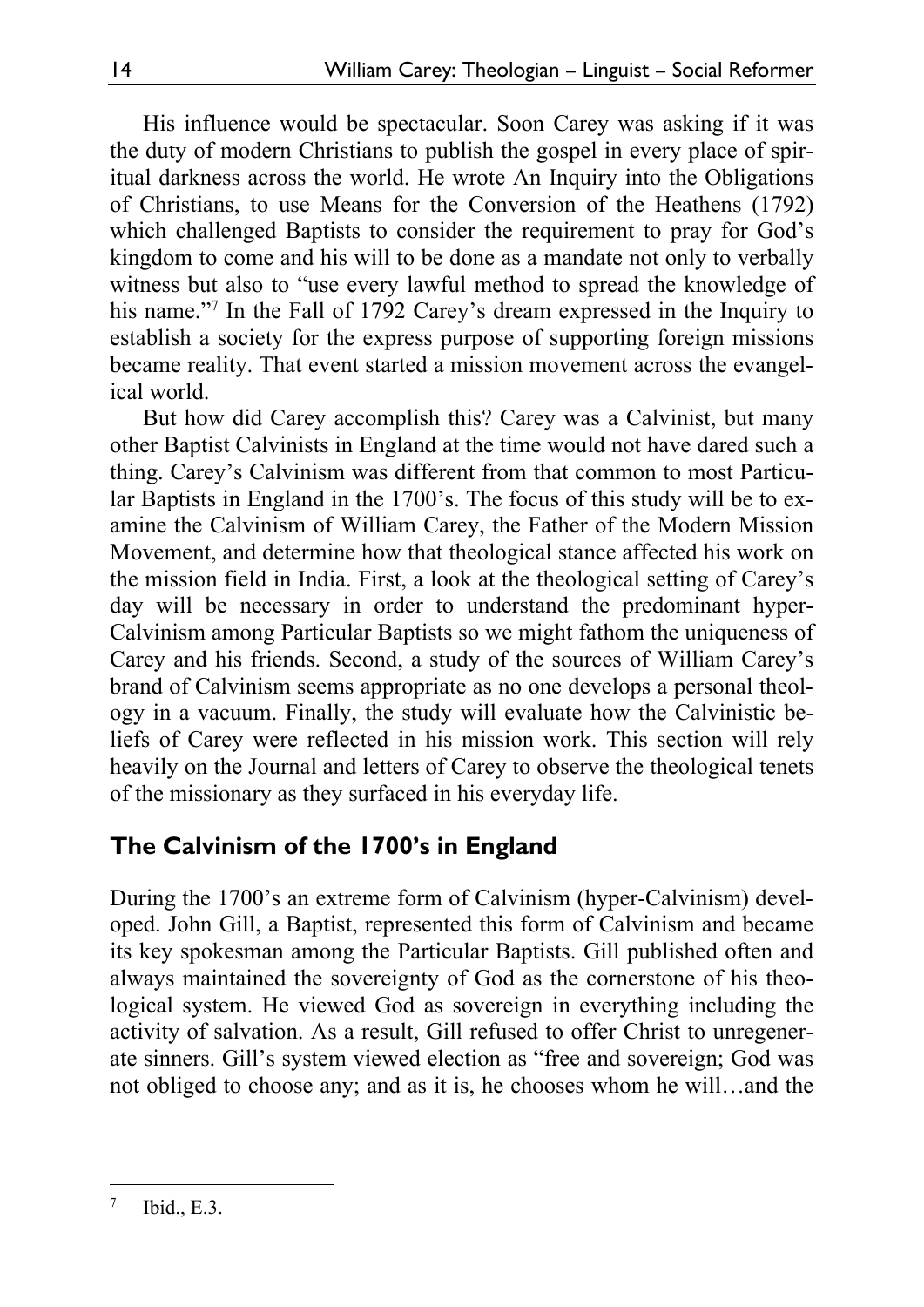difference in choosing one and not another is purely owing to his will."8 God's election of others to damnation was just as intentional and binding.<sup>9</sup> John Mockett Cramp, a Particular Baptist in Kent and later Canada, described this system a century later.

"They were supra-lapsarians, holding that God's election was irrespective of the fall of man. They taught eternal justification. Undue prominence was given their discourses to the teachings of scripture teaching the divine purposes…They were satisfied with stating men's danger, and assuring them that they were on the high road to perdition. But they did not call upon them to repent and believe the gospel. They did not entreat them to be reconciled unto God. They did not warn and teach every man in all wisdom. And the churches did not, could not, under their instruction, engage in efforts for the conversion of souls. They were so afraid of intruding on God's work that they neglected to do what he had commanded them. They seem to have supposed that preservation was all they should aim at; they had not heart enough to ask for extension. No wonder that the cause declined."10

This hyper-Calvinism devastated Particular Baptist life. In 1715 one historian listed 220 churches in England but 35 years later (1750) that number fell to only 146. Most of those churches were half the size. For instance, the Norwich church reported 52 members in 1723, but only 27 in 1750.<sup>11</sup> This climate was hardly ideal for a mission movement. It was a harsh Calvinism that emphasized the sovereignty of God and the hopelessness of the non-elect as "foreordained to condemnation, whose names were left out of the book of life." It hardly made sense to Gill and other hyper-Calvinists to offer gospel invitations for them to become Christians.12 In fact the task of the church was merely to receive the elect and nurture them in the faith.<sup>13</sup> A new kind of Calvinism would have to evolve for a Carey to fulfill his dream.

<sup>8</sup> H. Leon McBeth, *The Baptist Heritage: Four Centuries of Baptist Witness (*Nashville: Broadman Press, 1987), 176-77.

<sup>9</sup>  $\frac{9}{10}$  Ibid.

<sup>10</sup> W. T. Whitley, *Calvinism and Evangelism in England, esp. in Baptist Circles*  (London: The Kingsgate Press, 1930), 27-28.

<sup>&</sup>lt;sup>11</sup> McBeth, 172-73.

<sup>12</sup> Ibid., 177.

<sup>13</sup> Willaim H. Brackney, *The Baptists* (Westport, CT: Praeger Publishers, 1994), 40.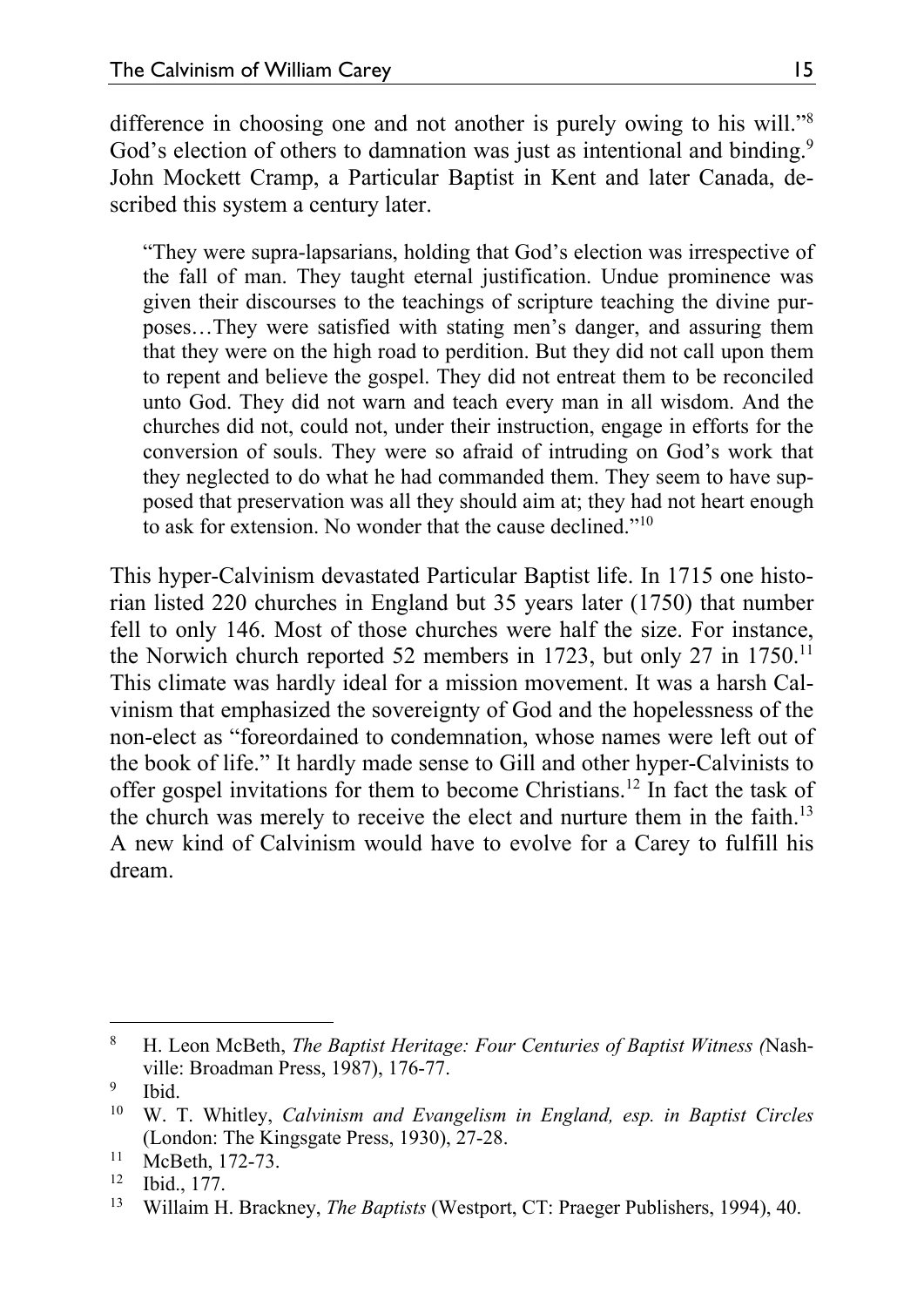## **The Sources of Carey's Evangelical Calvinism**

William Carey entered the Particular Baptist church at a time when he was trying to make sense of his new faith and develop his personal theology. At the same time the hyper-Calvinism of Gill was under heavy attack. Intelligent and able pastor/theologians were beginning to question the conclusions of the supra-lapsarians. Surely there was another way to approach the biblical view of sovereignty and election. Particular Baptists like Alevery Jackson, pastor at Barnoldswick in Yorkshire, reorganized his church on the basis of a new evangelical Calvinism which held that all men have the duty to believe in Christ.<sup>14</sup> Abraham Booth published the Reign of Grace. He argued that God takes no delight in the misery of people and has a higher end in mind.

"Complete provision is made for the certain salvation of every sinner, however unworthy, who feels his want, and applies to Christ. The gospel is not preached to sinners, nor are they encouraged to believe in Jesus under the formal notion of their being elected. No: these tidings of heavenly mercy are addressed to sinners, considered ready to perish."15

These men were part of the new culture of evangelical Calvinism that was beginning to grow in influence. In this culture Carey worked out his own theology. Two men seem to have had the most influence on Carey's development theologically – Robert Hall and Andrew Fuller. Both were good friends and wrote treatises on the subject of Calvinism that became to Carey and others pivotal writings. A consideration of each seems warranted.

## **Robert Hall of Arnsby**

Robert Hall of Arnsby served as one of William Carey's theological guides. As Carey attempted to work out his Calvinism he was loaned a copy of Hall's Help to Zion's Travellers. This work helped Carey to put together the pieces of his own theology. In addition, Carey became friends with Hall who became his mentor in the ministry.<sup>16</sup> But it was Hall's writing that allowed Carey to solidify his theological system. Carey claimed that prior to Hall he had merely the Bible as his source. In Help to Zion's Travellers Carey found

<sup>14</sup> Whitley, 29.

<sup>15</sup> Ibid., 35.

<sup>16</sup> S. Pearce Carey, *William Carey* (London: The Wakeman Trust, 1923), 58.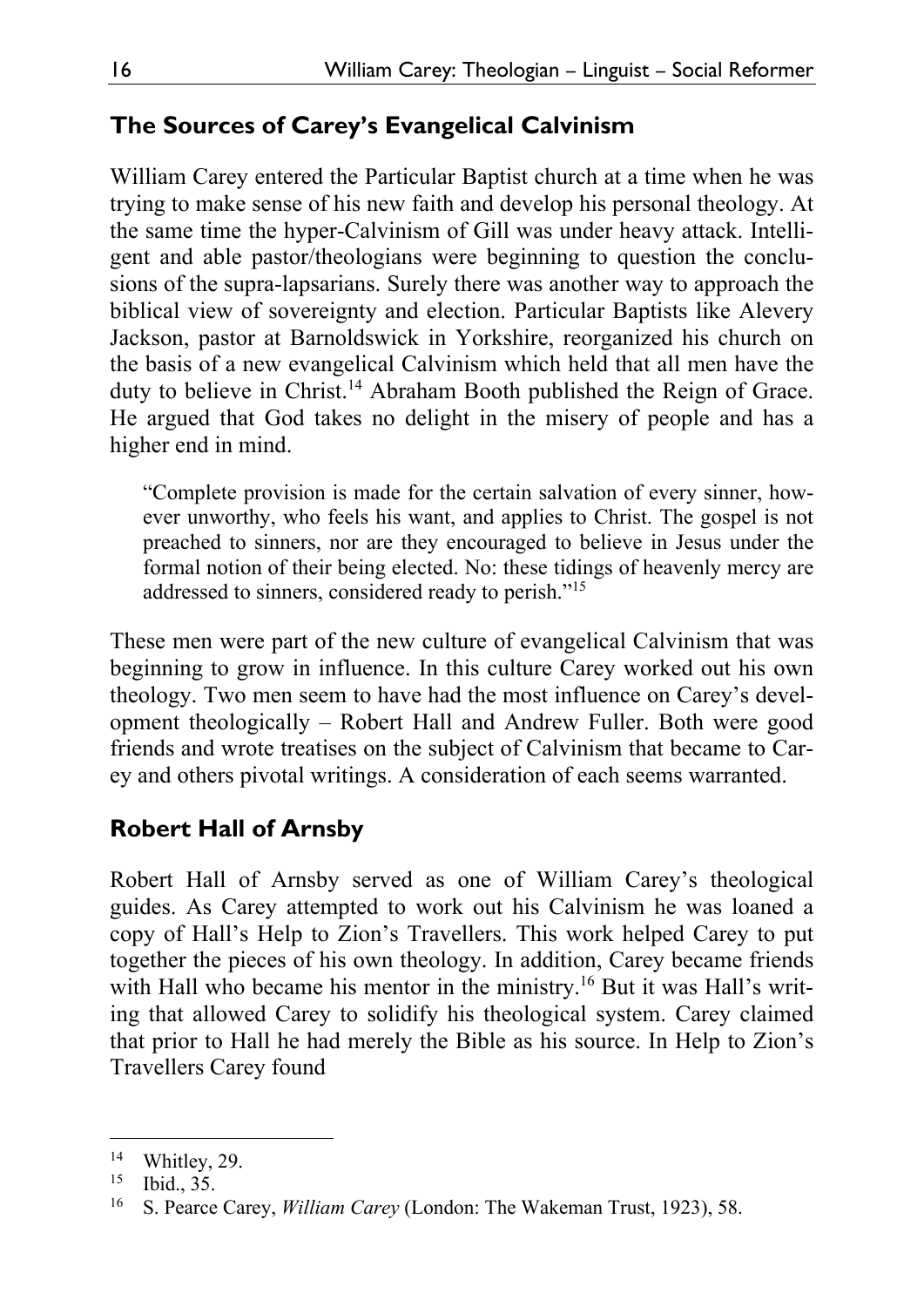"…all that arranged and illustrated which (he) had been so long picking up by scraps. I do not remember ever to have read any book with such raptures as I did that. If it was poison, as some then said, it was so sweet to me that I drank it greedily to the bottom of the cup; and I rejoice to say, that those doctrines are the choice of my heart today."17

Hall outlined his view of Calvinism in the book. In addition, Hall purposed to remove stumbling blocks which cause the traveller to Zion to stumble – things that would be "injurious to the people of God."18 Hall was a Calvinist but he reinterpreted it. He saw the hyper-Calvinism of the day to be one of those injurious obstacles.

A summary of Hall's Help to Zion's Travellers gives us insight into what put it all together for Carey. Robert Hall believed in the main tenets of Calvinism. He held to the total depravity of mankind including its devastation of the image of God in man.

"As all mankind have lost the image of God in which they were created, and become base and abominable in his sight, being filthy and guilty before him, they must have continued in a condition eternally disgustful to God, and in a state tremendously terrible to themselves…"19

Despite this dreadful condition, Hall allowed that man is free to choose, but unfortunately, sinful man will not choose God or good. To choose correctly man must have the operation of the Holy Spirit to change his bias and disposition to evil. When a man is regenerated by the Spirit he will be changed to will and work to do God's good pleasure. He is still a free man but now chooses good. $20$ 

As most Calvinists, Hall based his theology on the sovereignty of God. Even God's love for mankind is sovereign. Hall considered this a significant point. The love of God, which elects humans is sovereign and not natural love. The objects of the love do not deserve it, but despite that they are voluntarily favoured because of this love. God's necessary hatred of sin is not contrary to sovereign love or the gracious intentions to do good to his people.21

<sup>17</sup> Eustace Carey, ed., *Memoir of William Carey, D.D.* (London: Jackson and Walford, 1836), 16-17.

<sup>18</sup> Robert Hall, *Help to Zion's Travellers* (Boston: Lincoln, Edmand's and Co., 1833), 25-27.

<sup>19</sup> Ibid., 50.

<sup>20</sup> Ibid., 231-42.

 $21$  Ibid., 50-51.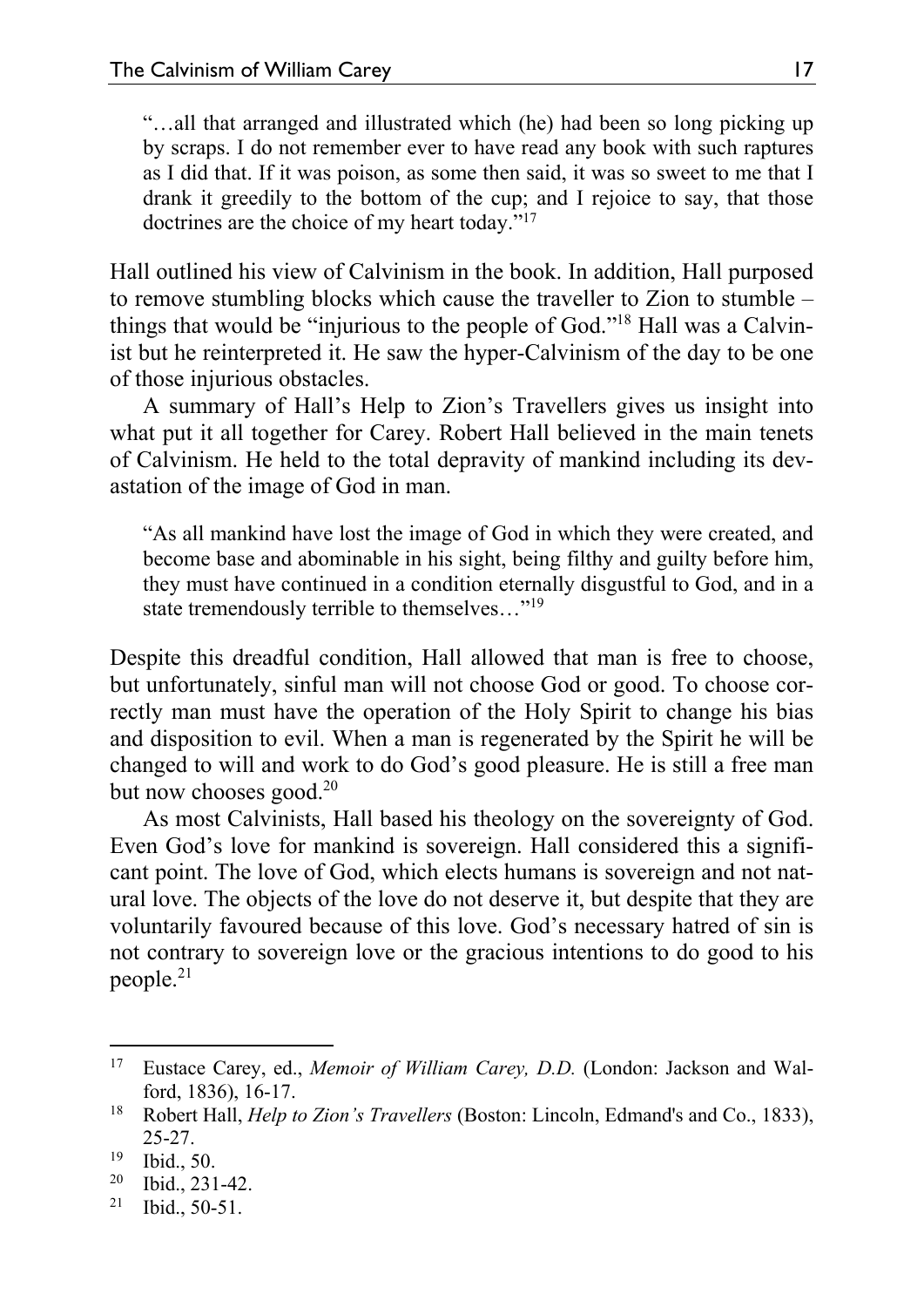God's sovereignty also included the common Calvinistic doctrine of election. Election implied three things: the freedom of the elector, election always for a purpose, and the person chosen is considered passive and at the will of the elector. Hall distinguished between election to an office like David or Samuel and the election of grace. Election of grace consists of choosing persons in Jesus Christ for salvation through sanctification of the Spirit.<sup>22</sup>

Some rejected election saying it was negative because the non-elect would be automatically reprobate. Hall insisted election was not the opposite of reprobation and did not hurt the non-believer.

"Election or choice, indeed implies a negative, or that some are not chosen; which the Scripture calls the rest; this is readily allowed, but reprobation as mentioned in Scripture is never opposed to election. To the doctrine of election it does not seem related, but stands in a quite different situation in the system of scriptural divinity."<sup>23</sup>

Reprobation is not the opposite of election because election is an act of divine sovereignty arising from the will of God without any desert in the people elected. Reprobation represents a deficiency or defect in a person. Election flows from the good will of God to his people while reprobation is not from God's will but from a natural contrariety between the purity of God and the pollution of the reprobate. God does not accept them for this reason. In essence they are not saved due to their own sinful disposition, which opposes God's will and purity.<sup>24</sup>

Concerning a union with Christ Hall spoke of a threefold nature – visible, vital, and virtual. Visible referred to a credible profession of Christ and apparent obedience such as church membership or attendance. However, visible believers were not automatically considered Christians. The vital union consisted of a divine connection to Christ, which takes place at regeneration. This category was truly in the Christian realm. They possessed the sensation of sin and guilt, the work of the Spirit in them causing them to strive against sin, and the preservation, which comes from Christ.25

<sup>22</sup> Ibid., 61-63.

<sup>23</sup> Ibid., 68.

<sup>&</sup>lt;sup>24</sup> Ibid.,  $69-75$ . "But as everyone who perishes suffers only according to the demerit of his own personal sins therefore to infer that the doctrine of election is detrimental to man, and unworthy of God, discovers either pitiable weakness, or powerful prejudice." Ibid., 75.

<sup>25</sup> Ibid., 78-84.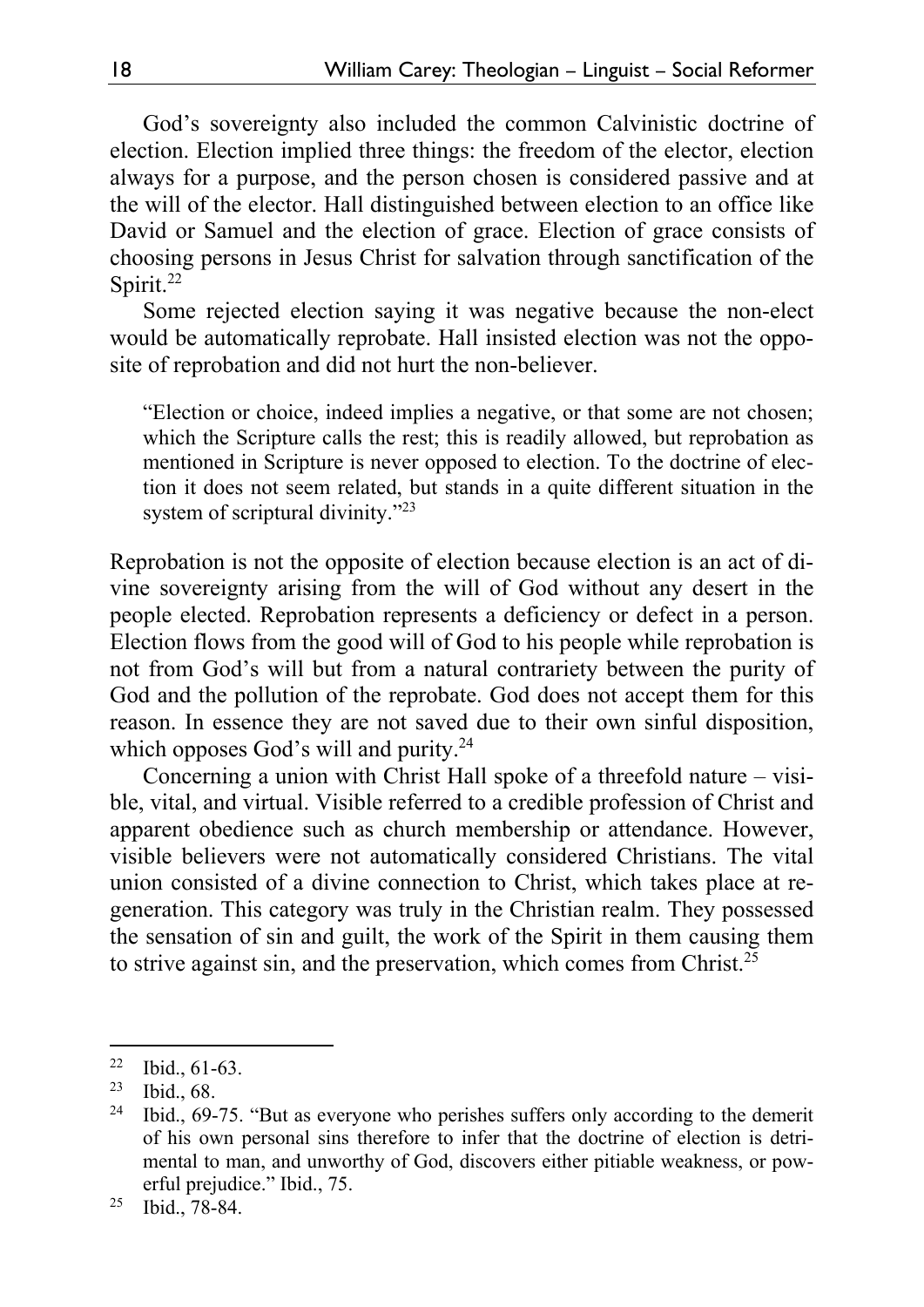Hall posited an unusual view of adoption and regeneration as regards salvation. In his scheme adoption preceded regeneration. It is the preparation of the Spirit in the life of the unbeliever.

"Adoption constitutes relation, but does not convey likeness of nature; but regeneration does both. Adoption is before, or antecedent to regeneration, for there is not propriety in supposing those are made sons by adoption who are so by birth…Adoption is the act of God's sovereign will, according to Eph. i. 5, 6."26

Adoption represented that initial work in the non-believer intended to draw them to God.

But the key question of the day was the "Modern Question" or "Whether it be the duty of all men to whom the gospel is published, to repent and believe in Christ?"27 The answer to this question would open or keep doors closed to evangelism and missions for Particular Baptists. Hall had an answer and it was a resounding yes. He explained.

"Their right to come to Christ does not in the least depend upon, or arise from, a prior knowledge or interest in special blessing, or feeling themselves the subjects of supernatural principles…If anyone should ask, Have I a right to apply to Jesus the Saviour, simply as a poor, undone, perishing sinner, in whom there appears no good thing? I answer, Yes; the gospel proclamation is, 'Whosoever will let him come."<sup>28</sup>

This became the justification of the evangelical Calvinists to issue invitations and conceive of missions. Perhaps Carey owes his own vision to this answer of Hall. Certainly for Carey the invitation, "Whosoever will let him come" became central.

Of course for Hall, this in no way negated the sovereignty of God in the process. God through the Holy Spirit still initiated and made the individual capable of belief and commitment.

"But when omnipotent grace begets new principles in the soul, changes the Heart, and opens the understanding to behold things as they really are, then the world and all temporary good sinks in to nothing and vanity, when compared with Christ and the blessings of the gospel. Now the will which before freely chose sinful delights, as freely chooseth the one thing needful. Christ, in whom sinners saw no form or comeliness wherefore they should desire

<sup>26</sup> Ibid., 91.

 $27$  Whitley, 29.

<sup>28</sup> Hall, 129.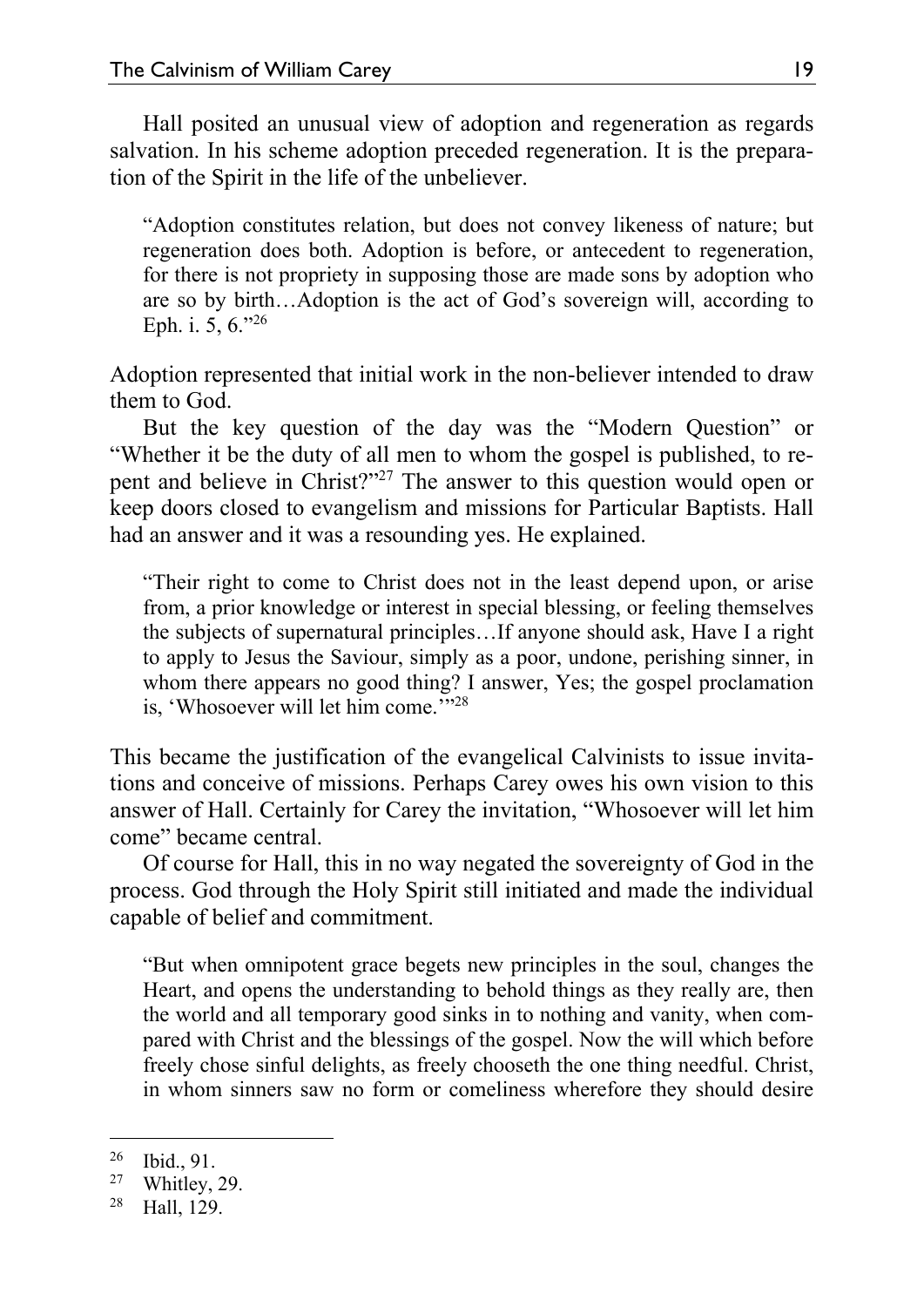him, is now in their esteem the chief among ten thousand, and altogether lovely…Now they freely choose the paths of virtue and religion, as before they did those of vice and sensuality."29

Hall maintained God's sovereignty and allowed Christians to offer salvation to the unregenerate and the unbeliever to seek Christ. By Carey's own admission Hall's work impacted him greatly. A young pastor seeking direction discovered a teacher.

#### **Andrew Fuller and "Fullerism"**

If Robert Hall stood tall in Carey's theological education, perhaps one stood taller – Andrew Fuller. Carey and Fuller shared a deep respect and friendship that lasted until Fuller's death in 1815. Fuller fought the same theological struggle Robert Hall battled. He grew up in the hyper-Calvinistic tradition and discovered his own election by God. On a visit to London in 1775 Fuller came across a pamphlet by Dr. Abraham Taylor concerning the Modern Question. He remarked that "it revived his doubts on what was called the High Calvinistic system, or the system of Dr. Gill, Mr. Brine, and others as to the duty of sinners, and of ministers addressing them."30 In addition, Fuller had the advantage of good friends such as Robert Hall, John Sutcliffe, and John Ryland, Jr. who were also struggling with this strict Calvinism.

Eventually Andrew Fuller put his beliefs into print in a book destined to become enormously influential among Particular Baptists and others. In his *The Gospel Worthy of all Acceptation* (1785) Fuller set out to present scriptural principles to combat false views of Calvinism. Much of this grew out of his own conversion experience, which he described purely as grace. "I saw plainly, that my salvation must be, from first to last, of free grace." Fuller believed the doctrine of grace had been abused and set out to reinterpret the Calvinism of the day.<sup>31</sup>

"Like Robert Hall, Andrew Fuller stood clear on the "Modern Question." Unbelievers are to believe in Christ. In Part II of his work Fuller outlined his position.

I. Unconverted sinners are commanded, exhorted, and invited to believe in Christ for Salvation…

<sup>29</sup> Ibid., 160.

<sup>30</sup> McBeth, 181.

<sup>&</sup>lt;sup>31</sup> John W. Eddins, Jr., "Andrew Fuller's Theology of Grace" (Th.D. diss., Southern Baptist Theological Seminary, 1957), 5, 8.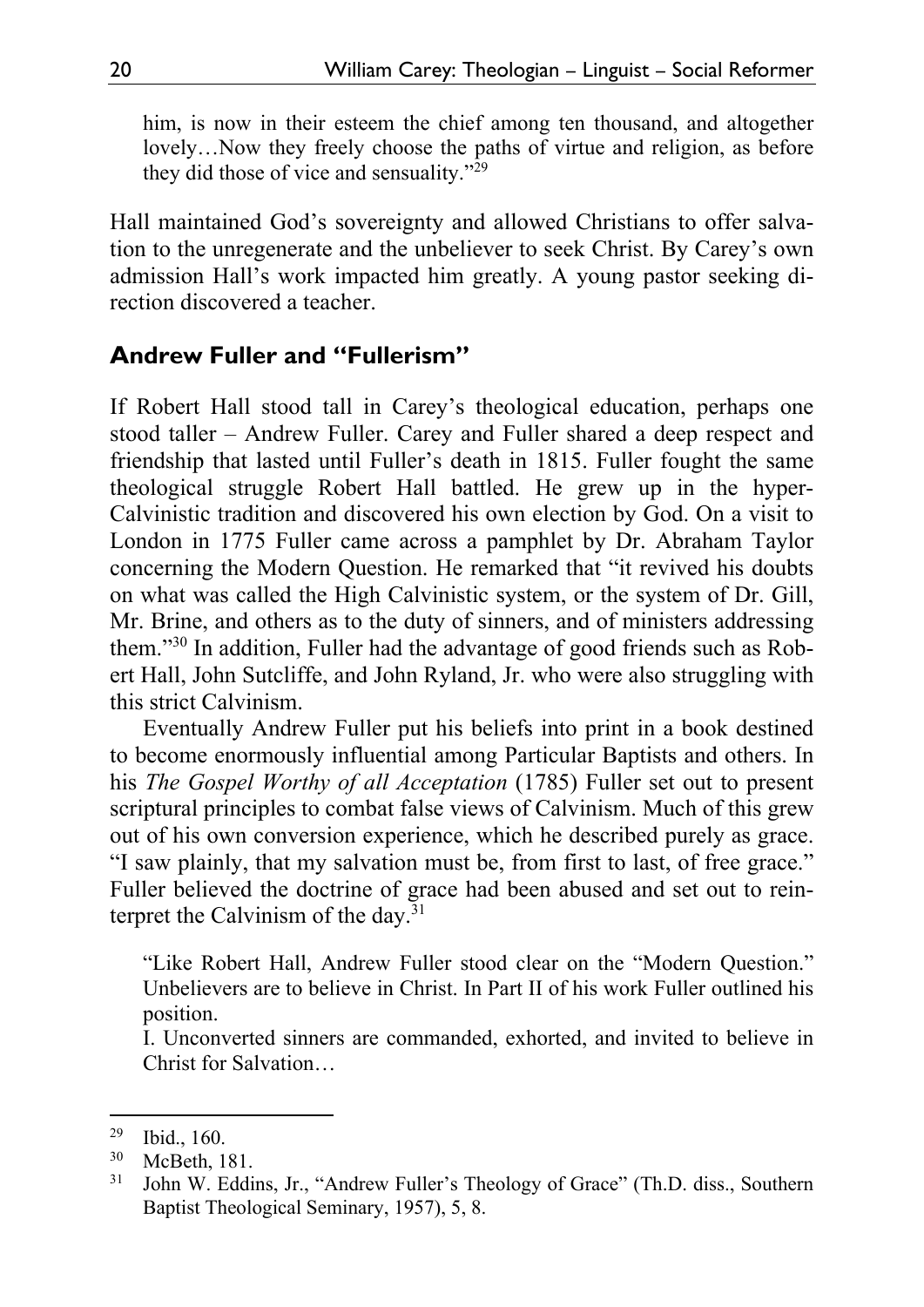II. Every man is bound cordially to receive and approve whatever God reveals…

III. Though the gospel, strictly speaking, is not a law, but a message of pure grace; yet it virtually requires obedience, and such an obedience as included saving faith…

IV. The want of faith in Christ is ascribed in the Scriptures to men's depravity, and is itself represented as a heinous sin…

V. God has threatened and inflicted the most awful punishments on sinners for their not believing on the Lord Jesus Christ…

VI. Other spiritual exercises, which sustain an inseparable connexion with faith in Christ, are represented as the duty of men in general..."<sup>32</sup>

Fuller believed people are depraved but have a duty to come to Christ and believe in him. God's sovereignty plays a major role in this belief. The Holy Spirit must do a work of regeneration in the sinner which included a restoring of the soul to purity. The Holy Spirit produces a change in the form of a holy disposition of the heart that is miraculously wrought in depraved man by the irresistible grace of God through the Holy Spirit. The Holy Spirit in essence opened the eyes of the lost man to see. "A blind man must have his eyes open before he can see..."<sup>33</sup>

"Like Hall, Fuller allowed sinners to come to God while maintaining the sovereignty of God. The genius of Andrew Fuller was that while he examined the doctrines of Grace in the light of the scriptures, he was able to maintain the dialectical Tension between God's sovereignty and the other aspects of grace as the scriptures indicated it to be. Therefore, since he found more revealed emphasis on the God of sovereign grace in man's salvation, that the sovereign God of election and reprobation, he was able to correct the abuses of hyper-Calvinism."34

In addition Fuller held on to the doctrine of election. John Eddins in his dissertation on Fuller's doctrine of grace summarized his issues with hyper-Calvinism.

"1. The doctrine of election and all other discriminating doctrines of grace remain in effect.

2. The invitation, which is extended to sinners to participate in God's spiritual blessings, is not designed to convince them they are entitled to the

<sup>32</sup> *The Complete Works of the Rev. Andrew Fuller: With a Memoir of his Life, by Andrew Gunton Fuller,* ed. Joseph Belcher, vol. II (Philadelphia: American Baptist Publication Society, 1848), 343-60.

<sup>33</sup> Eddins, 192.

<sup>34</sup> Ibid., 250.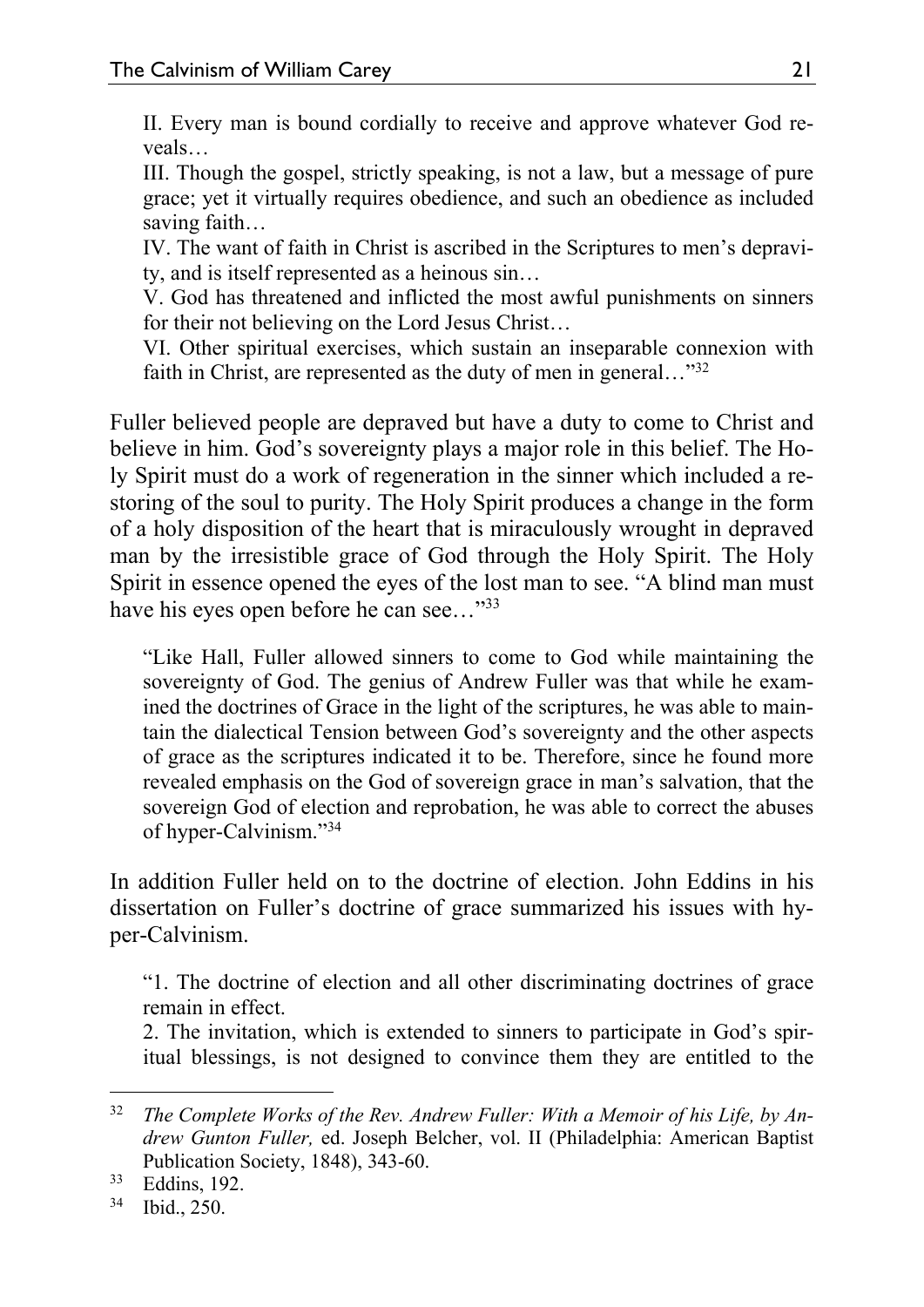blessings as long as they remain in unbelief.

3. The issue is whether the law "does not require every man cordially to embrace whatever God reveals."

4. There is no dispute about whether men should believe more than the gospel presents, but whether what is in the gospel should be believed with all the heart.

5. The question is not whether sinners are able to believe but if they are under some kind of inability.

6. It is not a matter of whether faith is the ground of acceptance of God but whether it is not required as the appointed means of salvation.

Finally the question is not whether unconverted sinners should be the subject of exhortation but whether they ought to be exhorted to perform spiritual duties $"35$ 

Apparently Carey accepted Fuller's explanations of Calvinism. He based His vision of missions on it. Fuller's favourite verse became the marching orders of Carey. "Go…preach the gospel to every creature: he that believeth and is baptized shall be saved; but he that believeth not shall be damned. Mark 16: 15-16"36

#### **Jonathan Edwards and Freedom of the Will**

Another key figure in the development of evangelical Calvinism in England was Jonathan Edwards. Timothy George states that "in many respects the writings of Jonathan Edwards were the single most important influence on Fuller, Carey, and the English Baptists who launched the missionary movement."37 Eustace Carey described Edwards' influence in the *Memoirs.*

"Before Carey left England, he was deeply imbued with North American theology. President Edwards, its great master, was his admired author. The strong and absorbing view in which he exhibited some leading principles in the system of revealed truth, seemed so clearly to explode the errors of arminianism on the one hand, and of pseudo-calvinism on the other, and to throw such a flood of irresistible light on the mediatorial dispensation, as perfectly captivated, and almost entranced."38

Carey first read Edwards when a copy of "An humble attempt to promote explicit agreement and visible union of God's people in extraordinary

<sup>35</sup> Ibid., 43-45

<sup>36</sup> Ibid., 48.

<sup>37</sup> George, 49.

<sup>38</sup> Carey, 131.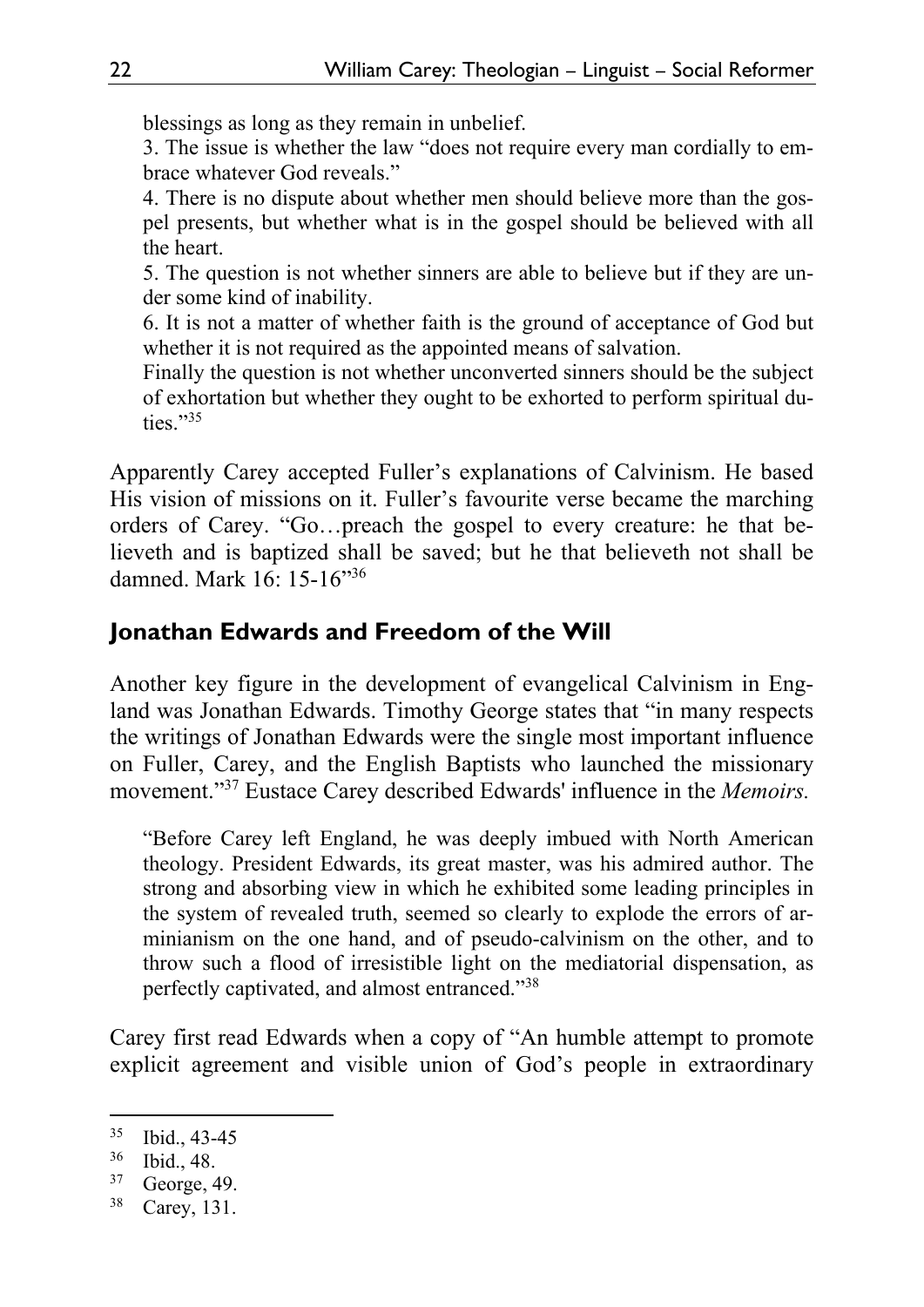prayer for the revival of religion and the advancement of Christ's kingdom on earth" was introduced to him by John Sutcliffe. This pamphlet moved the Northamptonshire Association to set apart an hour for prayer one Monday a month to pray that God would spread the gospel to the most distant parts of the globe.<sup>39</sup> Carey also read Edwards sermons for inspiration and information. He remarked "what a spirit of genuine piety flows thro that great man's works."40

Perhaps the most important work of Edwards for the English Baptists was *Freedom of the Will*. In the mid-1770's John Ryland Jr. read *Freedom of the Will* and was heavily influenced by its doctrinal teaching. He recommended the work to Fuller and Hall. The work became the basis for Fuller's *Gospel Worthy of All Acceptation*. Edward's distinction between moral and natural ability in man offered Fuller the key to reinterpret Calvinism. Natural ability is man's rational faculty and power to choose. Moral ability is the disposition to use natural ability to choose correctly. The lack of good moral ability causes man to choose poorly.<sup>41</sup> In addition, Edwards grounded human choice in motives, which direct the will. Man is capable of volition and choice – free to do what he pleases. However, his will is dominated by motives.<sup>42</sup> Edward's agreed that man is totally depraved and corrupt because his heart is under the power of sin, but God interposes on him sovereign grace which allows him to do good in God's sight. $43$ 

Considering the company he kept, William Carey was undoubtedly a Calvinist but not the strict variety of a John Gill. Carey inherited and embraced an evangelical Calvinism, which accepted the five points of Calvinism but with an evangelical flare that allowed bold and intentional invitations to sinners to accept the gospel truth believing that they are capable of responding. Election and the necessity of the Holy Spirit's work in the sinner was still in effect but a new Calvinism capable of spawning a missionary movement now existed among Particular Baptists in England.

<sup>39</sup> John Brown Myers, *William Carey the Shoemaker who Became "The Father and Founder of Modern Missions"* (London: S. W. Partridge & Co., 1887), 22.

<sup>40</sup> Ibid., 18, 22.

<sup>&</sup>lt;sup>41</sup> E. F. Clipsham, "Andrew Fuller and Fullerism: A Study in Evangelical Calvinism" The Baptist Quarterly 20, no. 3 (July 1963): 110-11.

<sup>42</sup> Sang Hyun Lee and Allen C. Guelzo, editors, *Edwards in our Time* (Grand Rapids: William B. Eerdmans Publishing Company, 1999), 90-91.

<sup>43</sup> Paul Ramsey, ed., *Works of Jonathan Edwards,* vol. 1, *Freedom of the Will* (New Haven: Yale University Press, 1957), 432.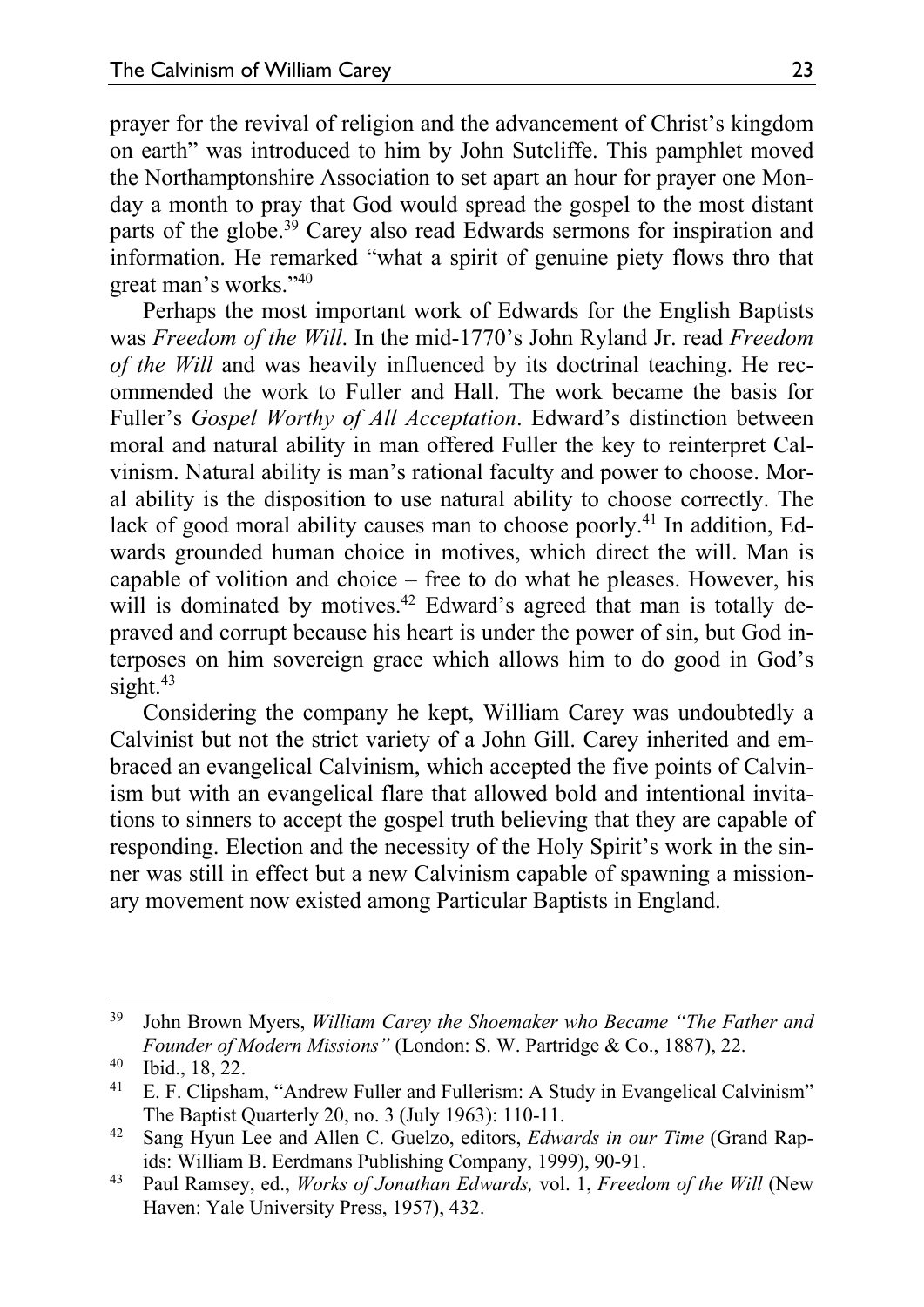## **The Calvinism of William Carey the Missionary**

Evaluating William Carey's Calvinism is not an easy task. Carey never wrote anything which resembled a systematic or for that matter purely theological treatise. He wrote volumes but always in the form of letters, apologies for missions, or reports from the mission field. Therefore, determining his Calvinistic beliefs becomes a task of gleaning and sometimes reading between the lines. This approach involves risk. When writing letters or journaling many people are not particularly careful with expressions or detailed meaning. Sometimes in conversational letters the writers use the rhetoric of their day or even clichés to communicate a message. Perhaps Carey was guilty of that. However, from extensive work in the letters and Journal of Carey I tend to believe he was more careful than most with his words. With that in mind we will plow through the Journal and letters of Carey to discover what Calvinism lurks there.

## **The Sovereignty of God**

Like most Calvinists, Carey focused on the sovereignty of God above all other doctrines. In fact, God's ultimate control probably supported all Carey believed and he often mentioned the providence of God or God's action in the affairs of men including life, death, and spiritual issues. Carey preached a sermon on God's sovereignty, which he outlined for Fuller in a letter dated March 25, 1812.

"To me the consideration of the divine sovereignty and wisdom has been very supporting and, indeed, I have usually been supported under afflictions by feeling that I and mine are in the hands of an infinitely wise God. I endeavoured to impress this our afflictions last Lord's Day, from Psalms XLVIE. 10 "Be still and know that I am God." I principally dealt upon two ideas, viz. 1. God has a sovereign right to dispose of us as he pleases, 2. We ought to acquiesce in all that God does with us or to us. To enable us to do which I recommended, realizing meditations upon the perfections of God,  $$ upon his providence, and upon his promises including the prophesies of the extension of the kingdom."<sup>44</sup>

Carey believed in a God in full control of all that is. This became his explanation and perhaps pat answer for everything he, his family, or associates encountered in life.

<sup>-</sup>44 Carter, (Carey to Fuller, March 25, 1812), 257-58.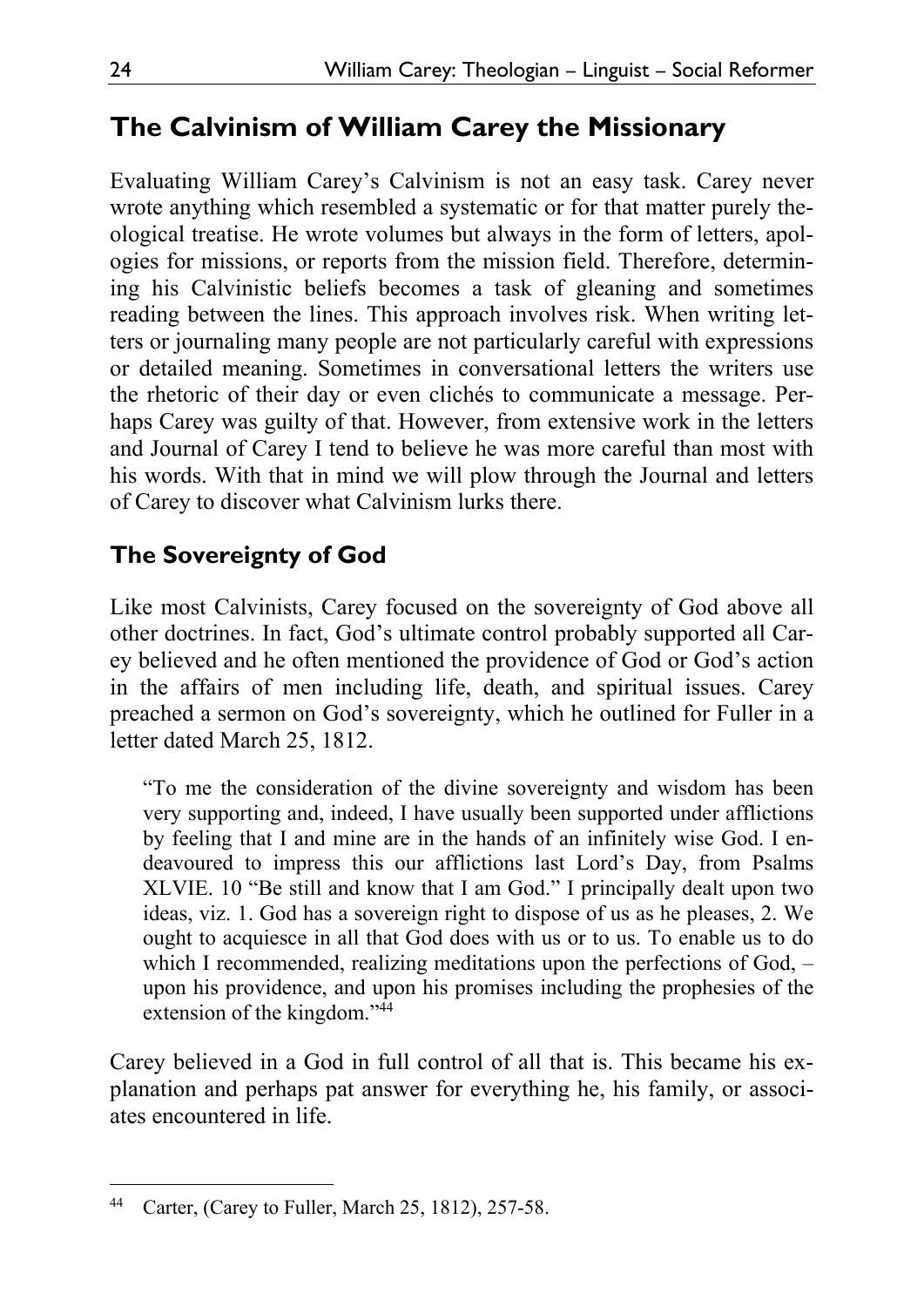#### *God's Sovereignty in the Ministry*

Carey depended on the sovereign God completely in his ministry in India. Early on he experienced many frustrations and connected them to God's providence. In a Journal entry dated April 19, 1794 the missionary expressed his trust.

"Well I have God, and his word is sure; yet my hope, fixed in that Sure Word will rise superior to all obstructions, and triumph over all trials; God's cause will triumph, and I shall come out of all trials as God purified by fire – Was most humbled today by reading Brainerd – O what depravity betwixt me and him; he always constant, I unconstant as the wind."45

For Carey God was the guarantee for the work. He opened the doors, supplied all the needs, removed the obstacles, and issued the results. When faced with a grave difficulty (Mr. Thomas, Carey's partner in missions had squandered the mission money leaving none for ministry and missionary support.) Carey relied on God's sovereign ability to take care of the situation.

"I rejoice however that he is all sufficient and can supply all my wants, spiritual, and temporal, my Heart bleeds for him (Thomas), for my family, for the society whose steadfastness must be shaken by this report, and for the success of the mission, which must receive a sad blow from this; But why is my Soul disquieted within me, Things may turn out better than I expect, everything is known by God, and God cares for the mission – O for contentment, delight in God, and much of his fear before my Eyes..."<sup>46</sup>

In writing to Jabez, his missionary son, Carey encouraged him with the ability of God to deal with all difficult issues. He explained to his son that as a missionary he had been placed by God in the situation and should expect difficulties and discouragements "but the work you are engaged in is the work of God. He is the one who opened the way and removed previous difficulties." Carey assured his son that God would eventually crown his preserving efforts with his blessing.<sup>47</sup> In similar statements to Ryland Carey described the providence of God as a powerful force. "The openings of providence or rather loud calls of providence, are now very numerous and

<sup>45</sup> Ibid., 26.

<sup>46</sup> Ibid., (Journal entry, Jan. 23, 1794), 11.

<sup>47</sup> Ibid., (Carey to Jabez, Sept. 13, 1819), 70.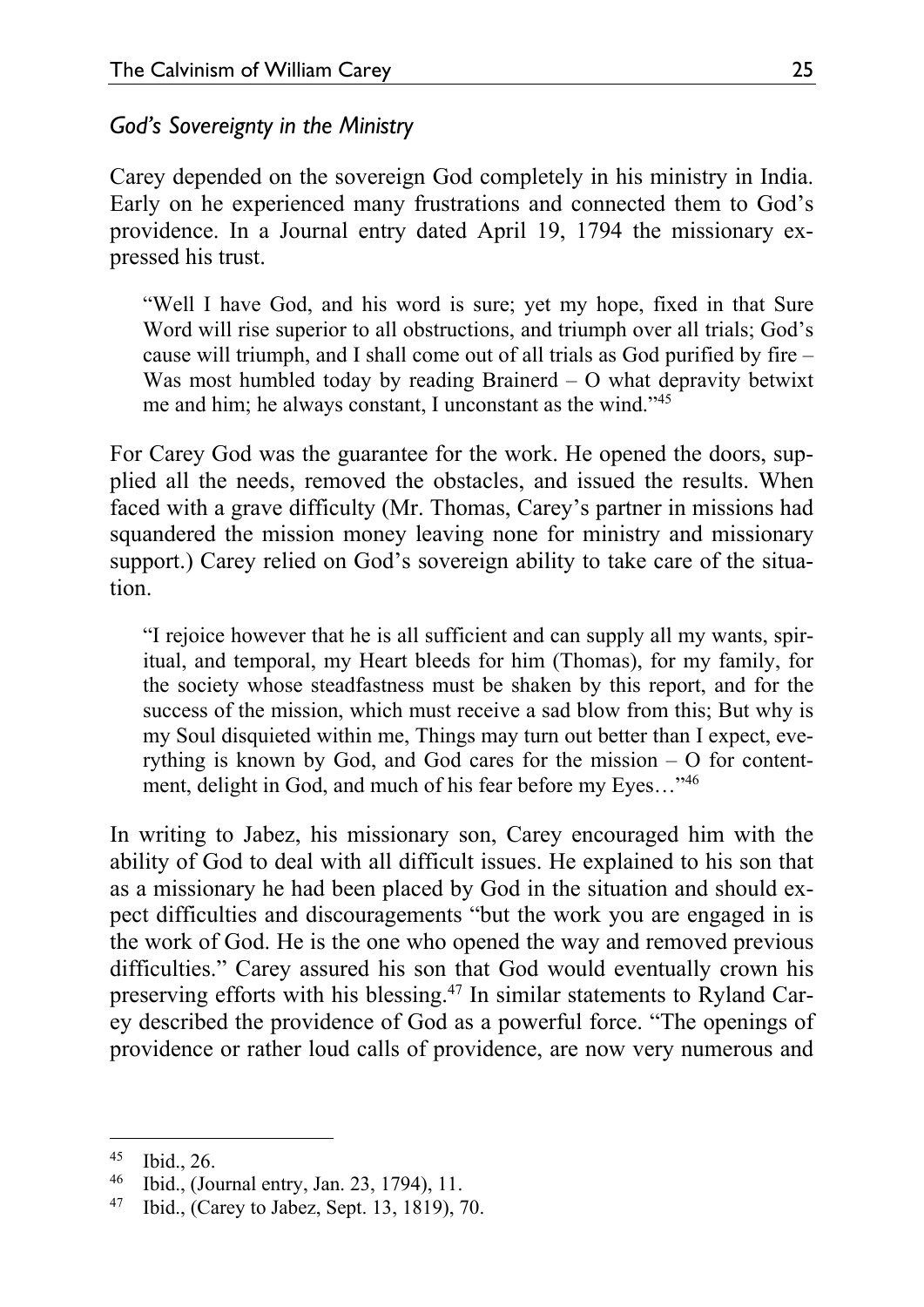are continually increasing…the Lord has done great things for us, and far surpassed our expectations."<sup>48</sup>

Carey understood the regular receipt of supplies for the needs of the mission as a direct result of the providence of God. Carey insisted that God was directly involved in the monetary receipts of the mission.

"The Cause of our Redeemer gradually gains ground, and the accounts from various posts are highly gratifying, especially from Benares, Dinadjpur, and Arrakan. The Lord has wonderfully appeared also in pecuniary things. Last Year The Benevolent Institution fell off so much in its Funds that it was Ten thousand Rupees in Debt. I made an application to Government for assistance, and they agreed to allow 200 Rupees a month for it. And within the last month a Man died at Dilbee, who was utterly unknown to us all; nor do I know that he was a Professor of Religion. His name was Dunn. He left 60,000 Rupees to his Wife during her life, and after her death 30,000 of it is to go to the Calcutta Free School, 10,000 to the Benevolent Institution, 10,000 to the Serampore Mission, 5,000 to the female Asylum, and 5,000 to the Parental Academies Institution. Thus we are witness to the kindness of God in finding means to support his own cause..."<sup>49</sup>

#### *God's Sovereignty in Life and Death*

Carey saw the hand of God in everything and that truth became his answer to issues of health, life, and death. He corresponded with his sisters frequently and often consoled them concerning issues of health. In sharing with them both as brother and it seems pastor, he most often connected their struggles with God's providential working. Carey tried to teach his sisters a bit of theology as he attempted to comfort them in their physical trials.

"We are the worst possible judges of what things are really good things, for we generally suppose ease, prosperity, friends, and external enjoyments of health and plenty to be good things, whereas they may be either good or evil according to circumstances. God's judgment of what things are good, therefore, frequently differs from ours, for he often bestows those external, apparently good things on his Enemies, and visits his saints with poverty, disappointment, afflictions, contempt, and many other things supposed by us to be evil. He, however, well knows these external evils to be necessary to the

<sup>48</sup> Ibid., (Carey to Ryland, Nov. 17, 1813), 187.

<sup>49</sup> Ibid., (Carey to Sisters, Oct. 25, 1827), 214-15.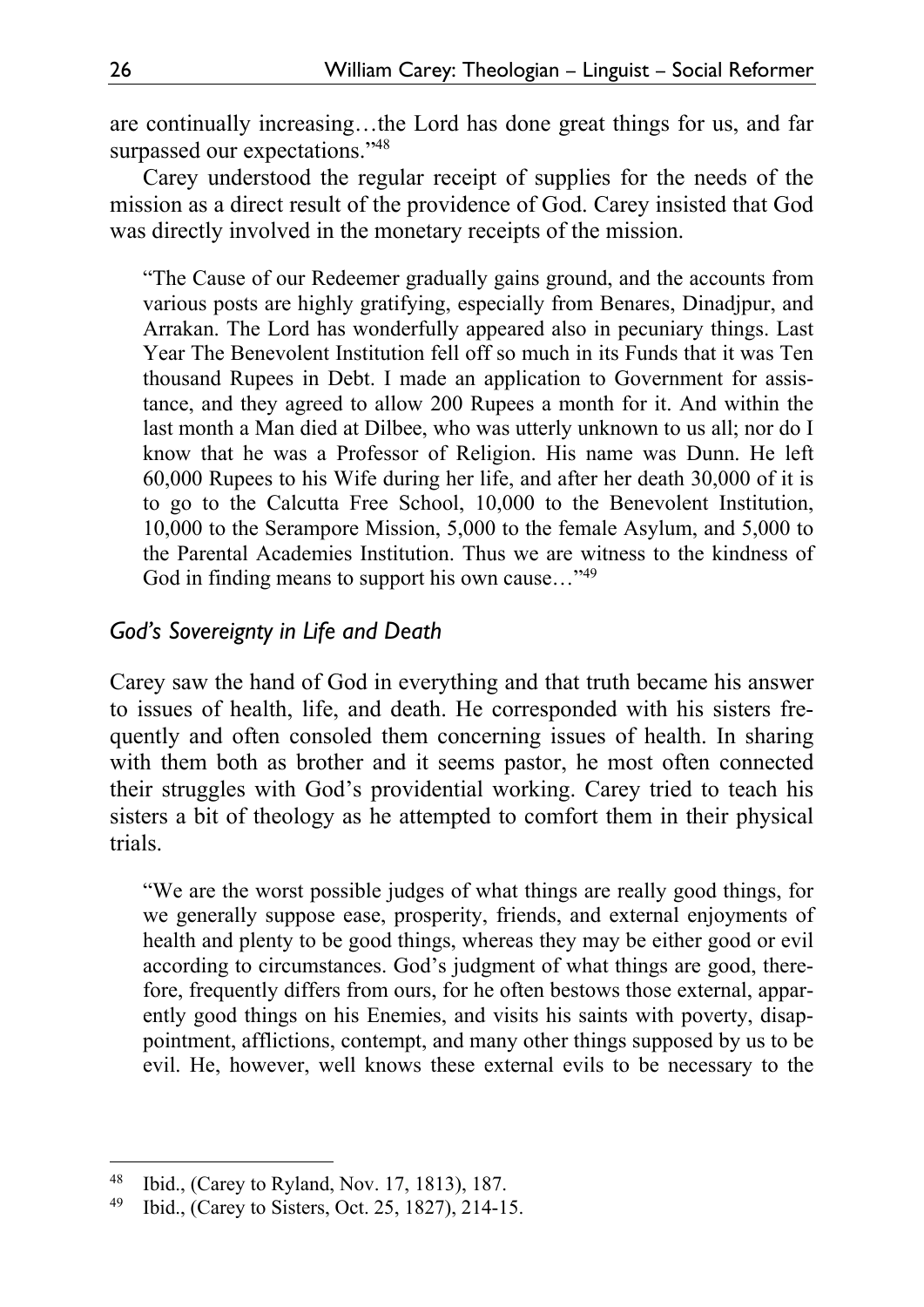substantial good of his servants; and were not this the case they would not be exercised under them…"50

God's sovereignty went beyond health and physical well-being. God was involved directly in death. On the mission field Carey and his companions encountered death regularly. Carey personally suffered the death of two wives, two children and several missionaries. These deaths did not occur accidentally – God was in the midst of them. One of Carey's most common phrases concerning death was "I am dumb with silence because the Lord has done it."

On one occasion Carey's son, Felix, lost his wife and two children in a storm at sea. Carey's response to this horrible tragedy was acknowledgement of God's work.

"A little time ago I wrote to you by the way of Java particularly informing you of the distressing providence, which had befallen Felix. On the eleventh or twelfth of August as he with his family were going to Ava on a brig purchased for him at Calcutta, a squall came on and overset the vessel. Felix's wife and two children, a female servant and four men were drowned. Felix and the rest of the people swam to shore…I mourn for Felix in silence, and still tremble to think what may be the next stroke. I am dumb with silence because God has done it."51

Perhaps related to this discussion of God's providence in sickness, death and afflictions on people, Carey speaks often of God's discipline. Although this might not be distinctively Calvinistic, it seems to correspond to the involvement of God in all things. In a letter to Jabez, Carey mentioned a principle that would guide God's discipline on people. "I think Divine Providence generally returns improper conduct upon the heads of those who are guilty of it..."<sup>52</sup> Carey suspected God was disciplining his son, Felix, for misconduct in his personal life and mission work.

"We are every day expecting Felix. I long to see him but fear he has much declined in divine things. He is coming in some official situation, for which I am sorry. Had Felix continued firm to his object and laboured for the spread

<sup>50</sup> Ibid., (Carey to Sisters, Oct. 1818), 270. See also (Carey to Carapeit, July 2, 1819), 125.

<sup>51</sup> Ibid., (Carey to Jabez, Nov. 25, 1814), 288. See also; (Carey to Fuller, Jan. 14, 1808), 287; (Carey to Ryland, June 14, 1821), 288; (Carey to Burls, Oct. 5, 1821), 289-90; (Carey to Jabez, Nov. 12, 1822), 290; (Carey to Sisters, Feb. 21, 1831), 104.

<sup>52</sup> Ibid., (Carey to Jabez, May 15, 1812), 126-27.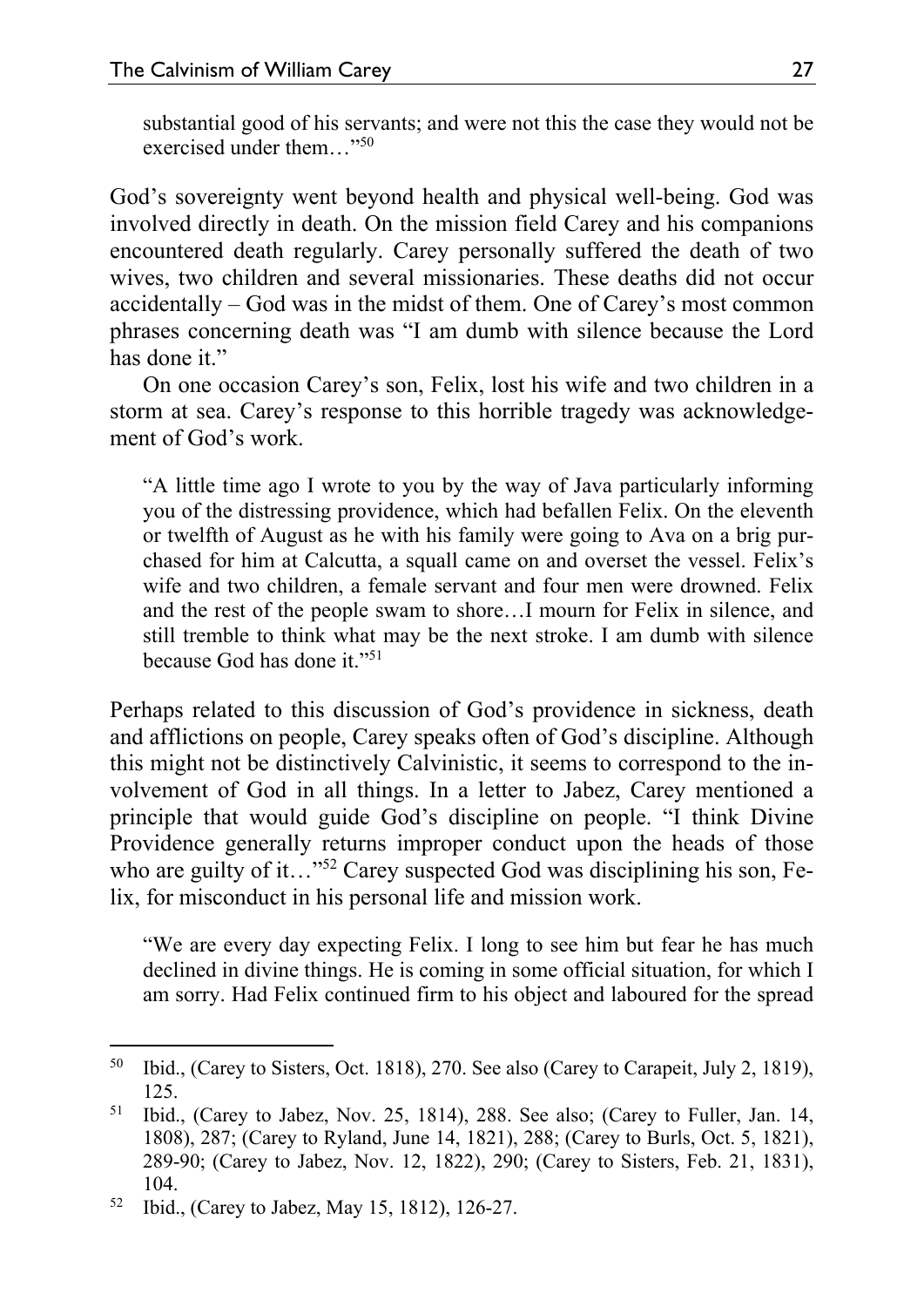of the Gospel I could have met every distressing providence with confidence that all would work for good, but I am now at every step full of apprehension and anxiety respecting what may be the next stroke of divine providence for the Lord is a jealous God and no one can be indifferent to his interests with safety."<sup>53</sup>

#### **The Depravity of Man**

Carey held the line with other Calvinists in arguing for the depravity of mankind. He saw this as a key area of missions and an obstacle to be dealt with. In a letter to Fuller in 1797 Carey suggested that there were only two real obstacles to missions on earth. One was the lack of the Bible. The other was the "depravity of the human heart."54 Carey described this condition as a "miserable state of unconverted men, as spiritually poor, as bound by a sinful disposition, and by pernicious Customs, and false expectations of Happiness, from false Idolatrous Worship..."<sup>55</sup> He wanted to make everyone aware of this condition to show the need for salvation.

"I have some time past contriving a plan of a Work, which I intend to write in Bengali. The design is to prove the Gospel is a most necessary blessing to them; on account of the TOTAL DEPRAVITY OF THEIR HEARTS, THE ENTIRE CORRUPTION OF THEIR CUSTOMS, and the INSUFFICIEN-CY and CONTRADICTION of the Books by them accounted SACRED."56

Carey argued that the mind of man was capricious, fallen and "justly exposed to the curves of that Law that is holy,  $\&$  just,  $\&$  good." Carey continued with his description of depraved man. "But the bias of our minds is opposite to that which it ought to be, and which in the nature of things cannot satisfy us, it proves that they who have no better portion will meet eternal disappointments."57

However, depravity for Carey was not hopeless. The depraved person can sue for mercy and gain it. God has made a way and the intelligent person will seek God's way and obtain salvation. In a letter to his Father before ever reaching the mission field Carey's evangelical Calvinistic view of man's situation becomes clear.

<sup>53</sup> Ibid., (Carey to Jabez, Feb. 1, 1815), 269.

<sup>54</sup> Ibid., (Carey to Fuller, March 23, 1797), 64.

<sup>55</sup> Ibid., (Journal entry, May, 9, 1795), 58.

<sup>56</sup> Ibid., (Carey to Ryland, August 31), 157.

<sup>57</sup> Ibid., (Carey to Father, April 26, 1788), 248.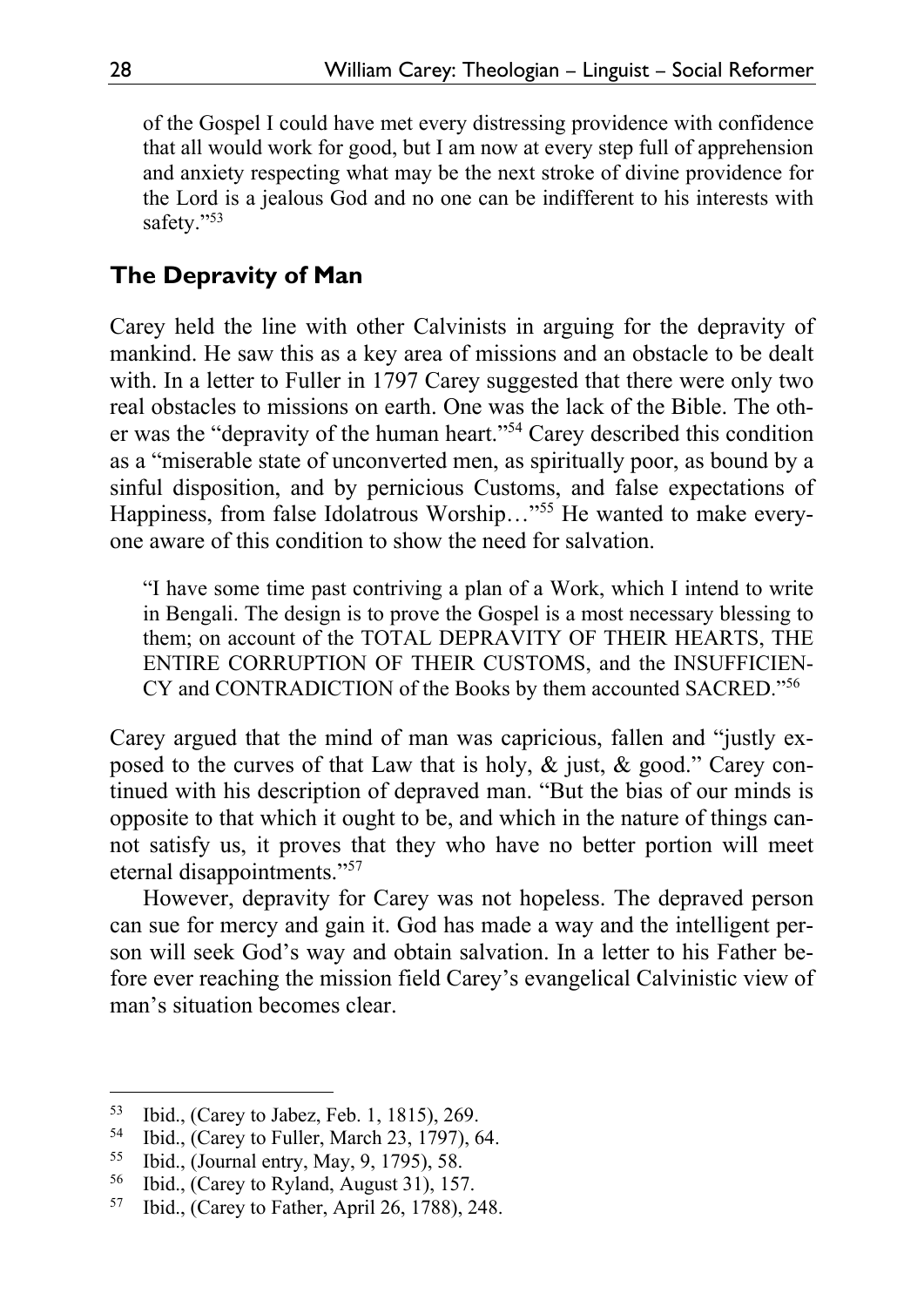"How should we live! By nature Children of Wrath and under Condemnation. How earnestly should we sue for mercy! Our Carnal minds at Enmity against God. How ought we to be sorry for our Sins! Repentance is necessary to salvation. Pardon, Justification, Adoption, Sanctification may all be obtained by asking for them, without them we are miserable; with then we shall be eternally Happy. How stupid are those who neglect them!"<sup>58</sup>

Depravity became for Carey a reason for the mission endeavour. Human depravity exemplified the need and urgency for all mission work.

#### **The Doctrine of Election**

No doubt Carey held to some form of this doctrine but his letters and Journal give little detail concerning it. One might suppose that his strong view of God's sovereignty would support speculation on the subject. In a conversation with an unbeliever, a Mr. Short, Carey explains to him the necessity of faith in Christ for salvation. Mr. Short called Carey "illiberal and uncharitable" because this excluded all unbelievers and committed the heathens to eternal misery. Carey argued that he "was no more uncharitable than the Bible, and that if that was the case, God would appear gloriously just."59 It is unclear if the subject of election took centre stage in this conversation but some of the terminology seems familiar to the subject. Carey does not openly describe his view of election in his correspondence or Journal.

The writings of Carey indicate that he does not dwell on the idea of only some being elect. Instead his rhetoric concerning salvation is inclusive. Perhaps Carey did not want to muddle the mission goal with such theological discussions. His task clearly was to take the gospel to the lost just as he found them and let God sort it out.

It is common to read in Carey's work phrases of inclusiveness. In sharing a witnessing encounter with some natives Carey detailed in his Journal the conversation. "I then told them how God sent his son, to save Sinners, that he came to save them from Sin, and that he died in Sinner's stead, and that whosoever believed on him would obtain everlasting life, and would become Holy." Carey did qualify it a bit by saying "I told them that God was under no obligation to save any Man, and that it was of no use to make Offerings to God to obtain pardon of Sin…and that if God forgave them it must be from his own Will; but that he was willing to save for the sake of

<sup>58</sup> Ibid., (Carey to Father, March 3, 1787), 248.

<sup>59</sup> Ibid., (Journal entry, April 7, 1794), 22-23.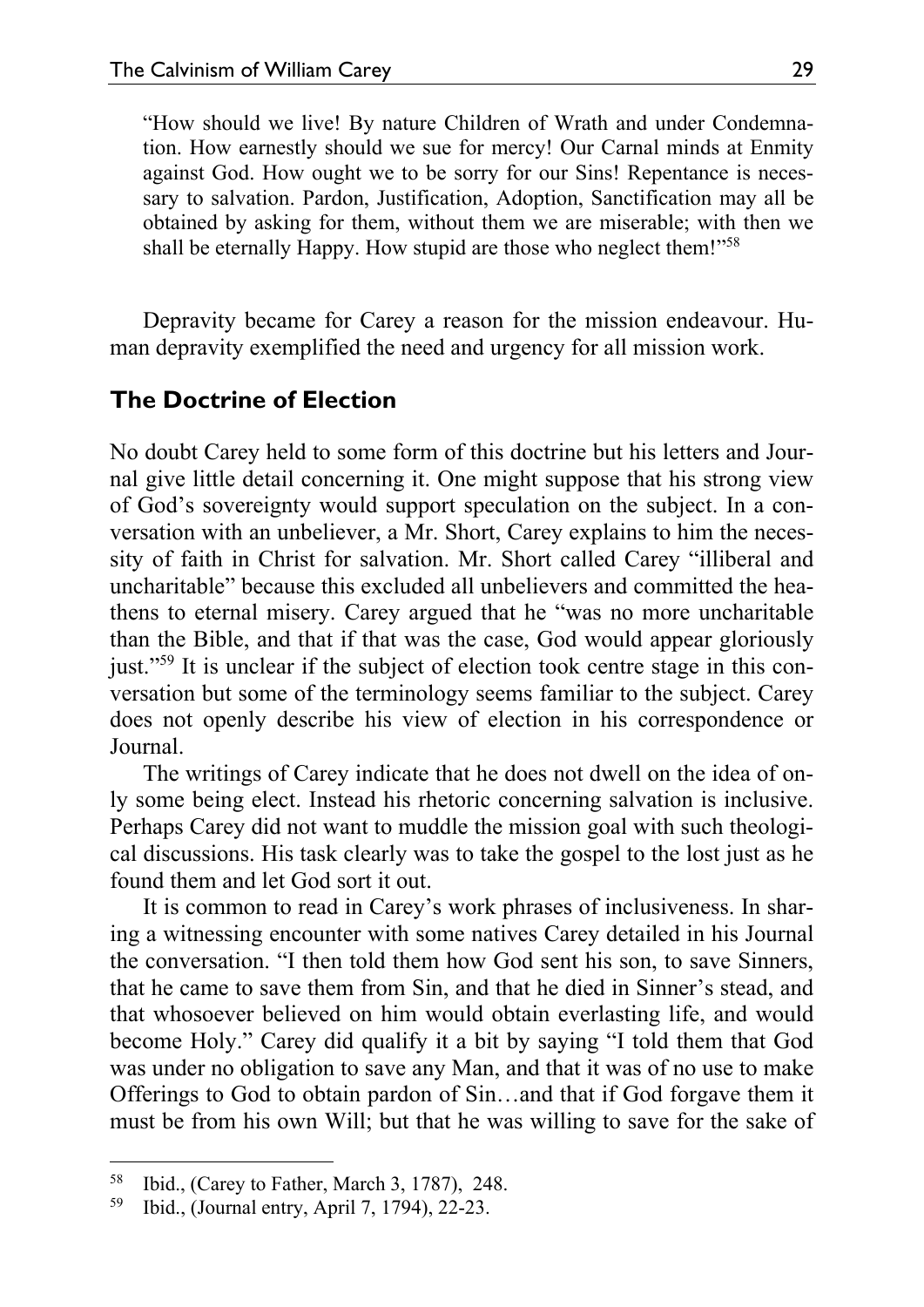Jesus Christ."60 Even toward the end of his life Carey retained the language of inclusiveness. Writing to his Sisters in 1831 he spoke of the availability of salvation.

"And the acceptance of that sacrifice of atonement was testified by the resurrection of our Lord from the dead and by the commission to preach the Gospel to all nations with a promise, or rather a declaration, that whosoever believeth on the Son shall be saved, shall not come into condemnation, but is passed from death to life."61

If Carey was a strong believer in election he certainly did not dwell on it choosing to focus on the possibility of every individual being saved.

## **The Doctrine of Salvation**

Carey's view of salvation was Calvinistic but not overstated. Salvation depended entirely on what Jesus did on the cross for sinners and how they responded to it. Everything turned on the atoning power of Jesus on the cross. Even in his latter years Carey proclaimed that his own salvation and the righting of all things wrong in the world depended on that atonement power.

"I know in whom I have believed, and that He is able to keep what I have committed to him, against that day. The atoning sacrifice made by our Lord on the Cross is the ground of my hopes of acceptance, pardon, justification, sanctification, and endless Glory. It is from the same source that I expect the fulfillment of all the prophecies and promises respecting the universal establishment of the Redeemer's Kingdom in the World, including the total abolition of idolatry, Mohammedanism, Infidelity, Socinianism, and all the political establishments of Religion in the World; the abolition also of War, Slavery, and oppression in their ramifications. It is on this ground that I pray for, and expect the peace of Jerusalem; not merely the cessation of hostilities between Christians of different sects and connections, but the genuine love which the Gospel requires, and which the Gospel is so well calculated to produce."62

Salvation rests on the work of Christ on the cross and on that alone.

In a letter to Fuller Carey explained it further. All of us are sinners and absolutely helpless but there is good news. God in his rich mercy became

<sup>60</sup> Ibid., (Journal entry, Feb. 22, 1795), 53-54.

<sup>61</sup> Ibid., (Carey to Sisters, Oct. 25, 1831), 251-52.

 $62$  Ibid., (Carey to Sisters, Dec. 16, 1831), 260.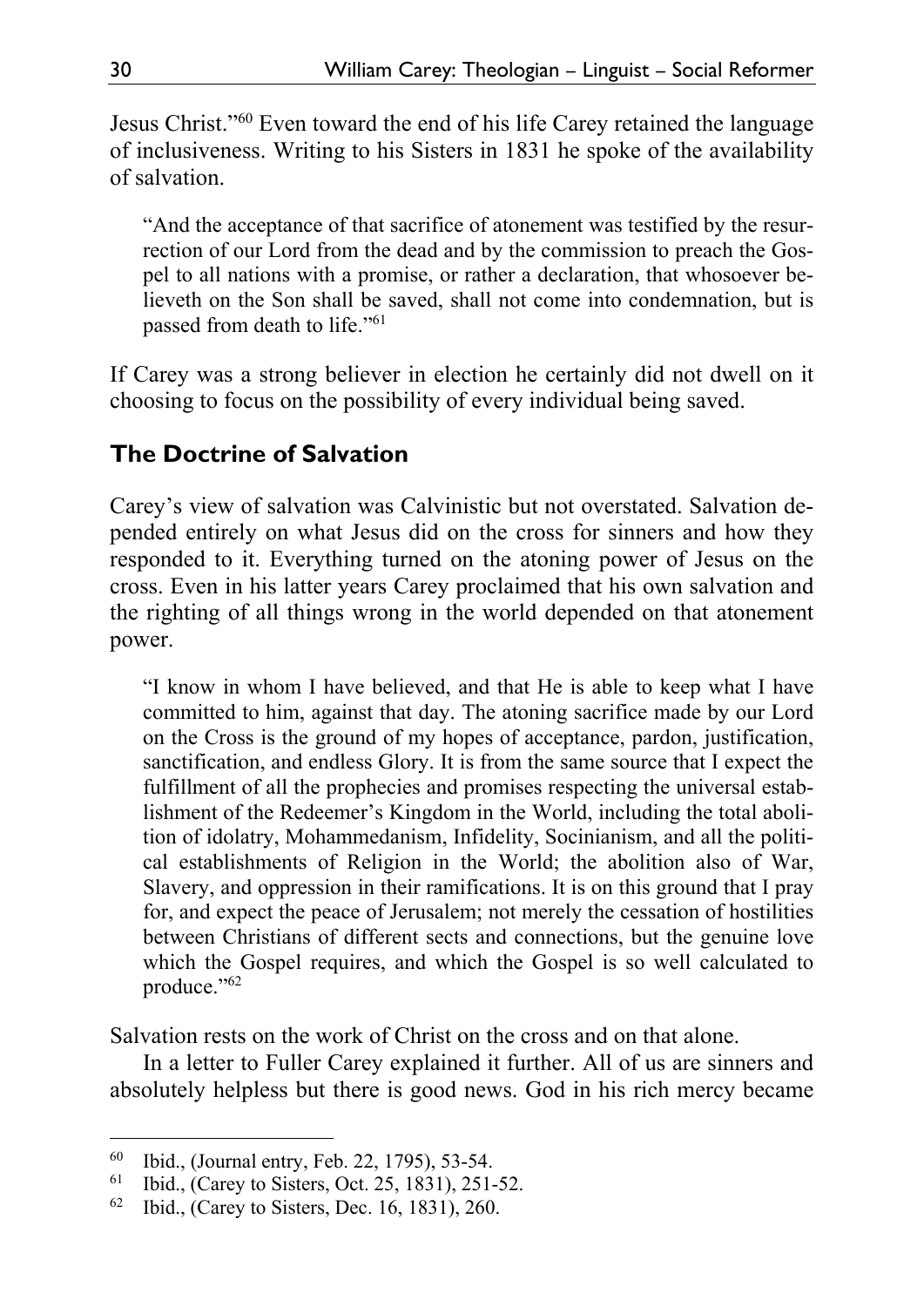incarnate and lived more than thirty years on earth without sin. "He gave sight to the Blind, healed the Sick, the lame, and the Deaf and Dumb – and after all died in the stead of Sinners." We deserved the punishment of death for our sins but God endured it for us. We were unable to make any kind of atonement for our guilt but Jesus "completely made an end of Sin." He has now sent us to tell the world that the work is done and to call them to "faith in, dependence on the Lord Jesus Christ. Therefore, leave your vain customs, and false gods, and lay hold of eternal life through him."<sup>63</sup> For Carey salvation is based on the atoning work of Christ and requires faith in and dependence on Jesus.

Carey also believed that the depravity of mankind required the work of the sovereign God for salvation to be realized. In his Journal, Carey explained that God's Spirit must be involved in the sinner for belief to occur. "If once God would by his Spirit convince of sin, a Saviour would be a blessing indeed to them; but Human Nature is the very same all the world over; and all conviction fails except it is produced by the effectual working of the Holy Spirit."64 Human depravity is such that there must be an external source of power for the conviction of sin. That source is God's Holy Spirit effectually working on the individual to bring him/her to that point. Carey believed this work of God's Spirit to express itself in evangelism. In a narrative about a witnessing event he explained the difficulty of getting the natives interested in the gospel at all. He was dejected because of their inattentiveness. Then the mood changed and Carey attributed it to the working of God. "I was however enabled to be faithful, and, at last God seemed a little more to fix their attention…" The natives then asked for weekly meetings to read the Bible and study it together.<sup>65</sup> God's involvement changed the situation.

#### **Perseverance of the Saints**

Occasionally William Carey sounded unsure of his own complete salvation. In a letter to his Father in 1807 he admitted this. "I am far from a confidence that I shall go to heaven when I die; but I wish to be found among them who will eternally love and serve God." Carey went on to say that he enjoyed the company of saints and even though he considered himself unworthy and the lowest spiritually, he *wished* to be in their presence forev $er<sup>66</sup>$ 

 $63$  Ibid., (Carey to Fuller, Nov. 1800), 149.

<sup>64</sup> Ibid., (Journal entry, Feb. 1, 1794), 15.

<sup>65</sup> Ibid., (Journal entry, Feb. 1, 1795), 51.

<sup>66</sup> Ibid., (Carey to Father, Feb. 18, 1807), 250-51.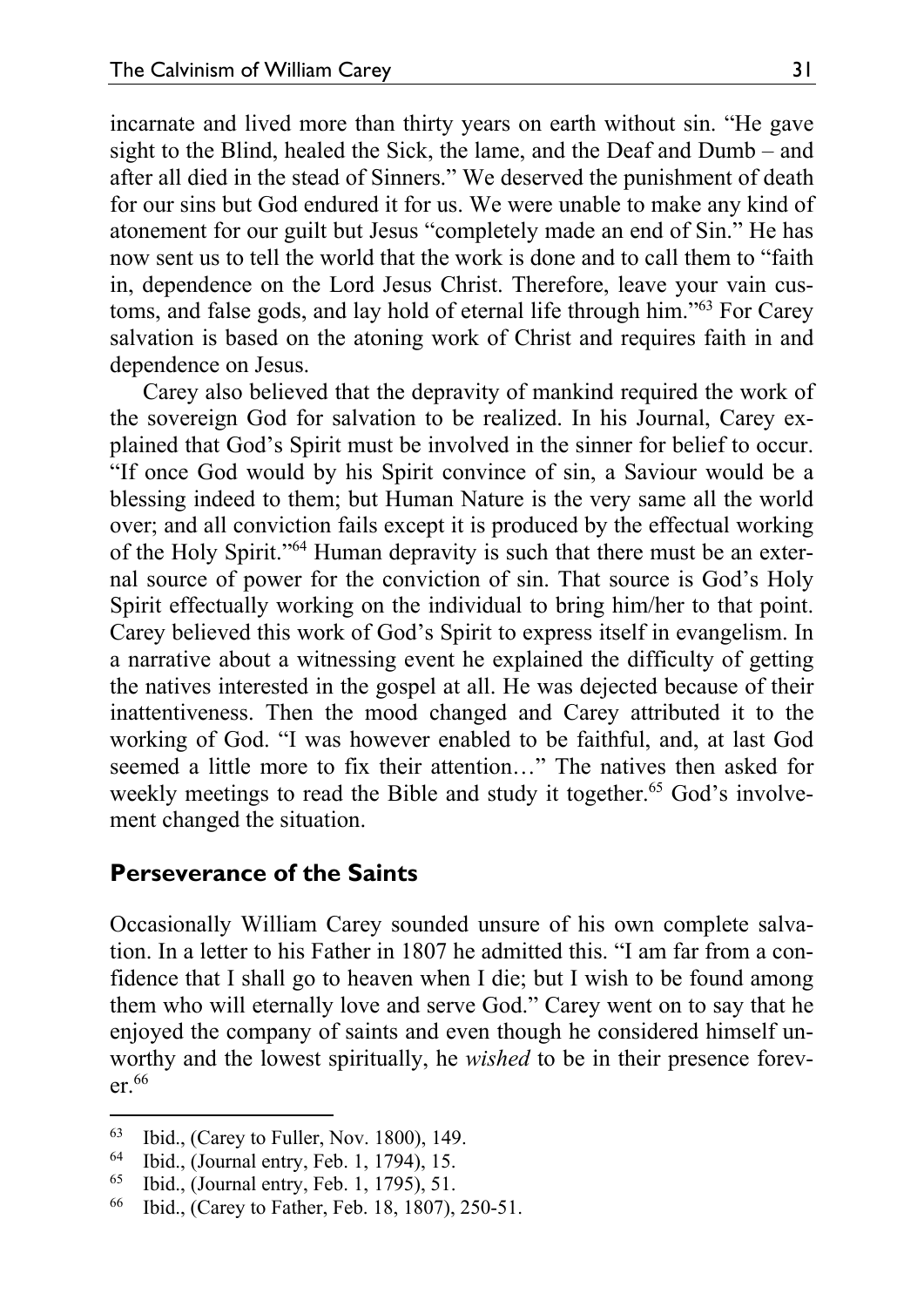As he aged Carey seemed to grow in his own confidence of perseverance in the faith. In 1816 at age 56 he softened the earlier uncertainty as he shared his feelings with Ryland in a letter. He noted that his dear friends Pierce, Sutcliffe, and Fuller had gone to their rest. He stated, "Whenever I die may I through divine Grace join them in the World of bliss."67 As he neared his own death his confidence grew even more and the reasons for it were made clear. Writing to family members he expressed his confidence in persevering with God.

"I am this day seventy years old, a monument of Divine mercy and goodness, though on a review of my life I find much, very much, for which I ought to be humbled in the dust. My direct and positive sins are innumerable, my negligence in the Lord's work has been great, I have not promoted his cause, nor sought his glory and honour as I ought. Notwithstanding all this, I am spared till now, and am still retained in his work, and I trust I am received into the divine favour through him…Indeed, I consider the time of my departure to be near; but the time I leave with God. I trust I am ready to die, through the grace of my Lord Jesus; and I look forward to the full enjoyment of the Society of Holy Men and Angels, and the full vision of God evermore."68

Carey's assurance was based on God and his grace. The next year, even closer to death, Carey tells Jabez of his confidence in final salvation. In spite of his sinful activities, he claimed assurance based on what he saw. "…But I see the atoning sacrifice of Christ to be full and complete, to have been accepted of God, and to be a ground...the bestowment of all spiritual blessings…" He based his future in scriptural truth. "Christ has said, 'He that cometh to me I will in no wise cast out.' My conscience bears witness that I do come to Christ and I feel the enjoyment arising from confidence in His gracious declarations."69

#### **Summary of Carey's Calvinism**

In the research I hoped to discover distinct Calvinistic doctrines clearly stated. But Carey was a missionary, not a theologian. He invested his life continuously in the practical application of God's truth. This is not to imply that Carey was at all anti-intellectual and uninterested in theology. His Calvinism was merely that on which he acted. He trusted implicitly in the

<sup>67</sup> Ibid., (Carey to Ryland, Dec. 30, 1816), 258.

<sup>68</sup> Ibid., (Carey to Jabez, Aug. 17, 1831), 260.

<sup>69</sup> Ibid., (Carey to Jabez, Sept. 3, 1832), 261.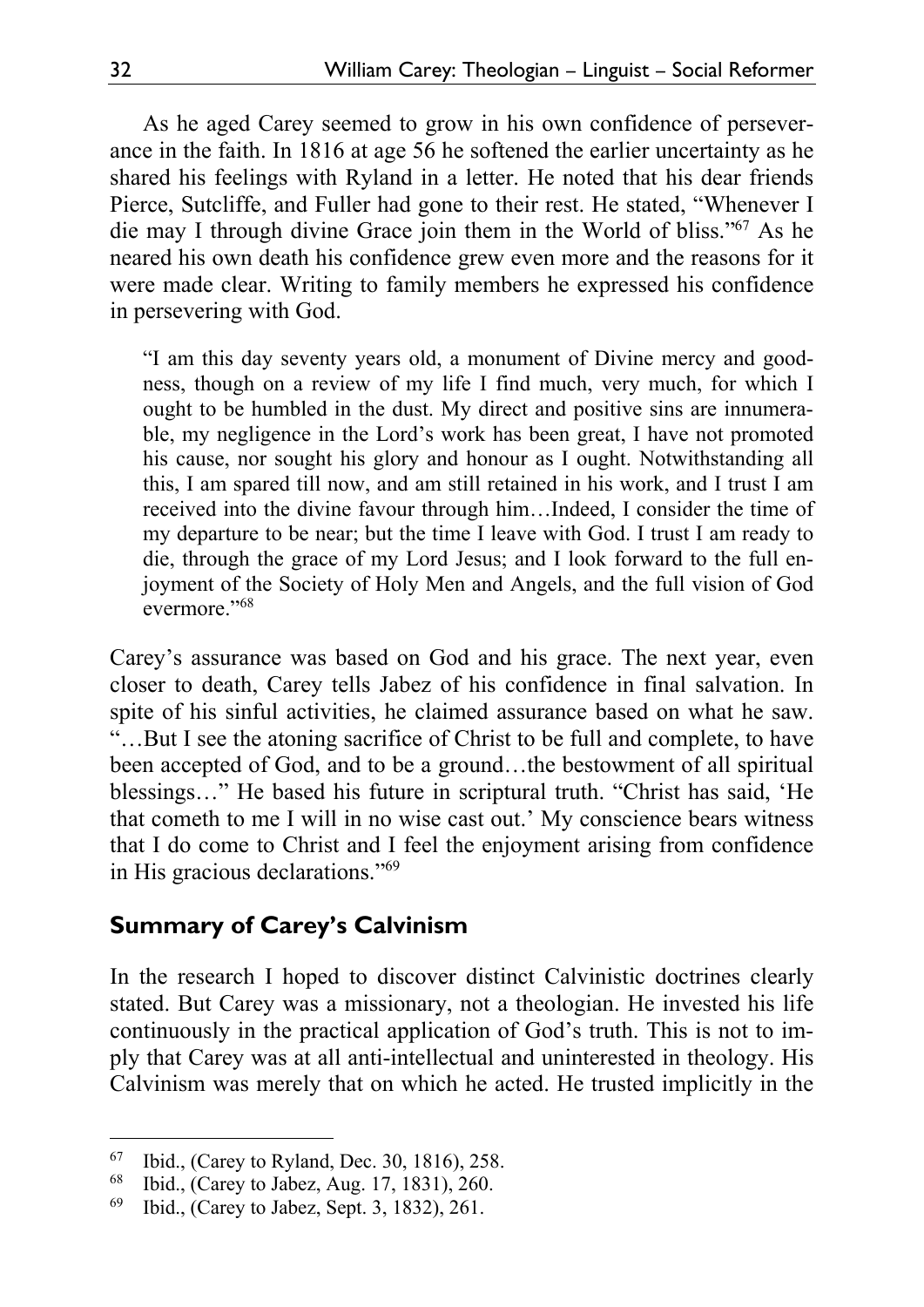sovereign nature of God in virtually every area of life and ministry. Other Calvinistic doctrines are not as easily interpreted in Carey's writings. He certainly held to the idea of depravity in humans but his view of this did not exclude the ability of the sinner to respond to God and therefore his responsibility to share the gospel. Carey defined salvation very much like a modern evangelical might but with little detail. He spoke of it mostly in context of his mission work with sinners. He never spoke explicitly of election. Carey believed in perseverance based on God's promises and grace and he was the example. He made Calvinistic proclamations when speaking on God's sovereignty but when dealing with salvation he often sounded like an Arminian. Of course, he, Fuller, and Hall had been accused of that before.

## **Conclusion**

The type of Calvinism William Carey inherited from men like Hall and Fuller was an active and compassionate type. It was evangelical in every way. His theology never stopped him from evangelism and missions, but rather it catapulted him into these endeavors. When he thought about his beliefs he could do nothing but act on them.

"Had some serious thoughts this morning upon the necessity of having the mind evangelically employed, I find it is not enough to have it set upon Duty, Sin, Death or eternity. These are important but as the Gospel is the way of a sinner's deliverance, so Evangelical truth, should and will, when it is well with him, mostly occupy his thoughts."70

In fact, Carey's system of theology caused him to question why anyone would hesitate to think evangelically when considering sinners and their need for salvation. In the beginning of his mission work, Carey wrote to his good friend, John Ryland, about his full commitment to the work of evangelizing the world. "The worth of souls, the pleasure of the work itself, and above all the increase of the redeemer's kingdom are with me motives sufficient, and more than sufficient to determine me to die in the work, that I have undertaken."<sup>71</sup> It baffled Carey that not everyone would feel this way. Writing to his Father in 1805 he expressed his concern. "On a review of what we do we often wonder how it is that persons who are

<sup>70</sup> Ibid., (Journal entry, June 3, 1794), 32.

<sup>71</sup> Ibid., (Carey to Ryland, Dec. 26, 1793), 69.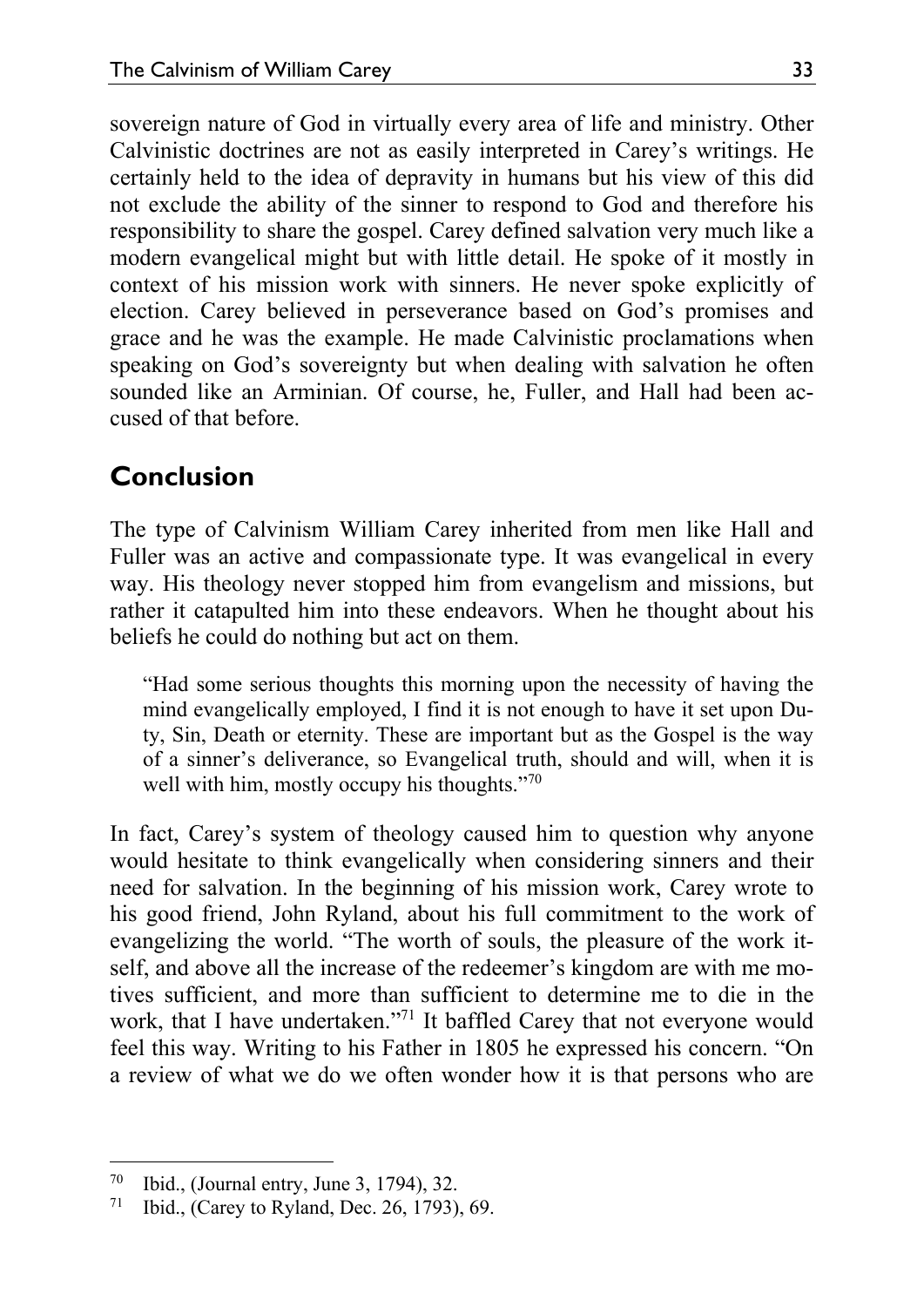under such strong obligation should feel so little love to, and do so little for the Saviour who has done so much for us."72

Carey's theology is probably best reflected in his life. He believed in a powerful, involved, sovereign God who loved sinners and desired them to become his own children. God provided all things necessary for that to happen and sent out his servants to proclaim the good news and invite sinners to respond. This became William Carey's life and passion. The Calvinist Carey was the evangelical Carey.

## **Bibliography**

- Ahlstrom, Sydney E. *A Religious History of the American People.* New Haven: Yale University Press, 1972.
- Brackney, William H. *The Baptists*. Westport, Connecticut: Praeger Publishers, 1994.
- Carey, Eustace. *Memoir of William Carey, D.D.* London: Jackson and Walford, 1836.
- Carey, S. Pearce. *William Carey.* London: The Wakeman Trust, 1923.
- Carter, Terry G. *The Journal and Selected Letters of William Carey*. Macon: Smyth & Helwys Publishing Inc., 2000.
- Clipsham, E. F. "Andrew Fuller and Fullerism: A Study in Evangelical Calvinism, Part I 'Development of a Doctrine'." *The Baptist Quarterly* 20, no. 3 (July 1963): 99-114.
- Drewery, Mary. *William Carey: A Biography.* Grand Rapids: Zondervan Publishing House, 1978.
- Eddins, John W. "Andrew Fuller's Theology of Grace." Th.D. diss., Southern Baptist Theological Seminary, 1957.
- Fuller, Andrew Gunton. *The Complete Works of the Rev. Andrew Fuller.*  Edited by Joseph Belcher. Vol. II. Philadelphia: American Baptist Publication Society, 1848.

<sup>&</sup>lt;sup>72</sup> Ibid., (Carey to Father, July 11, 1805), 69.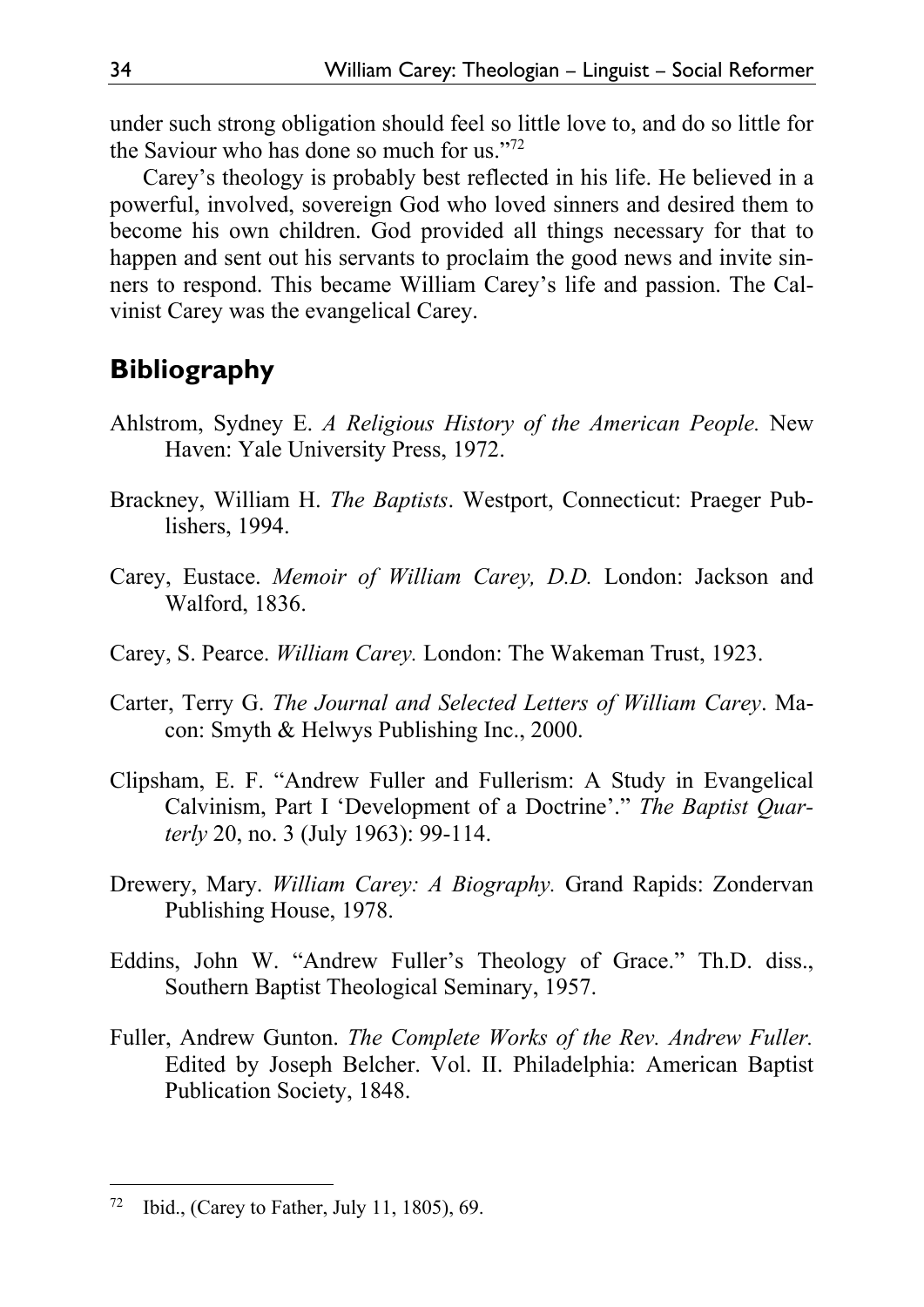- George, Timothy. *Faithful Witness: The Life and Mission of William Carey.* Birmingham: New Hope, 1991.
- Hall, Robert. *Help to Zion's Travellers.* Boston: Lincoln, Edmand's and Co., 1833.
- Lee, Sang Hyun and Guelzo, Allen C., editors. *Edwards in Our Time.* Grand Rapids: William B. Eerdman's Publishing Co., 1999.
- McBeth, H. Leon. *The Baptist Heritage: Four Centuries of Baptist Witness.* Nashville: Broadman Press, 1987.
- Meyers, John Brown. *William Carey the Shoemaker.* London: S. W. Partridge & Co., 1887.
- Ryland, John. *The Life and Death of the Rev. Andrew Fuller*. Charlestown: Samuel Etheridge, 1818.
- Simonson, Harold P., ed. *Selected Writings of Jonathan Edwards.* Prospect Heights, Illinois: Waveland Press, Inc., 1970.
- Smith, George. *William Carey: Shoemaker and Missionary.* London: J. M. Dent & Sons, 1909.
- Tull, James E. *Shapers of Baptist Thought.* Valley Forge: Judson Press, 1972.
- Whitley, W. T. *Calvinism and Evangelism in England, esp. in Baptist Circles.* London: The Kingsgate Press, 1930.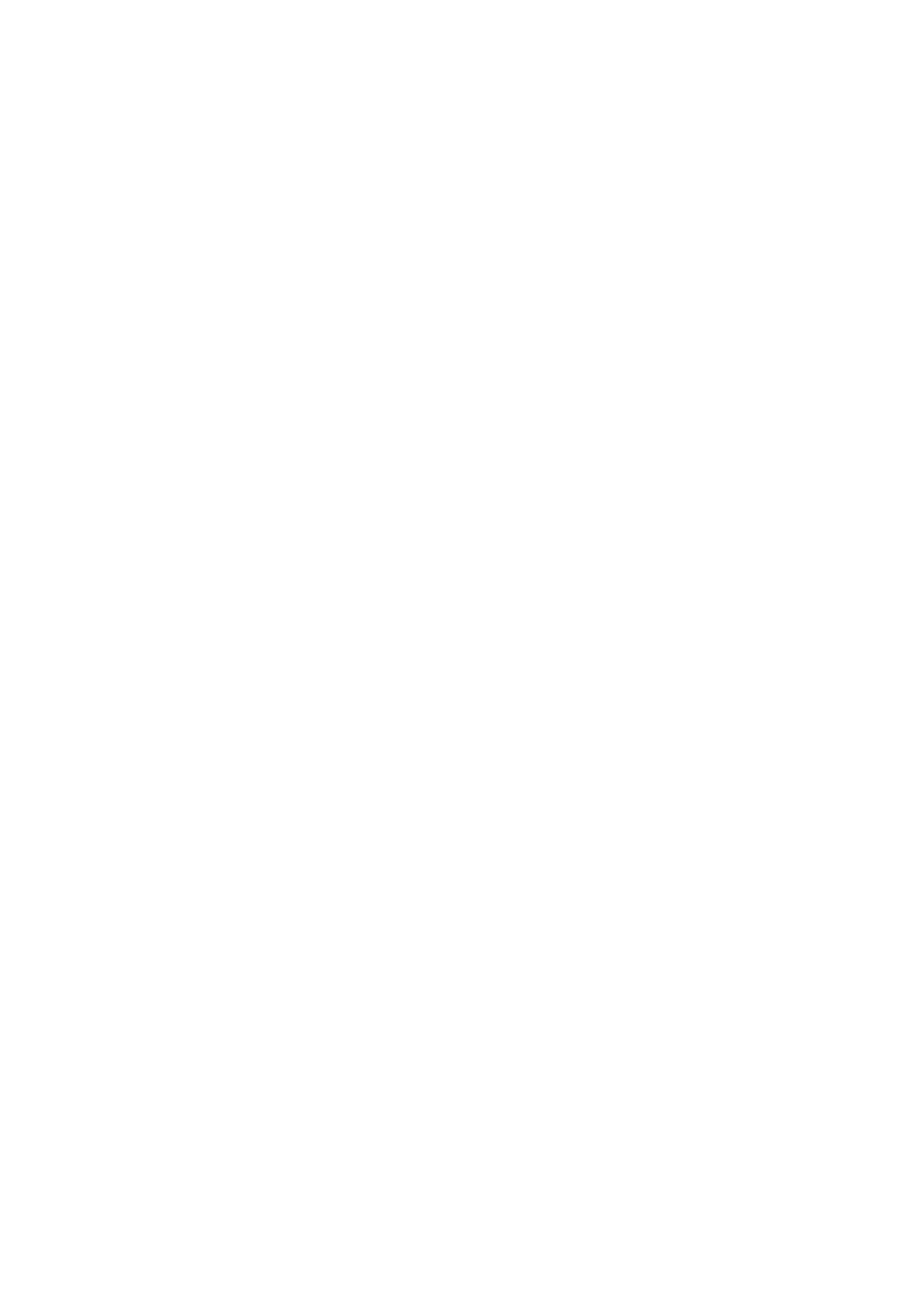# **William Carey's Contribution to Indian Languages**

By P. Sam Daniel, Ph.D.

Professor at the ACTS Academy of Higher Education, Bangalore, India

*Reprinted with permission by the editor M. S. Thirumalai reprinted from the journal "Language in India", Volume 1:2 (April 2001), see http://www.languageinindia.com/april2001/carey.html* 

## **1. William Carey (1761-1834)**

William Carey was born in England in 1761, arrived in India in 1793, and died in Serampore, near Kolkata (Calcutta) in 1834. Carey had very humble beginnings. He was only a shoemaker, rather a cobbler as he used to say, since he was only mending the shoes of others. But his love of people all over the world, born out of his love of Jesus Christ, and his passion to preach the gospel of Jesus to all the nations, led him to India. He had such passion for knowledge early in his life that he taught himself Latin and a few other subjects. Over the years this love of people and Jesus helped him to learn several Indian languages and enabled him to translate the Bible into many languages of north and east India. He was first introduced to the Indian languages through Bengali, which he learned while working as a manager of an indigo factory in a Bengali village. He also had the help of a musnshi to learn Bengali and Sanskrit. From the beginning the goal of Carey was to translate the Bible into Indian languages. So, as soon as he started learning the Bengali language and Sanskrit and had developed some confidence regarding the structures and words of these languages, he started the translation of the New Testament into Bengali. In the process Carey became an excellent grammarian and lexicologist of many Indo-Aryan languages, but it soon turned that his translation skills were far behind his knowledge of grammar and lexicon.

## **2. Protestant Missionary Assumptions Regarding Language Use**

One of the important assumptions of the Protestant missionaries has been that "non-Christian peoples must be approached in their own language. For that reason the missionary must possess as good a knowledge as possible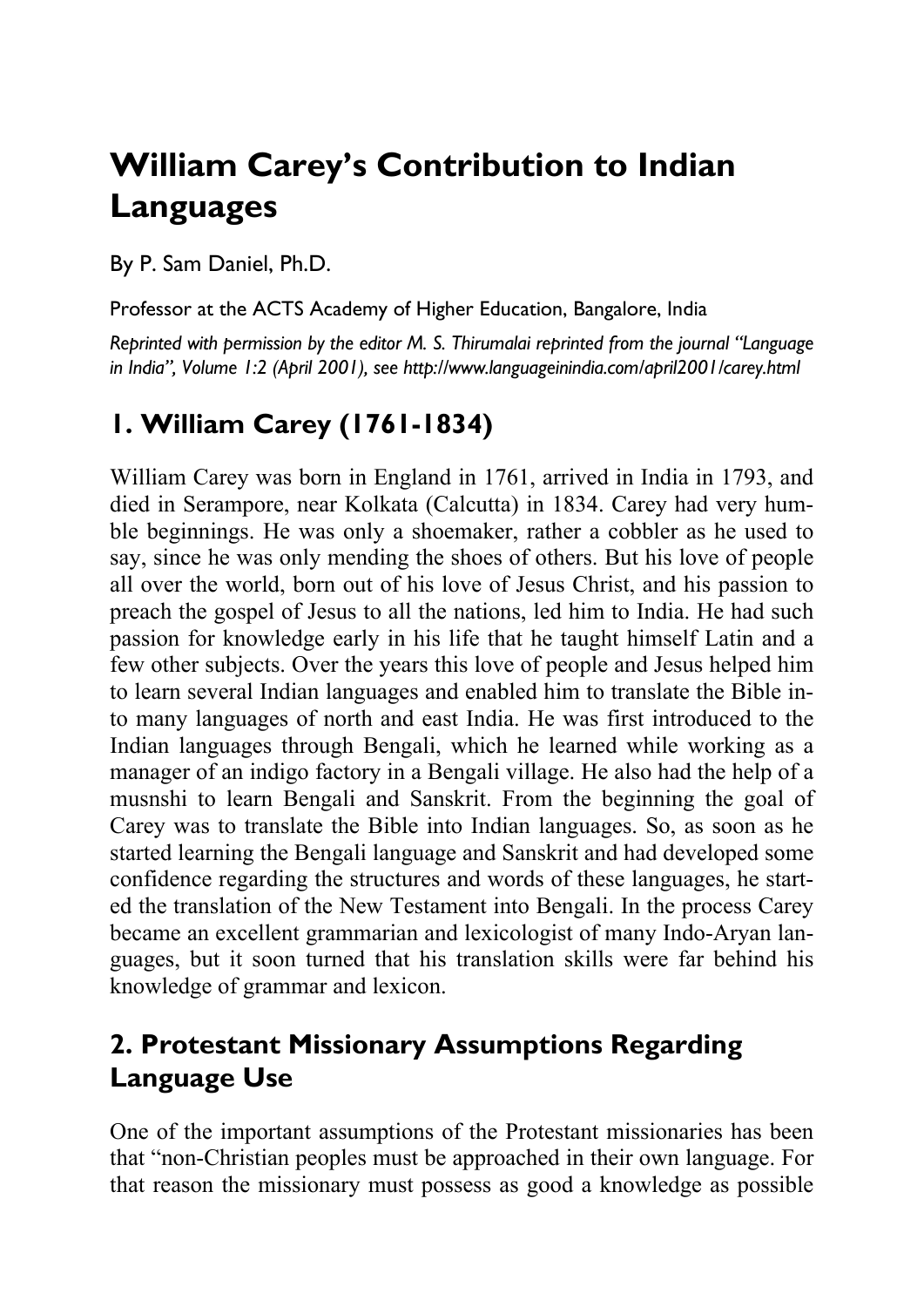of the local forms of speech" (Neill 1985:191). It is also expected that "the missionary must be sedulous to acquaint himself with the mind and customs of the people among whom he dwells" (Neill 1985:192). A third assumption of the early missionaries to India was that "in a land where the vast majority of the inhabitants are illiterate, (the widespread diffusion of the Gospel among the peoples of India) can be achieved only by oral proclamation" (Neill 1885:192). These assumptions were questioned by the leading Catholic missionaries of the time. Abbe Dubois, for example, questioned the wisdom of translating the Bible (especially the Old Testament) and distributing the copies among the Hindus and Muslims, because, according to him, the translations were not only imperfect but often stopped the Hindus from wanting to know more about Jesus because they did not find anything therein that would make them to give up their religion in preference to Christianity. On the other hand, a strong theological position of the Protestant missionaries has been that the Bible "is in itself the great instrument for the conversion of non-Christians, and that therefore it must be made available to Indians, Christian and non-Christian alike, at the earliest possible date" (Neill 1985:195).

### **3. The Translation Strategy Adopted by Carey**

Carey's strength lies in envisioning the need and to go after fulfilling that need. He recognized the fact that India is populated by different linguistic groups and that each of these groups needs to be given the translation of the Bible in their own tongue. He also realized that the Indian vernaculars were yet to be fully developed as vehicles of learning. The Protestant missionary assumptions demanded that the Bible be made available in the vernacular. Sanskrit was the preferred medium and target of learning in most parts of India in the traditional schooling system, and the modern Indian languages were struggling to find their own place. During the Mughal rule, Persian became the official language of the rulers, and Hindustani developed into a powerful medium of interaction, but the regional languages of north India had not received much official patronage for their development. There was the need for the Christian missionaries to take the gospel of Jesus Christ to the multitudes of people and this desire on their part coincided with the need and thirst for the development of the Indian vernaculars.

Carey's love for the Bengali vernacular, (he thought that Bengali is intrinsically superior to all other spoken Indian languages, Neill 1985:191), did not stop him from seeing the importance of Sanskrit, especially for the translation of the Bible into various Indian languages. Carey learned Sanskrit for many years, and translated parts of the *Ramayana* into English.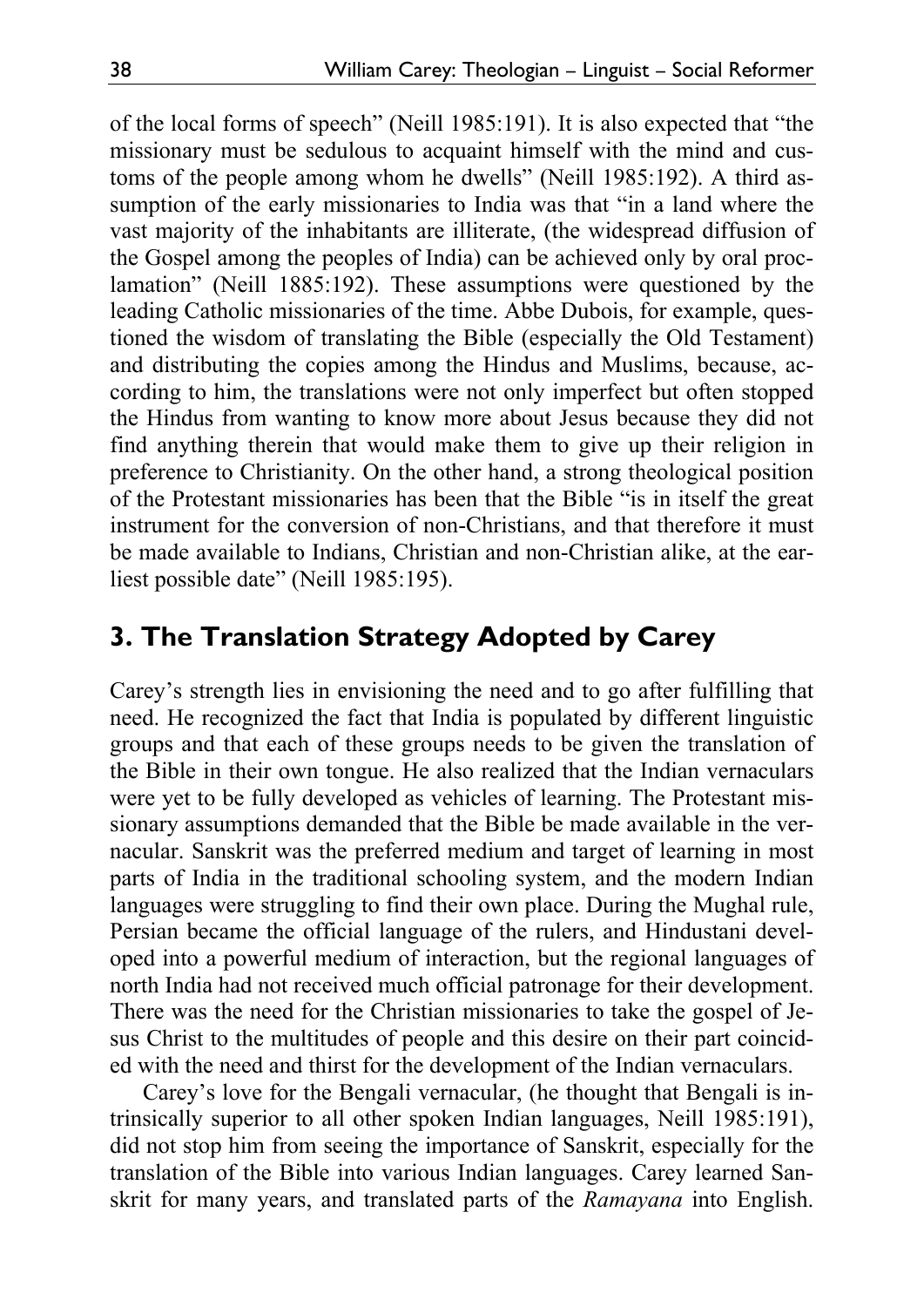His plan was to first translate the Bible into Sanskrit and use this reliable version for translation into other Indian languages. In several ways this plan was to be lauded. Translations of the theological concepts, names of the characters in the Bible and places, controlling the nuances of the terms used through a dependence on the Sanskrit terms were some of the advantages of this approach. It may not be out of place to point out that such similar techniques would be followed by the various Kranth Academies in India after independence. He hoped that, after the translation of the New Testament into Sanskrit in 1808, "the work could now be extended to all the languages of which Sanskrit is the parent" (Neill 1985:195).

That this strategy is now increasingly questioned by the translators of the Bible does not minimize the practicality of the design. A translator does not work as an island. He seeks information and terms from various sources. Often the translation in an adjacent language helps him to arrive at the right word to represent faithfully the theological intent of the word under translation. While it is true that most of Carey's translation is now passed over, no body could deny that his was a valiant attempt and that because of his attempt to coherently present long texts in prose closer to the spoken language, modern Indo-Aryan languages of India were blessed.

### **4. Carey's Contribution to Bengali**

My focus in this paper is only the contributions made by Carey to Indian languages. (I do not deal with Carey's involvement in the controversy regarding the introduction of English as the medium of instruction in schools around the country. Carey took the position that is appealing to most of us today. At that time, however, the terminology to refer to that concept was *European education*. Carey argued that in the schools European education should be the substance, but the vernacular, the medium or the vehicle for imparting that education.)

Through the publication of *Bengali Colloquies*, written with the help of Bengali scholars, Carey showed the power of the colloquial Bengali as an effective medium of communication. It is Carey, more than any other European scholar-missionary, who really showed to the natives of India that prose could be an effective medium. As Thirumalai (2001, in his forthcoming article in *Language in India*) shows, long ago, in south India, Ziegenbalg, the first ever Protestant missionary to India, took upon himself the onerous task of translating the Bible into Tamil. He chose the medium of prose for his translation much against the traditional practice of saying profound things through the medium of poetry. It was the necessity to preach the good news of Jesus Christ to all, not just the educated or upper classes,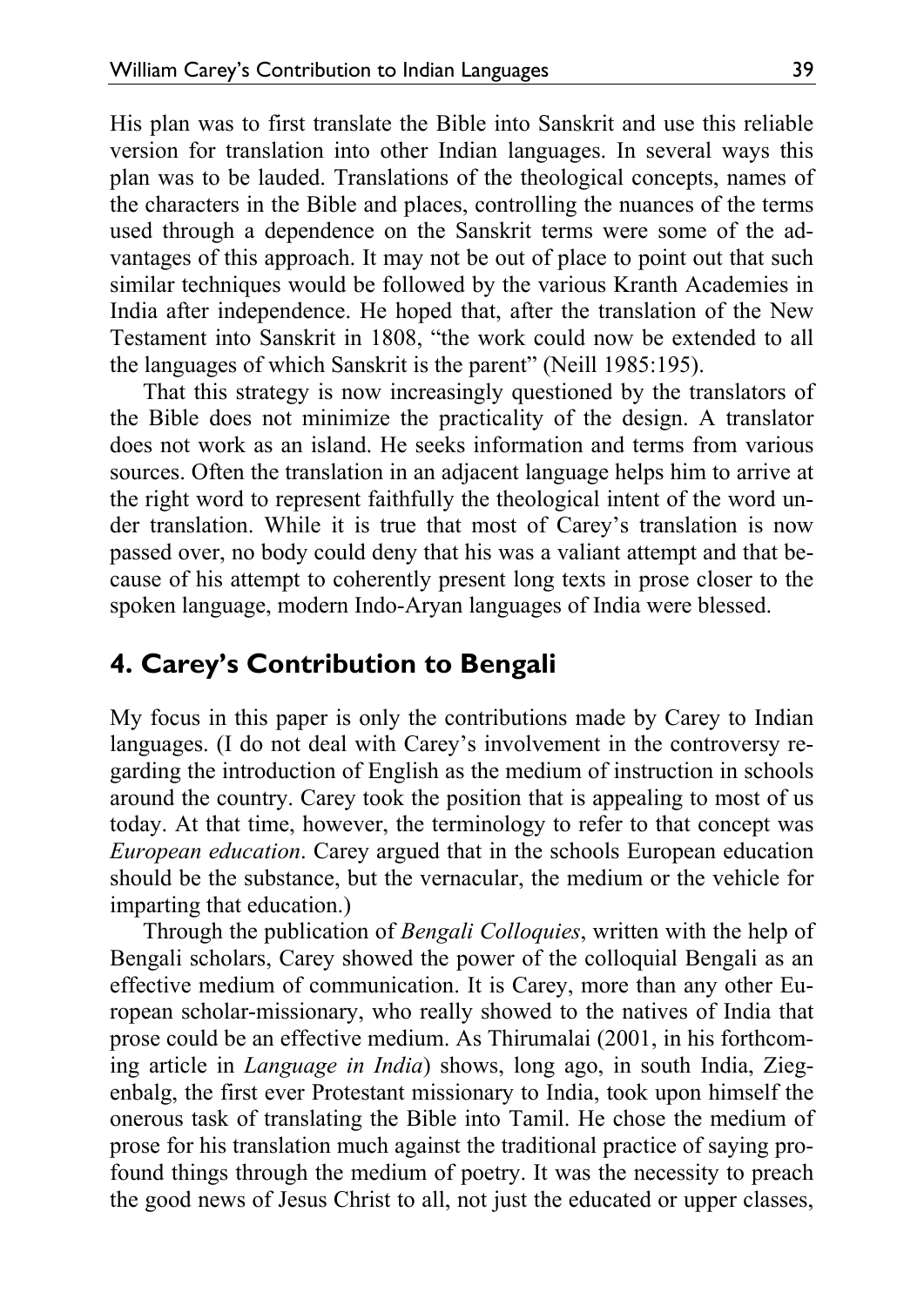that made him to choose the medium of prose for the translation of the Bible. It was the very same necessity that forced these translators to base their translation on the colloquial language rather than on the formal style of the language. Moreover, the Bible itself was written mostly in prose. But these missionary-translators went one step further: even where the Bible had in its original poems or poetic language, these translators chose to translate these pieces in ordinary colloquial language, mostly in order to achieve communicative efficiency.

Just this act of choosing prose as the preferred form for expressing messages in long texts has enabled the modern Indian vernaculars to cross the traditional boundaries and break into a new world and establish their identity. It has enabled every literate Indian to compose his thoughts in writing without the cultivated exquisitiveness of poetry and express himself in much easier way.

Carey was instrumental in translating the Bible into Marathi, Hindi, Oriya, Panjabi, Assamese, and Gujarati. While others did help, Carey was also totally involved in all these translations! Carey learned Telugu and Kannada to bring out the translations of the Bible in these languages. Later on work on Pashto and Khasi were undertaken. On a rough estimate we may say that Carey either worked or influenced heavily the translation of the Bible into as many as thirty five languages. And in all these languages and dialects (several translations were made in to the "dialects" of Hindi). Carey was breaking new grounds and laying the path for the development of these languages as vehicles of education. It is no wonder than that Rabindranath Tagore, himself a master of Bengali, wrote: "I must acknowledge that whatever has been done towards the revival of the Bengali language and its improvement must be attributed to Dr. Carey and his colleagues. Carey was the pioneer of the revived interest in the vernaculars" (Carey 1923).

Das Gupta writes: "A living language can never be regulated by artificial rules borrowed from a dead language, however closely connected they might be with each other and Carey in giving full scope to colloquial and temporal variations, shows himself fully alive to this fact ... yet one can never wholly dispense with Sanskrit grammarian framing a grammar for its vernacular offshoot. A truly scientific grammar of Bengali must avoid these extremes and Carey who had a wonderful knowledge of the vernacular as it was spoken and written as well as of the classical Sanskrit, succeeded to a great extent in steering through the middle path" (Das Gupta 1993).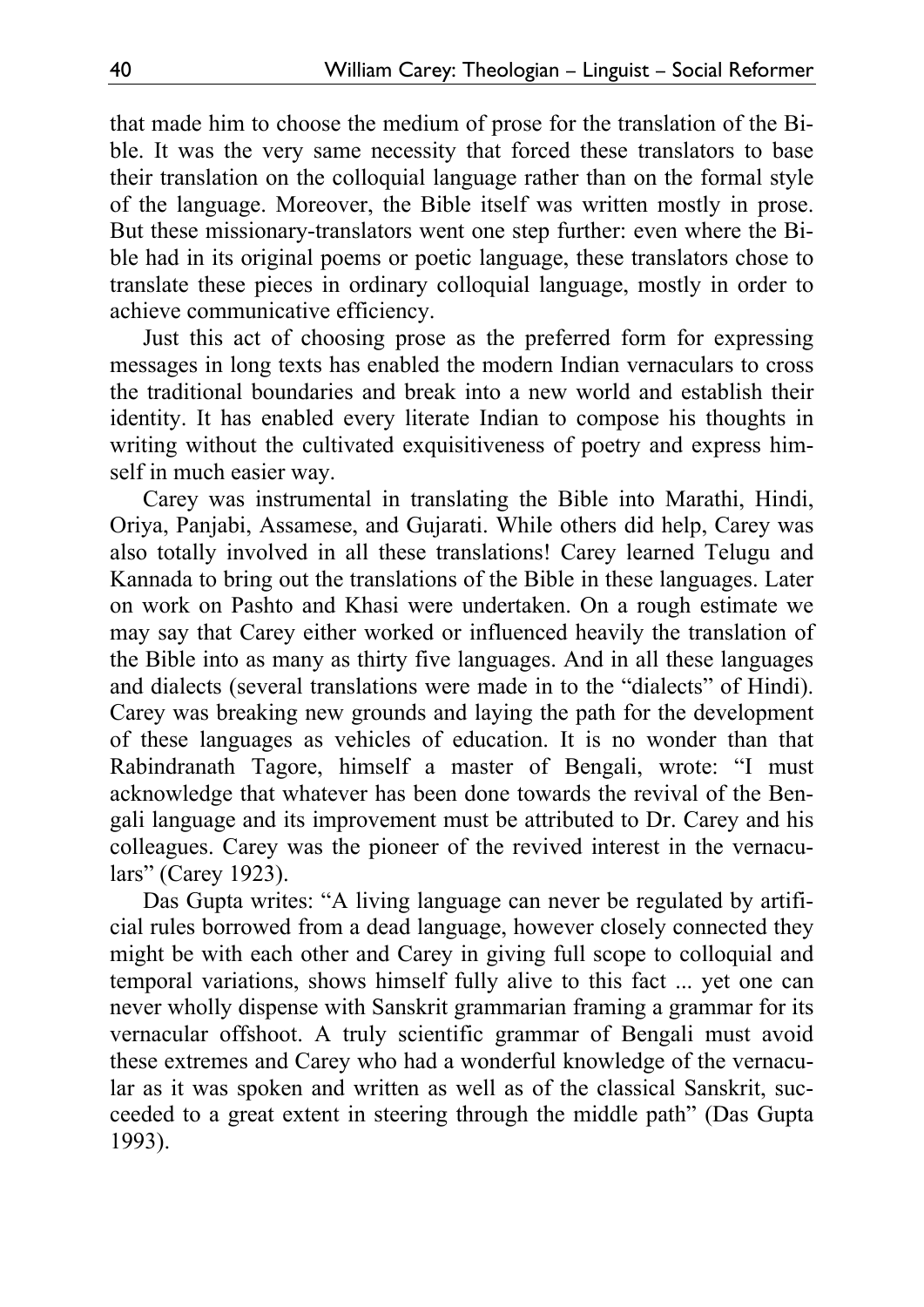### **5. To Conclude**

William Carey came to India because he loved the people and wanted to share the gospel of Jesus Christ. He was not personally successful in converting the Hindus and Muslims to the Christian faith in large numbers. In fact his score on this count is next to nothing! That did not deter him from finding other avenues of service to His Lord and to the people he came to serve. Through the translation of the Bible and through his various other publications he enriched modern Indian languages, encouraged prose as the preferred medium of expression for education, introduced a strategy of translation based on Sanskrit, and established procedures of translation such as team work. But he was not satisfied by all these linguistic efforts, which came so naturally to him.

Carey pioneered selfless work against certain social practices such as infanticide and sati (suttee). Along with his colleagues, John Marshman and Ward, Carey had been unremitting in his endeavor to draw the attention of the government to the practice of sati. Support received in the person of Raja Ram Mohan Roy brightened the prospects for the abolition of sati. Carey with the help of the learned pundits connected with the Governor-General's College in Calcutta, collected from the Hindu sacred books the passages upon which this custom was believed to have been raised. These investigations showed him that sati was a rite simply encouraged as a virtue and not enjoined as a duty (Marshman 1873:99). The vernacular newspapers pioneered by the Serampore missionaries were used to enlighten the minds of the Indians. At length, their continuous fight against this practice paved the way for the abolition of suttee (Caree 1923:334).

"Carey was preparing to preach, a courier from the Governor-General arrived with an urgent dispatch, an order in council which Carey was requested immediately to translate into Bengali. It was nothing less than the famous edict abolishing suttee throughout British dominions in India. Springing to his feel and throwing off his black coat he cried, **"No church for today!"** Without the loss of a moment he sent an urgent request to one of his colleagues to take service, summoned his pundit and then settled down to his momentous task. For twenty-five years he had been urging the necessity of this law and there should be no further loss of time and life – if he could prevent it. "If I delay an hour to translate and publish this many a widows' life may be sacrificed," he said. "By evening the task was finished" (Walker 1951:252-253).

Carey was not just a great linguist, but a great lover of people and God.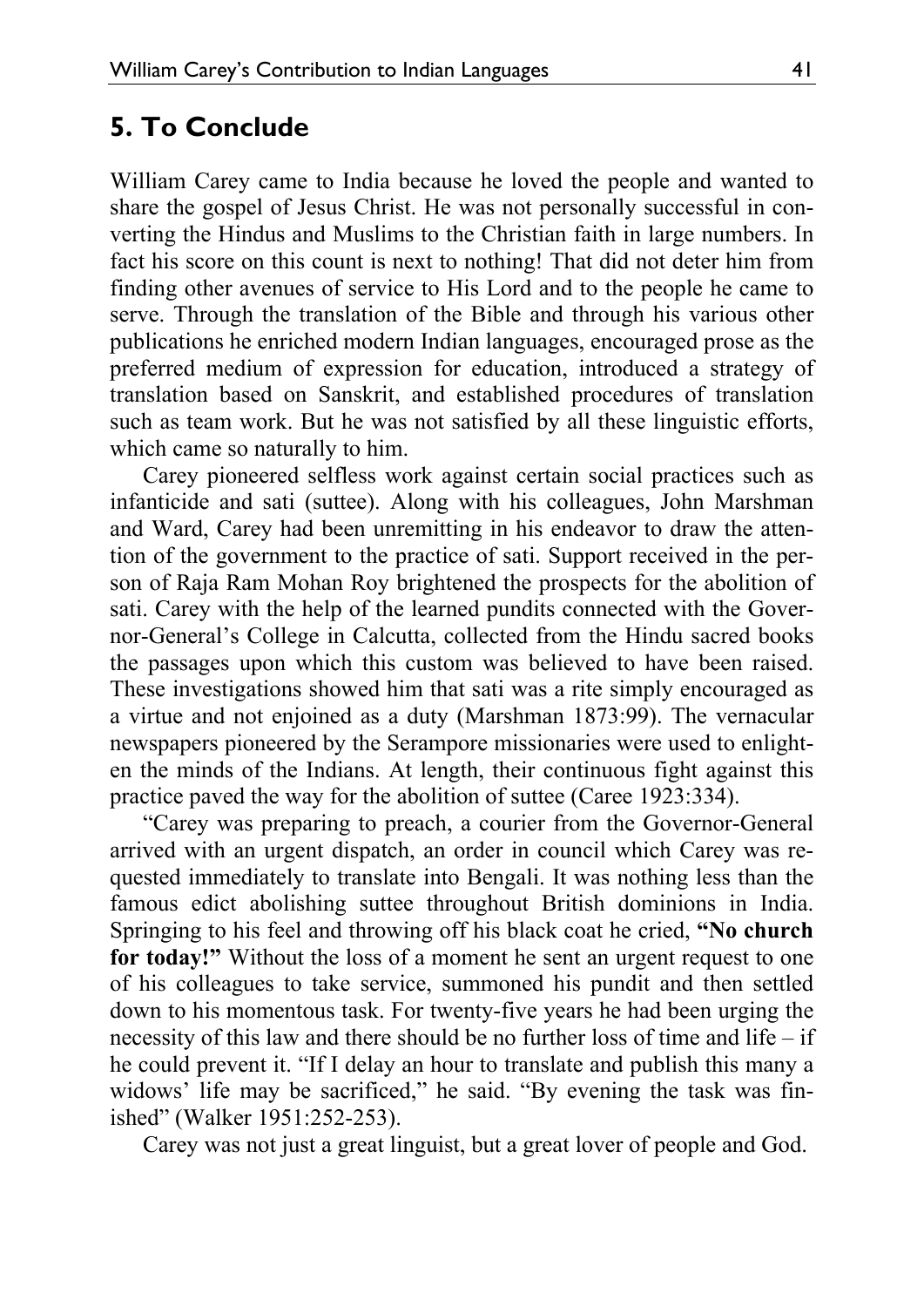### **References**

- Carey, Pearce. 1923. *William Carey*. New York: George H. Doran Company.
- Das Gupta, R. K. William Carey and Bengali Grammar. In J. T. K. Daniel and R. E. Hedlund, (eds.) 1993. *Carey's Obligation and Indian Renaissance*.
- Walker, R. Deaville. 1951. *William Carey, Missionary, Pioneer and Statesman*. Chicago: Moody Press.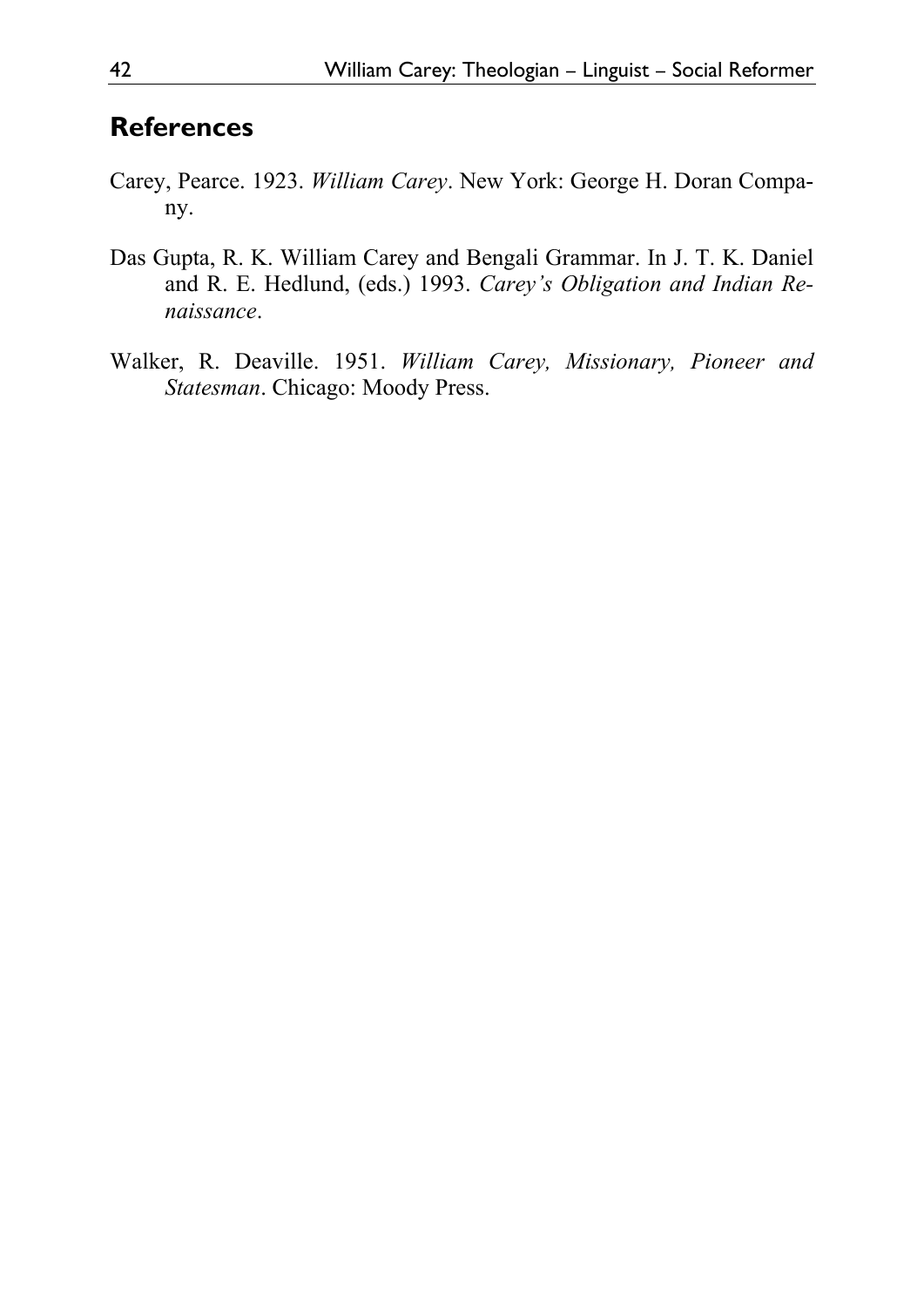# **William Carey: Using God's Means to Convert the People of India**

### George Ella

Dr. George M. Ella was born in England in February 1939, and as a teenager moved to Sweden to continue his training as a Forestry Apprentice. After his conversion he returned to England to study theology. Whilst at the London Bible College, he attended the worship services of the well-known Dr. Martyn Lloyd-Jones. Upon graduation at London and Hull Universities, he worked as a school teacher and evangelist among the Lapps. For the past 32 years Dr. Ella has lived in Germany, near the Dutch border. Now retired, his career included work as a Senior Civil Servant, university examiner and writer of curricula for librarian assistants and apprentice retailers for the state's commercial colleges. This work included editing and grading textbooks. After adding various external degrees and post-graduate qualifications in theology/literature, business studies, education, history, psychology and library science at Uppsala, Duisburg and Essen universities, he gained a doctorate in English Literature at Duisburg University. He has written a number of books prior to this volume, including works on William Cowper, James Hervey, John Gill, Andrew Fuller, William Huntington and Augustus Toplady. Dr. Ella was nominated for the John Pollock Award by Prof. Timothy George in 2001. A major work on the English Reformation Exiles under Mary I will appear shortly. Dr. Ella has authored numerous biographical essays and doctrinal studies which have appeared in magazines such as the Banner of Truth, the Banner of Sovereign Grace Truth, the English Churchman, the Baptist Quarterly, Focus, New Focus, the Bible League Quarterly, and the Evangelical Times.

*Primary publication* 

-

## **Part One: How Carey Became a Missionary**

### **The search for an historical Carey**

Ever since 1966 when my Professor of Missions at Uppsala, Bengt Sundkler,73 presented his students with facsimiles of Carey's *An Enquiry into the Obligation of Christians to use Means for the Conversion of the Heathen* and told us vivid tales of Carey's forty years in India, this great missionary has been one of my fondest mentors. Prof. Sundkler said he had learnt from Carey to drop all fastidious controversy and put the Church of the Lord Jesus Christ before formal denominationalism. Following Carey's good Christian example, Sundkler became a missionary to Africa and was

<sup>73</sup> Author of *Missionens Värld*, 1963 etc.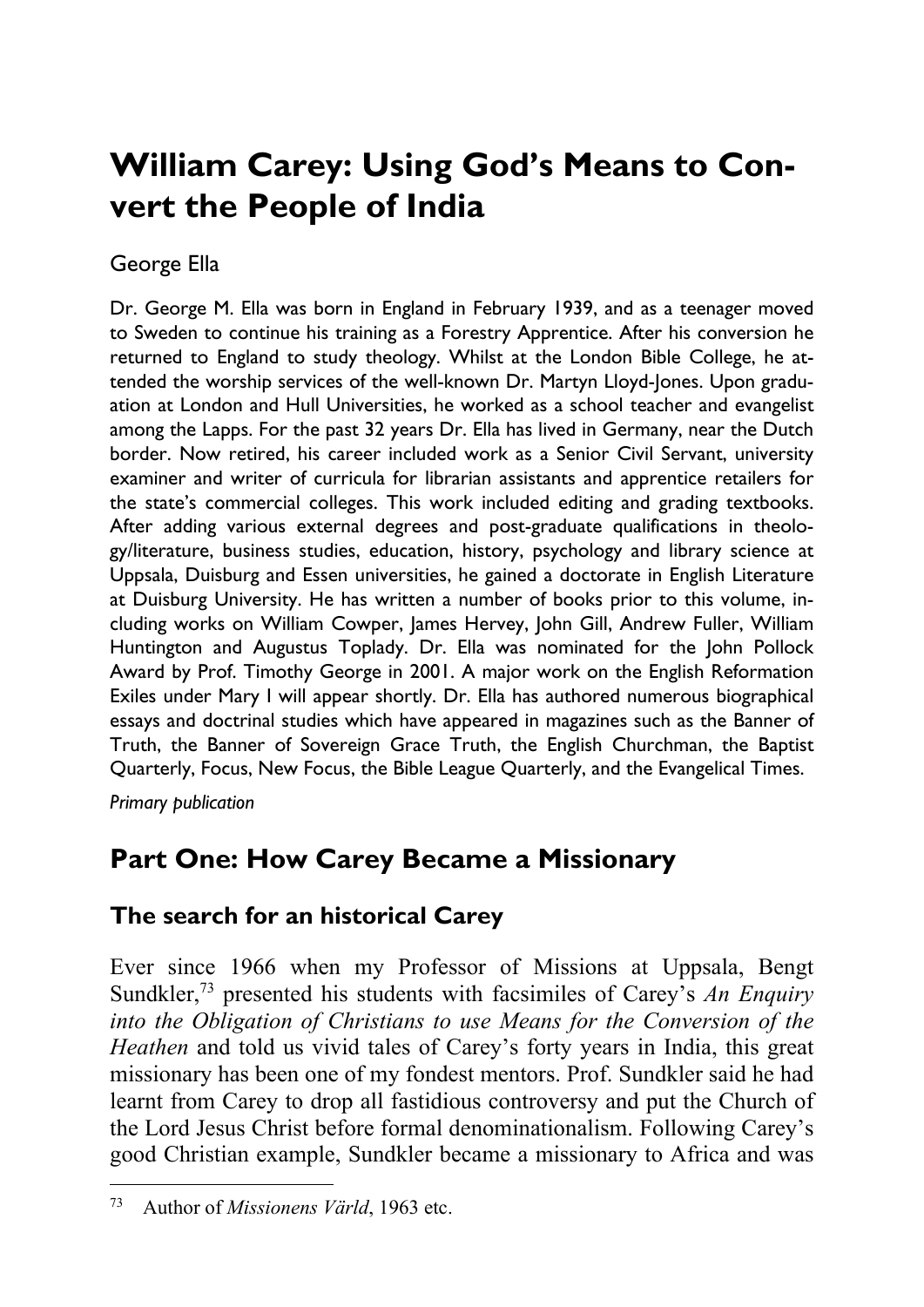given the post at Uppsala after his retirement. However, though a Sundkler, a Culross, a Myers, a Pearce Carey, a Jones, a Bullen, a Walker, a George and a Webber have written on Carey, such as myself feel that the full true life of this godly man has still to be portrayed. Indeed, as each author describes Carey from his particular view-point only, I often think that it would take a well-researched joint-work by many authors both male and female to do full justice to Carey's memory. Even then, the danger would be that such authors would compromise on essential features of Carey's life so as to avoid controversy. Carey himself protested that while his work was not yet done and it was far too soon to evaluate the overall impact of his mission, churches, denominations, missionary societies, political parties and philanthropic societies were already inventing 'lives' of him which were pure fiction. Sadly, most modern evaluations have been built on these 'lives'.

### **Carey's home background**

William Carey was born in the village of Paulerspury, Northamptonshire on August 17, 1761, the first of Edmund and Elizabeth Carey's five children. Edmund was a weaver who also kept a small school and acted as parish clerk. William learned to read, write, study the Scriptures and enjoy Bunyan's *Pilgrim's Progress* at an early age. He was brought up as an Anglican and was to find Christ in that church under the preaching of Thomas Scott, friend of Cowper and Newton. William's uncle Peter, a much travelled man who had retired from the army to devote himself to gardening, engendered a great interest in foreign countries and horticulture in his nephew through his adventurous tales. As a child, William was allergic to strong sunshine which made his parents feel that he could never visit those sunny countries made so enticing by his uncle. He was therefore apprenticed to a shoemaker at the age of 14, a trade which occupied him for the next 28 years.

At a time when Carey confessed that neither Heaven nor hell interested him, John Warr, a fellow-apprentice and Dissenter, lent him Christian books which prepared him for Scott's preaching. Thus Carey grew to respect both the Church of England and Dissent. This caused him some difficulty when faced with the narrow-mindedness of many of his friends and supporters in later years. However, in the days and environment of his youth, the 'dipped and sprinkled' to use Cowper's language, 'lived in peace'. This was because John Bunyan had been active in Northamptonshire, Buckinghamshire and Bedfordshire and the Dissenting Meeting Houses there met according to the rules 'Water-baptism no bar to com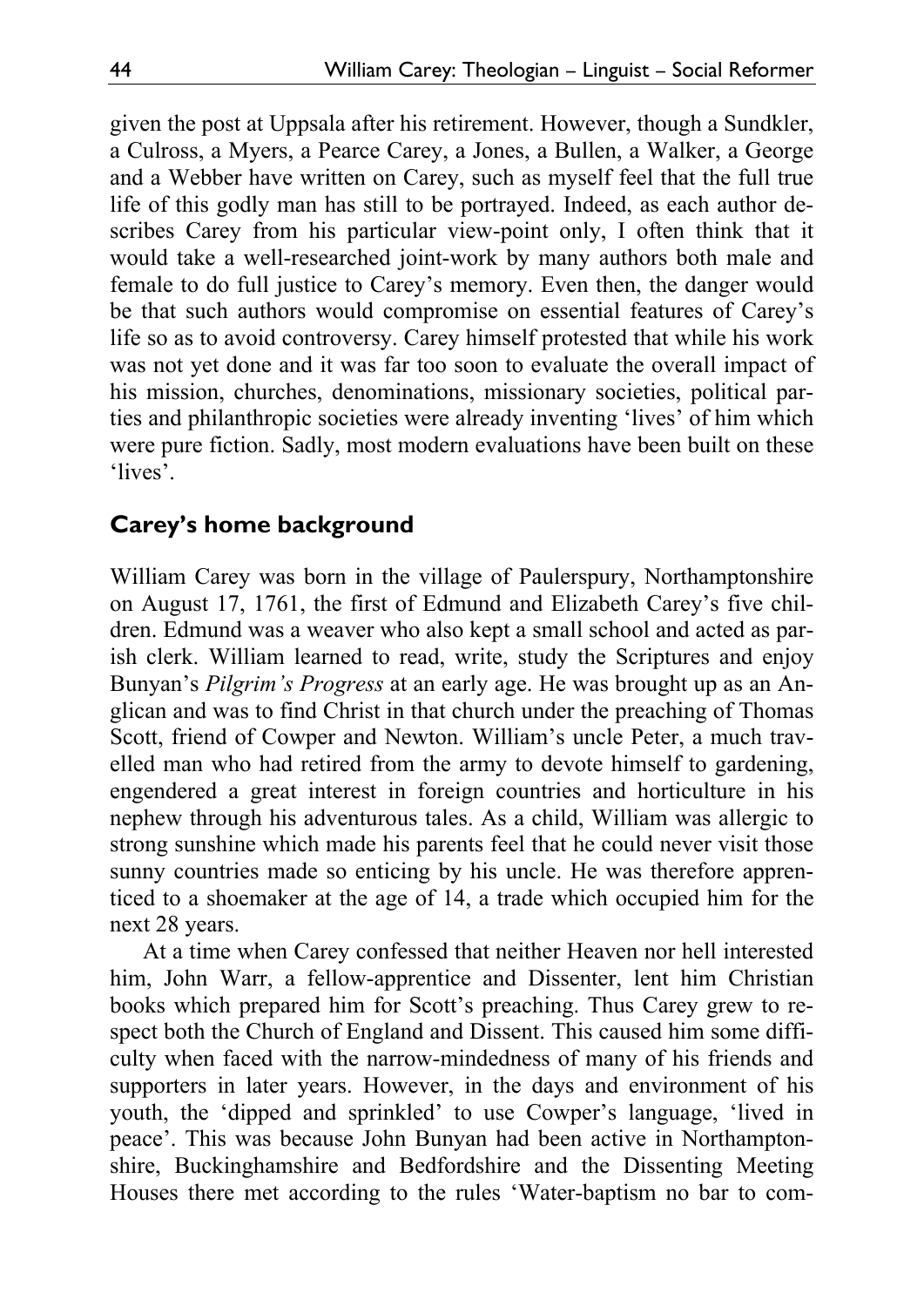munion' and thus practiced 'open communion' with their brethren. However, in 1764 six churches joined to form the Particular Baptist Association and by 1779 when Carey began to fellowship with those of John Bunyan's persuasion in Hackleton and Olney, the immersion issue had become prominent and several churches chose to become members of the Association and practice immersion, though they remained divided rather than open on the communion issue. However, John Sutcliff (1752-1840), one of the first immersionist pastors at Olney, still fellowshipped with Anglican Evangelicals. This was mainly because a long succession of sound ministers including Moses Brown, John Newton, Thomas Scott, C. Stephenson and Henry Gauntlett ensured that Olney had an Evangelical pastor for the major part of the 18th century. It was a common Olney sight to see Sutcliff taking an evening stroll arm in arm with the Olney vicar and his curate. Olney church records tell of his preaching the Gospel in the plot of land between John Newton's Vicarage and William Cowper's Orchard Side, assisted of course by Newton. Anglican Cowper writes of the great spiritual times he had with the new Baptist denomination of which he says, "It was a comfortable sight to see thirteen gospel ministers together. Most of them either preach'd or pray'd and all that did so approved themselves sound in the Word and doctrine, whence a good presumption arises in favour of the rest. I should be glad if the partition wall between Christians of different denominations would every where fall down flat as it has done at Olney." Needless to say, all these ministers were invited to dine with Newton at the Vicarage.

### **Life at Olney and district**

Carey wrote later in his *Memoir* that it was at this time that he was enabled "to depend on a crucified Saviour for pardon and salvation; and to seek a system of doctrine in the Word of God." After conversion, Carey was gradually convinced of the need for believer's baptism by immersion and was subsequently baptised by John Ryland Jr. (1743-1825) in the River Nene on October 5 1783. His wife of two years, Dorothy (Dolly) Packet, an Anglican believer, did not join him in this act. Now, through the persuasion of John Sutcliffe (1752-1840), Carey became a member of the Particular Baptist Church at Olney, established by John Bunyan in 1672. He immediately applied to be set apart as a preacher but the church did not feel he had the ability and turned him down after a trial sermon in the summer of 1785. By this time Carey was preaching outside of the denomination and had recently accepted a call to Moulton Baptist church on a salary of £12 per year without the blessing and official sanction of his own pastor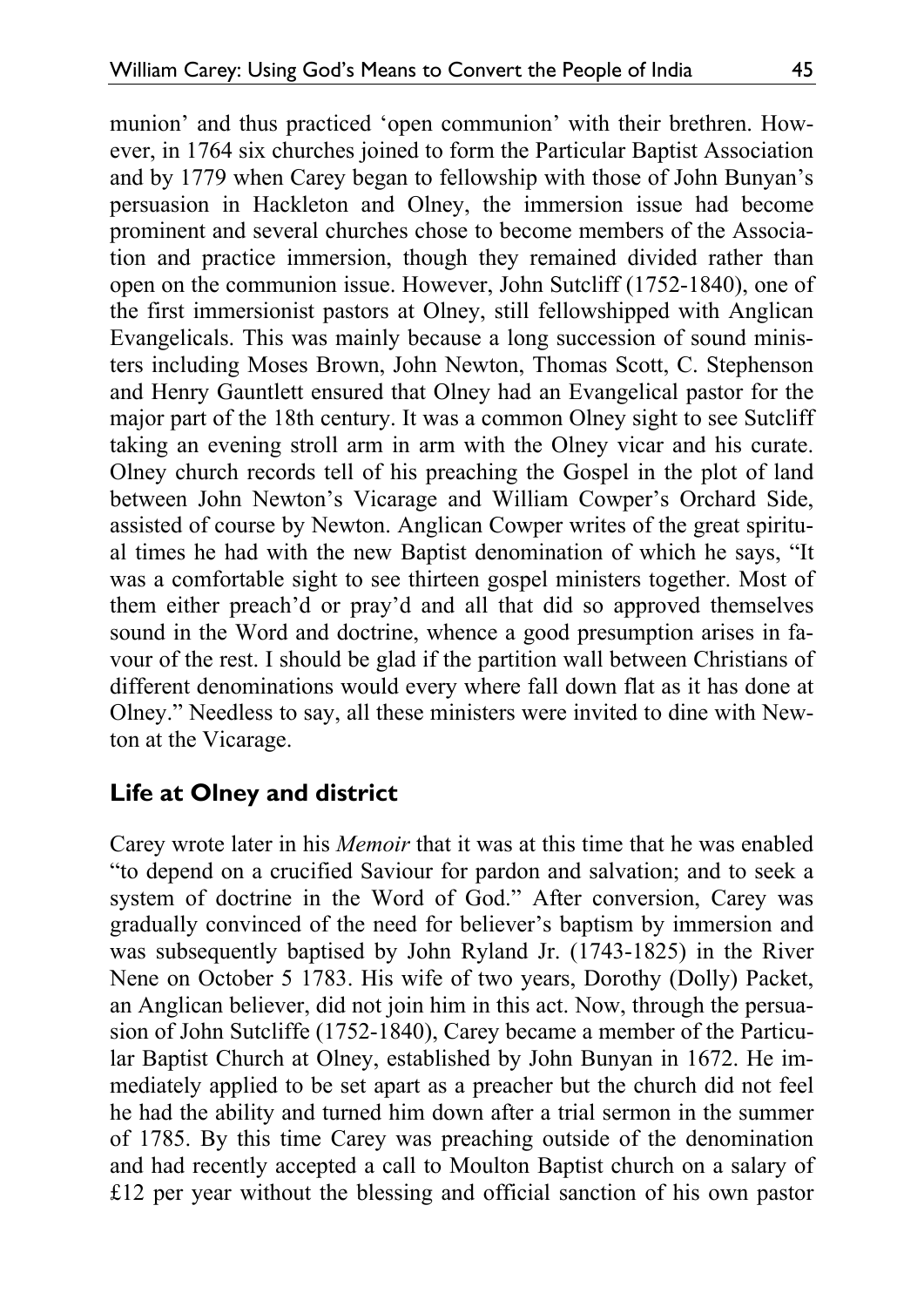and church. His wages were inadequate to support Carey and his growing family so the trustees of the Particular Baptist Fund kindly allowed Carey a grant of £5 a year.74 Nevertheless, Carey was still compelled to work in his trade and serve as a schoolmaster to top up his earnings. In order to teach his pupils geography and foreign mission work, he made a globe for them out of scraps of leather. Carey's Moulton work was crowned with a number of conversions so a year after his initial disappointment, Carey was accepted with 'unanimous satisfaction' for the ministry by the Olney congregation, who, nevertheless placed him on a further year's probation. Then, on 1 August, 1787, Carey was at last ordained 'to preach wherever God in his providence might call him'.

The Careys' first child, Anne, died in her second year but their remaining children, Felix, William and Peter developed as healthy, sturdy boys. In October, 1787, Dolly underwent baptism by immersion, performed by her husband. Carey's interests, however, were far wider than Moulton and he began to collect information concerning the spiritual state of the whole world, writing his comments on a large home-made map he had hung up in his workshop. World-wide geography became his passion, fuelled by a copy of Cook's *Voyages* and works on the growth of the British Empire. Reports of societies for the Indian mission formed by Phillip Jacob Spener (1635-1705) and August Hermann Franke (1663-1727) in Denmark and Germany thrilled Carey as also tales of Count Zinzendorf (1700-1760) and the Moravian missionaries to the Caribbean, North American, Greenland and Abyssinia. Carey had also followed the stories of John Elliot's and David Brainerd's mission to Native Americans. He made himself familiar with the appeals of Independent Philip Doddridge in the seventeen-forties for the evangelisation of the world and the calls for prayer concerning such a world-wide ministry amongst the Presbyterians of America and Scotland. He studied carefully the Anglican missions to the New World. He was in agony at the thought that the Baptists were lagging behind. Gradually, Carey was putting together statistics for his famous *Enquiry*. Realising that a missionary, especially one who was prepared to give his flock the Bible in their own language, must be fluent in the Biblical languages, Carey diligently studied Greek and Hebrew,75 assisted by Sutcliffe. Carey then added Dutch and French to the classical languages. One day, a Christian merchant named Gotch who provided the army with Carey-made boots asked his business partner how much he was now making a week. Nine to ten

-

<sup>&</sup>lt;sup>74</sup> A normal pastor's wage at the time was £60-100 per annum. Samuel Pearce, for instance, received £100 p. a. from his church.

<sup>75</sup> He had begun learning Latin years earlier.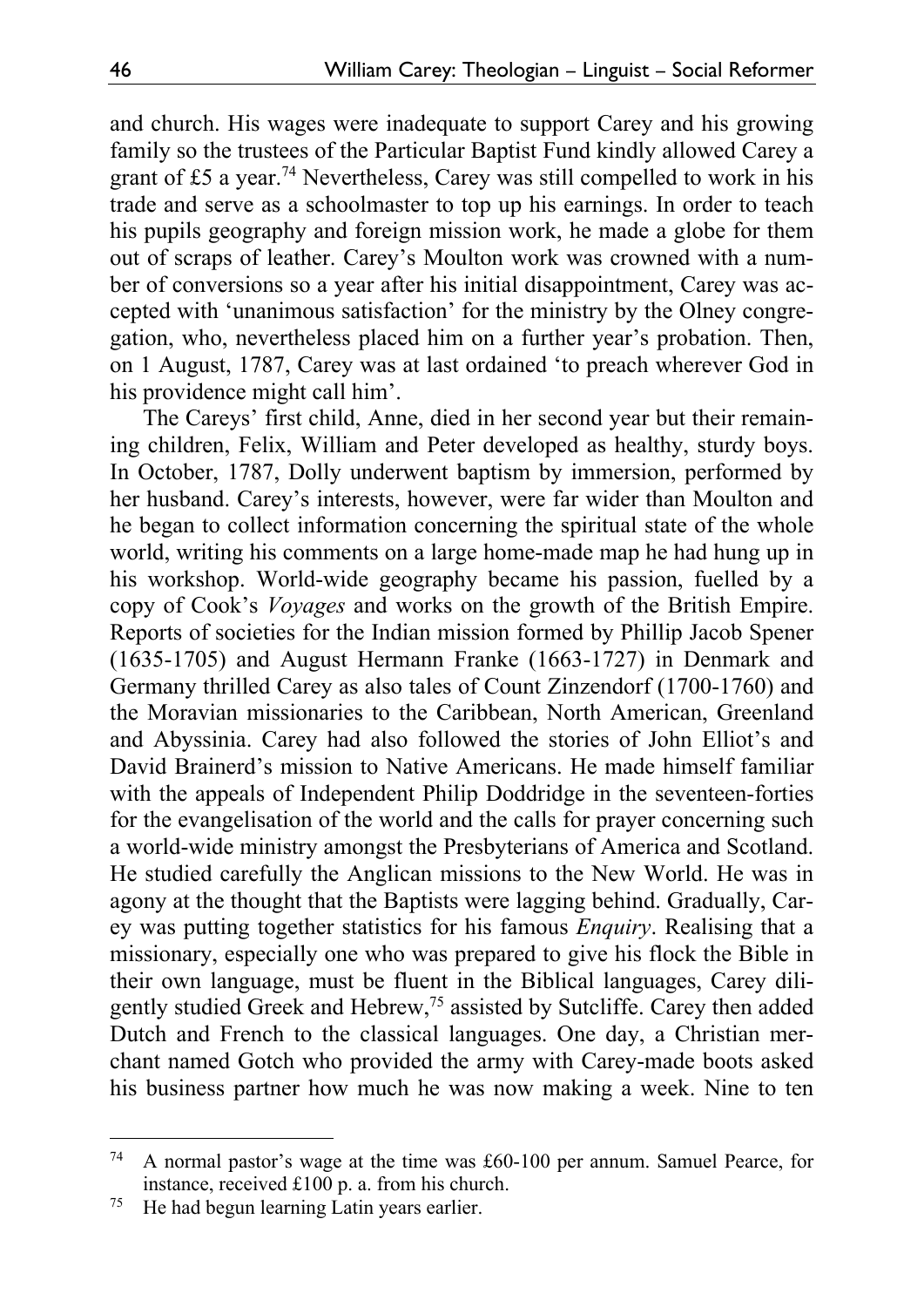shillings was the reply. Gotch then told Carey to stop making boots and he would provide him with ten shillings a week to allow him more time for language study. Another friend, on hearing that Carey was withholding publication of his *Enquiry* because of funds, gave him £10 towards costs. Finding that 28 year-old Carey could still hardly keep his family on under £20 a year, the Moulton church in 1789 encouraged him to accept a call to Harvey Lane, Leicester, a larger church. The salary turned out to be only slightly more than at Moulton so Carey had to return to boot-making. He soon heard that his successor at Moulton had demanded and was receiving a higher salary.

#### **Ripening for the mission field**

All was not well at Harvey Lane. The church had gone through three pastors in as many years and such were the fierce controversies that many left when Carey was appointed, though he had been assured that total harmony prevailed concerning his call. An Antinomian spirit in the church led to gross immoralities being condoned by the prominent members. Then, the Careys' daughter Lucy died before reaching her second birthday. On the brighter side, Carey made friends with a group of Christian scientists and philanthropists in the city who helped greatly in Carey's wider education, especially by giving him the use of their libraries. The immorality at Harvey Lane increased, so Carey disbanded his church and drew up a new membership list. Many old members repented and joined the new church which now grew by leaps and bounds. Only then did Carey feel himself ready for his official inauguration which was conducted by Ryland, Samuel Pearce (1766-1799), Andrew Fuller (1754-1815), and Sutcliffe. Pearce had a strong desire to go to India as a missionary and shared his plans with Carey. During the next Association meeting at Clipstone, Carey, supported by Pearce, put forward his proposals for a foreign mission society. Sadly, his proposals were rejected.

Carey published his *Enquiry* in 1792 which moved many to think again concerning world evangelism. When 24 association churches gathered at Friar Lane Nottingham in May, 1792, Carey was the chosen preacher. His sermon moved, blessed and thrilled all as Carey urged his hearers to expect great things and attempt great things of God. Nevertheless, the majority of ministers hesitated to support Carey's plea to train and send out missionaries to the foreign field. Carey was in agony and in the final minutes of the meeting begged Fuller to make a proposal to save the cause. Fuller immediately moved "that a plan be prepared against the next ministers' meeting at Kettering, for forming a Baptist Society for propagating the gospel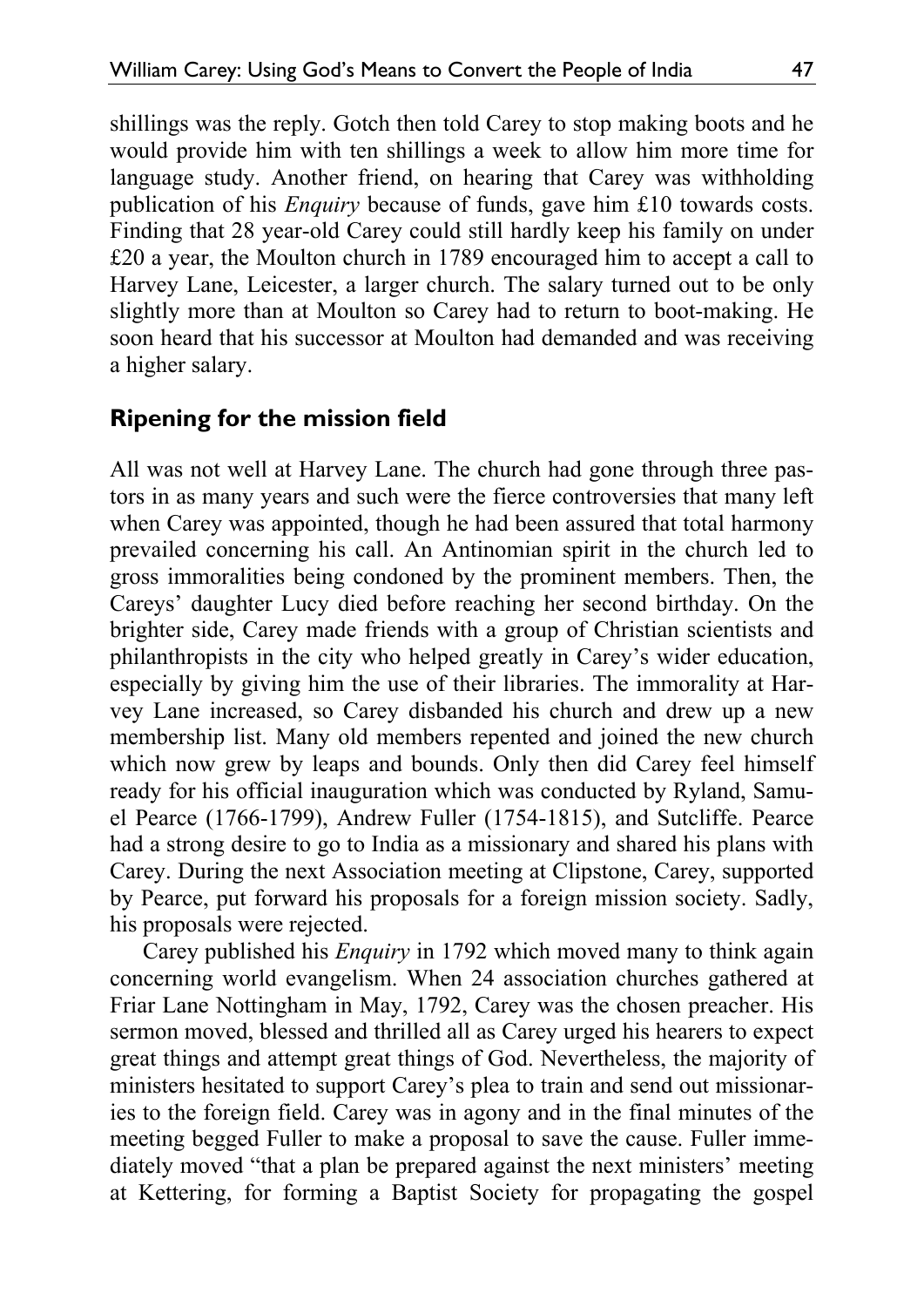among the heathen." The day was far spent and the delegates were eager to get home, so the motion was quickly passed and Carey began to breath normally again.

#### **The formation of the Mission Society**

The Kettering meeting on 2 October was something of an anti-climax. Only twelve ministers, a student and a deacon gathered at Mrs Wallis' home, fondly called *The Gospel Inn* to discuss the society. Only one minister, Pearce, attended from outside the local association. Most of those present were more against the project than for it, chiefly because they felt the richer churches, who were not present, should take the initiative. Then Carey stirred the 'nobodies from nowhere', as Pearce Carey calls them, into more Christian thinking by relating current stories of the Moravian missionaries and their success amongst Native Americans and Africans. Carey emphasised that the Moravian harvesters, some of whom were British, were poor men who had learnt that they could do great things through the riches of God's mercy. Finally, a resolution was moved, signed by all present to form the *Particular Baptist Society for the Propagation of the Gospel amongst the Heathen* with Carey, Sutcliff, Ryland, Fuller and Reynold Hogg (Thrapsten) as executives. Thus the Baptist mission to foreign heathens did not start as a church or denominational movement but as a parachurch organisation with a limited executive. Once Carey began founding local churches, the absentee executive insisted on controlling them. Spurgeon protested strongly that the Baptist Mission Society allowed anyone to join it, provided they paid a membership fee of 10s 6d. But still this was a start and Carey was able to use his own discernment and prevent too much society influence, though he had to drop his open communion plans through Fuller's dogmatism.

As yet, however, the society had no idea of whom they would send out or where they should go. They made a collection but few had any money with them so promises, instead of cash, were put into a snuff-box passed round. These amounted to £13. 2s 6d. However, once the society was formed, more substantial gifts came in from Christians around the country from all denominations. The people of Yorkshire were especially generous and the poor blind curate of Bradford willingly parted with a guinea on hearing that the gospel was to be spread abroad. His Vicar followed likewise. Many Baptist ministers complained, arguing that the home churches were destitute and ought to be supported with such monies.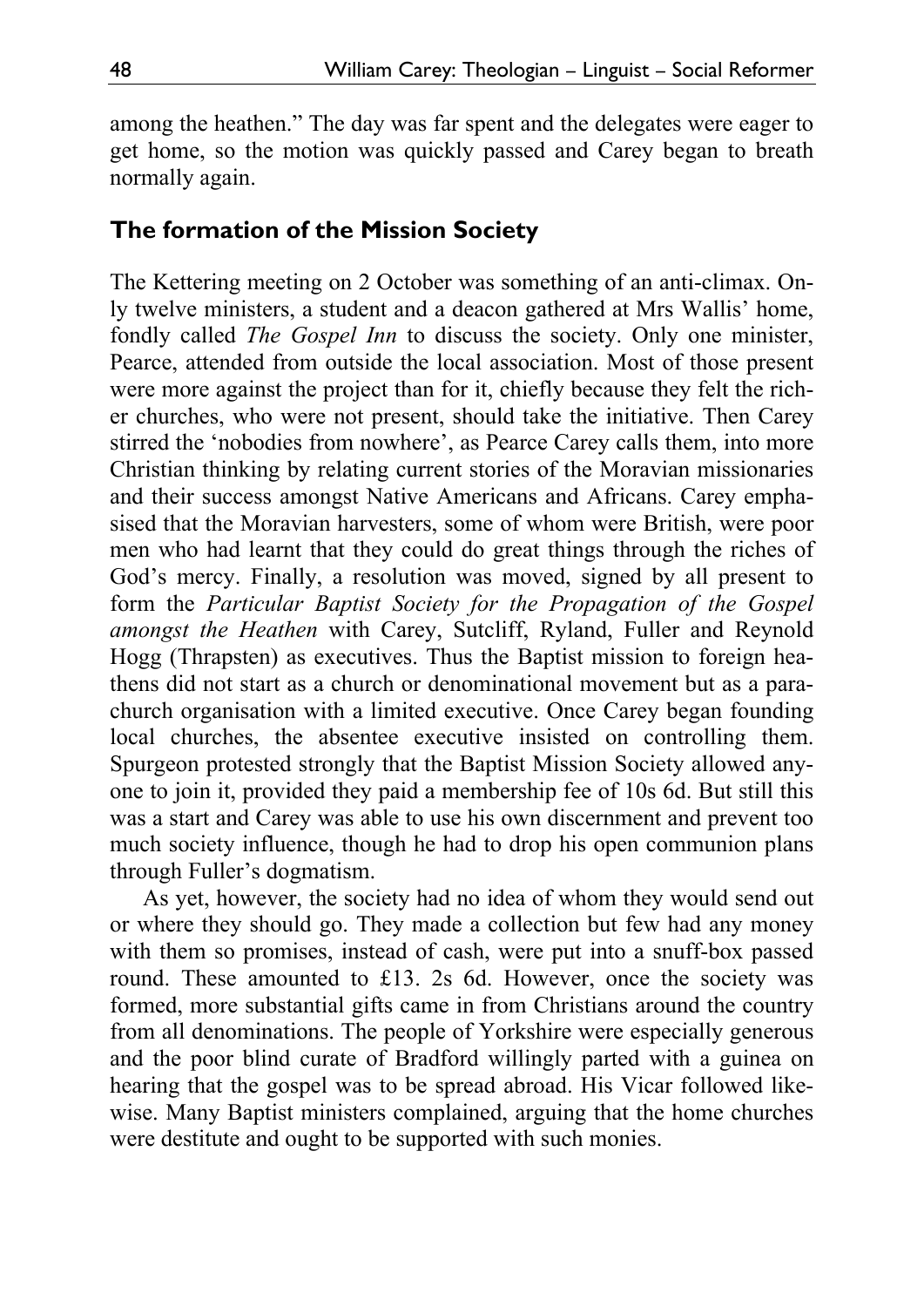#### **The call to India**

Meanwhile, a letter arrived from a missionary to Bengal named John Thomas who was on a fund-raising tour and had intended to visit the Kettering meeting but had forgotten the time. He suggested that he and the new society should join hands and funds and they could provide him with a companion missionary. Fuller was commissioned to go to London and check out on Thomas. The letter-writer was a man of great abilities who had studied medicine, had been something of a rake, was permanently in debt and could not be trusted with anyone's money, not even his own. To escape poverty, he had signed on as a ship's surgeon on an India-bound vessel, leaving his wife and family to look after themselves. He became converted in India and felt a great compassion for the multitudes of Indians. He was probably the first Englishman to take the gospel to the Bengalis and master their language. He could live like an Indian amongst the Indians and translated several gospels into Bengali. Amongst his many converts were English noblemen and high cast Brahmins. Thomas, in spite of his new life in Christ, always lived far beyond his financial means. Fuller approached Thomas most naively. He was so thrilled to meet a real live missionary as if this gave Thomas a super-human status. Without a word about his many failings, Fuller recommended Thomas as God's opening door for the society and urged them to back him. Thomas, a brilliant speaker, visited the society on January 9 1793, saw and conquered and left the society dazzled and amazed. The matter of his great debts was concealed from those who were asked to support him. On being told that a missionary could easily provide for himself on the mission field, Carey volunteered to be the companion Thomas needed. He had already stated in his *Enquiry*, that if missionaries were provided with "clothing, a few knives, powder and shot fishing tackle and the articles of husbandry" necessary "to cultivate a little spot of ground just for their support", they could maintain themselves. He merely expected from the society that they should give missionaries sent out this initial support. Carey had lived simply at home and did not wish to live any finer abroad. Though Sutcliffe and Ryland were absent, the remaining executives entered formally into partnership with Thomas. Fuller, rather apprehensively, wrote to the executives not present to tell them, "It is a great undertaking, but surely it is right."

On returning to Leicester, Carey informed Dolly of his decision and intention to depart for India immediately. She refused point blank to allow Carey to go. He was in too poor health and she was eight months' pregnant. Carey's church also rebelled. Carey's father said his son had 'the folly of one mad'. All came round to accepting Carey's call. Dolly eventually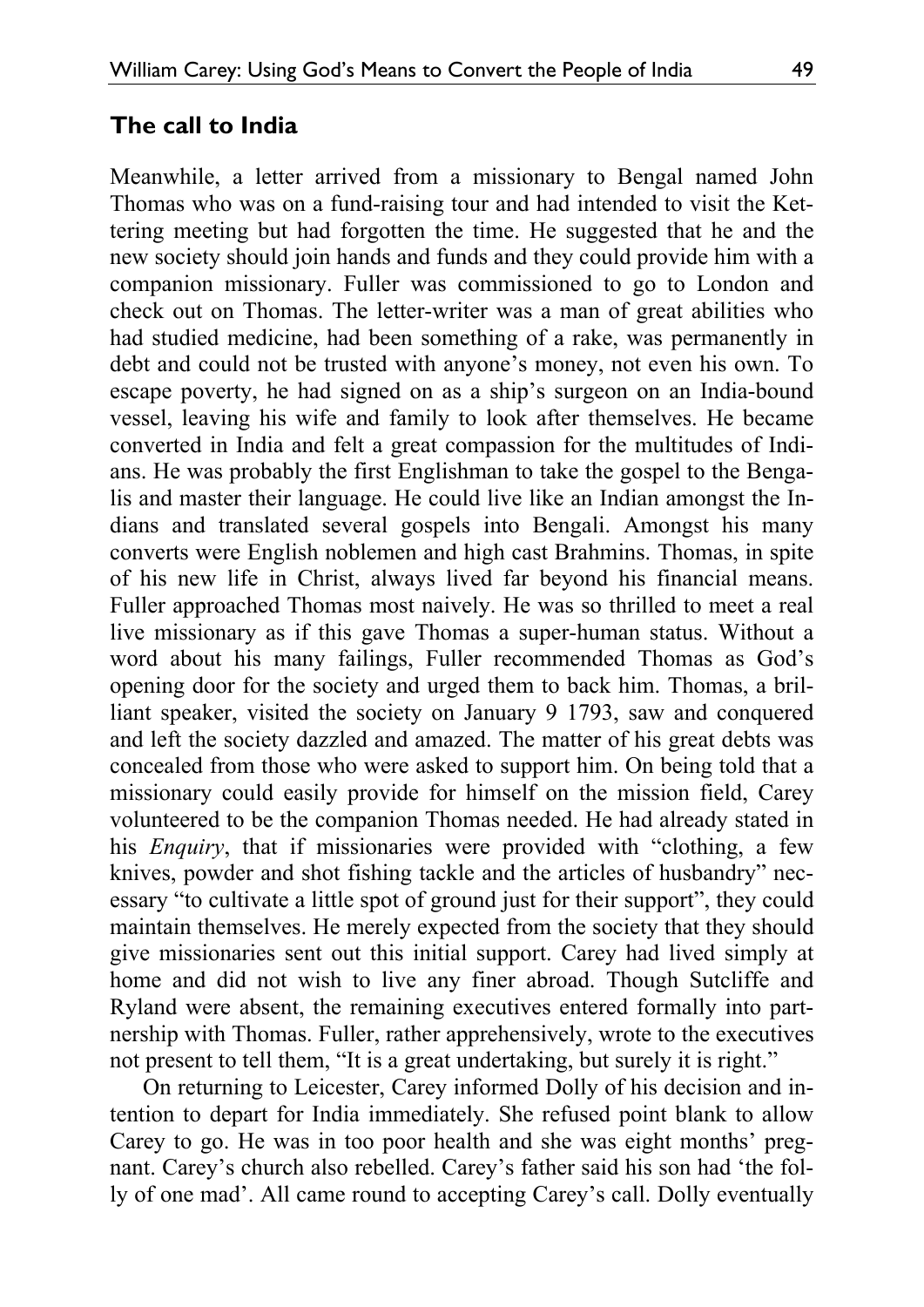promised to follow her husband in three or four years when their unborn child would be old and strong enough for the exhausting journey. So Carey would not be entirely estranged from his family, Dolly told him to let eight-year-old Felix accompany him.

### **The valedictory fiasco**

Thomas and Carey planned to sail in March 1793 but after their valedictory meetings and tearful departures from their loved ones, they met with farcelike obstacles. A government clamp-down on private adventurers going to India made the missionary candidates fear they would be refused permission to sail. Influential Baptists advised Carey to pin no hope on gaining a permit. Carey then turned to 'good old father Newton' with his political associates. Could he risk travelling illegally to India? Newton sat on the fence and like Gamaliel in Paul's case, said, "Conclude that your Lord has nothing there for you to accomplish. If he have, no power on earth can prevent you." This ambiguous statement moved Carey to risk travelling illegally. The party thus boarded a ship in London and sailed to Portsmouth where a protection convoy was to join them. Then Carey discovered that Thomas was on the run from his creditors who were taking legal steps to stop the party leaving the country. Thomas was escorted to London to sort matters out and Carey had to face extra expenses caused by the delay. Meanwhile, he preached in the Baptist and Independent churches along the coastline. On 6 May, Carey heard that Dolly had delivered a healthy child and wrote that he could not be with her as his sense of duty overpowered all other considerations. He could not help telling her that Mrs Thomas, though delicate, was making the journey, feeling it was only right to accompany her husband.

Thomas returned on 23 May in time to see the ship sail off with Carey, Felix and Mrs Thomas standing forlorn on the jetty. The captain had been ordered to leave the missionaries behind because of Thomas' debts. Carey now returned home to Dolly and promised he would never leave her again. Now the positive side of Thomas' character rose to the surface. Within a week, he had raised money, reconciled himself with his creditors, discovered a ship which would carry them legally to India and organised the transport of their baggage. On hearing that Carey had given up his missionary plans, Thomas dashed to Carey's home and pleaded with his whole family so successfully that Dolly relented and agreed to accompany Carey to India with her children and her sister. Now Fuller drew back. The society could not pay for the large party and Thomas' 'debts and embranglements' frightened him. Then Yorkshire and London friends came to the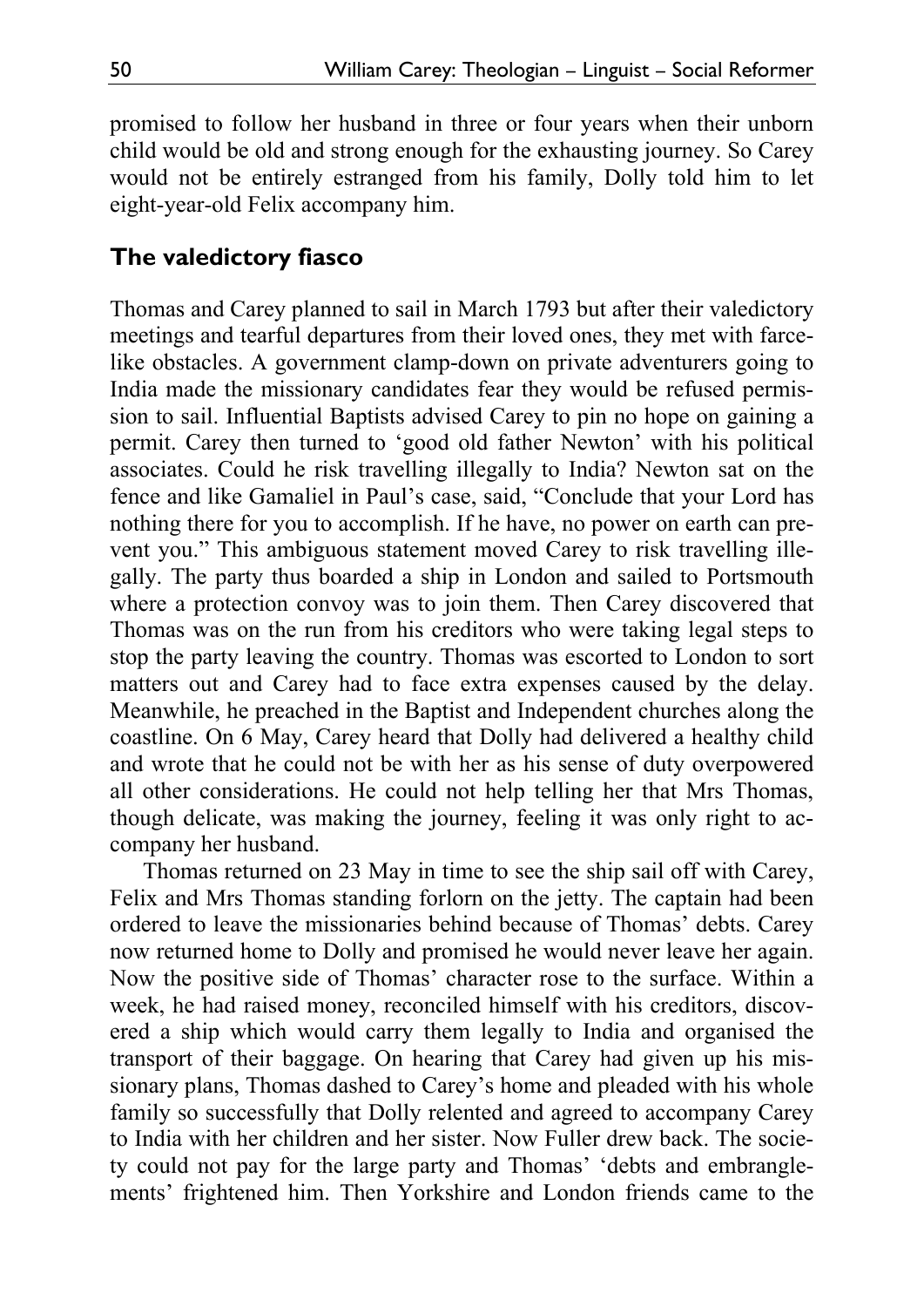rescue and Thomas quickly found new sponsors and through his enormous energies and powers of persuasion, soon had the party in Dover, ready to board – but the ship was nowhere to be seen. Nigh panic gripped the friends again but after a further delay of two weeks, the belated Danish ship glided into the dock. On 15 June she set sail for India with the missionaries and their families safely on board. The time of anxiety and chaos was to end for a while.

### **Part Two: Early Pioneer Work**

#### **Initial difficulties**

When Britain pulled out of Egypt, a national newspaper featured a large cartoon of Egyptian ex-patriots sailing back home, throwing their wigs, spectacles and false teeth overboard. They were done with these marks of 'British civilisation' and wanted to return to the simple life. Likewise, as soon as the *Kron Princessa Maria's* sails were set, Carey took off his illfitting gentleman's wig and sent it sailing into the brine. From now on he would live the simple life of the Indian peasants in order to win them for Christ. Only death would sever him from his new home-country.

Carey used the five months' journey<sup>76</sup> wisely to learn Bengali and as he studied, he used his knowledge of Hebrew to assist Thomas in his Bengali translation of Genesis. His first opportunity to witness on board was not to an Indian, however, but to a French Deist who constantly ridiculed Carey's faith. The ship's Captain and owner, a naturalised Dane of British stock, known to all as 'Captain Christmas',<sup>77</sup> proved a good and faithful friend. He used his Danish connections to make sure that Carey and his family would be warmly received by the Scandinavians in Bengal. The Captain allowed Carey and Thomas to preach freely on board but the interest shown was limited to half a dozen people. As these included a Fleming, a Norwegian, a Dane, a German and a Frenchman, Carey saw this as the start of his world-wide mission. Storms made it impossible to enter any of the ports on the way so Carey could not send letters to the Society with his encouragements that they should press on to find missionaries for Africa, South America and China. He suffered terribly from seasickness but prepared letters asking the Society for Bible literature and gardening handbooks.

-

<sup>76 13.</sup> June – 11. November, 1793.

<sup>77</sup> Otherwise J. Smith.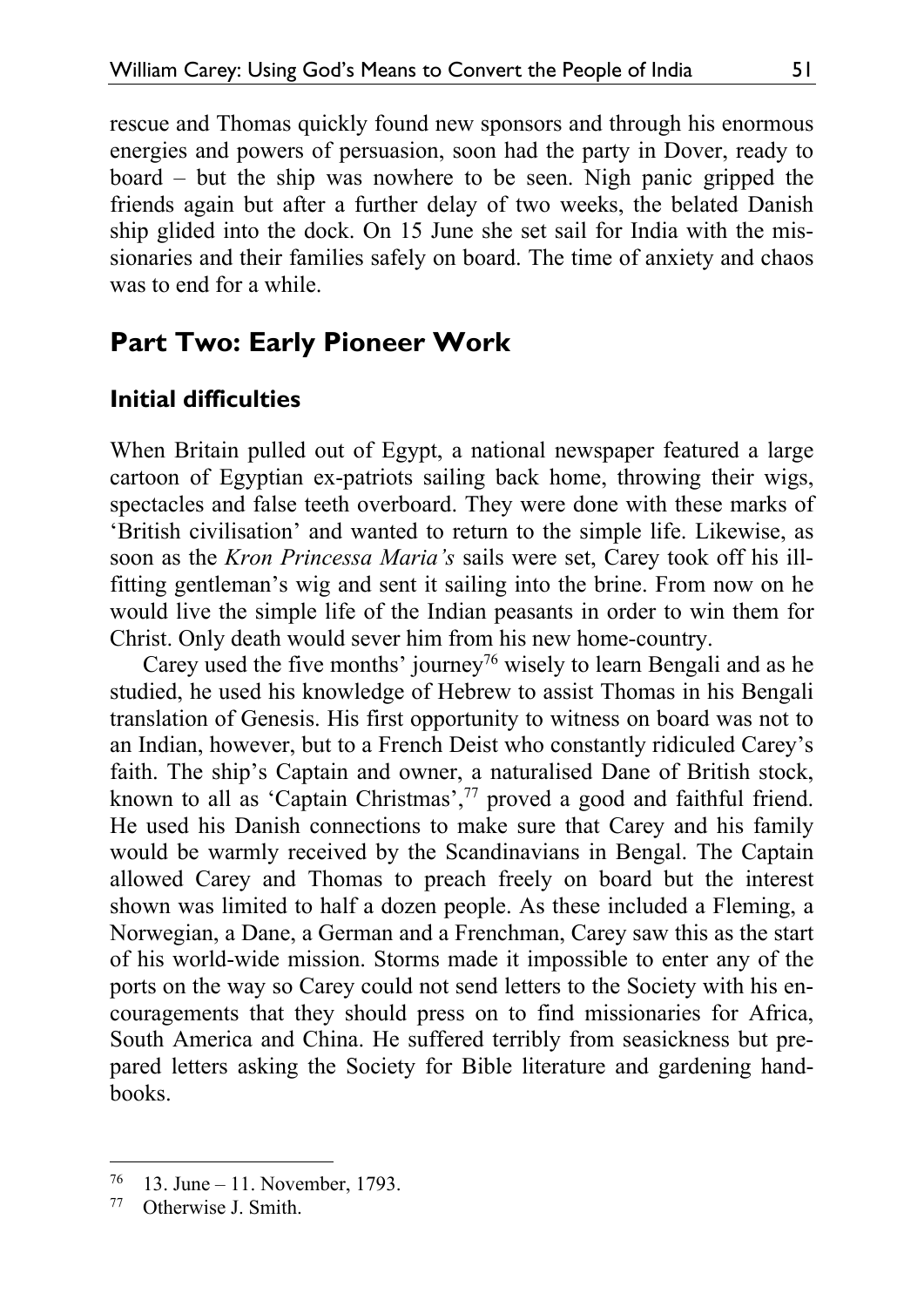On arrival in India, the missionary party were faced with immediate arrest or deportation by the British authorities as they again found themselves labelled 'unwanted'. Captain Christmas had them smuggled out of the ship on a small fishing boat which took them to Calcutta where they were welcomed by hospitable Indians. Carey was amazed how willing the Indians were to hear Thomas preach the gospel and he soon believed that missionaries would be welcomed wherever they went in India. Carey and Thomas quickly found a faithful fellow-missionary in Kiernander, an eighty-year-old Swede, who had dedicated his life to evangelising the Eurasians. Kiernander advised the English newcomers to set up their first station at Bandel. Thomas was dismayed to find that in his absence his former converts and especially Ram Ram Basu, who became Carey's teacher, had been scorned and ostracised by the British Christians and some of them had reverted to their former ways.

### **Carey makes himself independent of Society aid**

Unwisely, the Society had entrusted Thomas with the £150 which were to cover the first year's expenses. Instead of catering for the basic needs of the missionaries, Thomas used the funds to hire a large city house with servants to 'keep up appearances' so that he might practice as a doctor and thus hopefully pay off his debts. This action forced the mission itself into debt and though Carey turned to English Christians in Calcutta for help, they refused to oblige him with a loan because of Thomas' reputation. Carey then sought secular employment as a botanist but was turned down. This was all too much for Mrs Carey who became more and more depressive. Felix became so ill with dysentery that he was at death's door. The Indians, through Ram Ram Basu's influence, came to the missionaries' rescue and found a rent-free plot of gardening land in the Sundarbans near Debbatta. An English official, Charles Short, then offered the Careys accommodation nearby. Carey now strove to keep his family by growing vegetables, hunting and fishing but Thomas remained a financial problem. The better climate and more abundant supply of food soon rid the family of dysentery and Carey actually confessed that he had never been happier. Seeing how successful Carey was in producing food, several hundred Bengalis who had fled from the area because of bandits and tigers, returned and became Carey's neighbours and his parish. Now Carey was living as a native with native Bengali's around him but instead of staying in the situation he had dreamed of for years, he allowed Thomas to influence him in leaving his demi-paradise. Thomas had been offered a post as an indigo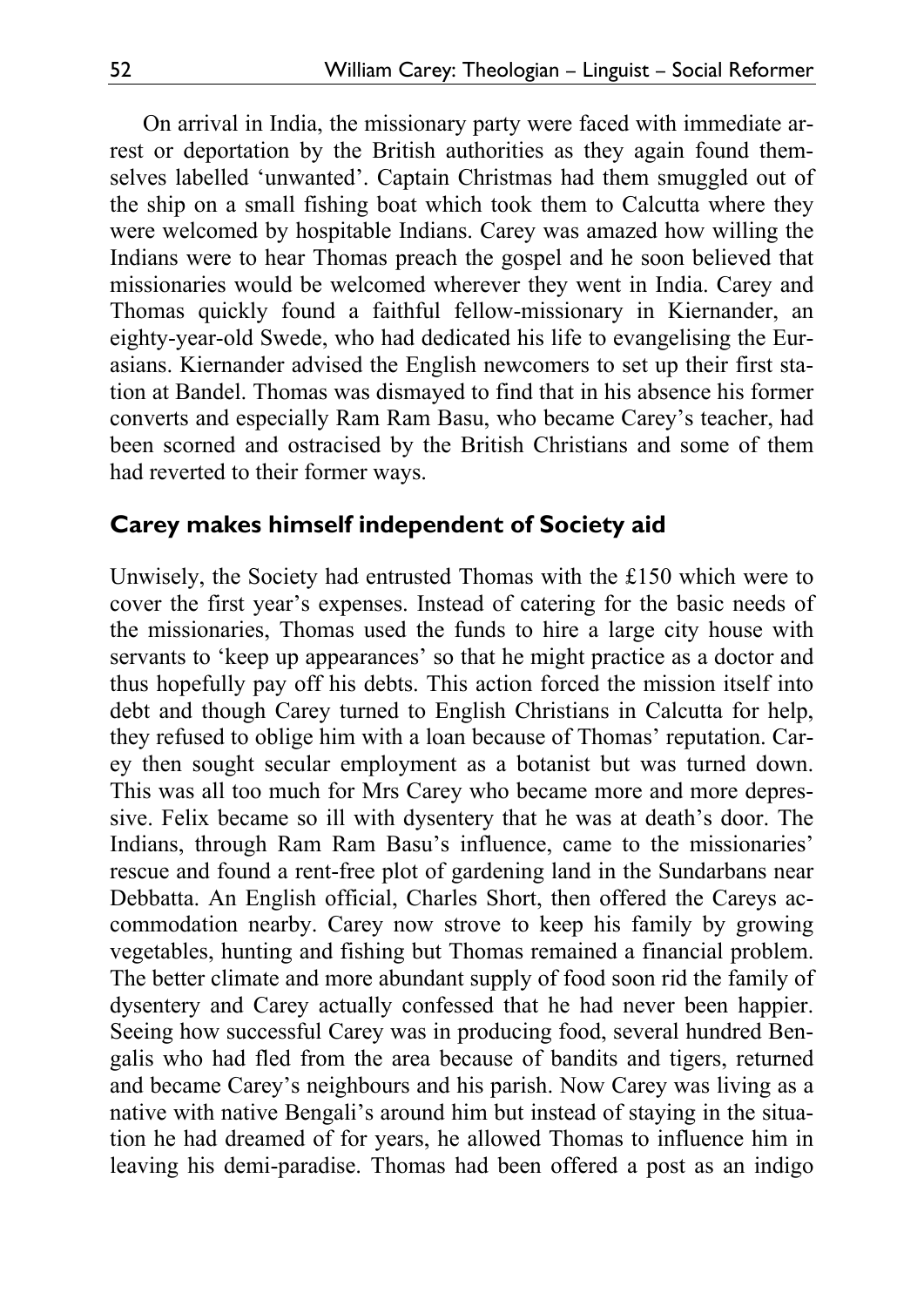producer with a substantial salary and had managed to persuade the Commercial Resident, a Christian man, to find such a post for Carey, too.

After an initial period of instruction in Malda and Goamalti, Carey and Thomas were placed in charge of the indigo factories in Mahipal and Mudnabati, Thomas taking the larger and Carey the smaller production centres. Carey's salary, however, was very substantial and as he would also earn commission on all sales, he believed that his initial aim to be financially independent of any home support was now fulfilled. He therefore wrote to Fuller and Ryland:

"I now inform the Society that I can subsist without any further monetary assistance from them. I sincerely thank them for the exertions they have made, and hope that what was intended to supply my wants may be appropriated to some other mission. At the same time it will be my glory and joy to stand in the same near relation to the Society, as if I needed supplies from them, and to maintain with them the same correspondence."

Nevertheless, after declaring his financial independence from the Society who had not provided the Careys with anything near the support they needed anyway, Carey asked them to kindly order a long list of tools and provide for an annual shipment of trees, shrubs and vegetable seeds which he would pay for out of his own pocket. Carey also told the Society that he was hoping to offer employment to those Indians who lost their cast through coming under the gospel. So now, Carey was an independent missionary, able like Paul, to earn his own keep and still minister to others.

#### **The Society drifts away from Carey's Enquiry concept**

The Society was not entirely to blame for their hitherto scanty support for their missionaries. Carey had not been able to send post home throughout the entire five months journey and he was anxious to assure his English friends that all was well in India before writing. Indeed, his first letters from India arrived well over a year after his departure and much of the original enthusiasm for Carey's *Enquiry* concept had subsided, replaced by the fear that the party had had a hostile reception in India and perhaps all were now dead. The Society was also rapidly developing ideas of their own importance and responsibility as a missionary administration body which did not agree with Carey's. The uncertainty as to the success of the mission had seriously affected Fuller's nerves and, after two weeks of partial facial paralysis, he found himself "incapable of reading and writing with intense application." Highly-strung Fuller melodramatised this as a sign that he was being martyred for the gospel and his country's sake, writing in 1793, "Upon the whole, however, I feel satisfied. It was in the ser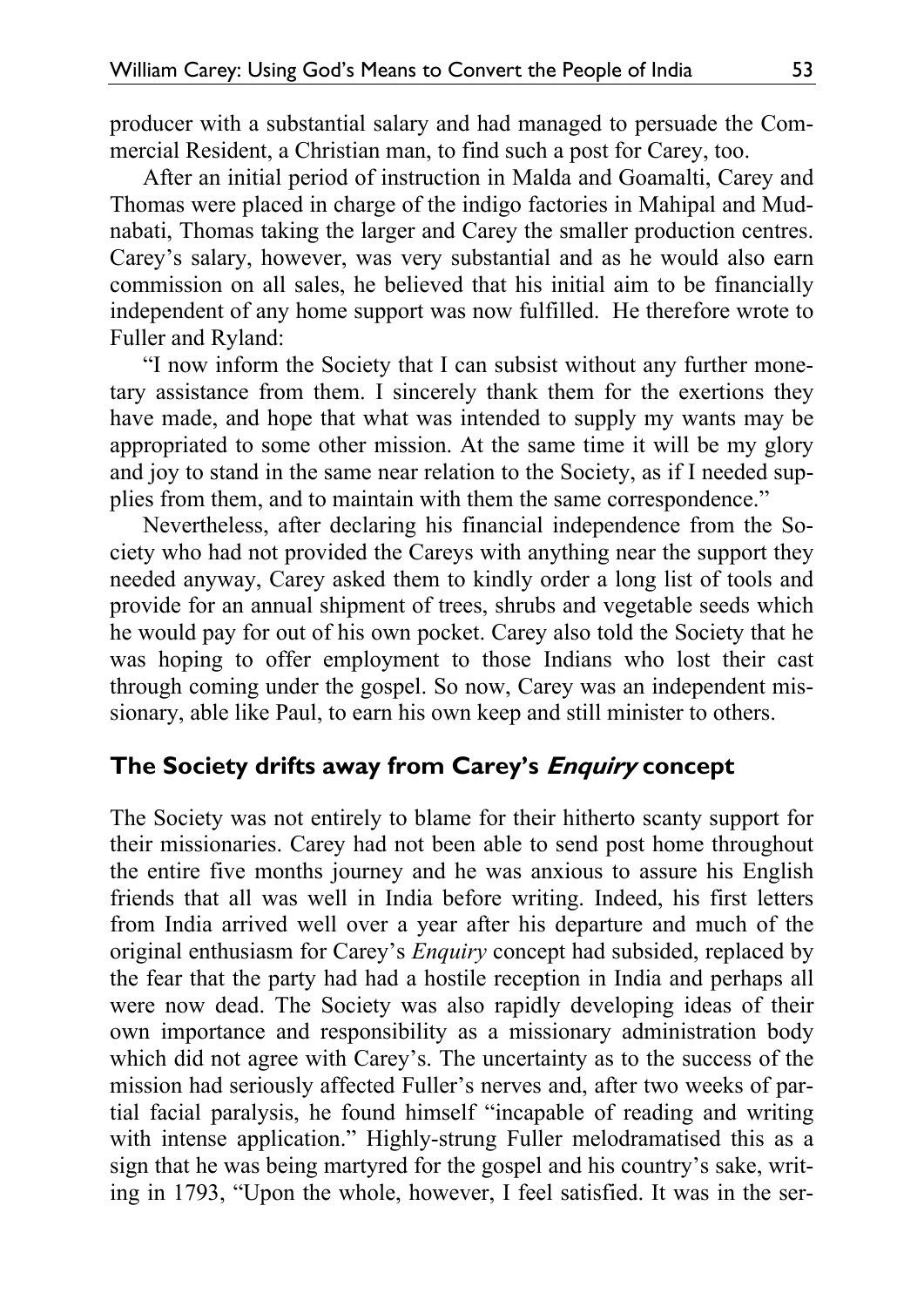vice of God. If a man lose his limbs or his health by intemperance, it is to his dishonour; but not so if he lose them in serving his country. Paul was desirous of dying for the Lord; so let me!" Fuller was forgetting that it was the Careys who were facing starvation, deprivation and dysentery in India during that time and not he. Actually when the news came that Carey was safe and a mission was truly established in India and the realisation that the Society must make the next move, it left them in something of a panic. They were still much in doubt as to just what the Society was supposed to do and how they should go about doing anything. Home support was still at a minimum in comparison to the varied and ambitious plans some of the committee members had. Furthermore, the Society had formed the idea that the missionaries' work was an extension of their own church work in England, with 'native' churches being placed completely under the care and administration of the Society as their home base. More and more we find Fuller exercising a political, patriotic attitude to the East Indian Mission, as he called it, feeling that the more the Indians turned to God, the better support they would be for the East Indian Company and British rule in India. Thus, Fuller viewed his serving the mission as the best way to serve the expansionist interests of his country. How different were such views to those of his contemporaries William Cowper and John Newton as expressed in their letters and Cowper's great poems *Expostulation, Charity, Hope and The Task*! They saw liberty of body, heart and soul as one of the key outcomes of true missionary work and campaigned for a free India, divested of Colonial shackles. Carey makes it clear in his *Enquiry* that the gospel cannot be divorced from religious and political liberty and his *Introduction* begins with the admonition 'to use every lawful method to spread the knowledge of His name.' Carey's vision for the Baptist Missionary Society, alias the East Indian Mission, was quite different from the policies which the home team had now developed

The Society's plan was impractical from the start as the idea of 'home churches', was subsiding amongst the Fullerite branch of the Particular Baptists and being quickly replaced by an interest in 'Associationalism'. However, the associations were obviously far less enthusiastic about the Indian mission than Sutcliffe, Pearce, Ryland and Fuller. So, too, these associations gradually allied with the Arminian Baptists leading to the founding of the Baptist Union. This, in turn, brought on the great Downgrade of doctrine against which brave Spurgeon fought in vain. Fuller stated in 1814 that there were eleven association churches in Nottinghamshire and Leicester in all with an average of seventy members each, of which only fifty per church were 'truly Christian people'. In these churches there were still a diminishing number of influential Particular Baptists who viewed the Soci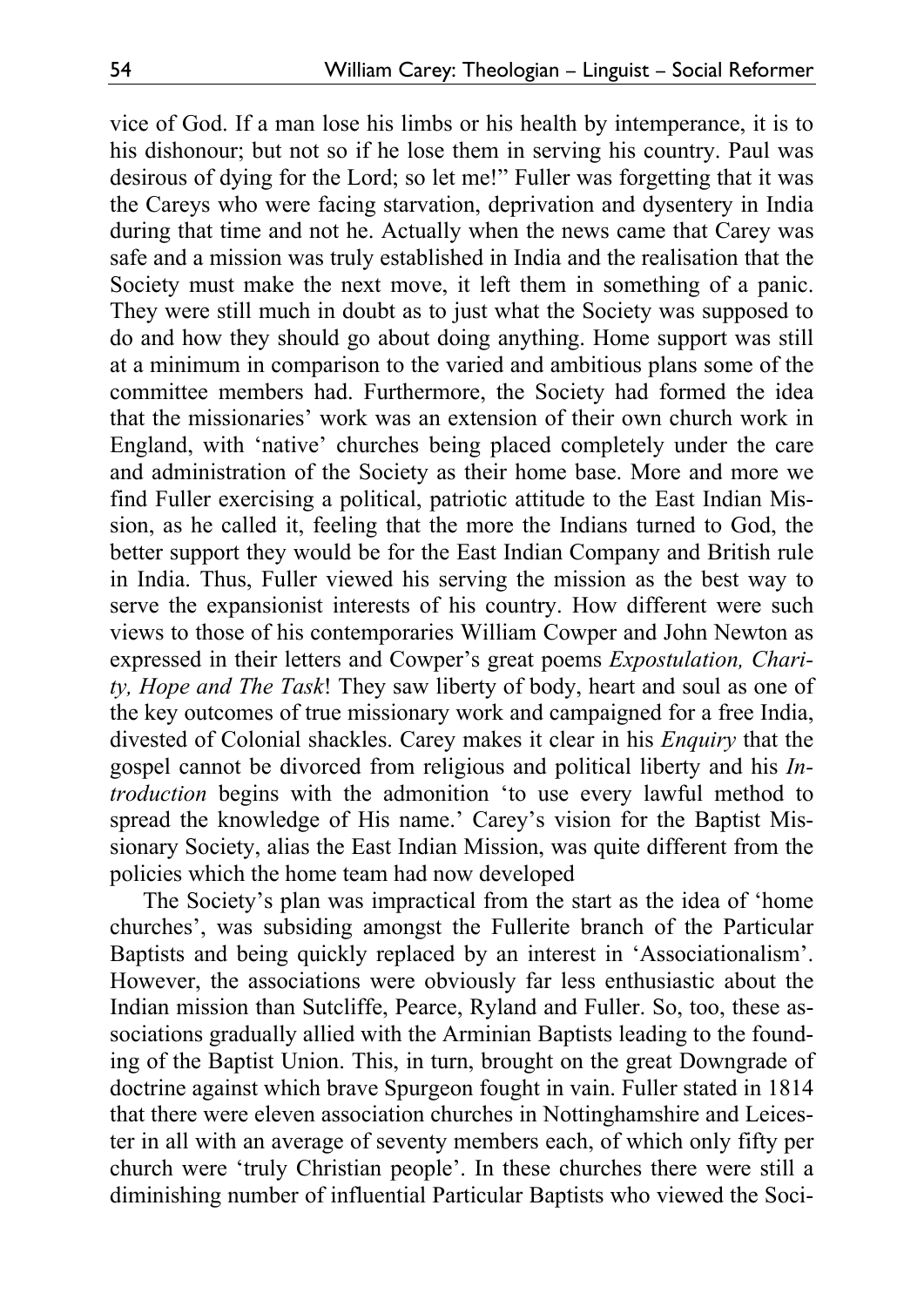ety's para-church organisation and methods of financing by canvassing outside of the churches, associations and denomination with well-grounded suspicion.

## **The Society's New Divinity**

So, too, the Committee members began to tempt the churches away from the view of evanglising sinners practiced during the Reformation and Great Awakening. This met with stalwart opposition and fellowship in many churches was destroyed. Though Fullerite propagandists tell us perpetually that under Fuller new churches were established this was not through evangelical outreach or spiritual revival but through secession. The truth is; those who withstood Fuller's new teaching grew three times greater than the Fullerite churches.78 Several counted thousands as their hearers. Thus, a good percentage of those who initially supported Carey's mission in any way were being rapidly alienated by Fuller's lax view of Biblical evangelism based on natural law and duty faith. William Button, a founder supporter of the Society felt compelled to write his *Remarks on the Gospel Worthy of all Acceptation* against Fuller and Ryland. The Anglican Evangelicals and High Calvinists, whom Fuller acknowledged were more successful evangelistically than he, believed that Fuller had abandoned the doctrines of grace, and thus looked on the organisers of the Society with suspicion. Dr Ryland's church shrunk in proportion to the amount of Fullerite influence on his preaching. Ryland's father had had a swift-growing church and his theology was represented by Gill's commentaries which were placed in the church building for all to read. This proved an embarrassment to Ryland Junior who had the commentaries removed when he took over from his father and began to force out those of Gillite faith and learning. Fuller's own church were soon complaining that they had an 'absentee vicar' as they were greatly neglected by their pastor who was often away on Sundays canvassing for money. The fact is that Fuller's Northamptonshire Association whose theology he had pioneered, was the first Particular Baptist Association to go Liberal, declare in 1889 that, "A few indeed, still cling to the theory of verbal inspiration, in spite of its being manifestly contrary to the facts."

After 1780, the leading Baptist and Anglican magazines began to point out the danger of Fuller's new philosophy, even calling it a gangrene in the churches. Furthermore, a number of those who stood closer to Fuller, such as Benjamin Beddome, believed that churches who were neglecting their

<sup>-</sup>78 From seven in 1830 to 33 in 1870.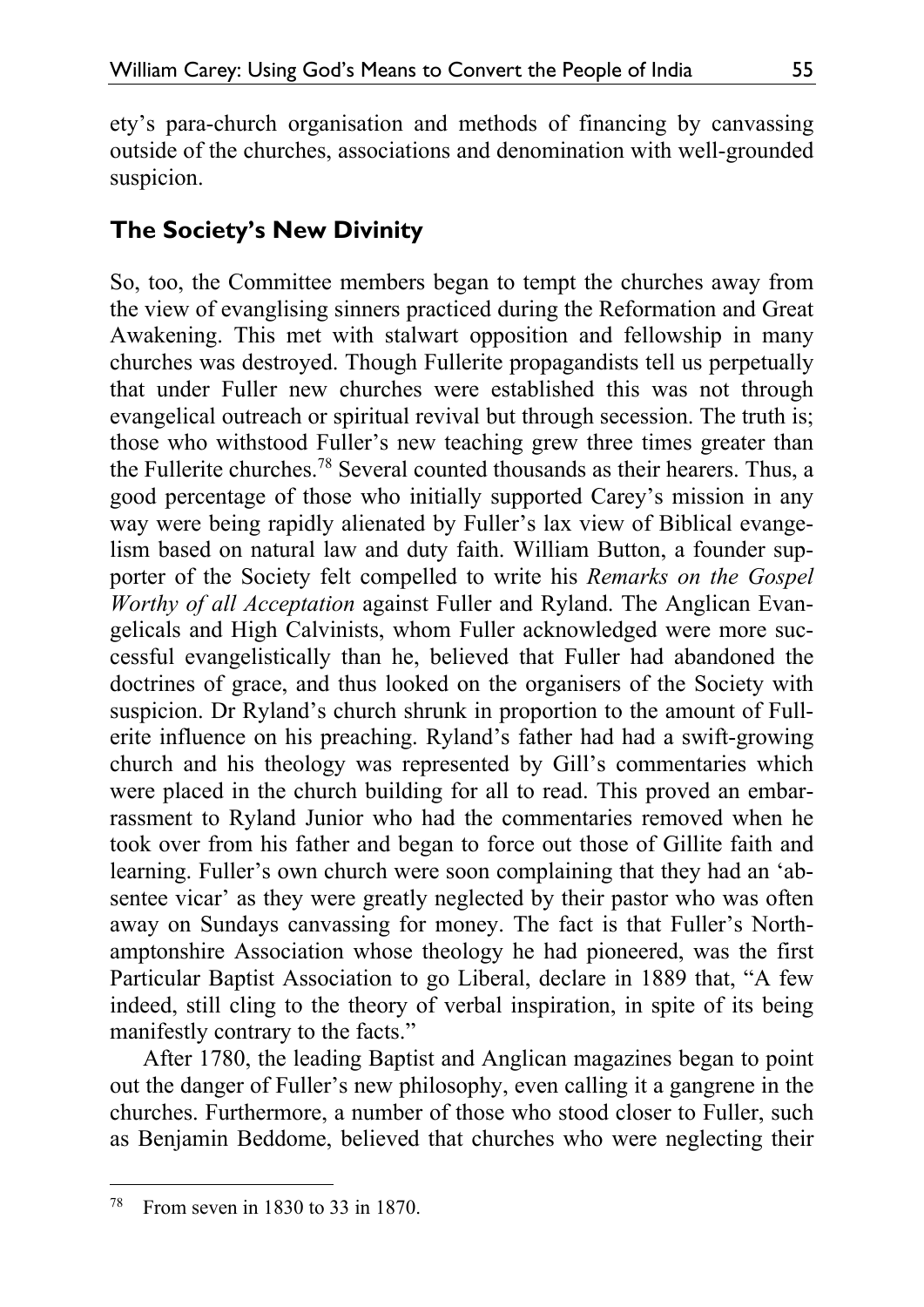own local work were hardly in a position to send out missionaries to do better abroad. Joseph Kinghorn, a supporter of and collector for the Baptist Mission, was shocked to find Fuller wished to silence any theological enquiry which might oppose his views. When Dr Ryland passed some of his own writings on to Fuller without his permission, Kinghorn was greatly upset when he heard that Fuller rejected them as the work of a man 'without modesty and sobriety' who was an 'infidel objector', merely because Kinghorn preferred freedom of conscientious enquiry to a suppression of it.

#### **The Society's reaction to Carey's letter**

Though Abraham Booth pronounced Fuller lost because of his new theology and especially his rejection of the doctrine of imputation, he nevertheless supported Fuller's idea of a Society's sovereignty over the mission field which it opened for the gospel. Thus, when Carey's letter speaking of his financial independence from the Society reached England on 5 August, 1794, Abraham Booth declared that the Society's short life had terminated abruptly because Carey had not asked them permission for his move into secular employment. Those who hoped that the Society still had a future, advised the Committee to drop Carey and India and send 'real' missionaries out to Africa. Oddly, enough, Thomas, who had initiated Carey's move, did not receive half the criticism.

Not wishing to take drastic measures, the Society wrote to Carey, naively and patronisingly, begging him not to go back into the world. Carey lovingly replied that he had made it quite clear to the Society that a true missionary should identify himself fully with the country to which he was called and make himself as independent as possible so as not to be a burden on anyone. It was Carey's honest opinion that struggling and begging for money from all and sundry could not possibly enhance the Lord's work but when a missionary was able to pay his own way, he was then freer to preach the gospel. Carey estimated that the indigo production would only demand his entire energies for three months in the year and even this would not be without his Christian witness. He could then spend the remaining nine months evangelising and teaching. Furthermore, Carey told the committee that thanks to his income he could pay for the printing of the Scriptures in Bengali and Hindustani. He knew they would have to admit that the Society was in no position to pay for the printing themselves. Pierce Carey, William's great-grandson, argues rightly that if the missionaries had waited for the needed support from the Society, they would have starved long before it came. Indeed, the few goods and monies which were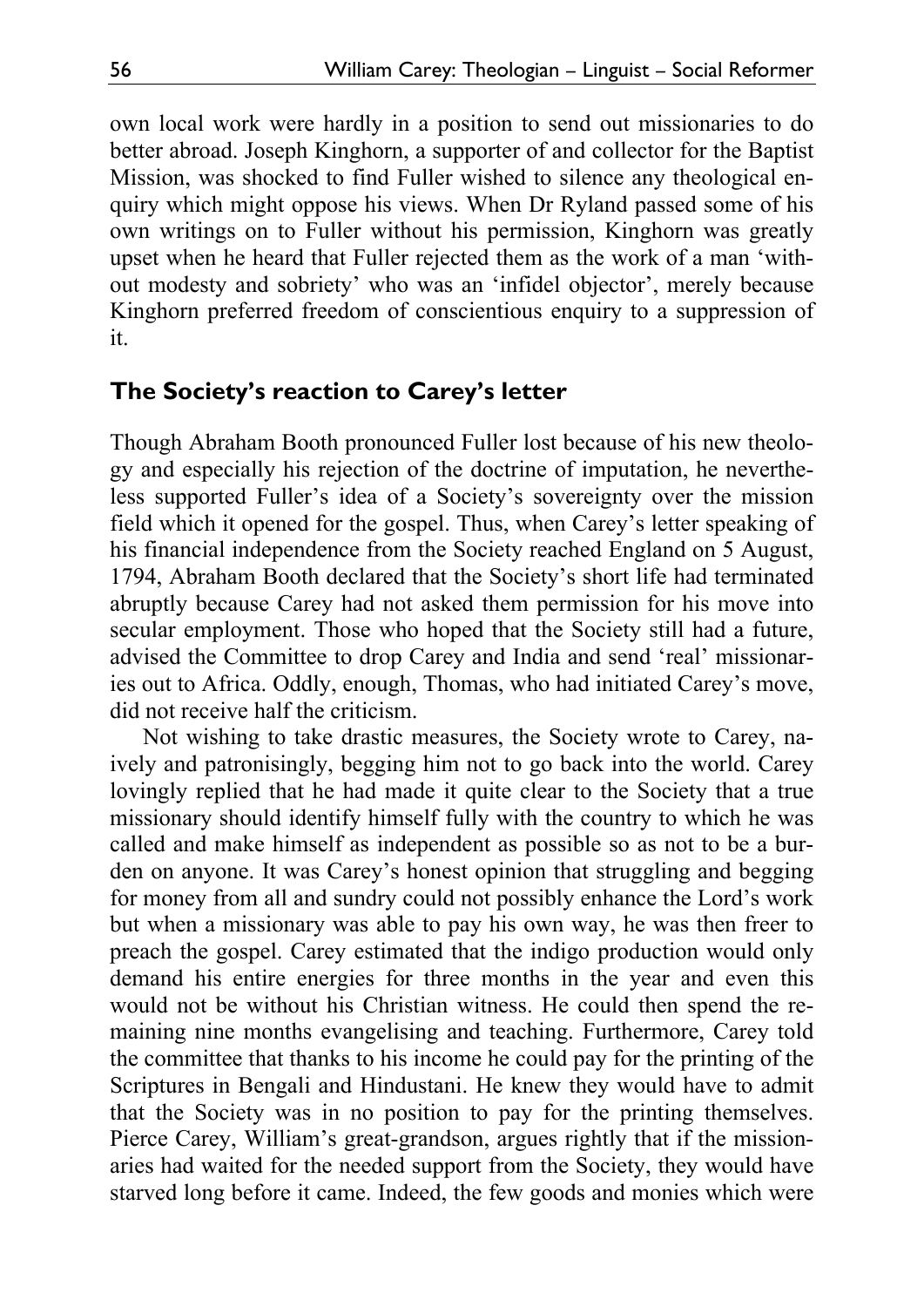being sent to India were taking, because of mismanagement, blunders and unreliable curriers, three years to reach India.

Though communications between India and Britain improved greatly, the positive and negative influences of the Society on the Indian Mission quite cancelled each other out. Though at times, help came form Britain when it was urgently needed, at other times, the home Society severely curbed and hindered Carey's missionary endeavours. The Society never understood Carey's theology of missions and this is still a much neglected area of study. Thomas Shirrmacher, in a rare attempt to outline Carey's missions theology,<sup>79</sup> shows how almost all modern Missionary Societies look back on Carey as their founder but contrary-wise hold to a theology of missions which was never his. Carey obviously stayed initially within the Baptist Society because of close friendship with its committee members, but he emphasised more and more the indigenous nature of his work in contrast to the younger generation of missionaries who had colonial and political ideas abhorrent to Carey and unbecoming to the gospel.

### **Carey continues doing it his way**

Meanwhile, Carey was spending every weekend, several evenings a week and the entire rain period when the factories were closed, walking some 20 miles a day through pathless jungles to preach to the two hundred villages in the Company's district. By 1795 he could preach at length and the people heard him gladly but they did not, as yet, change their ways. Their centuries-old traditions made them willing to hear but slow to understand and slower still to change. So, too, becoming a Christian for the Bengalis meant being declared casteless and facing acute social restrictions. Full members in the small mission church thus remained white but there were a number of conversions amongst the Danes and British. Sadly, Ram Ram Basu began to live an adulterous life and was convicted of embezzlement. On the positive side, John Fountain arrived from England to join the missionaries. Sadly, Fuller took a strong dislike to Fountain for political reasons, feeling he was disloyal to the British Establishment and his letters to Fountain were full of condemnation with no encouragement in them in support of Fountain's strong desire to win souls for Christ. Fuller's interference became so extreme that Carey had to write to him telling him that his aggressive attitude to Fountain was 'near to killing' the new recruit. Unlike Fuller, Fountain left his politics out of his missionary strategy and Pierce Carey tells us that "Carey was very drawn to him (Fountain), as a

<sup>-</sup><sup>79</sup> *Aufbruch zur modernen Weltmission:William Carey's Missiontheologie.*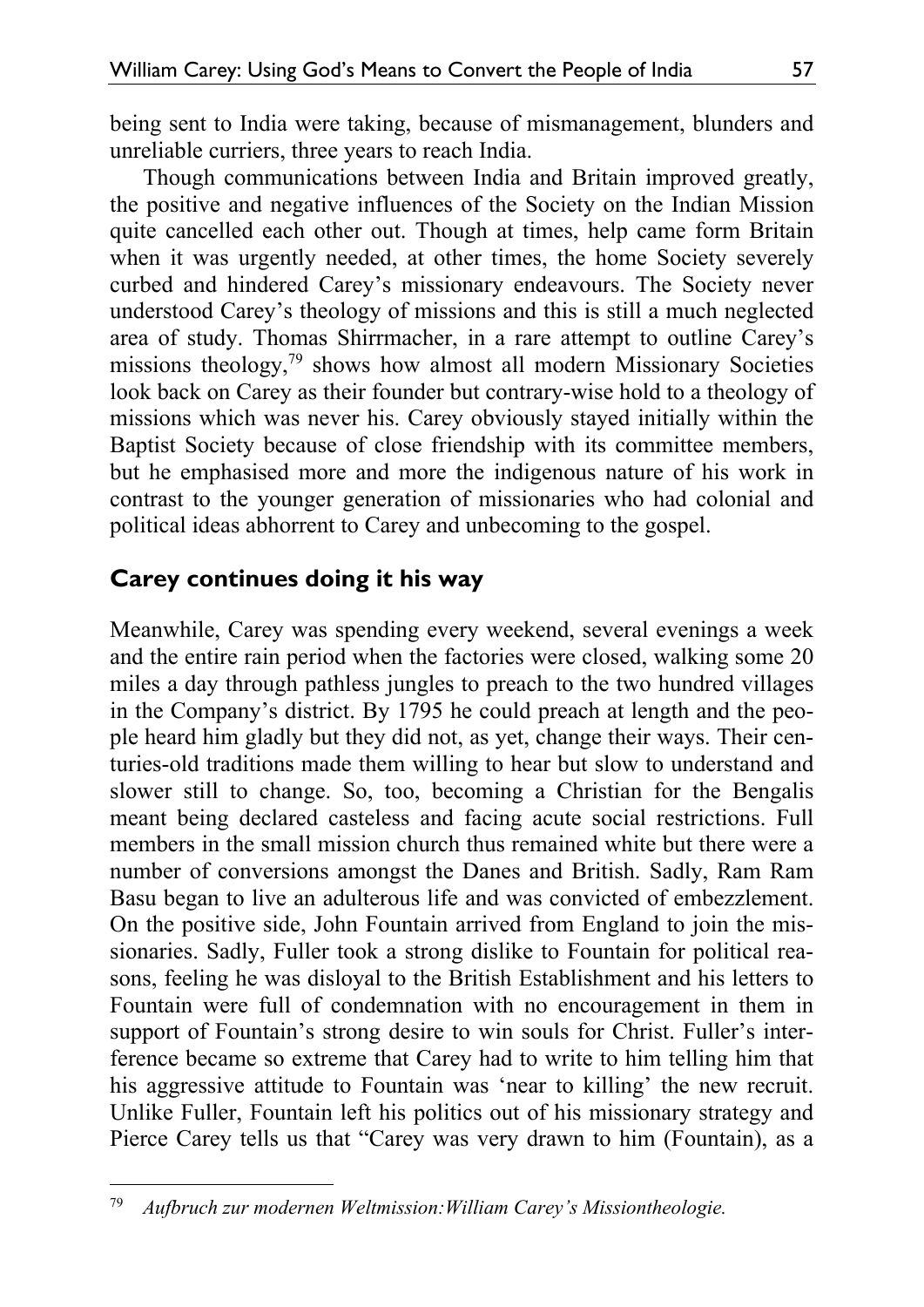true yokefellow." A Portuguese of independent means from Macao, Ignatius Fernandez, was converted through Thomas' ministry and joined the missionaries in their work. He assisted in financing many projects and equipped the missionaries with new books and household necessities. At his death, wealthy Fernandez left most of his land and property to Carey's Mission.

Carey could now preach Bengali more fluently than Thomas and had begun to preach in Hindustani and was also studying Sanskrit believing the language provided a key to Indian cultures, traditions and thought processes. Early in 1797, he revised Thomas' translation of Matthew, Mark, Luke 1-10 and James and put the finishing touches to the rest of the New Testament, but the printing posed a major problem. Buying type in England was out of the question but his employer, Mr George Udny, generously provided the £46 for a press with vernacular type which was on sale in Calcutta. In 1799, Carey witnessed the horrible scene of a *Sati* or widow-burning which made him more determined than ever to win the Indians for the gospel. This prompted him to pray more urgently for fellow-workers. In May of that year Carey received a letter, posted over seven months previously, from William Ward who had once met him briefly at Goat Yard Church, Southwark. Ward wrote that he wished to live and die with Carey and was setting out forthwith for India '*with the others'*! Who the others were, he did not say. As the British government had banned missionaries from entering British India, Ward and *the others,* i.e. the Marshmans, the Grants and Brunsdon, had boarded an American ship bound for Danish Serampore.

### **Part Three: Harvesting at Serampore**

### **The end of the Mudnabati mission**

Just when all seemed well for the mission, a whole series of grave discouragements occurred. Of the five years Carey worked at Mudnabati only two had produced good harvests and the rest had been ruined by alternate droughts, storms and twenty-foot deep floods. Added to this, severe epidemics took their toll of the native workers. Thomas gave up the work in despair and so Mr Udny decided to close both Thomas' and Carey's plantations. Carey's plans for a mission financially independent of the Baptist Society's support were now in danger and he thought again of borrowing money to add to his own savings so that he could buy an indigo plantation himself. Udny, however, a man who had supported Carey's missionary work with great enthusiasm, was removed from his post and a fierce oppo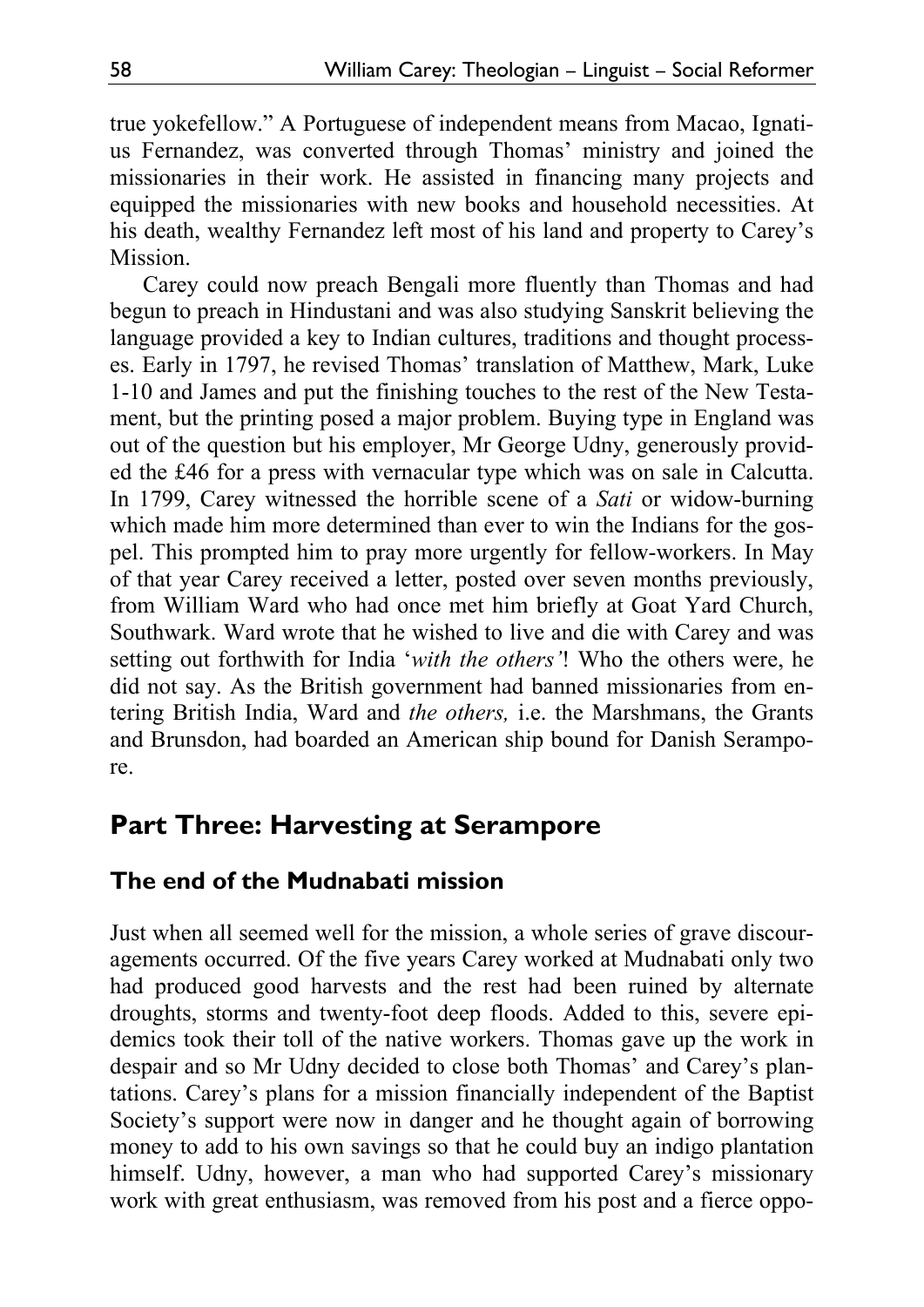nent of Carey's missionary plans replaced him. The East India Company, on the whole, now believed that the work of the missionaries was counterproductive to their aims in India. Though Lord Mornington strove to stop Sunday sports and trading, he nevertheless thought it in the interest of the Company to outlaw all 'private' printing presses. This was virtually a ban on publishing the Scriptures in British India. These disappointments appeared too great for Thomas and he began to estrange himself more and more from the work of the Mission. Then Carey heard that the new missionaries had landed at Serampore and placed themselves under the protection of the Danish flag but the British authorities had immediately demanded that Ward, Grant, Brunsdon and Marshman should be sent back to England. They feared that the Danes would fit them out with passports so they could preach unhindered throughout Bengal. Carey heard, too, that the women missionaries had quarrelled on route to India and now their menfolk were quarrelling in Serampore. To make matters worse, Grant caught a fever immediately on arriving at Serampore and died after a very brief illness, leaving a widow and two children. Carey could find little comfort from his wife during these trials. At this time, according to Ward's diary, Mrs Carey was 'wholly deranged'.

On the positive side, the Danish Governor of Serampore, Ole Bie, told the British missionaries that they could count on his support. His government, assisted by the Germans, had been supporting Indian missions for over 100 years and he had been converted through the testimony of Christian Friedrich Schwartz (1726-1798) of the Halle and SPCK Mission at Tranquebar. Schwartz was instrumental in leading many Indians to Christ and founded a number of indigenous churches and schools in Tamil and Hindi speaking regions. At Tranquebar and Madras, Bibles had been printed in Tamil, Telugi and Hindustani and Bie wanted the same blessing for the Bengalis. So the Governor now asked the British missionaries to help him establish a church, printing press and schools in Serampore. Hearing that Ward and his fellow-missionaries needed Carey's advice on how they should proceed, Governor Bie angered the British by fitting Ward out with a Danish passport so that he could move through British controlled territory and visit Carey. Through Ward, Carey was told that the Danish government would allow them to found schools, translate the Scriptures and preach with no let or hindrance. Furthermore, the Christian governor would fit all the British missionaries out with Danish passports which would also give them protection in British districts. Very soon, Britain would declare war on the Danish settlements in India. Ostensibly, the reason given was Denmark's friendship with France. However, Denmark's policy of supporting the evangelizing of the Indians had become a thorn in the flesh to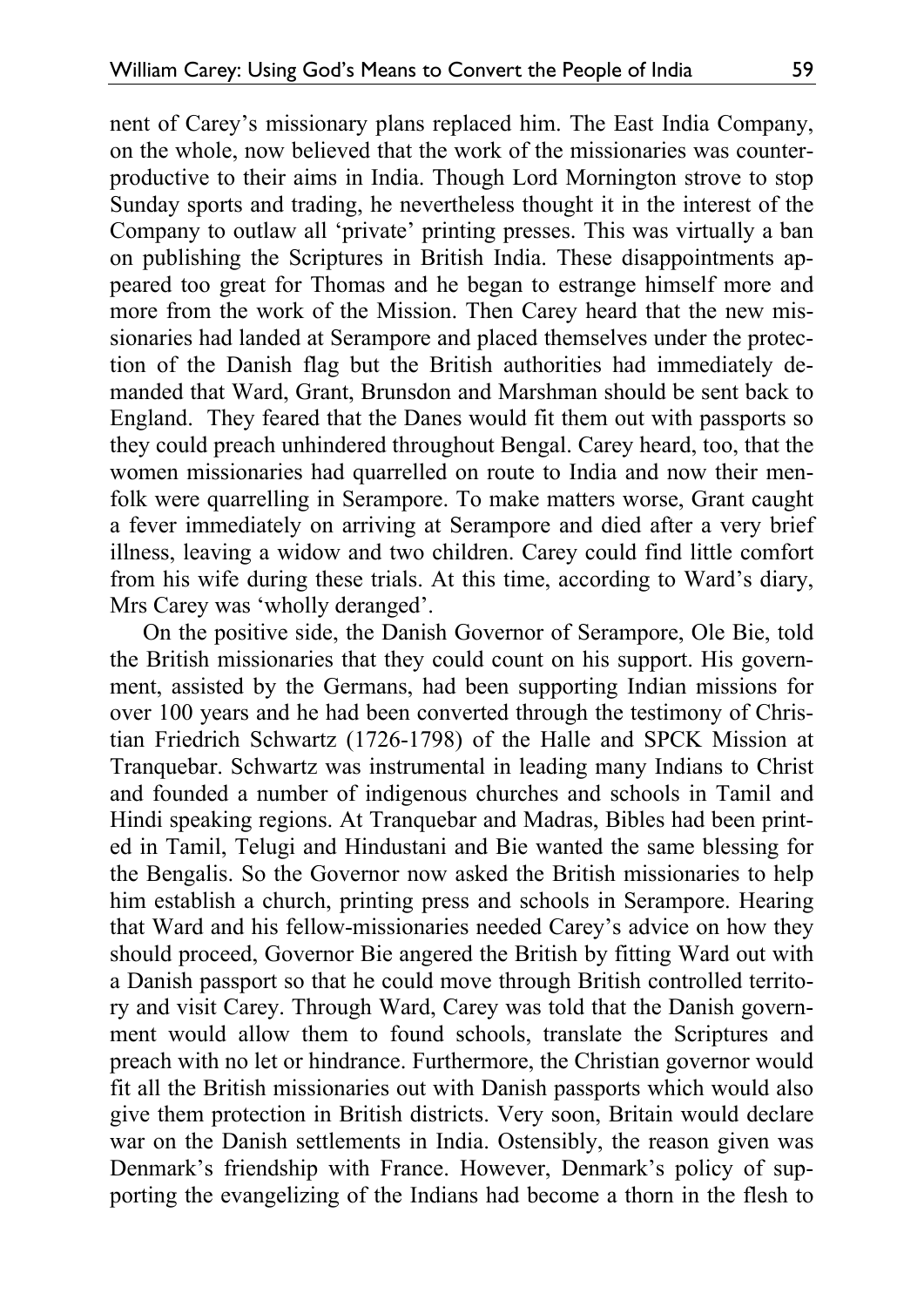the British and it was obvious the missionary question which increased their hatred of the Danes. Indeed King Frederick of Denmark, who supported Indian missions and corresponded personally with Carey, Ward and Marshman, told them later that during the troubles with Britain, he had refused to surrender Serampore because, in 1801, he had personally promised the missionaries protection and refused to break his word. For him, the giving up of Serampore would have meant the end of the gospel in India. Protesting strongly at the British East India Company's inhuman policies in India, Cowper wrote to William Unwin who had the ear of William Wilberforce in Parliament:

"… they…have possessed themselves of an immense territory, which they have ruled with a rod of Iron, to which it is impossible they should ever have a right, unless such an one as it is a disgrace to plead, the right of conquest. The Potentates of this Country they dash in pieces like a potter's vessel as often as they please, making the happiness of 30 millions of mankind a consideration subordinate to that of their own emolument, oppressing them as often as it may serve a lucrative purpose, and in no instance have I heard, consulting their interest or advantage."<sup>80</sup>

Not all the British East Indian officials were anti-missionary. Many had not forgotten that at the birth of the Company in 1600, the spreading of the gospel in India had been one of its major aims. Company Director Charles Grant had been campaigning for missionaries to India since 1787, encouraging Anglicans and Baptists alike to put their hand to the foreign plough. However, he found himself powerless even to obtain passports for the British missionaries and advised them to remain under Danish protection. He supported the mission financially, bought Kiernander's church building for their use after the Swede died and left a substantial legacy for them at his own death. David Brown, an English chaplain to the East India Company, in spite of his strong distrust of Thomas, sought to help Carey and his friends as much as possible by mediating between them, the police office and the East Indian officials. He, and several other non-Baptist supporters, would have become communicants at the mission church in 1800 according to the wishes of Cary, Marshman and Ward but for Fuller's opposition who denied that these field-workers were 'real Christians'. In these early years, however, Christians of various denominational backgrounds made up the bulk of Carey's fellow-worshippers as his sound preaching and teaching had moved them to find fellowship with him. Exclusive communion had not been the practice of the earlier generations of Particular Baptists. Andrew Fuller had nothing against begging non-Baptists to finance

-

<sup>80</sup> *Letters and Prose Writings*, II, 195.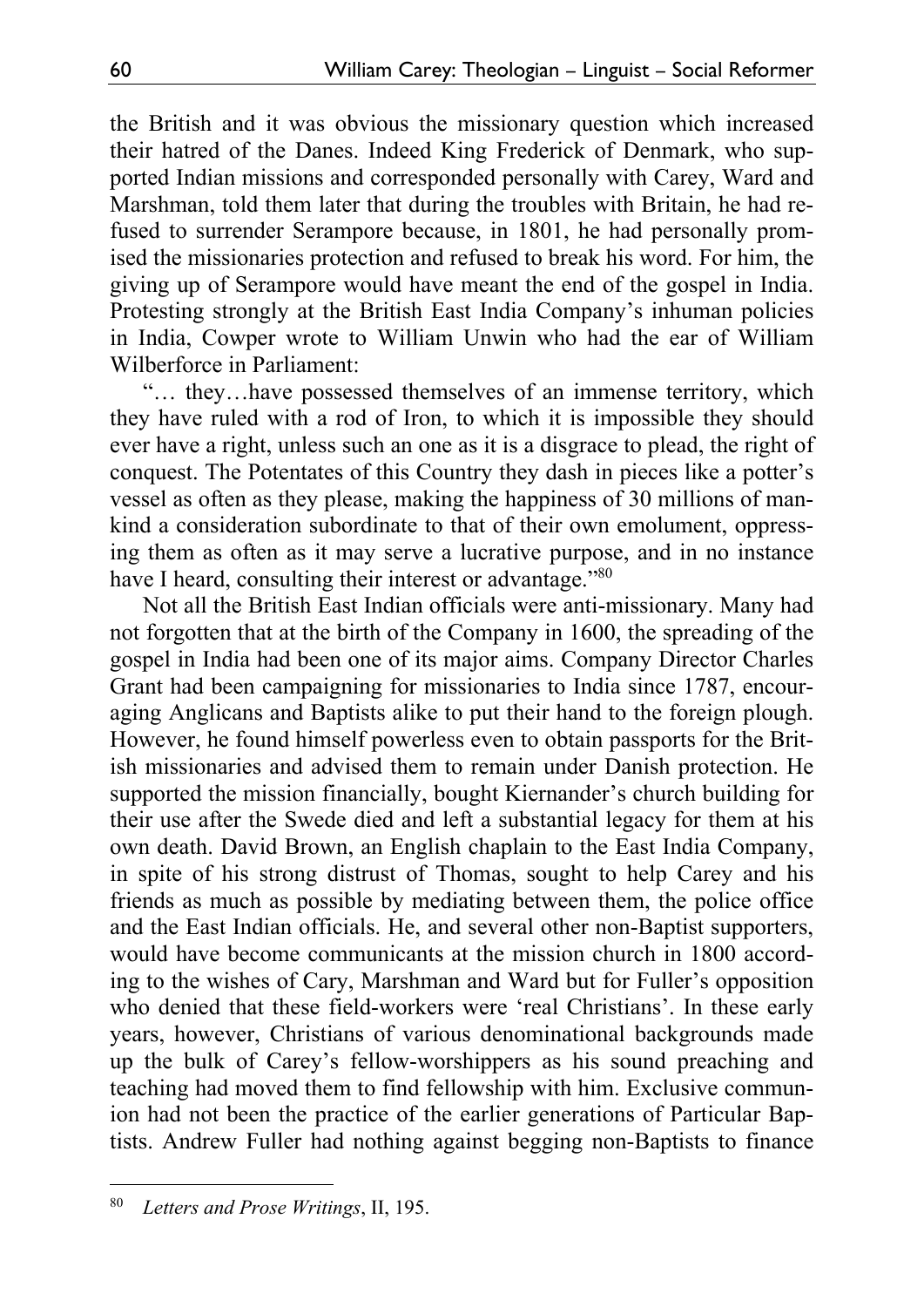the East India Mission, or give them political support, but he would not have them partake of 'the cup of blessing' in the churches they had helped to established and in the church buildings they had provided or even erected. Indeed, Fuller told the Serampore Trio, as they came to be known, that their idea smacked of the Anti-Christ and fellowshipping with non-Baptists at the Table was like opening the doors to immorality and dangerous heresy. When this news spread around, Fuller defended his interference in the work at Serampore in the Christian press by stating that it was not a question of open or closed communion but of the validity of being a Baptist. For a Baptist to fellowship with Anglicans and Presbyterians would mean he was no longer a Baptist. So the group of fine, eager Christians at Serampore, some of whom had been converted through Carey's ministry, could not establish a true church as desired but had to opt for an exclusive denomination. Ward tells us that the missionaries to India followed Fuller's ruling most regrettably so as not to 'rock the boat' and cause an open breech between the Society and the East India Mission. However, though the London Missionary Society was of great assistance to the Baptists and such as Forsyth at Calcutta hoped for a joint missionary approach with them, inter-communion between the two societies was now made impossible and the missionaries were no longer pulling on the same rope. Oddly enough, Fuller did not protest at the fact that the British missionaries were gradually coming under the financial and organisational influence of Danish Lutherans who, nevertheless, shared their intense desire to win the Indians for Christ as much as did many Anglicans and a growing number of Presbyterians. Indeed, American Presbyterians such as Captain Wickes were now also supporting the mission. Adoniram Judson was originally sent out to assist Carey as a Presbyterian missionary. Carey expert, Professor Bengt Sundkler, of Uppsala University, a fervent evangelical but hater of blind denominationalism, wrote a fine book showing how William Carey was the father of true, Biblical oecumenicity. He much regretted the fact that influential believers had failed to rally around him because of their denominational prejudice and the oecumenical movement thus fell into the hands of worldly churches who nevertheless hail Carey as their father.

### **The move to Serampore**

When Ward reached Carey, still holding out at the Mudnabati factory, he pleaded with him to move to Serampore. There was no hope for the immediate furtherance of the gospel in British India, he argued, but in Serampore they could preach and teach freely and could print the Bengali Bible. Besides, the area around Serampore was densely populated and the Danes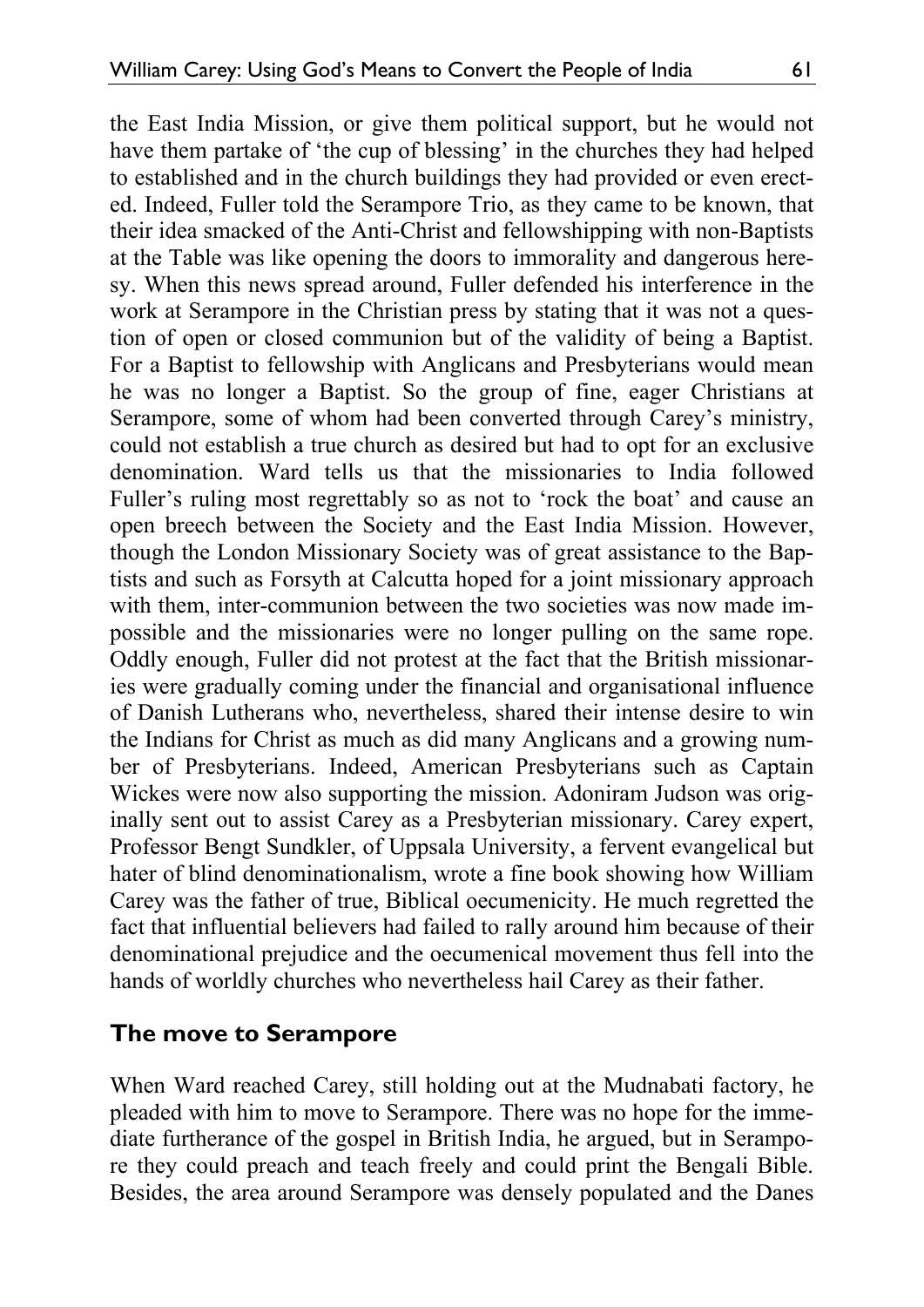were anxious that more missionaries should join them. Carey was in a real dilemma as he had grown to love Mudnabati and had invested £500 in his property there. Nevertheless, he realised that Ward's advice was sound, so he packed up and moved to Serampore, taking up his residence there on  $10<sup>th</sup>$  January 1800. The day after he was presented to his sponsor and protector Governor Bie after which he went out and preached to the Indians. George Smith writes that Carey's apprenticeship was now over and he had begun his full apostolate.

Carey had arrived in Serampore just in time. Soon after, British troops stormed Serampore without any opposition from the surprised Danes who had not dreamt that such a breech of international diplomacy could occur. As the British confiscated the Danish East India Companies trading vessels, the Danes realised that it was more their commerce that the British wanted, not their political submission. The Danish King refused to give way to the British who had to wait until 1845 before they could take over the more or less besieged enclave 'legally'. Meanwhile, the mission prospered and spread. Carey was given the most prominent building in the city for the church in which he preached for the next thirty-four years. The town of Serampore, too, prospered as it proved an asylum of peace for fugitives from the Americo-Franco-British wars and it persuaded many wealthy investors to settle there. More missionaries were urgently needed as Brunsdon soon died of a liver complaint. Fountain, who was doing pioneer work at Dinapoor, also died after a short illness. Thomas rejoined the mission at Serampore but was also soon called home. George Smith claims that Fountain and Thomas had been mistakes, probably thinking of Fountain's republican politics and Thomas's erratic life. The latter, however, had been most successful as a preacher and had often urged the Baptist missionary movement on to new activity when they felt most discouraged. So, too, the mission's first converts were through Thomas' preaching and fatherly care for his patients so it would be most wrong to rob Thomas of the privilege of being regarded as a great pioneer of the Baptist East India Mission. Fountain was an ideal missionary and there were many Republicans amongst the British Baptists at the time and a greater number who sided with America and sympathised with France during those disastrous late eighteenth and early nineteenth century wars. All the Americans who identified themselves with Carey were Republicans, but no less useful as missionaries for that.

The missionaries were able to purchase a very large house in the middle of the town with two acres of garden from the Governor's nephew for £800. This amounted to a mere four years' rent. Ward wrote, "The price alarmed us, but we had no alternative; and we hope that this will form a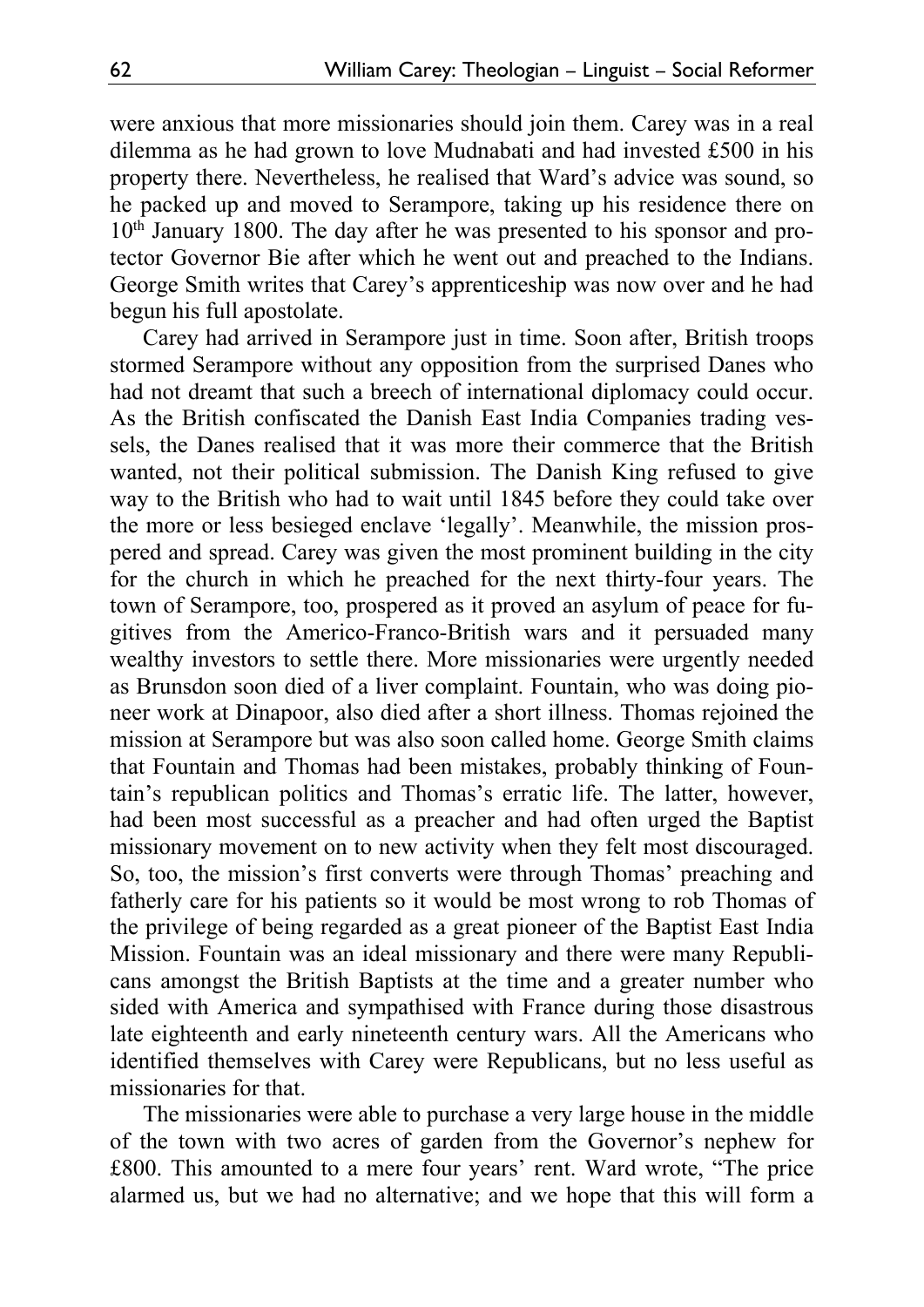comfortable missionary settlement. Being near Calcutta, it is of the utmost importance to our school, our press, and our connection with England.' In no time, Ward had set up his press, sufficient paper was at hand and he began to print the Bengali Bible. Due to the generosity of the Danish King, the missionaries were able to add a school, a college, a hostel and private houses so that within a few years, the buildings alone of the mission station covered five acres. These were set in several acres of botanical gardens. Soon after settling in Serampore, Carey realised what a godsend Ward and Marshman were. He told the Society, "Brother Ward is the very man we wanted: he enters into the work with his whole soul. I have much pleasure in him, and expect much from him. Brother Marshman is a prodigy of diligence and prudence, as in also his wife in the latter: learning the language is mere play to him; he has already acquired as much as I did in double the time." Ward had more difficulties with language learning but Carey found him, 'so holy, so spiritual a man' and he soon became a favourite of the Indian children. The missionaries drew up an order of family rules, regulating who prayed and led the worship at what times, who took care of the common purse, who looked after the medical equipment and who took care of the library. All business and trade that was done was jointly regulated by the missionaries who now called themselves 'the Family'. The British Baptists had seen this work in their predecessors the Moravians and found that it worked with them equally well. Marshman wrote, "Thank you, Moravians. If ever I am a missionary worth a straw, I shall owe it, under God, to you." Knowing human nature, it is sheer miracle that these men and women were able to live in near absolute harmony though their day was organ-

#### **The mission prospers**

In 1789 Fuller had promised the Indian mission £360 per annum. Though this was a vain promise, it does appear that the Society had paid a substantial contribution to the Serampore work which challenged Carey's ideas of independence somewhat. Happily, the printing of the Bengali Bible now went ahead at full speed and with the income from the press and the schools alone, the missionary family became 'more than self supporting'. So, after a further year and in order to set the Serampore mission on its own feet, they started to pay back the money they had hitherto received from the Society, the entire amount being returned within five years. Further building projects were financed by the mission itself, with the added assistance of friends in India. The mission now owned property valued at several thousand pounds, but so strong was the desire amongst the mis-

ised so that little or no private family leisure was possible.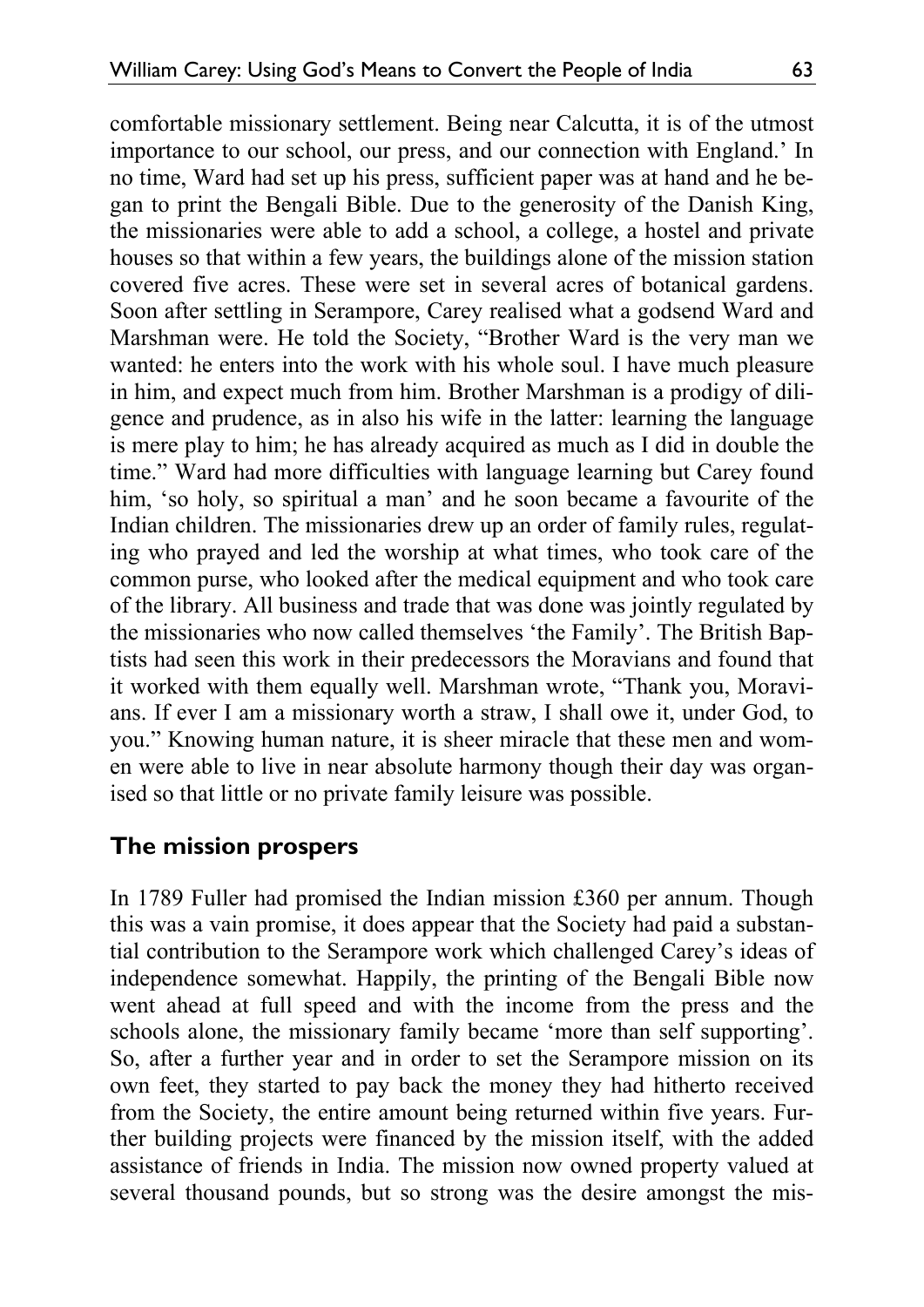sionaries not to make any personal profit from their now lucrative real estate that they signed over all the Serampore Mission rights and assets to date to the Society. This was eventually altered to allow the missionaries a tenth of their profits in order to make provisions for widows and orphans. This meant that the East Indian Mission was now one of the Society's major financial supporters. The Serampore Mission was no longer the proprietors of their own property but retained much of the trusteeship. Hand in hand with their principles which had brought material progress, Carey prayed, "If we are enabled to preserve in the same principles, we may hope that multitudes of converted souls will have reason to bless God to all eternity for sending the Gospel into this country." Though Carey's biographers could now testify to the palatial circumstances under which the missionaries lived, they could also testify to the great harvest of souls the missionaries now began to reap.

Already towards the end of 1800, a few Indians had begun to profess Christ. The first who offered himself for baptism, a man named Fakira, soon fell by the wayside under the pressure of his family. Krishna Pal, however, a former guru, now recognised the burden of his sins and, after calling Thomas to attend to his dislocated shoulder, found Christ as his Saviour as the doctor-missionary attended to his injuries and spoke to his troubled heart. Whenever Krishna Pal attended the mission house to receive treatment, he was also built up in the faith through young Felix Carey's and Ward's ministry. Krishna Pal was instrumental in having his wife; his four daughters; his wife's family and several other Hindoos follow him to Christ and formed the first Indian church north of Madras. Krishna Pal became an accomplished speaker and hymn writer and Carey's tutor in various dialects. There is a beautiful letter extant in Krishna Pal's hand, dated  $12<sup>th</sup>$  October, 1800 testifying to the great change Christ had made in his life. On 29<sup>th</sup> December Carey wrote: "Yesterday was a day of great joy. I had the happiness to desecrate the Gunga (River), by baptising the first Hindoo, viz. Krishna, and my son Felix." In many ways, however, Krishna's baptism was a matter for sorrow. Thomas' joy and praise at being instrumental in converting the first Bengalis made him so elated that he lost his mind, became raving mad, and had to be kept behind locked doors during the baptism service. Mrs Carey was also thought too insane to witness the baptism of her son.

Abandoning the practice of the previous British churches who kept to the caste system and even used different cups for different castes at the communion service, the Serampore Trio announced that their worship was to be caste-free. This angered many of the Europeans and the Bengalis themselves demanded that the Indian Christians should be severely pun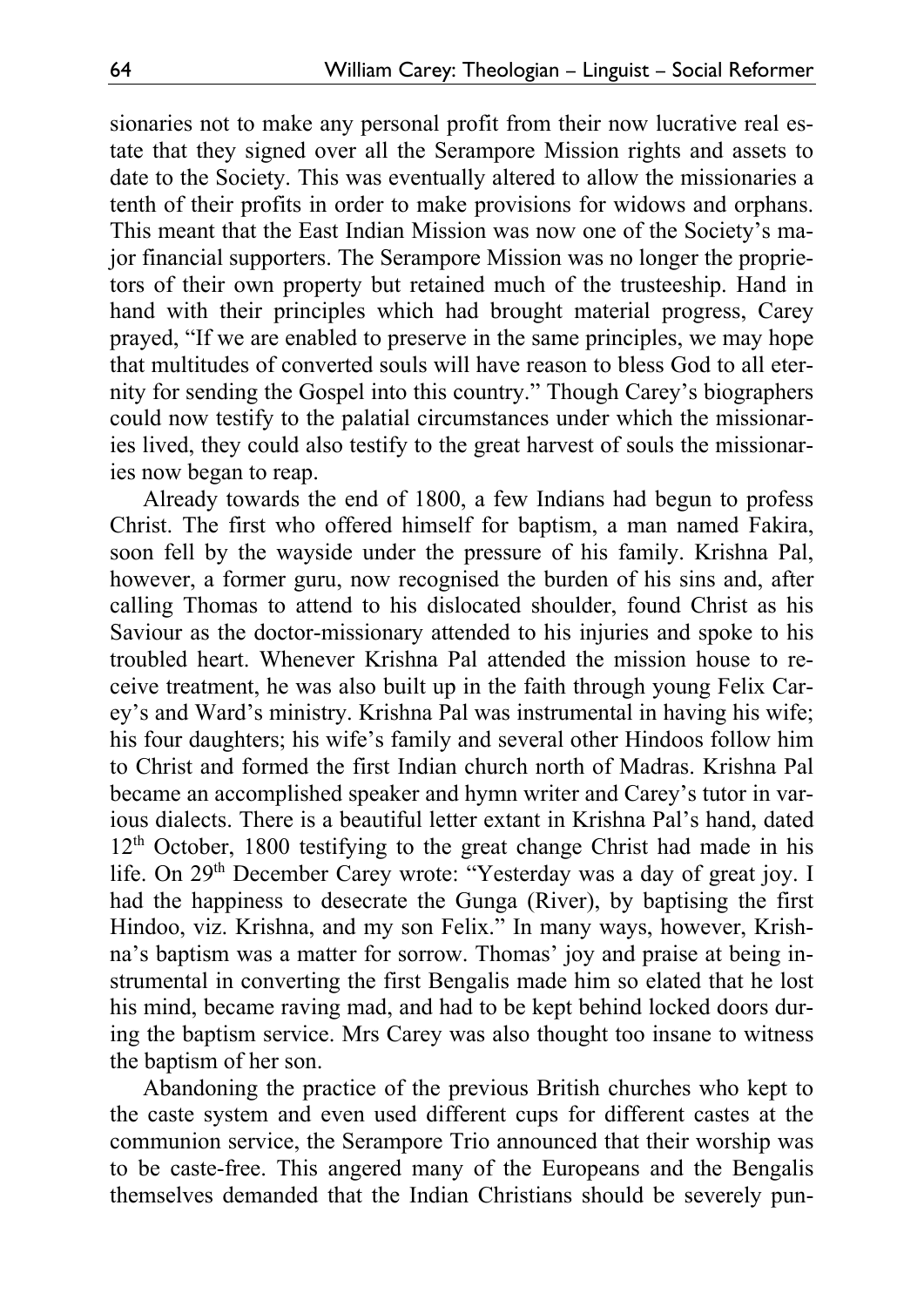ished. The Governor had to come to their rescue as the crowds were crying 'Feringhi'81 at the newly converted Indians and protesting that the Europeans were striving to rob them of their status as Indians. Governor Bie's assurance that Krishna and his friends had truly become Christians but not Europeans, failed to calm the enraged mob. Nevertheless, the flood-gates had opened and soon many Indians were moved to follow Christ. A fortnight later Jaymani, the first of many Bengali women was baptised, followed soon later by her sister Rasmayi, a leather worker's widow named Annada and a man called Gokool, who had been converted about the same time as Krishna, was baptised with his wife. Then high caste Petumber Singh, who had sought forgiveness of sin for many years, professed Christ, followed by other high caste Indians such as Syam Dass, Petumber Mitter and his wife Draupadi. These were learned people who soon became teachers and preachers to their people. Then Muslims such as Peroo and Brahmins such as Krishna Prosad became Christians, so that within four years, forty native Indians were converted and eight from other stock. A number of these were trained as missionaries to spread the good tidings in other areas and the mission was able to provide them with a small salary.

This turn of events was greatly assisted by the publication of the Bengali New Testament which was first placed on the communion table at Serampore on 5 March, 1801. This academic feat brought the mission to the notice of the King of England who began to take the side of the mission in her dealings with the East India Company. When the complaint went up that such a translation was done without the approval of the East India Company, the King replied that the task of spreading the Scriptures was outside of their jurisdiction and that he was greatly pleased that his subjects were employed in such a manner. Many now claimed that the printing of the first Bengali New Testament was the first step in turning the Indians from their erroneous superstitions. This was only half of the truth. In the providence of God, this first major translation by the British missionaries also helped to turn the British East Indian Company from their erroneous, superstitious attitude towards the citizens of Indian.

-

<sup>81</sup> Portugese for *foreigner*.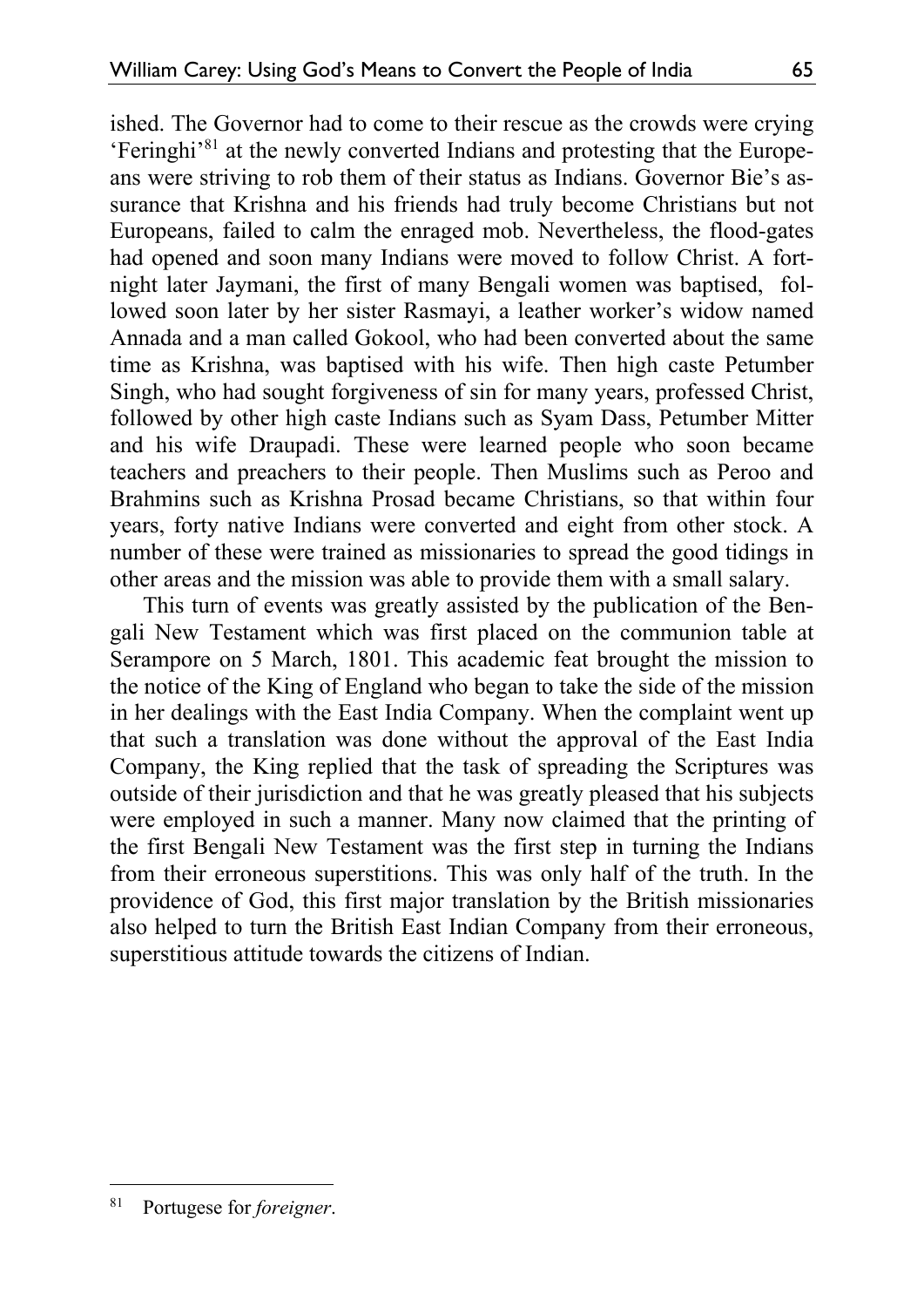## **Part Four: The Serampore Trio Triumph over Opposition from the Home Front**

## **A wise decision**

It was general practice amongst missionary societies to give 'Christian names' to their non-European converts as a demonstration that they had started new lives. This caused the present author great difficulties when tracing the  $18<sup>th</sup> - 19<sup>th</sup>$  century history of the Baptist mission to the Native American Indians for his book *Isaac McCoy: Apostle of the Western Trail*. He found so many Indians called John Gill, John Calvin or Isaac McCoy in the Southern states and Andrew Fuller in the North that it became impossible to determine if they were the same people as those called Hajekathake, Pos-sa-che-haw, Nam-pa-war-rah or Sa-mau-kau before their baptisms. Once in India, Carey decided to break with this custom and refused to compel the Mission's converts to give up their birth names. This was a wise move as the families of Indian believers looked upon the giving of foreign names to their dear ones as a form of apartheid, separating one family member from another. The rumour even spread that Indians with English 'Christian' names lost their right to be considered Indians and would be deported to England. Sadly, Carey's successors reintroduced the most undiplomatic practice.

Carey's decision not to give converts English or 'biblical' names caused little opposition but when more and more Indian Christians, with Carey's full approval, publicly gave up their castes, protests grew amongst both the Europeans and the Indians. Former Brahmins, Muslims and the casteless who were now Christians sought to convince their fellow-Indians that though they had been taught to look on the outer caste of a person, God looked on their hearts and thus castes were of no account whatsoever. Thus, when casteless Gokool died, his coffin was carried by Bhyrub, a converted Brahmin and Piru, a former Muslim; besides Marshman and Felix Carey to demonstrate that they were all now one in Christ. So, too, in 1802, Krishna's Christian daughter, a Sudra, was married to a Brahmin convert, the first Christian marriage to occur in North India. A special service was devised for the occasion based on the Church of England rite.

## **Early blunders**

Two of the Mission's new rules for converts, however, proved most controversial; one because of its foolishness and the other because it questioned the traditional Christian and natural views of marriage. The lesser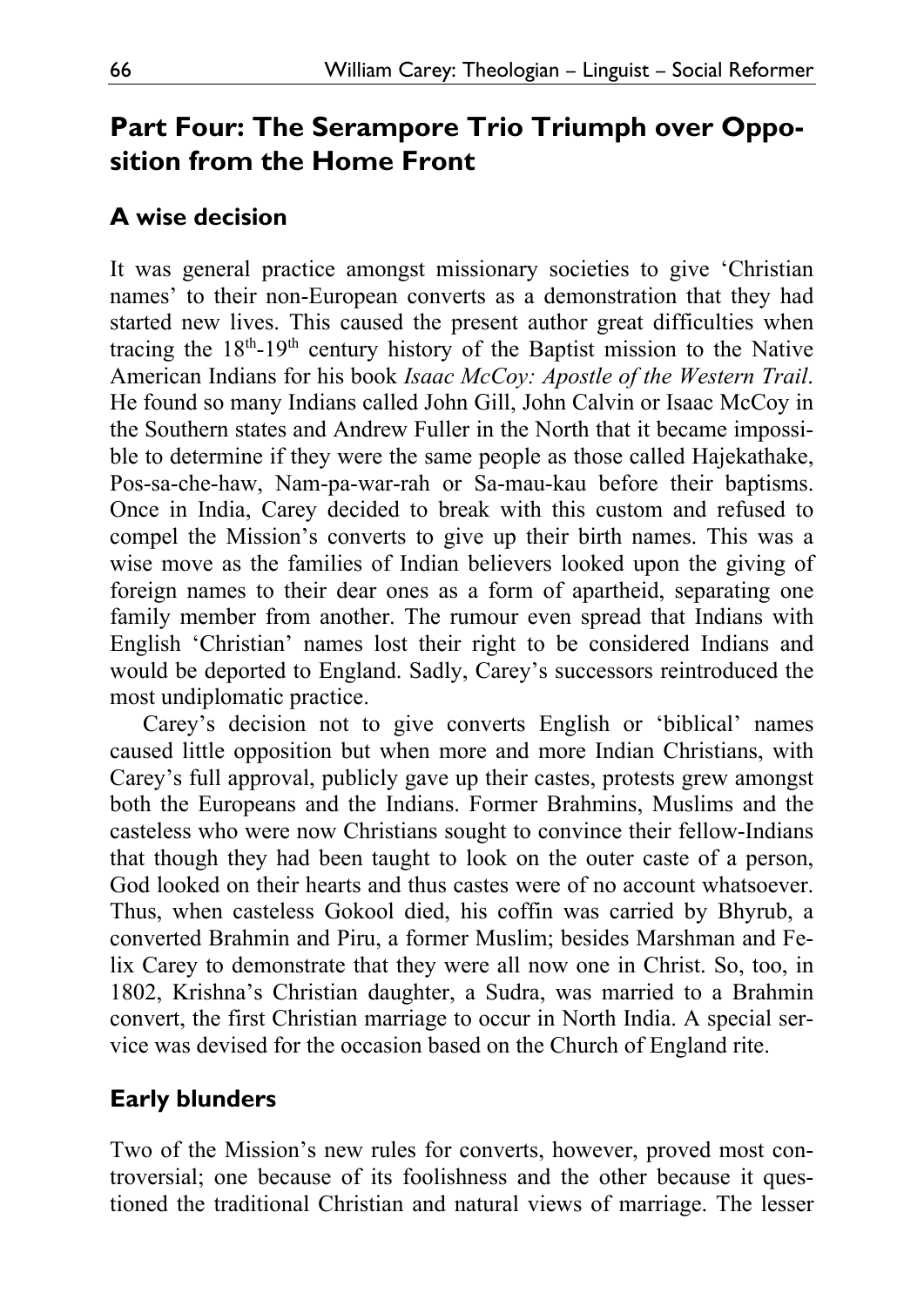blunder was to give those who offered themselves for baptism six shillings each to encourage them in their stand. This was, for obvious reasons, soon discontinued. Far more questionable was the Society's attitude to marriage. The Mission aimed at converting whole families and the first male converts brought their wives and families into the fold of the church. Soon, however, both men and women were converted whose spouses refused to follow them into the baptismal waters and opposed the gospel. The missionaries prayed weekly all through 1803 for a solution to this major problem but found none. Finally and with hindsight unwisely, they referred the matter to the Society and Andrew Fuller responded as the Society's spokesman. He believed that marriages 'outside the Lord' were null and void and a Christian was thus not bound in wedlock by either an unbelieving husband or wife. According to George Smith, Fuller therefore advised the Mission that converted Indians should do all in their power to have their spouses worship with them but if this proved impossible after a reasonable period of time, they should divorce their spouses and be free to remarry. Such Christian divorcees could then take up church offices. Oddly enough, those who had several wives were not asked to divorce any of them but were merely not allowed to become office-bearers in the Church. The Baptist Society's advice ignored the fact that marriage was a natural creation act and love, care, devotion and faithfulness played a large role in maintaining marriage bonds, whatever the religion of the participants was. The Dissenting churches of Commonwealth times and the Church of England at the Restoration had equally stressed that marriage was a civil contract. The two who became one flesh were therefore not necessarily Christians. Marriage was for a Cain as well as an Abel; an Esau as well as a Jacob. One could not force a Christian to divorce on the grounds that he or she had married whilst unconverted. In the early days of the Baptists, marriage 'outside of the congregation' was, according to J. J. Goadby, either not recognised as 'legal' or led to excommunication. A Christian could thus be excommunicated for refusing to desert his wife. This was certainly not the intention of the New Testament writers on divorce. Be this as it may, within the next few years, Carey and his friends had won many converts amongst the Europeans, Asians, Eurasians and some hundred Indians were now staunch Christians. Church buildings were being raised which would have been the pride of any British church of whatever denomination. Many Indians were marrying 'in the Lord' and founding Christian families. The Serampore Trio's work was thoroughly successful.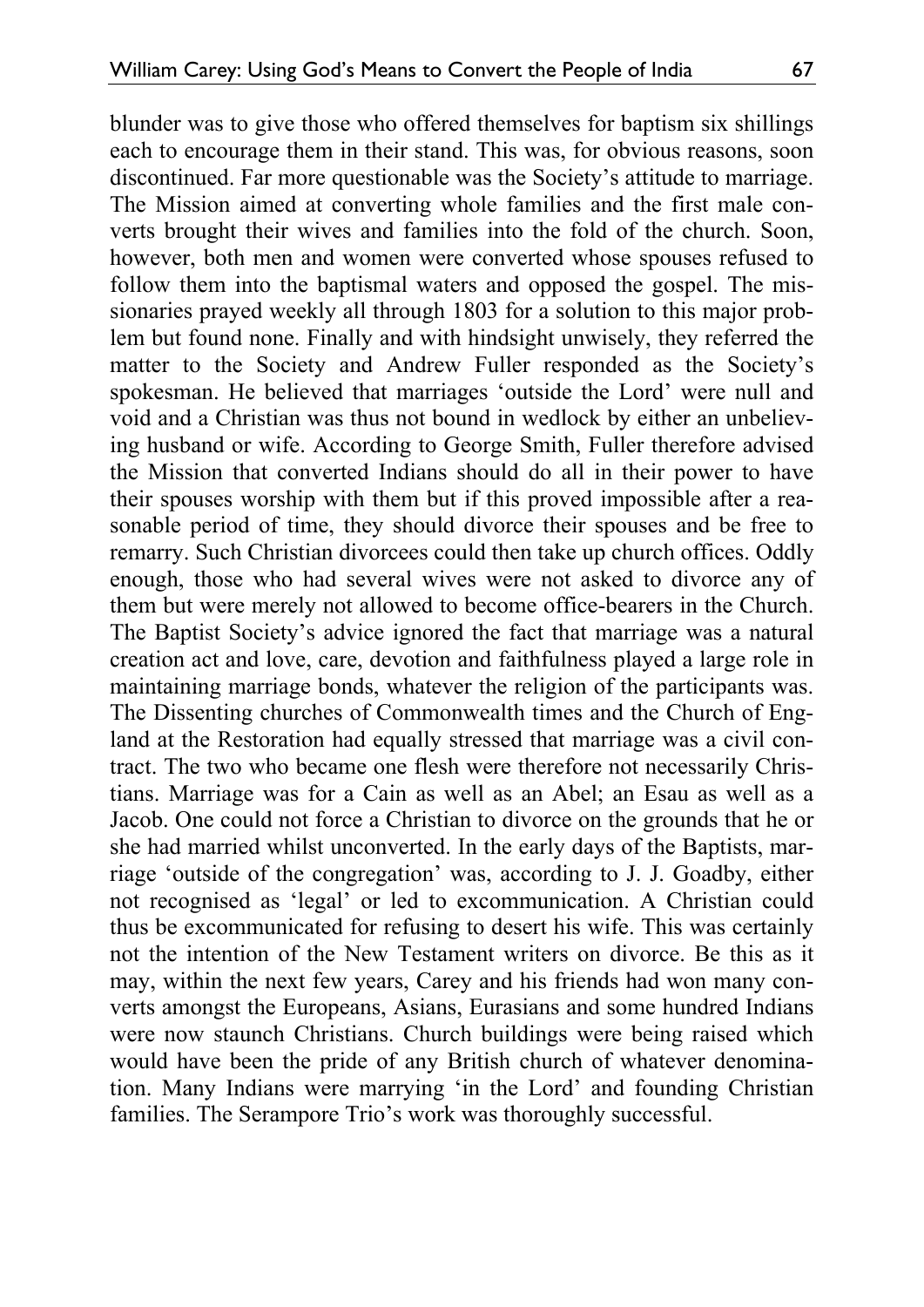### **Professor Carey**

The East Indian Company was now absorbed into the British Empire and in 1800, Lord Wellesley, the Governor-General, founded Fort William College at Calcutta for the instruction of imperial civil servants. Chaplain David Brown, a faithful and energetic Anglican supporter of the Mission, was chosen by Wellesley as Provost. Brilliant scholars were appointed for the various posts and Brown insisted that Carey was the man most fitted to become Professor of Bengali as he had shown his academic abilities in his translation work and other linguistic studies. Carey accepted the post and immediately received an enormous salary which was doubled after a very short period. Carey was now earning £1,500 per annum which was ten times that of a normal English pastor. Furthermore, Carey was asked to found a department for the translation of Scripture into Indian languages. Thus, though foreign missionaries were refused entrance into British Bengal for a number of years and missionaries already there were severely hindered in their work, Carey could engage Marshman and Wade in the provision of grammars, text books and translations from the Classics and Scripture for the further education of Eton scholars and the Anglo-Indian aristocracy. Carey was one of only two Europeans who could speak and write Sanskrit as well as the most learned Brahmins, so almost immediately, he was also given a professorship in Sanskrit and was able to find posts for a number of his better educated Indian converts. Over the years, he was able to build up a library of the greatest works in Sanskrit and other ancient and modern Indian and Asian languages, the bulk of these books being still available to scholars behind fire-proof doors in the Regent's Park College Library. For anyone hoping to do missionary work in India or academic work in the ancient Indian languages, a prolonged visit to Regent's Park College Library is an absolute must. Carey, a workaholic if ever there was one, took all the tasks of a professor in his stride and still found time to preach and teach the gospel several days a week amongst the Indians. He was also able to found and preside over an Indian training college at Serampore for future pastors and teachers.

### **The Society demands sole authority over the Indian Mission's Funds and Property**

The Serampore Trio invested nine-tenths of their large income in worldwide missions. The rest was used for the daily needs of the growing missionary family. Carey's mission was thus the greatest financial supporter of the British Baptist Missionary Society worldwide. The figures speak for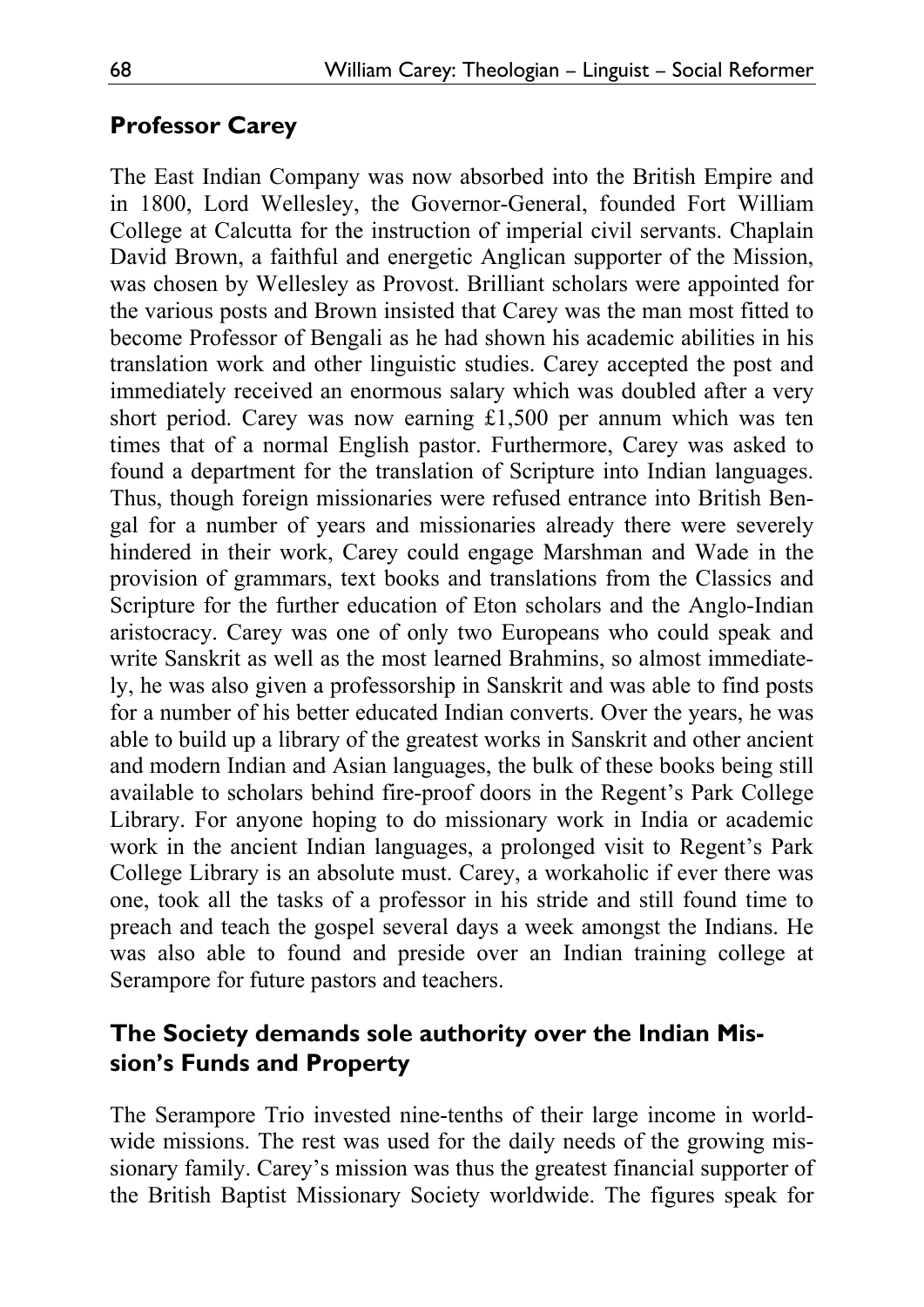themselves. During Carey's forty years in India, he personally received a mere £600 from the home committee. On the other hand, Carey donated most of the £46,000 he earned as a business man and Professor in India to the Society's work. The other missionaries doubled this amount between them and their non-Society friends in India provided another £80,000. Rather than rejoice at this situation, the sad truth is that the more Carey's Mission became totally self-supporting and expansive, the more the Society wished to have full control over all its financial resources, including the major amount of property provided by non-Baptist Christian friends and the Danish royal family and diplomats. Furthermore, the Society wished to have full control over the personal lives and agendas of the missionaries. They demanded a fully transparent East Indian Mission, with themselves as 'Big Brother' watching over and administrating it. The Serampore Trio wisely saw that the Society was totally lacking in the acumen and experience needed to rule the East India Mission from afar and that Fuller and his associates could not understand the needs of India. Thus, when Fuller and the home committee strove to govern the Serampore Church like absentee vicars, they hampered the Mission's work greatly and dropped the rope they had promised to hold in support of Carey. When Fuller died in 1815, the remaining founders and the new Committee became even more antagonistic towards the Serampore missionary strategy and evangelistic outreach. Indeed, they now complained that the Serampore Trio were making themselves rich at the expense of the Mission and treated them with great suspicion as if they were fiddling the Society's books. They became so grasping that Carey threatened to give them all the assets of the Indian

The Society did not reveal the true circumstances of the East Indian Mission to the general public as it would have been detrimental to their fund raising. India was certainly the country which captured the interest of British believers the most so the Society kept on advertising the work in India as their prime target for funds. Thus, people thinking they were contributing to the spread of the gospel in India were actually contributing to the mission elsewhere where the methods of the Society were far less successful, indeed where they were often disastrous and ill-planned. A similar state of affairs in North America prevailed where William Staughton, a cofounder of the British Baptist Mission, was guilty of a most deceitful strategy. Monies canvassed for the spread of the gospel to the Native Americans were used for the world-wide mission and a training college which barred Indians and soon went bankrupt. This scandal brought the American Society to its knees and Isaac McCoy, pioneer missionary to the Native

Mission and go off and found another mission, run by those at the Indian

front alone.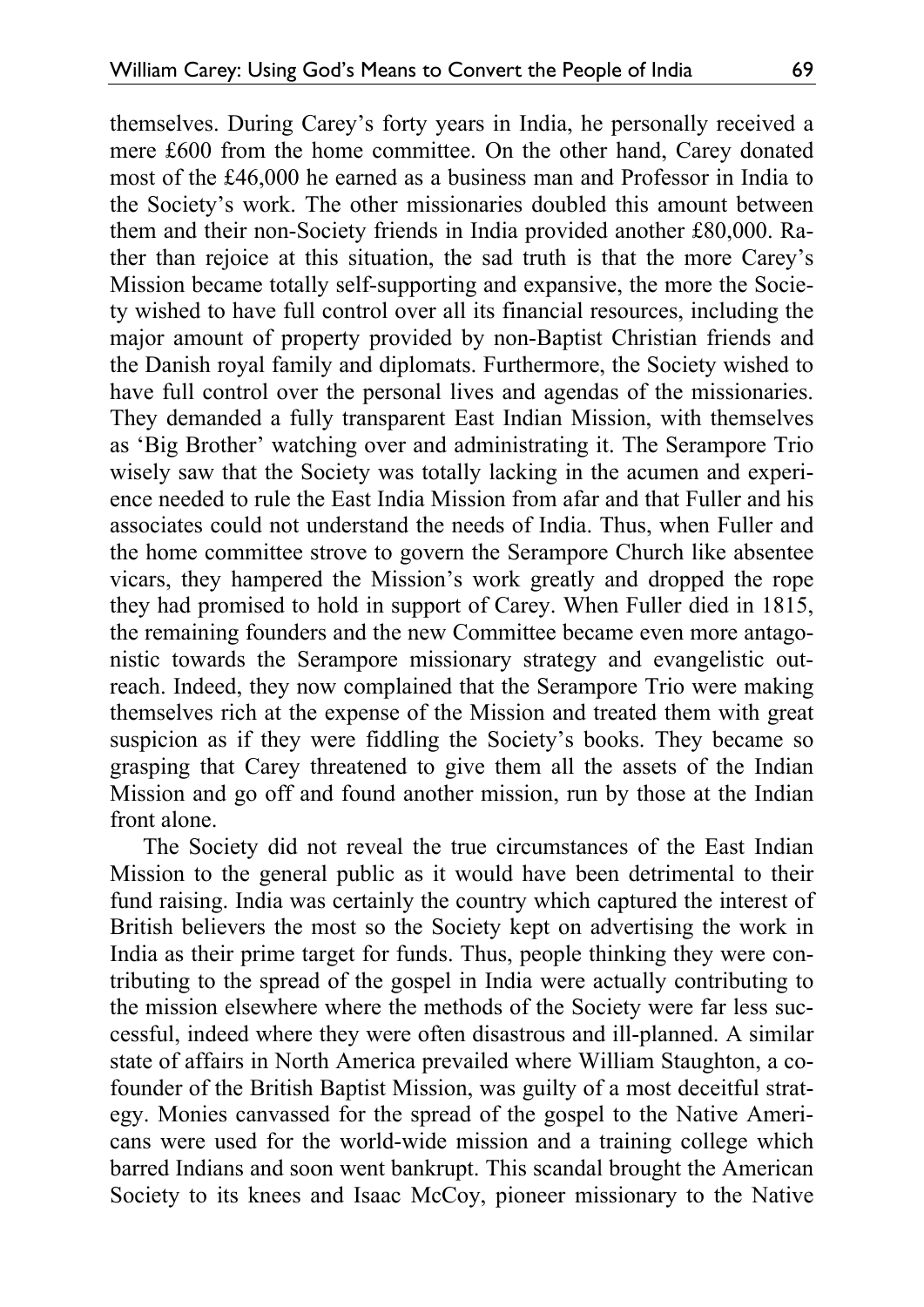Americans, who strove to follow in Carey's footsteps, eventually formed a new mission and helped found the Southern Baptist Convention. Staughton was made responsible for American funds in support of Carey's Serampore work but instead of passing them on, he kept them back claiming that Carey's educational policy was false as he had botany and physics taught in Serampore College. This, Staughton agued, was unbecoming for a Christian missionary. The difference between the western 'Indians' and those of the East was that McCoy's 'Indians' suffered greatly because they did not receive funds earmarked for them, whereas Carey's Indians were chiefly aided by the missionaries' own earnings. Such facts quite disprove the teaching of modern Fullerites who would have us believe that Carey and the Home Committee where always of 'one heart and one soul' and that Carey's success was because he put into practice all that was dictated to him by Staughton, Fuller, Ryland, Hall and company.

Though Carey did not agree with the Society over the financing of the mission and was often tempted to break with them, he believed initially that his influence would be greater within the Baptist Missionary Society than outside of it. When one reviews the accounts of the Society's own fund-raising work soberly, it is clear that the larger donations came from outside of the Committee's denominational circle and that the amounts raised were far too modest to finance a large world-wide mission, not to mention a single mission in India. Two great exceptions were the Society's success in raising over a thousand pounds for Bible Society work and in meeting the costs caused by a fire in the Mission's printing department in India. However, the bulk of these monies came from outside of the denomination and such rare donations were paid back with interest by the Carey Mission. Even when members of Carey's wider 'Missionary Family' were fitted out materially for their pioneer work by the Society, Carey regarded this act as one of mere supply on demand and paid the Society in full.

#### **The Home Society breaks with the Serampore Trio**

From 1815 to 1820, Carey gradually realised that the Society was systematically striving to hinder his work in India and destroy his missionary ideals. They had begun to send out very young inexperienced, albeit gifted, men in their early twenties who were told not to join the Serampore Trio's 'Family' and take their orders directly from the Home Committee. They would be salaried directly from England and there was to be no pooling of income. Ignoring the great pioneer work of Carey, Wade and Marshman, these greenhorns started up a work of their own under the name of 'Calcutta Missionary Union', professing to be the 'real' British Baptist Mission in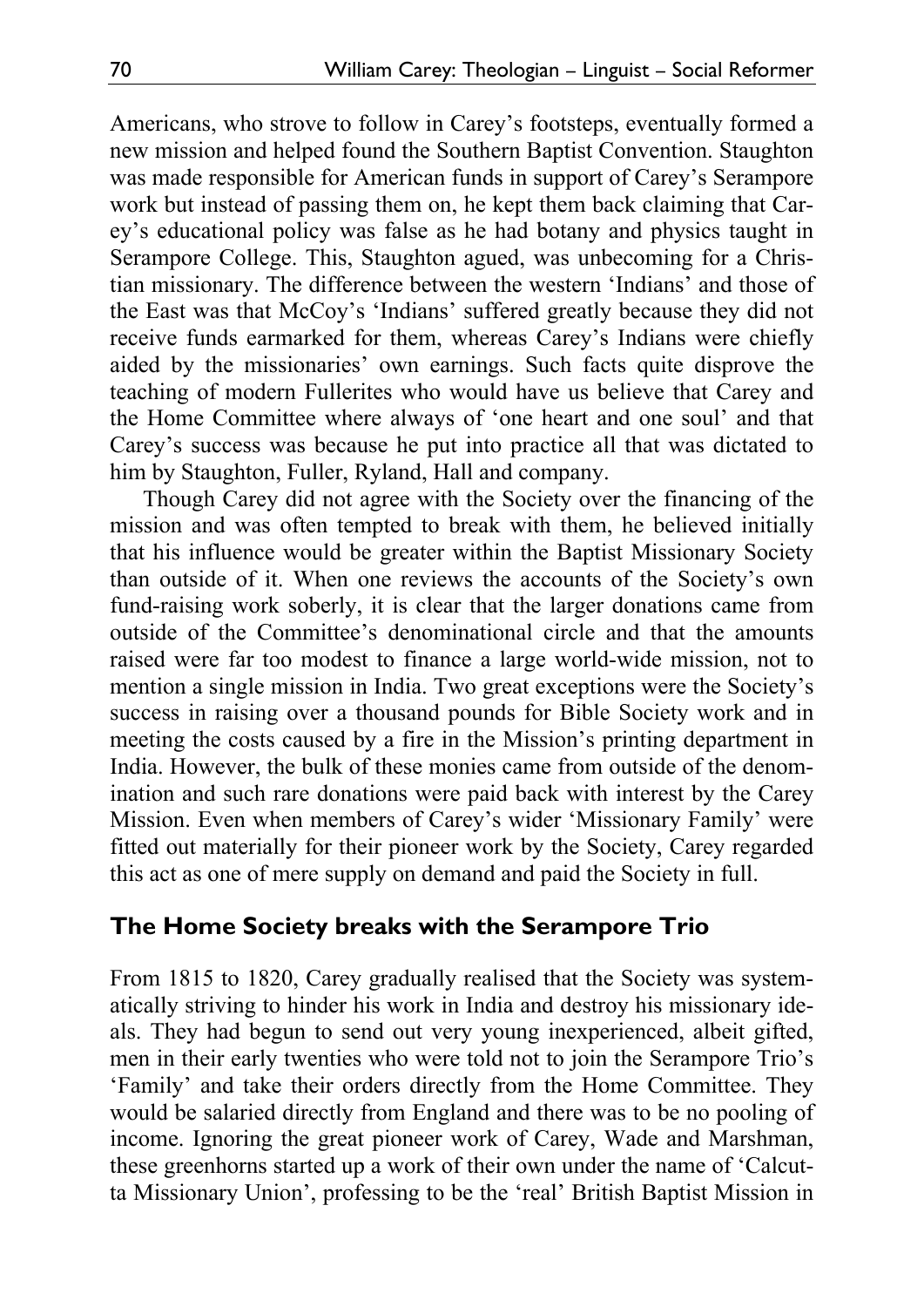India. This work included duplicating schools and churches to compete with those of the old mission which was typical of the Society's own chaotic waste of their supporters' good money. Deliberately basing their work in areas where the gospel was already thriving, the newcomers refused to do pioneer work. They were obviously merely 'cashing in' on the Serampore Trio's success. It was not long before some of these untrained youngsters promoted the Liberalism of Fuller, Ryland Jun. and the Halls and erred into Unitarianism. Marshman made a journey to England to sort out the mess but found the Society had lost the missionary zeal present at the time of its foundation. All the old Fullerites, including Robert Hall, were now against them. On arriving back in India after three-years' begging the Society not to rock the boat, Carey wrote that he was shocked to find his fellow-labourer looking fifteen years older.

The 'old mission' was now greatly restricted in their work of expansion as the new missionaries just would not cooperate with them. No wonder Carey wrote, 'I am greatly afflicted' and called the Society's hostile strategy 'a Counter-Baptist Mission'. Again, he protested that he had understood the work of the Society as supporting their brethren on the mission field by 'holding the rope for them' but they had now removed their brethren from the India end of the rope and placed mere Society servants in their place. The Serampore Trio refused to become servile to the incompetent and un-Biblical whims of the Society, yet throughout this period they continued to use their income for the support of the Society's work. The Society, however, claimed that more ought to be forthcoming. Carey replied that he kept so little for his own daily needs that if he were to die on the spot, his widow would not have funds to pay for his funeral. However, Carey told Ryland privately that he refused to take action against the new policies of the Society and would carry on as usual not wishing 'to mortify anyone by proving they were wrong'. Now, even Ryland turned against the missionaries and especially Marshman of whom Carey said 'I wish I had half his piety, energy of mind, and zeal'. Ryland's letters became plainly insulting and the Society poured 'hailstorms of accusations' on Marshman and Carey (William Ward had died in 1823) via the Christian press. Carey's correspondence was now even cut and reshaped by the Society to 'prove' that he had been 'unrighteous' all along. Carey told Ryland that he was acting evilly and regretted that his former brethren now looked on him as a renegade servant of the Society. Now, even members of Carey's family were solicited by the Society to 'squeal on' Carey and Marshman. By March, 1827, Carey and Marshman were officially no longer considered the Society's servants and were cut off from the Society's pseudo-fellowship and support.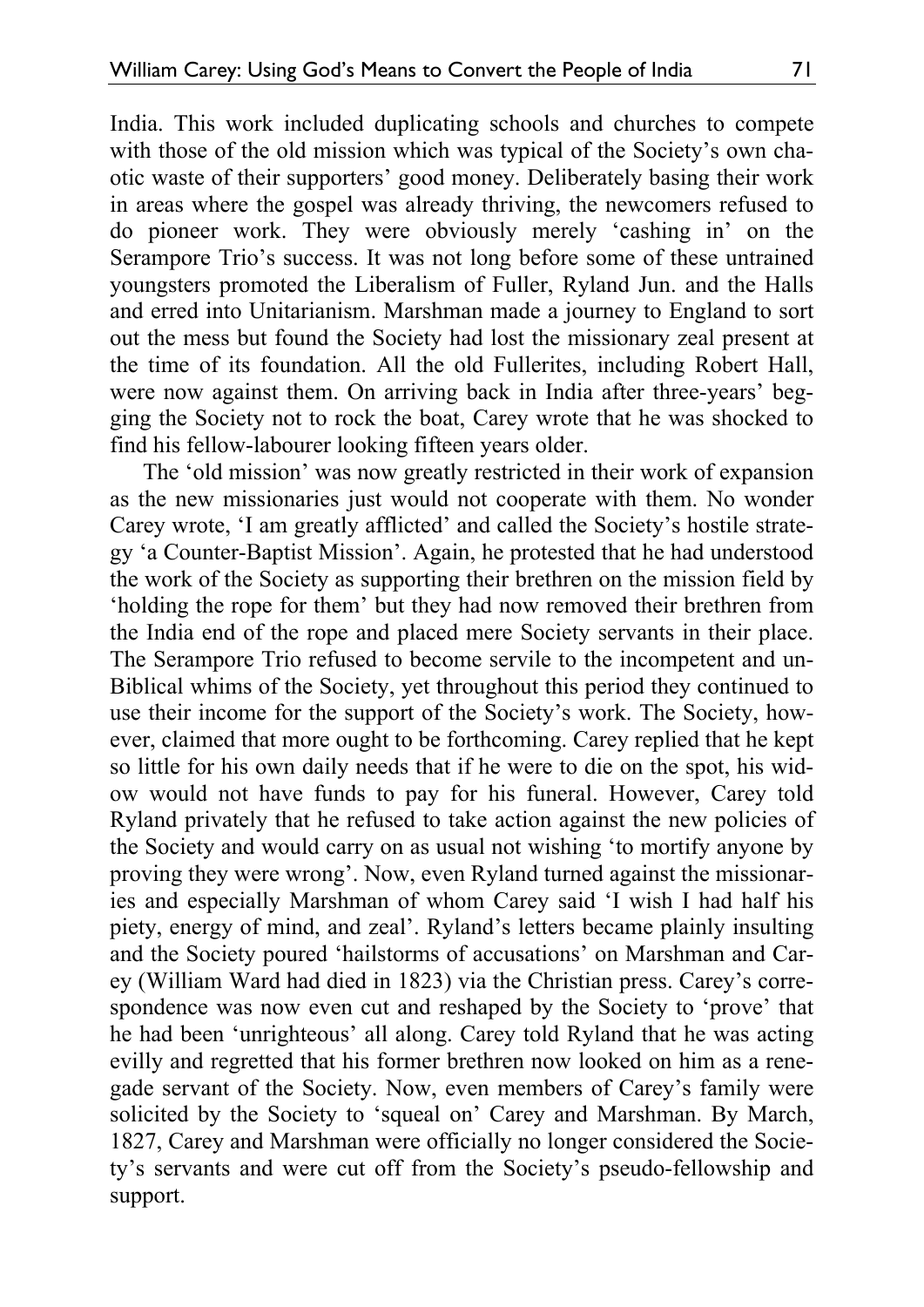#### **Two old men leave the Society to its own folly and continue God's eternal work**

Carey and Marshman were too stalwart in character to be put off by such unjust and unworthy action. They alone sought to bridge the great divide which had come between them and the Society. Both were men who scorned riches but were extremely successful in earning money for others in need. In 1830, they now did what they had threatened to do decades before. They signed over the entire Serampore property and income to the English Society's trustees, though, humanly speaking, the Society had no right to it, and merely asked to be able to live rent free with their families for the rest of their lives. The Society responded with glee but divine justice intervened; the Calcutta banks crashed so that the Society was not able to cash in on the revenues from the buildings as hoped. The Serampore work suffered less from the crash as Cary and Marshman were used to attempting great things through their own God-given energies and they had many hundreds of believers in India behind them. So too, both the East India Company and the British Government now viewed Carey most favourably and joined with the Danes in supporting him. So Carey was free to get on with his missionary work without, as he said, the Society wasting his precious time. He continued with making the Scriptures available in various dialects and the last sheet of his new Bengali edition was completed in June 1832. With Lord Hastings as his patron, Carey founded a seaman's mission in Calcutta and purchased a boat to be used as a mobile missionary station. He was even able, though now over seventy years of age, to establish new stations in a number of unevangelised areas. Suddenly, he felt it was now time to hand his mantle to the grand, eager and highly qualified group of youngsters who had kept faithful to the cause of India. Most of these were the children and grandchildren of the pioneer missionaries who had been led by the Serampore Trio. Carey confessed to them that, in his old age, he had 'scarcely a wish ungratified'. On 9 June, 1834 William Carey passed peacefully through death to eternal life. Before his home-call, he asked for a few words from a hymn by Watts to be placed on his grave and nothing more:

*A wretched, poor and helpless worm,* On thy kind arms I fall.

The entire history of William Carey is of a man with but one divine ambition who was able, by the grace of God, to accomplish all that he was called to do. That he achieved his goal is all the more astonishing in view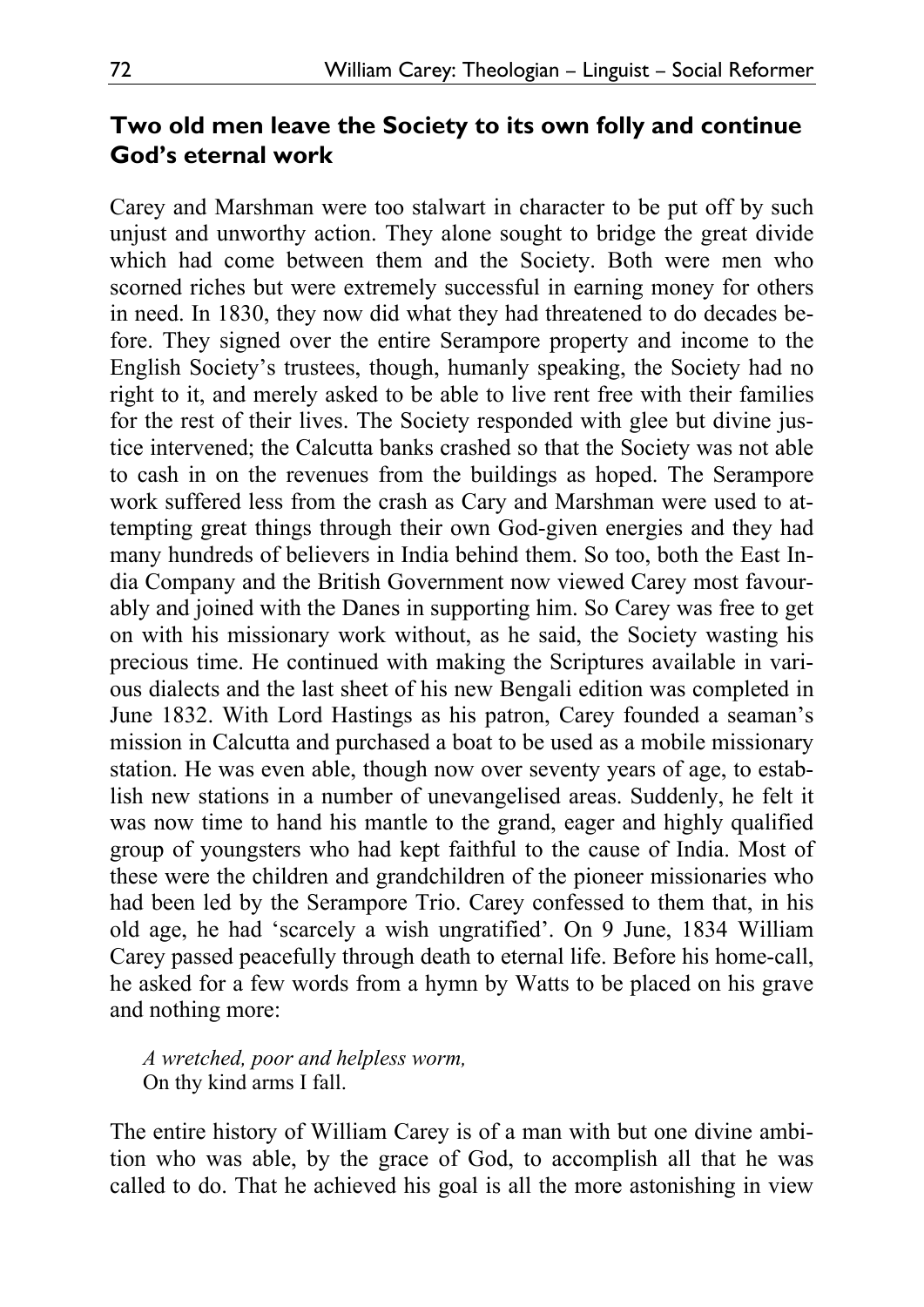of the enormous lack of understanding concerning his theology, missionary strategy and evangelistic fervour shown by the very para-church organisation which had pledged itself to support him but had done its level best to hamper him.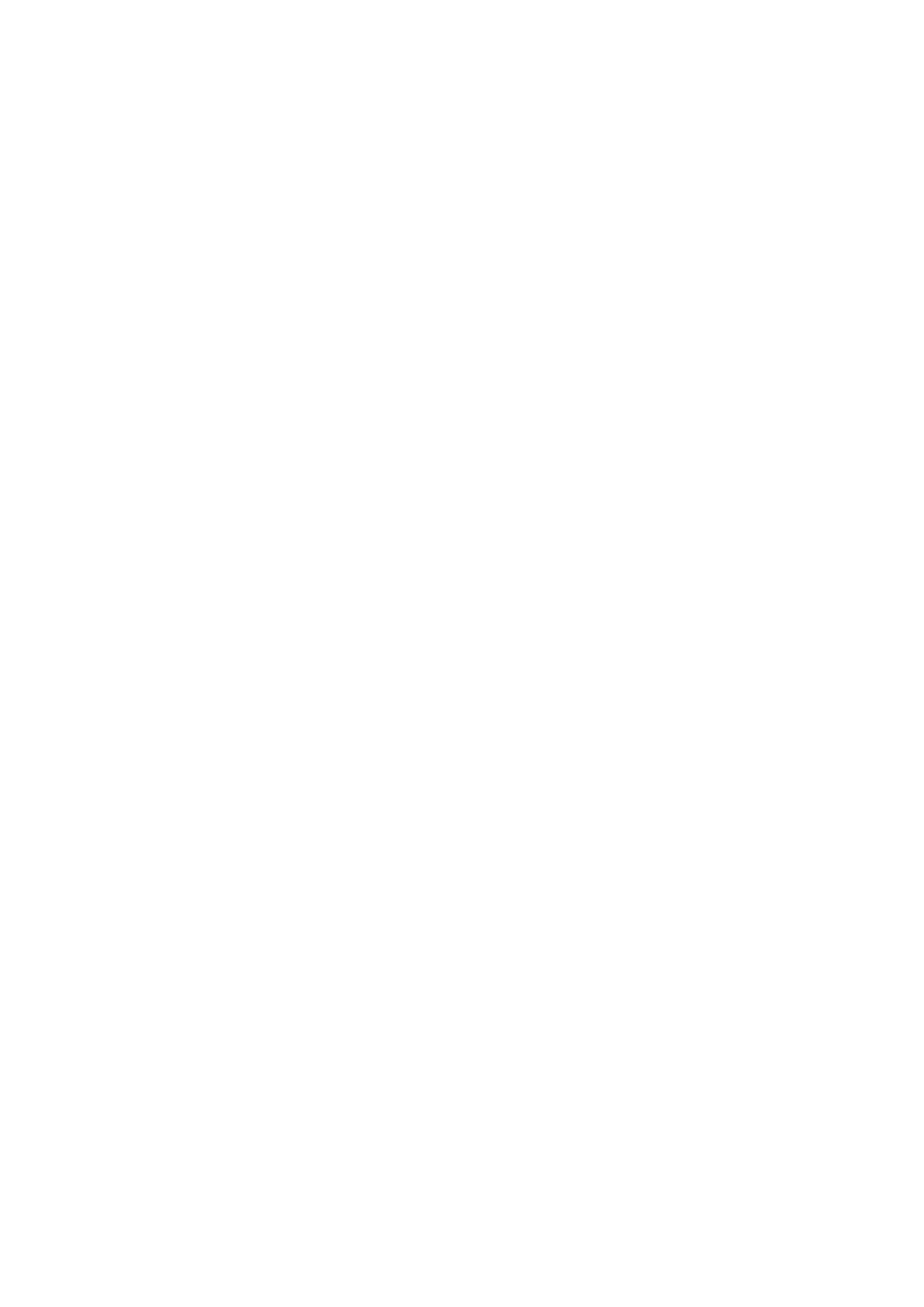# **William Carey**

# **"A plodder for Christ", "Father of modern Missions", but, mostly, Bible Translator.**

By C. P. Hallihan

C. P. Hallihan – 'Peter' – was born in 1940 in the English Lake District. Brought up in a practicing Roman Catholic family, he abandoned all pretence of religion in his teens. By the grace of God, the Gospel came to him at age twenty-one, bringing salvation through faith in Jesus Christ. Almost from the beginning the burden to preach Christ and open the Scriptures was irresistible. Three years in a Bible school followed, and then forty-one years as pastor of a rural Baptist church in Shropshire and a preaching ministry through many parts of England. Through most of those years there was involvement with the Trinitarian Bible Society, leading to a formal position in the Editorial Department from 1992. Peter is married to Barbara, the both have four children and now four grandchildren.

*Reprinted with permission of the Trinitarina Bible Society, London (www.trinitarianbiblesociety.org) from Trinitarian Bible Society Quarterly Record Issue No. 554: Jan – Mar 2001, pp. 7-17* 

# **Introduction**

The life, times, and ministry of William Carey form an heroic, epic page in the war diaries of the Church Militant here in the earth. His connection with the cause of the Gospel of our Lord Jesus Christ on the Indian subcontinent was briefly touched upon in a recent "country article" in TBS *Quarterly Record* No. 553. The intent now is not to write a "Life of Carey", or "India, part 2", but to focus on Carey's connection with, and impact on, the whole work of Bible Translation, and indeed on the nature of a Bible Society. This, however, cannot be done without at least an outline of the man's life and work.

"Therefore blessed be they, and most honoured be their name, that break the ice, and give the onset upon that which helpeth forward to the saving of souls. Now what can be more available thereto than to deliver God's people in a tongue which they can understand?"82

<sup>-</sup><sup>82</sup> *The Translators to the Reader* (reprint London: Trinitarian Bible Society, 1998), p. 18.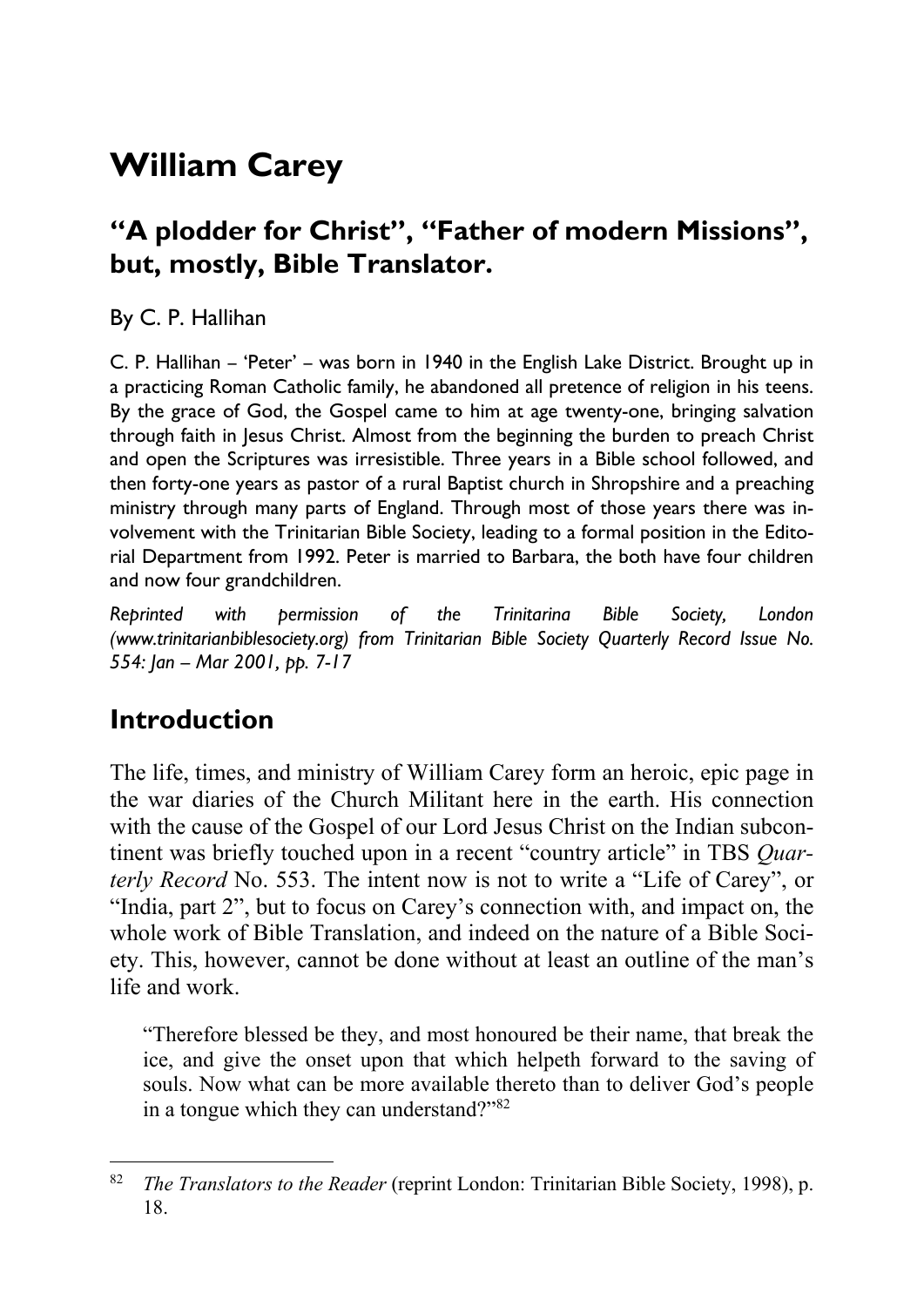# **Profile: beginnings**

Eldest of five children, William Carey was born at Paulerspury, Northampton, England, on August 17th 1761, when the tide of the Evangelical Awakening was at its flood in the nation. As with some other notable Baptists, Bunyan before him and Spurgeon after, he began in rural obscurity with but an 'ordinary' education. Raised in a nominal connection with the (Anglican) Parish Church, he was remarked on as a youngster for a determination to finish any task, and steadfastly to acquire knowledge. He was also a diligent and thoughtful observer of the world about him. Apprenticed at sixteen to a shoemaker, Carey found the senior apprentice to be that despised thing  $-$  a "dissenter" or "non-conformist". Conversation, argument and discussion with the Dissenter brought Carey under the good hand of God to faith in Christ Jesus. He was baptised in the river Nene, near Northampton, by John Ryland, and maintained the connection with Baptists ever after. Seeking, from the beginning, opportunity to preach, he thought best to equip himself for ministry by diligent daily Bible reading and the acquisition of the Biblical Languages as well as Latin, German and French. Much of his Bible study was without formal guidance, but was with assiduous reference to the languages of inspiration. He also responded to the demands of reading the Bible in such other tongues as he knew, which tends to prevent unconscious and unchallenged acceptance of understandings based on the 'accidents' of one's own language. All of this was accomplished while still working at his trades, with books conveniently sited for perusal whilst working. His life-long conviction as to the enduring sufficiency and self-attestation of the Scriptures was grounded here. When Erasmus in the sixteenth century published his New Testament Paraphrases for "women and cobblers, clowns, mechanics, and even the Turks,"83 he could not have envisaged this torch bearer two centuries afterward, this cobbler, this mechanic, mastered by the Gospel, compelled by the Word, carrying the vernacular Scriptures far beyond the Turks, to the pagans of India. As unwitting prophets, the Baptist Church at Olney called ('licensed') Carey, the shoemaker, schoolmaster, scholar, but, above all, servant of Christ, after some long deliberation and trial of his gifts, to preach 'wherever the providence of God might open his way'.

<sup>&</sup>lt;sup>83</sup> These paraphrases were published over many years, from 1517 onwards, and translated into several European languages. Miles Coverdale superintended the translation of one such into English for Queen Catherine Parr. All Erasmus' editions had statements in the preface similar to the one mentioned above, ringing the changes on 'farmers, travellers, tailors, labourers' etc., but always including the Turks.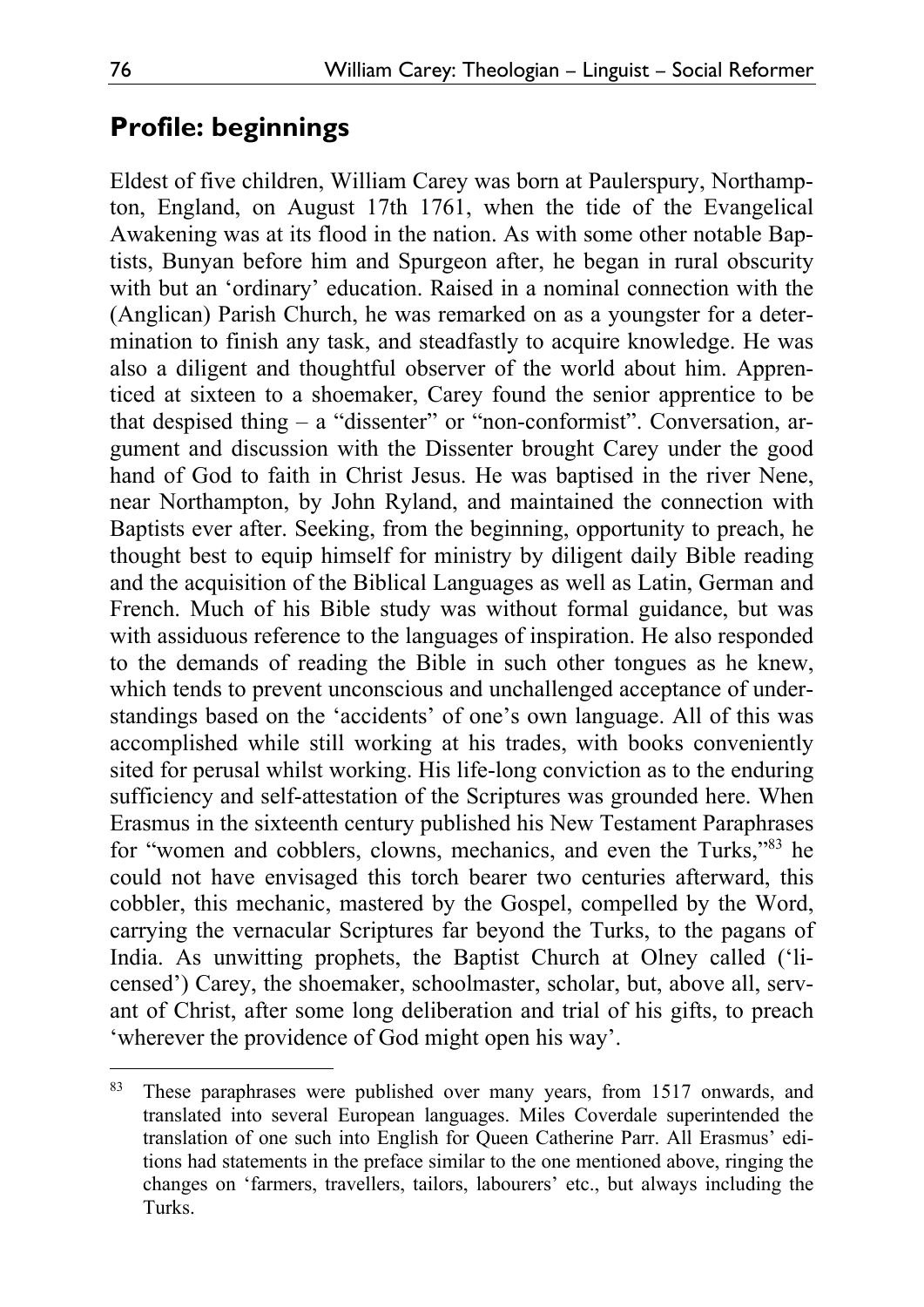#### **Profile: the sending**

By connection with local Baptist Association meetings Carey became friendly with Andrew Fuller, and in their fellowship together was formulated a burden for the wider propagation of the Gospel. In 1792 Carey wrote "An enquiry into the obligations of Christians to use means for the Conversion of the Heathen," and in the same year preached a famous sermon, summarised as "Expect great things from God – Attempt great things for God". Historians have compared the sermon with that of Peter on the day of Pentecost in terms of its world-shaking consequences. After a subsequent meeting in October of 1792 the 'Particular Baptist Society for the propagation of the Gospel among the Heathen' was constituted. By the following spring, in his 33rd year, William Carey was en route to India: he had married Dorothy Plackett in 1781, so the transference to India was 'en famille'. Carey was actually sent forth as an assistant to one John (Jack) Thomas, a zealous Christian returning to Bengal. Thomas' inadequacy in money matters reduced the little group to penury, needing employment in an indigo plant to support themselves. Carey's passionate pursuit of knowledge as a young man bore rich practical fruit in such situations, and his ability to bring wisdom to bear on so many matters, from indigo processing to printing house procedures, and later to college administration, should not be lost sight of as providing, in the Providence of our great God, the necessary infrastructure to his greater tasks. The lowly tradesman privately prepared of God soon proved to be the 'Paul' to his companion's 'Barnabas'.

For over forty years in India, William Carey laboured in the Gospel, preaching, preparing translations and publishing them; and then he died, June 1834. His relationship with the British authorities, the slow recognition of his scholarship by the academic establishment, his large contribution in righteousness and equity to the general needs of the population around him, as in his utter resistance of infanticide and the immolation of widows (suttee) cannot be explored here. Even the details of the Serampore College, founded 1818, and the stormy relationship with supporting friends in England must not detain us! The anguished story of his family trials – insanity, bereavement – and the seeming total loss by fire of more than twelve years printing work and equipment, you must seek elsewhere. We must consider Carey in connection with the Bible.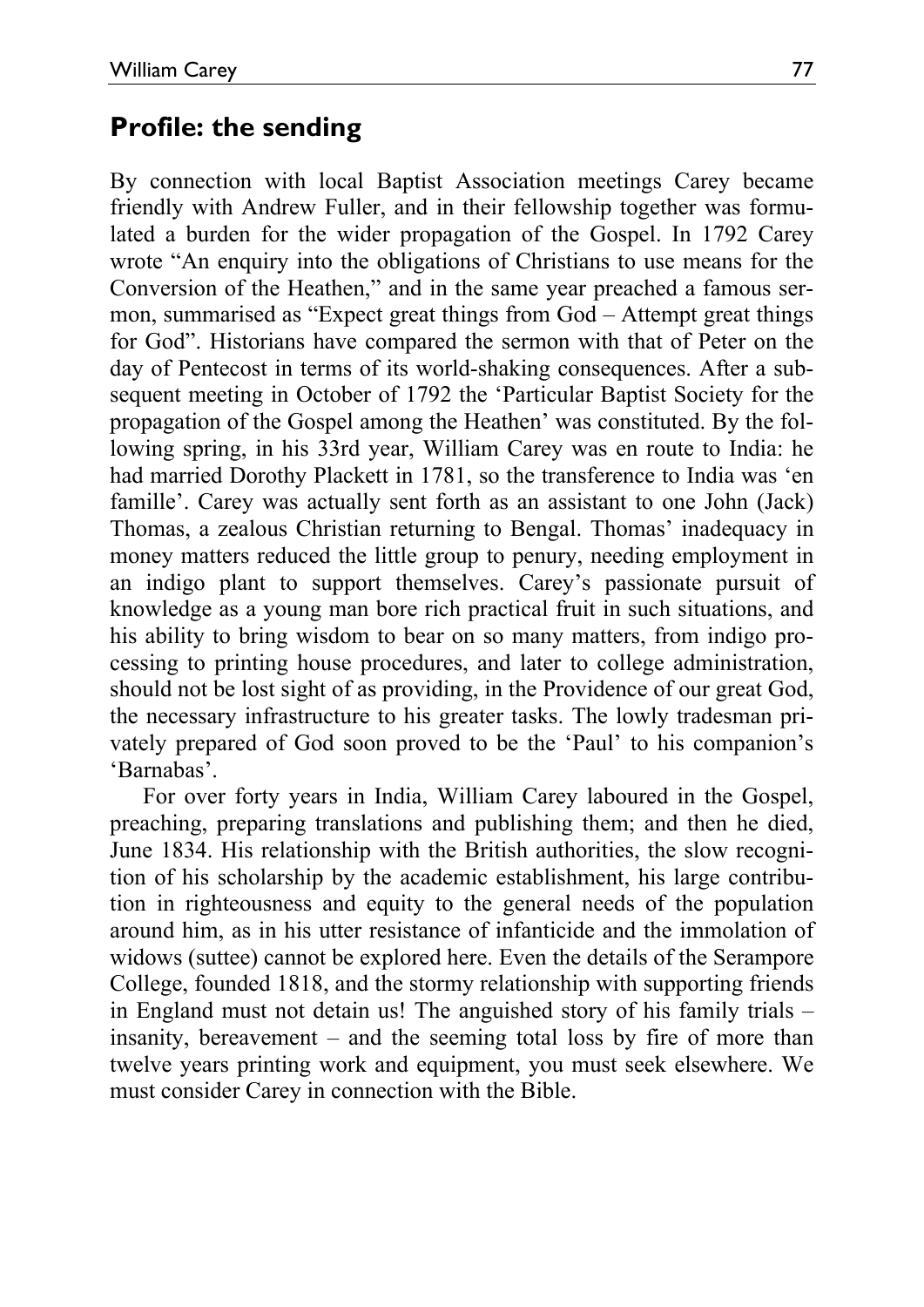## **Mission and the Bible**

William Carey's understanding of that labour in the Gospel to which he had been so powerfully compelled can be summarised in two points.

- The missionary was to be at one with the people to whom he was to preach.
- The most pressing, demanding, necessity in any new field was the provision of the Scripture in the vernacular, the 'common tongue'.

"But now what piety without truth? What truth (what saving truth) without the word of God? What word of God (whereof we may be sure) without the Scripture?"84

In the first point Carey anticipated as complete a cultural and circumstantial identity with those amongst whom he laboured as righteousness allowed: to settle, and live, and die amongst them, rather than to visit them. The situation, conditions, resources and expectations were ever the same both for evangelised and evangelist, saving only his recourse to the Throne of Grace and confidence in Sovereign Providence. This feature is a challenging aspect of those groundbreaking missionaries, the likes of Judson in Burma, Williams and Paton in the Pacific Islands, W. Chalmers Burns and Griffith John in China, and so many more, who counted identity with those to whom they were called a great enough wealth to set against ostracism by their fellow Europeans. The impact of this concept on the second point should never be underestimated. Carey was utterly convinced that as his own capacity to speak to the population was limited by many factors, not least the appointed span of human life, it was of the utmost importance to bring into the life and language of these people an abiding testimony, the Bible, that would go on 'speaking' long after his scant years, with or without human agency. His capacity to do this was, in the rich provisions of our great God, hugely extended by his identity with those to whom he sought to hold forth the word of life. Carey and his team scarcely viewed Bible Translation as a distinct work accomplished by 'experts', but rather the domestic product of the Missionary, with his converts, in his community; and so they became the 'experts'. It was axiomatic for these men of God that the only possible procedure for securing Bible versions of spiritual worth and enduring quality was to translate from the original languages of inspiration, Hebrew and Greek.

<sup>-</sup><sup>84</sup> *The Translators to the Reader*, p. 10.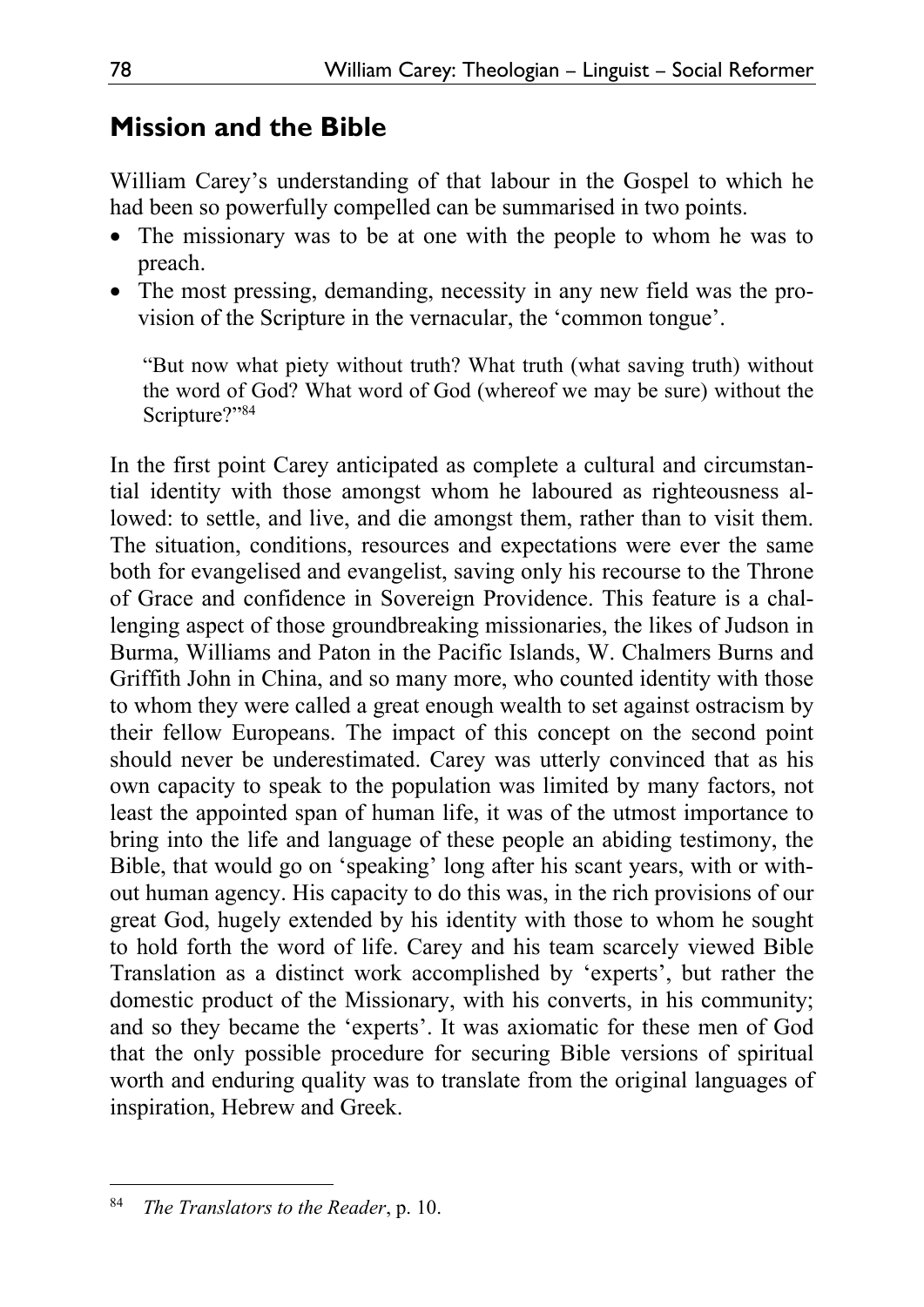## **Carey's Bibles**

Just as the Gospel had been preached, and believed, in India before Carey's arrival, so also there had been Protestant labours of Bible translation into Indian tongues before that time. As early as 1688 a Dutch community in Ceylon had produced a Tamil New Testament. The missionary Schultze made, but never disseminated, a Telugu version around 1730, and later, around 1750, published a Hindi New Testament. These were but the harbingers of the astonishing flood of Bible versions that was now to come from Carey and the Serampore community. Various figures are given as totals of the output, but it seems likely that the number of Scripture versions which Carey directly sent out was twenty-one whole Bibles and seven New Testaments. Beyond that he certainly had a part in the planning and preparation of very many more, as the hand and name of some master painter can be seen in all the work of his 'school'.

"Translation it is that openeth the window, to let in the light; that breaketh the shell, that we may eat the kernel; that putteth aside the curtain, that we may look into the most holy place; that removeth the cover of the well, that may we come by the water …"85

The Bengali Bible was the first-fruits of Carey's work; a New Testament appeared in 1801, translated directly from Greek, beginning in 1796. Four times Carey revised the manuscript before print, with a Greek Concordance beside him, and in company with Ram Basu, a Bengali scholar (pundit) who had professed Christ under the earlier labours of Jack Thomas. These two worked with continual recourse to as many of the local population, hundreds at times, as would gather to hear, read and comment.<sup>86</sup> Parts of the Testament were printed as soon as ready, and distributed, and it brings a part rueful, part affectionate smile to those here involved with new Bible projects to hear of their discussion as to which of the Gospels should be circulated first.87 The Serampore friends first issued Matthew, as containing a complete life of the Redeemer. A complete Bengali Testament did for

<sup>85</sup> Ibid., p. 12.

<sup>&</sup>lt;sup>86</sup> Carey early learned that to ask someone to read aloud is the surest way of discerning whether or not they comprehend the meaning of what they read. It is a salutary exercise in any Bible Class!

<sup>&</sup>lt;sup>87</sup> Each of the Four Gospels has its own fierce advocates as to which should be first for circulation. Some will say why not wait until all is ready, but, as in Carey's time, production practicalities, and the sheer desire to disseminate the Light of Scripture Truth, usually lead to one or other appearing as forerunner to a Testament, then a Bible.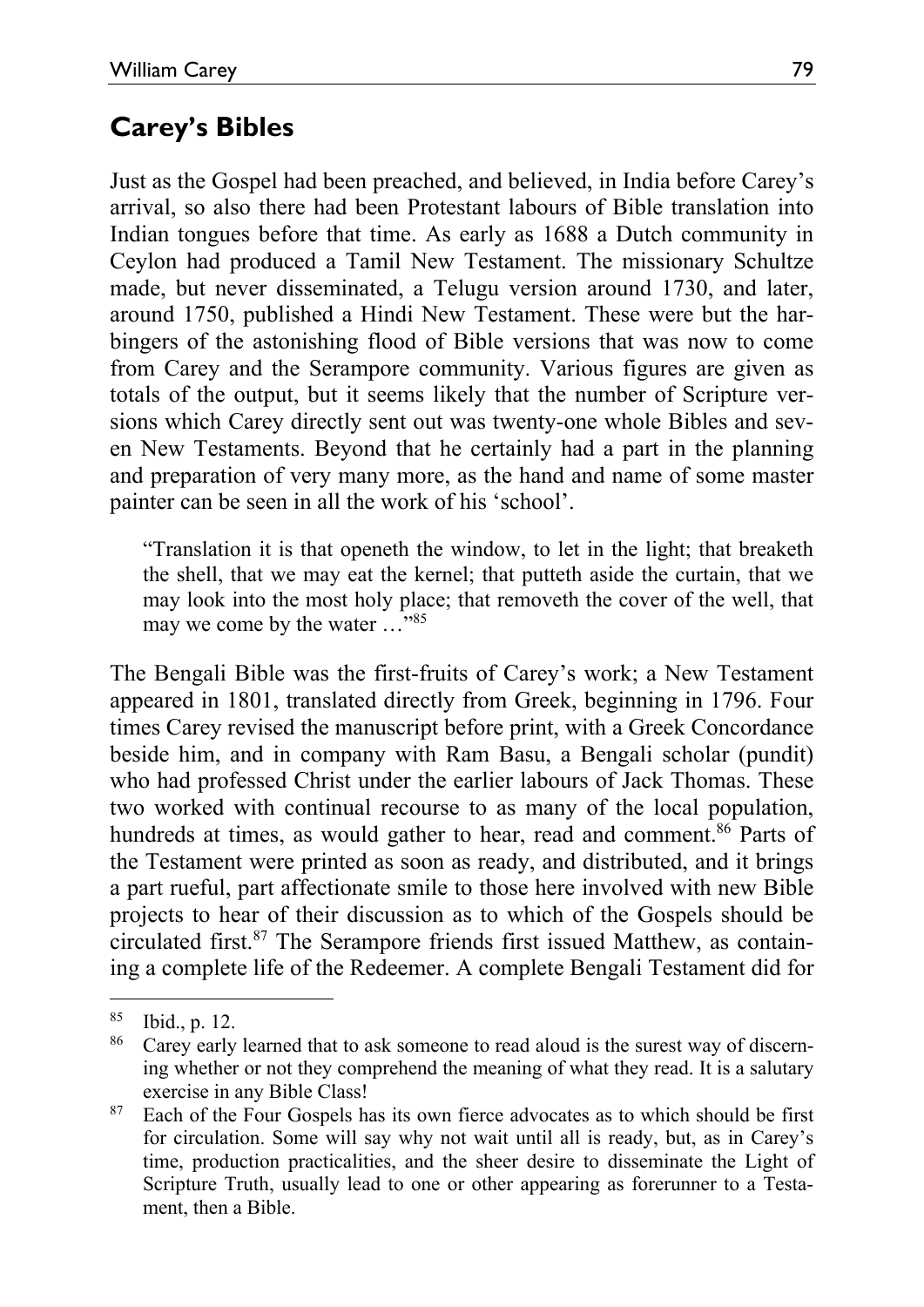the language what the early Luther versions did for German – it was the fountain head of a literary language. Furthermore, it brought Carey to academic recognition, nothing that he desired for itself, but it wondrously enlarged his sphere of useful acceptance for the burden of his heart touching the multiplication and distribution of the Word of God. When copies of the Bengali Testament reached England, Andrew Fuller directed one to the second Earl Spencer, for the great library at Althorp, Northamptonshire, on which estate Carey had once been a very poor tenant. Earl Spencer not only sent a cheque for £50 towards the expense of producing the Old Testament, but ensured that a copy of the Bengali New Testament be presented to King George III.

Certain writings about Carey mention Scriptures in forty languages and dialects as being the work of his hands. He, in his own times, deprecated such statements as exaggerated, not giving due credit to his fellow labourers, and confusing his editing, proofing and press-work, with the direct work of translation. His own works centred around the chief derivations of Sanskrit. He insisted that Sanskrit was the key, and that his hard wrought mastery in the language gave him a four-fifths grasp of the vocabulary and etymology of the chief languages of India. This was certainly true in philological terms, and he found Ooriya, Orissa, Gujarati, among several others, quickly yielded to his labours in the light of his Sanskrit ability. It was also the only language in which the 'high scholars' of India might condescend to read the Scriptures. For the common people the need was for Hindi. To this day Hindi is the language which binds the people of India in some common understanding. Carey published the Scriptures in Sanskrit in 1809, and in Hindi in 1811. He also mastered the Hindu 'theological' writings, inflaming yet further his longing to communicate the light of Truth to the people. It was his considered opinion that the impractical concepts of physics, medicine, chronology and geography which prevailed in the Indian mind were directly attributable to their idolatry, and inadequate concept of Creation.

Some further glimpse of the great mind of this dear man of God is found in his anxiety to compile as much as possible of his philological and lexical work into published grammars and dictionaries. This was so that those who came after could truly stand on his shoulders, and not lose time covering the same ground again. Oh, and by the way, he also struggled to manufacture a form of paper which was less porous, more resistant to insect attack, better able to keep its appearance, than the local product. A manufactory was begun and production of the paper was subsequently expedited by the use of the very first steam-engine to be erected in India. "Serampore Paper" became known all over India, and its production under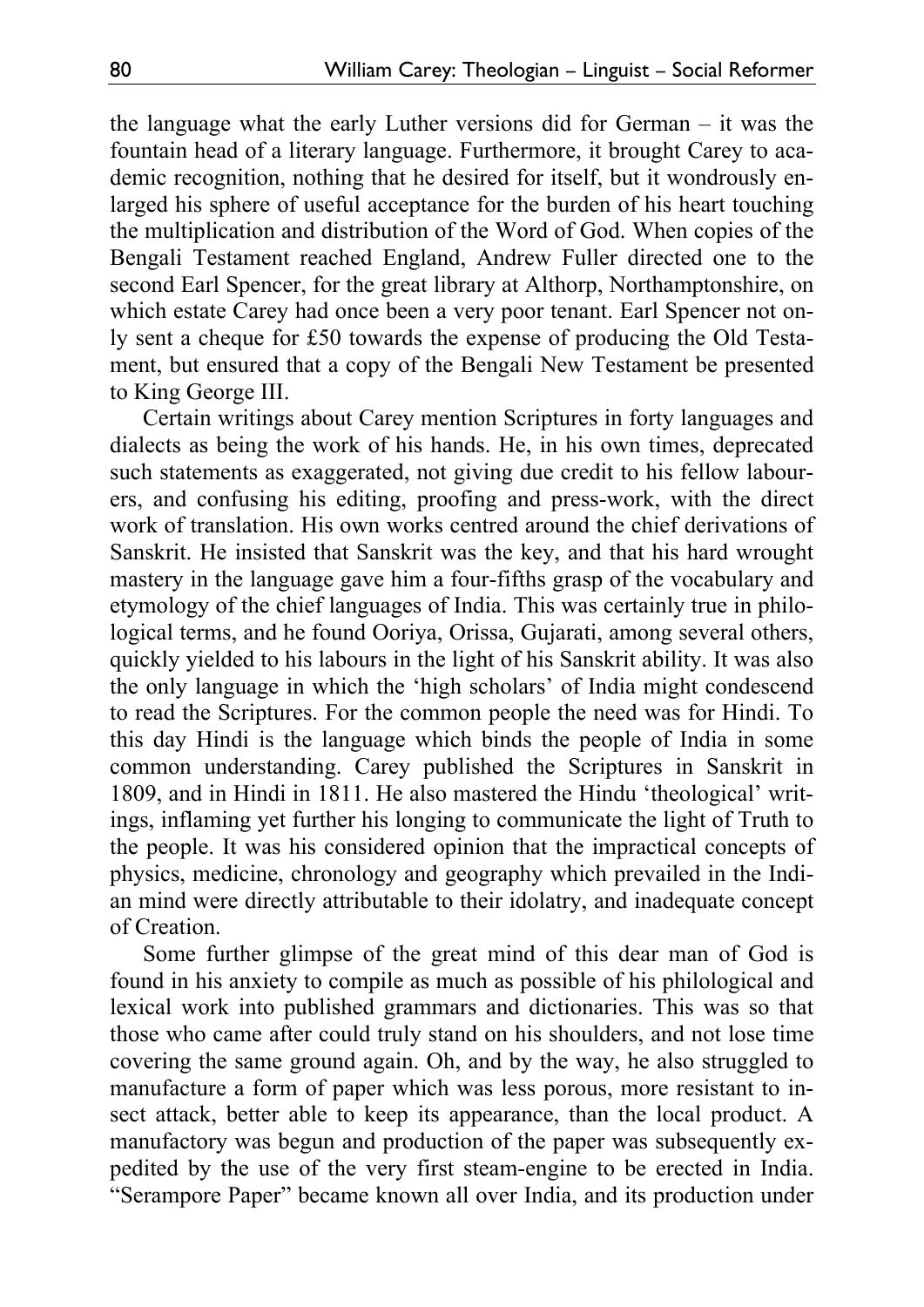that name continued long after any connection with the Mission or Gospel work of Serampore had ended. In among these labours Carey became known for his gentle but firm resistance to any interruption of his Bible work. He has been likened to Jerome, to Ulfilas, to Wyclif, to Luther, but saw himself only as a plodder, and would long for a native born Tyndale to further the work.

# **Bible Societies**

As the Gospel had been preached and the Scriptures translated in India before the times of Carey, so also had there been 'Bible Societies' in existence. In 1780 a Society had been formed to put the English Scriptures into the hands of soldiers and sailors. Local, regional and specific associations for the circulation of the Bible came and went. In that setting the whole association of Carey's helpers in the home country, those who 'held the ropes' whilst he and his colleagues laboured, were necessarily an unformed "Bible society" as well as a proto-Missionary Society. Under the leadership of Fuller and Rylands they corresponded, and sought to encourage, support and even to direct the work. The difficulties, anxieties, suspicions and personal grief for Carey which this connection generated at times is a sad testimony to the susceptibilities of the human heart to Satan's strategic devices to hinder the publication of the Word of God, but we dare not dwell upon it now.

"… to have the Scriptures in the mother tongue is not a quaint conceit … but hath been thought upon and put in practice of old, even from the first times of the conversion of any nations; no doubt because it was esteemed most profitable to cause faith to grow in men's hearts the sooner …"88

Many readers will know of the story of Mary Jones, and her foot-weary trek from Llanvihangel to Bala in search of a Welsh Bible to purchase with her slowly earned pennies. The effect of that upon Thomas Charles is, again, well recorded. Less widely realised is that among the gentlemen with whom he conferred in London, leading to the formation of the British and Foreign Bible Society in 1804, were some of Carey's 'rope holders'. Early transactions of that Society carry much reference to and involvement with the work of Carey, his associates, the Serampore College, and the next generation of labourers. When profound differences in matters of principle and procedure brought about a separation and the formation of

<sup>-</sup><sup>88</sup> *The Translators to the Reader*, p. 16.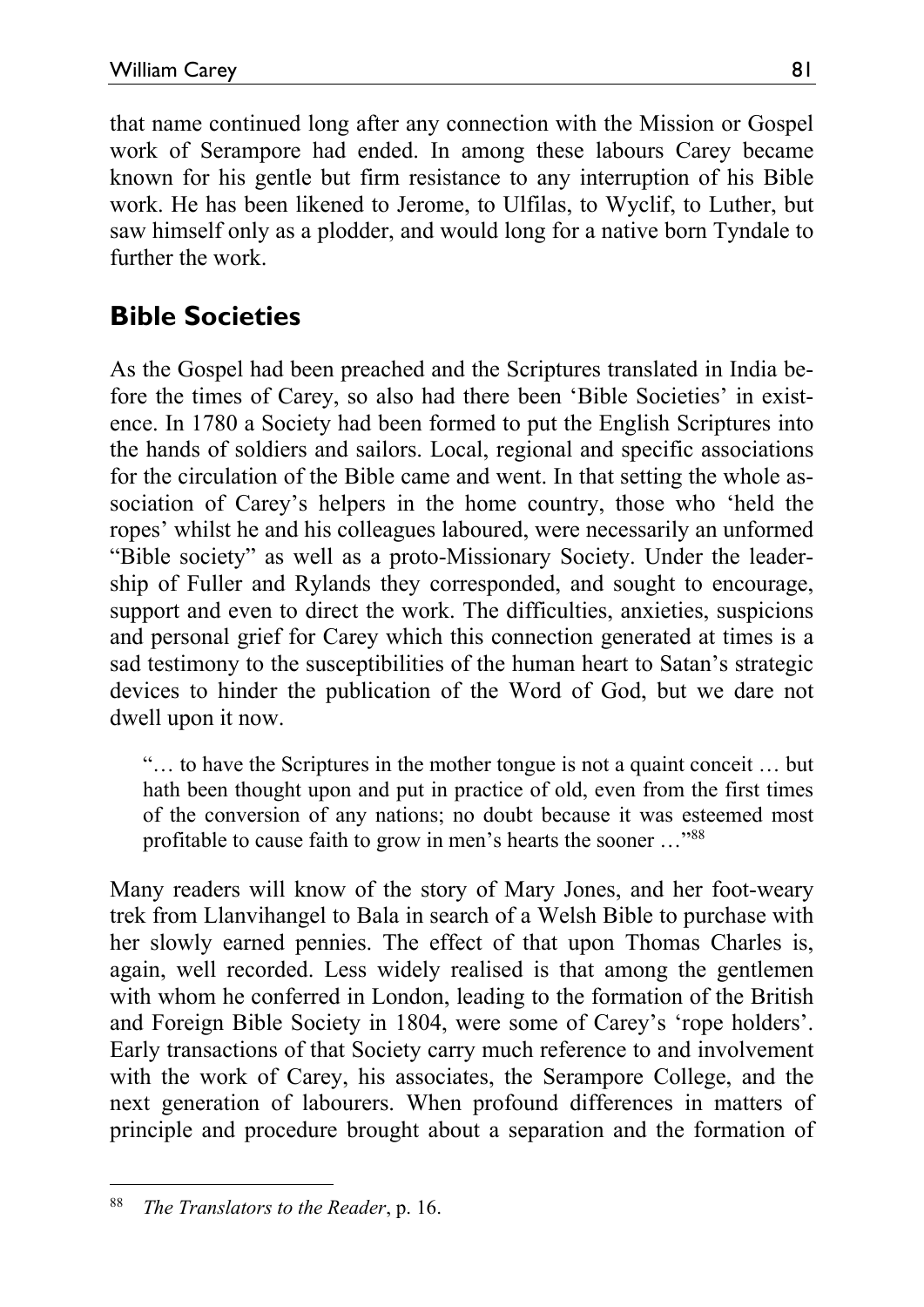the Trinitarian Bible Society as distinct from the BFBS in 1831, Carey was still alive! The double ethos of William Carey and Mary Jones shaped the formation of Bible Societies. (Alongside those mentioned, there continued to be many regional and national Societies and Auxiliary Societies formed throughout the nineteenth century.) That double ethos was to hold the ropes and provide support for those best able and situated to accomplish the task of Bible translation, and to provide for the spiritually needy throughout the World, accessible editions of the Bible.

## **Conclusion**

"... *as the credit of the old books* (he meaneth of the Old Testament) *is to be tried by the Hebrew volumes, so of the New by the Greek tongue*, he meaneth by the original Greek. If truth be to be tried by these tongues, then whence should translation be made, but out of them? These tongues, therefore, (the Scriptures, we say, in those tongues,) we set before us to translate, being the tongues wherein God was pleased to speak to his Church by his Prophets and Apostles."89

The work of William Carey in connection with the Bible was securely rooted in his confidence as to the nature of Scripture. The Scriptures, by the Spirit of God, communicate their own authority, integrity and sufficiency: his task under God was to communicate the Scriptures! That he did this by preaching as well as publishing is beyond question, but it is that assured confidence in the Bible, the Word of God, quick and powerful, accomplishing that which the LORD pleases, to which I would direct your thought. Throughout this article there are boxed quotes from the extended introduction to the Authorised Version, "The Translators to the Reader", because I am persuaded that they reflect the same view of the power, part, place and profit of the vernacular Scriptures as Carey's, and indeed, that of the TBS. That this self-attestation of Scripture is best served by a simple dependence upon the original languages as the basis of translation is another continuity of conviction and practice that I perceive in common from AV to Carey to TBS. That those best fitted to do the work of translation are those 'in the field' is implicit in Carey's work and explicit in the procedures of TBS. That the best role for a Bible Society is as "rope holders", supplying all possible help to those manifestly called and equipped to do the work of translation sits as well in the present TBS as in early Serampore. That such help reaches to the physical, practical production of the finished Scriptures in the most suitable way (don't forget his labours with pa-

<sup>89</sup> Jerome, *ad Lucininum, Dist. 9., ut veterum* , in Ibid., p. 25.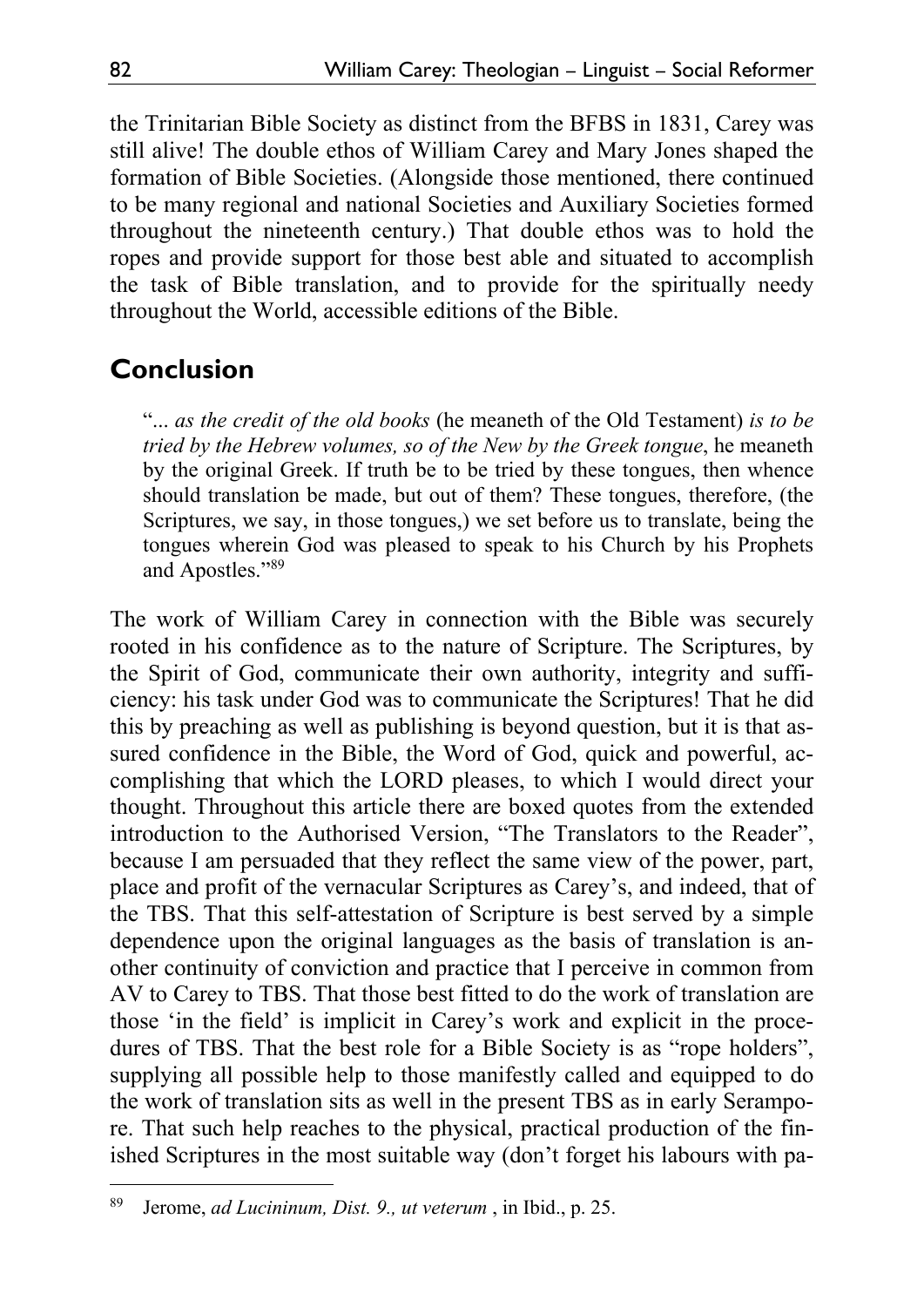per and print), and their wide distribution is a point which would secure the vote both of William Carey and the supporters of the TBS. That there is great need for servants of such gifts and calling to be thrust forth into the needy field of these present times is matter that I can only commend to your prayers, and equally to your thankfulness before the Lord; for He does continue to raise up those equipped in the Biblical Languages, burdened for the needs of their Mother Tongue, and sharing the convictions and principles of this Society, so that there are some thirty projects in hand at this time!

"a blessed thing it is, and will bring us to everlasting blessedness in the end, when God speaketh to us, to hearken; when He setteth His Word before us, to read it  $\cdots$ <sup>990</sup>

*Life of William Carey, Shoemaker & Missionary* by George Smith C.I.E., LL.D. First issue of this edition 1909, reprinted 1913, 1922. Although I have given no direct quotations from this source, it has been of great help, with fascinating appendices and footnotes. It is in the public domain, available on the Internet, biblebelievers.com/carey/index.html, but beware – as hard copy it runs out to 70 double-column pages of a 9-point typeface!

<sup>90</sup> Ibid., p. 28.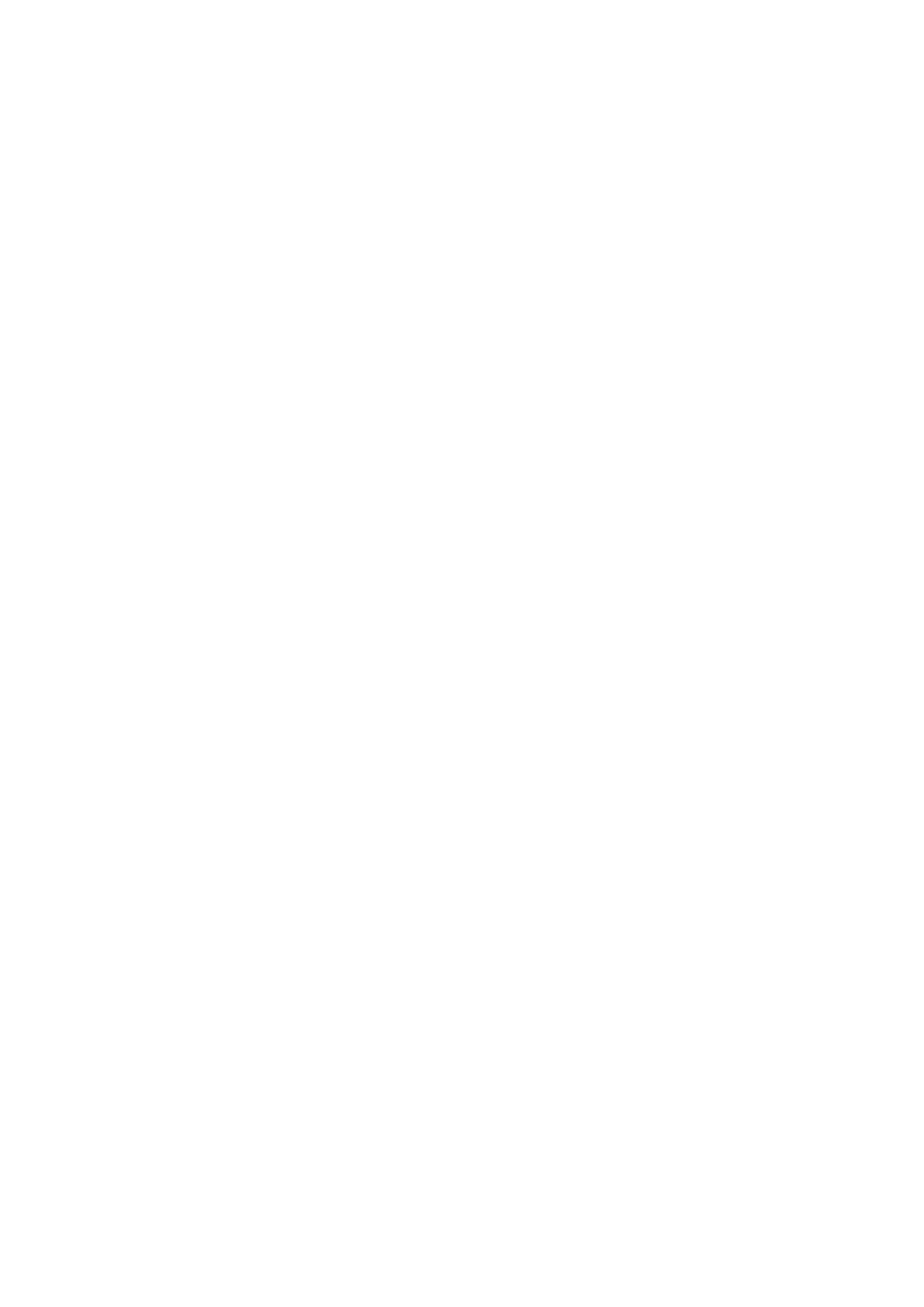# **India: Perils and Promise Then And Now**

#### By Vishal Mangalwadi

Vishal Mangalwadi (\*1949) is an international lecturer, social reformer, author of thirteen books, and political columnist whom Christianity Today has called "India's foremost Christian intellectual". Mangalwadi specializes in philosophical and political issues. Born and raised in India, Mangalwadi studied under Francis Schaeffer at L'Abri Fellowship in Switzerland.

Mangalwadi, the winner of the Dr. Bhimrao Ambedkar Distinguished National Service Award, writes with a prophetic heart and scholar's mind. He studied philosophy in secular universities, Hindu ashrams and in L'Abri Fellowship before moving into a village in Madhya Pradesh. With his wife Ruth, he founded the Association for Comprehensive Rural Assistance to serve India's poor. From social work, he moved to political activism and served in the headquarters of two national political parties, organizing peasants and the "lower castes."

For some time now he has worked as a free-lance writer and speaker, lecturing to illiterate peasants in India, as well as to university audiences. He loves simplifying complex ideas while firing despairing hearts with hope.

Mangalwadi's other books include *The World of Gurus, Truth and Social Reform* and *Missionary Conspiracy: Letters to a Postmodern Hindu*. He has written a political column for the Dubai-based magazine *The International Indian*.

*With kind permission by the editor Chuck Stetson reprinted from Chuck Stetson (ed.). Creating a Better Hour: Lessons from William Wilberforce. Stroud & Hall Publ., Macon (GA), USA, 2007, chapter 9, pp. 135-149.* 

India is hot today. Huge sums and private equity is now pouring into India because it is a land of great promise: the world's largest democracy with 1.1 billion consumers and a large, educated, English speaking, low-cost work force. Yet, this is not the first time India has appeared as a land of promise. The British East India Company established its first permanent base in India in 1612. It saw the possibilities as early as the  $17<sup>th</sup>$  century, but by 1757 it found itself trapped in a quagmire. The merchants turned into colonial masters. It took 190 years for the British to extricate themselves from India. Ultimately, the price of India's independence (1947) was a million Hindus, Muslims, and Sikhs dead and ten million made homeless. That is an unpleasant saga: Its edifying feature is the story of the reformers: initially the British – Charles Grant, William Carey, and William Wilberforce – and eventually the Indians from Rammohum Roy to Mahatma Gandhi.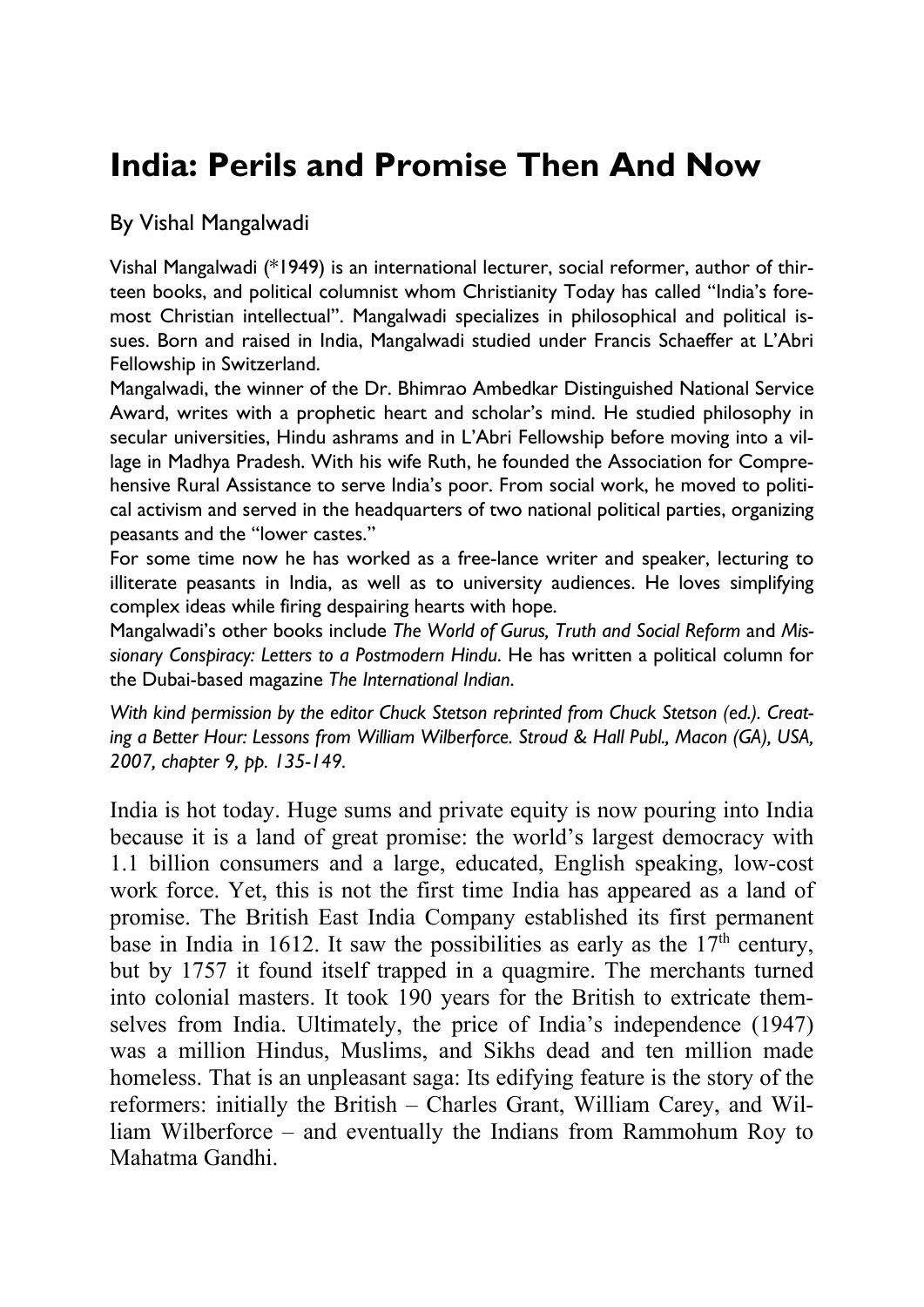Thanks to the British and Indian reformers, India is no longer as the British had found it. Yet, that Saga teaches us that it is unwise to look only at the promise and ignore the perils. To the shareholders of the East India Company, the only thing that mattered was the profit. In contrast, the reformers also looked at the challenges. They struggled to bless India by changing both India as well as the British Empire.

Two men trumpeted the bugle for reforming India in 1792: Charles Grant (1746-1823) and William Carey (1761-1834). Grant had served in India and seen both the corruption of the British Company as well as the quagmire that was India. His *Observations* on the state of Britain's Asiatic Subjects was written to help his friend, the Evangelical Member of Parliament, William Wilberforce, to transform the very charter of the East India Company. For this reason, Grant's book circulated as a manuscript for a few years before it was printed. Carey, in contrast, published a general *Inquiry* whether all Christians at all times were obliged to follow the Christ's Great Commission to disciple all nations. If the Great Commission was still binding, then was it proper for the British Church to leave nations such as India at the mercy of unscrupulous merchants and soldiers? Shouldn't the Church be sending out missionaries as linguists, educators, and agents of socio-spiritual transformation?

Together, the two books with help from men such as Wilberforce won the argument that Britain must not see India merely as a territory to be exploited for economic gains. Britain must manage India as a steward of India's real sovereign – the almighty Creator. Today's India is a product of the battle these men initiated.

#### **Human Waste Then**

In 1793, three years after Charles Grant returned from India to England, William Carey left England to serve as a Christian missionary in India. He found, among other things, wide spread oppression and humans treated as waste and without dignity. He was horrified by the treatment of untouchables, leprosy patients, children and women – specifically through infanticide, child marriage, polygamy, widowhood, widow-burning (sati) and lack of education.

#### **Infanticide**

The practice of exposing infants to death was a widespread religious custom, which still exists today, though often supplemented by abortions of female fetuses. Back then, if an infant was sick, it was supposed that the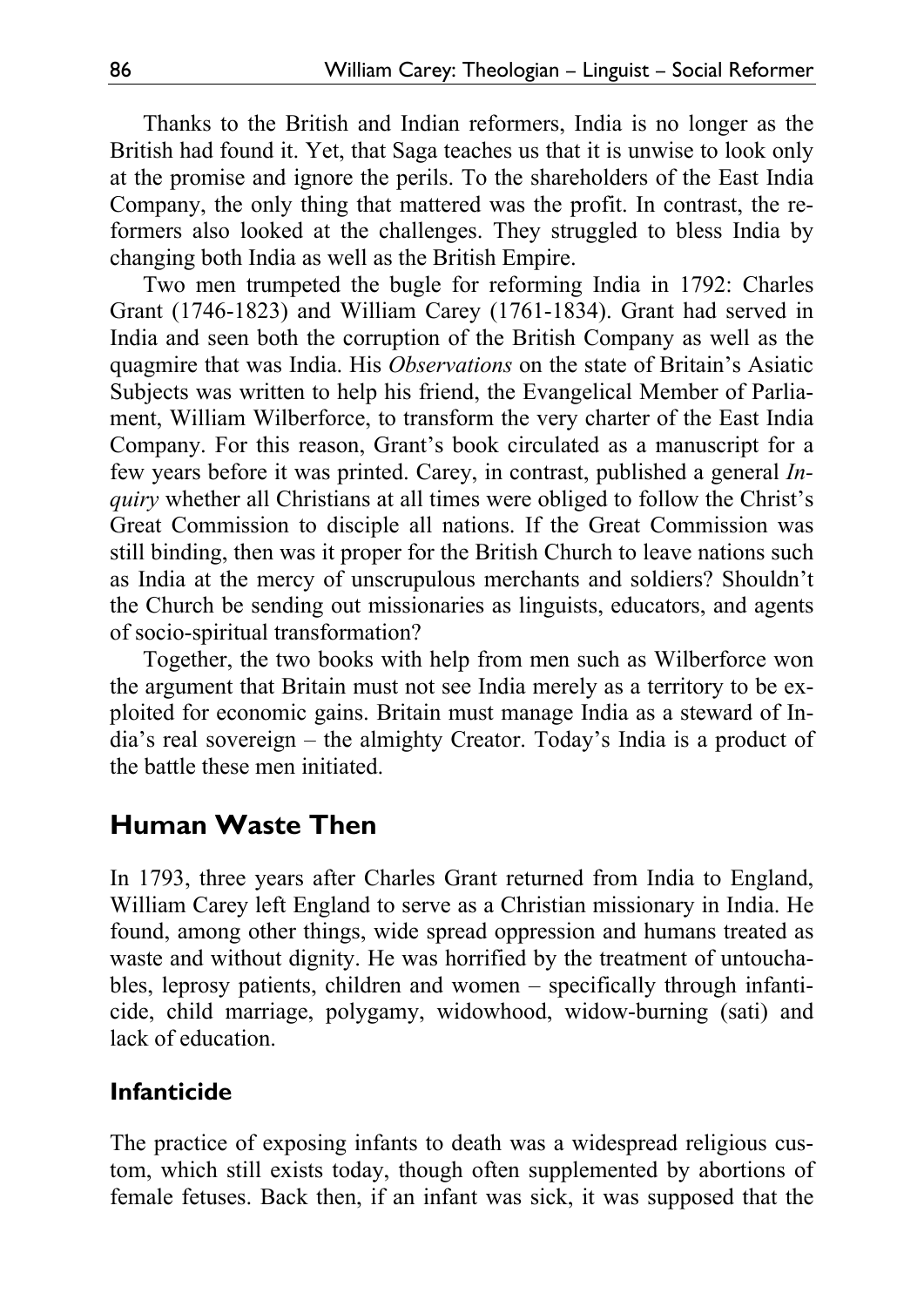infant was under the influence of an evil spirit. The infant was put into a basket and hung up for three days. Only if the child survived were means then used to save the infant's life. Every winter, children were pushed down into mud-banks in the sea to be either drowned or devoured by crocodiles, all in the fulfillment of the vows that their mothers had made. This was looked upon as a most holy sacrifice – giving the Mother Ganges the fruit of their bodies for the sins of their souls.

#### **Child Marriage**

To guard a young girl's safety and to uphold her family's honor, getting her married off at the earliest possible age was considered the best safeguard. Childhood was thus denied to a girl. She was to pass into motherhood before she had time to grow as a person.

The last census of the nineteenth century in Bengal, India revealed that, in and around Calcutta alone, there were ten thousand widows under the age of four and more than fifty thousand between the ages of five and nine. All these child widows were victims of child marriages.

#### **Polygamy**

Polygamy was a common practice. Sometimes fifty women were given to one Brahmin man so that their families could boast that they were allied by marriage to a high caste.

#### **Widowhood**

When the much older husbands died, their widows were subjected to a terrible plight because they were perceived as bad omens who had brought about the death of their husbands. It was believed that a widow had "eaten her husband". One possibility was to live in widowhood without remarriage. But the widow was looked upon not as a precious individual in need of support to start a new life but as an economic liability. Her parents had already given the bride-price (dowry); the in-laws were not willing to part with their "possessions" and return the dowry to get the young woman remarried. And, of course, the illiterate widow was in no position to earn and become an economic asset for a family.

To add insult to injury, the bereaved widow had to shave off her hair, remove all jewelry and wear white, all to avoid attracting the other men in the family and causing them to go astray. She had to be kept indoors to keep her chaste. Often widows were required to cohabit with the brother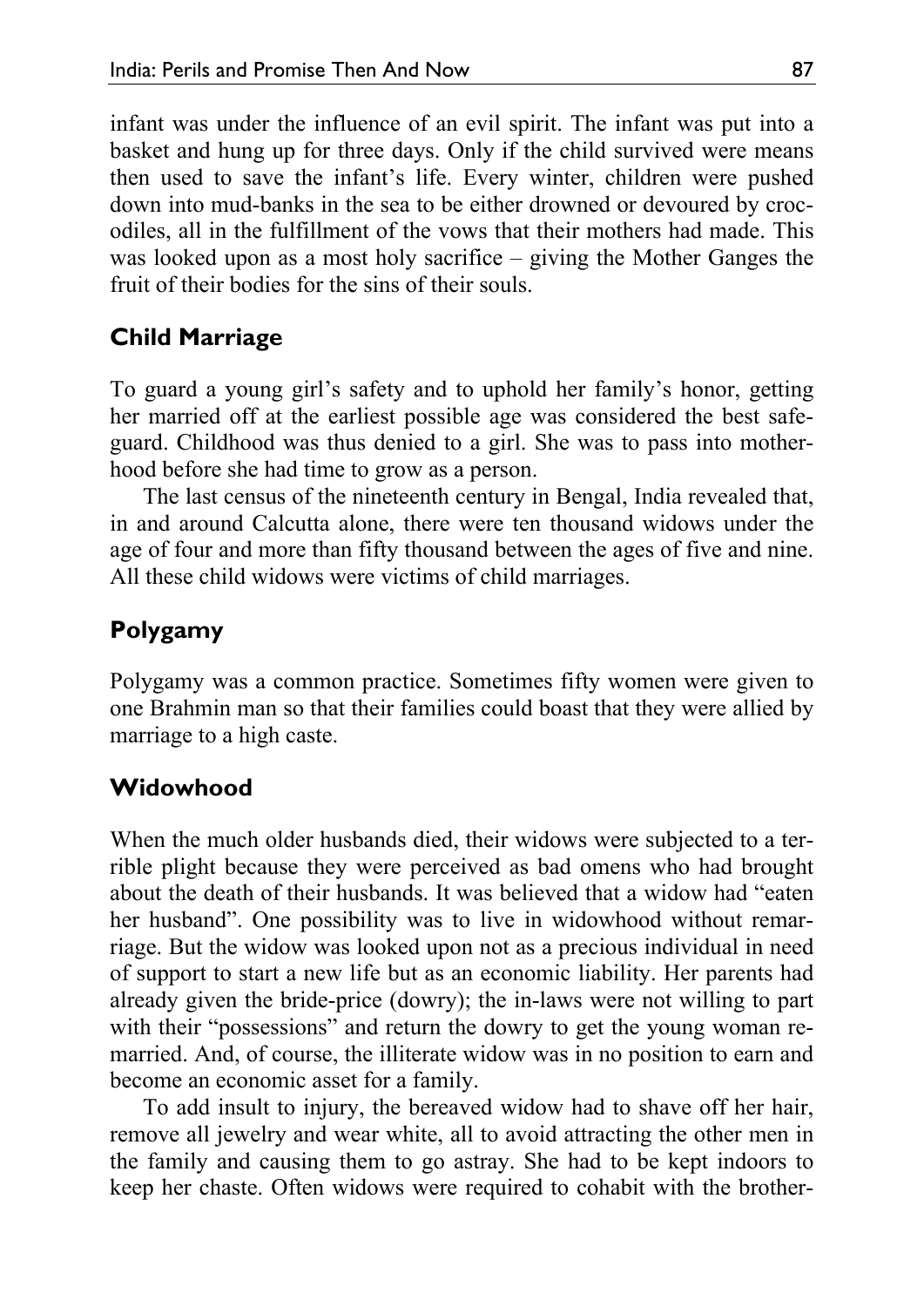in-law or another male relative for the purpose of producing a son to offer religious obligations for the deceased husband if he had no sons of his own to undertake this important religious rite.

## **Widow burning**

The other option for a widow was to be burned with her dead husband in a ritual known as Sati. Many widows preferred a speedy death to the known and unknown life-long horrors of widowhood. They were deluded into thinking that the act of self-sacrifice would bestow celebrity status on the family and would take seven generations of their family, before and after them, to heaven. They were assured that the heroic act of self-immolation would deify them.

### **Female Education**

Most men were illiterate and, as a rule, all lower caste men and all women were prohibited from studying. A Hindu father enlightened a missionary with his thoughts on education:

You may educate my sons, and open to them all the stores of knowledge: But my daughters you must not approach, however benevolent your designs. Their ignorance and seclusion are necessary to the honor of my family; a consideration of far greater moment with me than any mental cultivation of which I cannot estimate the benefit. They must be married at an age when your plans of education could scarcely commence.

### **South-Asia's Linguistic Revolution**

Carey recognized that the Indian sub-continent could not be reformed unless the people were educated in the knowledge of truth in their own languages. Pali, the sacred language of Buddhist scriptures had been dead for almost a thousand years. The living literary languages were Sanskrit, Persian, and Arabic. But neither the Brahmin Pandits nor the Muslim Maulvies had a religious or secular motivation to turn the oral dialects of the people into literary languages and to translate their sacred literature into vernaculars. Therefore, Carey began the tedious task of translating the Bible into Indian vernaculars and developing their scripts, grammar etc. Along with some protégés of Charles Grant he raised up a whole team of linguists and translators in Calcutta who created the national languages of modern India (Hindi), Pakistan (Urdu) and Bangladesh (Bengali).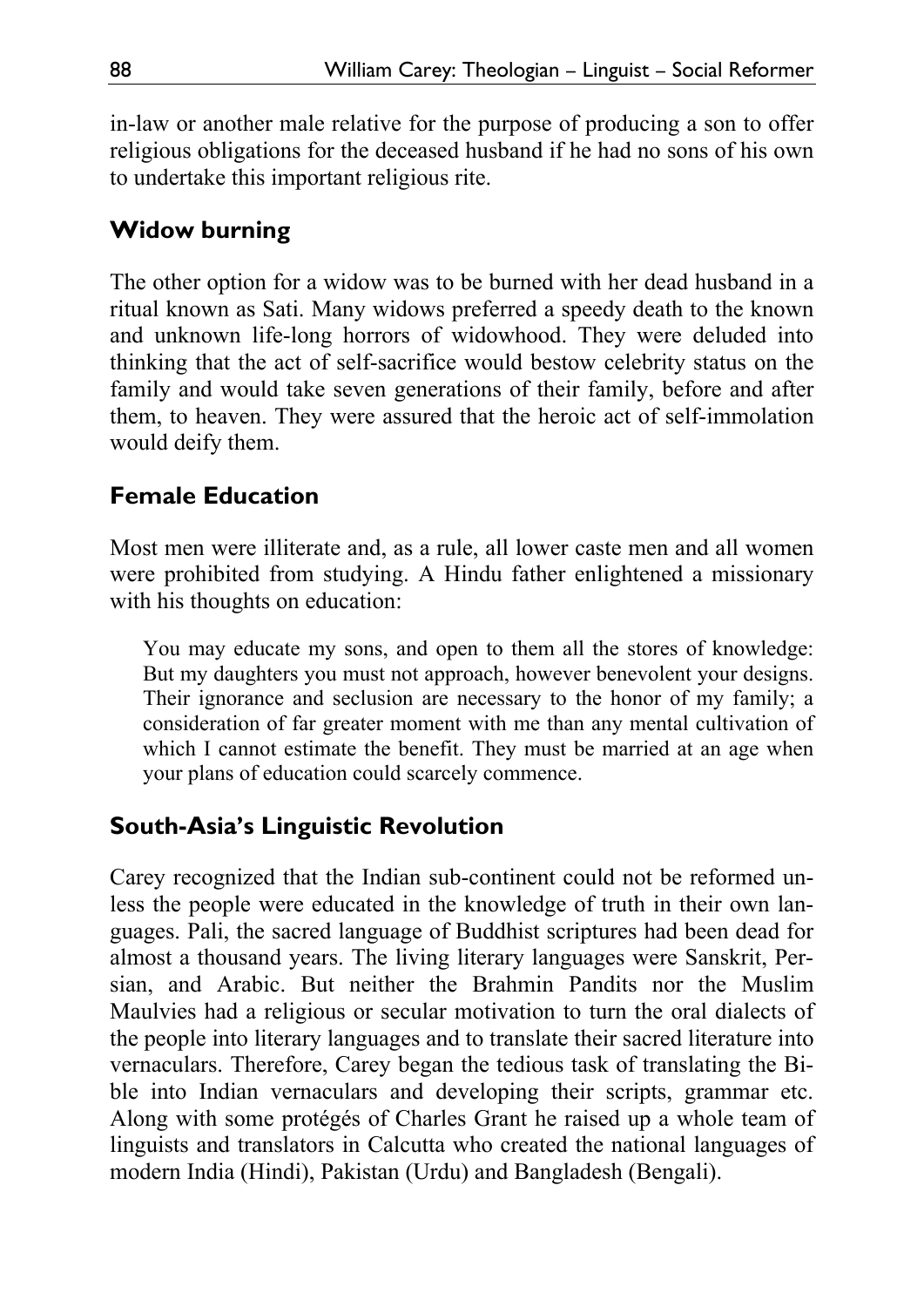#### **Changing India for the Better**

Carey's effort was heroic given the fact that he went to serve India in defiance of the British Parliament only months after it voted against Wilberforce's resolution that the East India Company must allow missionaries to serve India. Since Carey came to British India illegally, he was a fugitive and had to live in the Danish settlement of Serampore. He was welcomed in British India only when the East India Company needed a teacher in Calcutta to teach Bengali at Fort William College. William Carey was hired as an Associate Professor and taught for 30 years, using his position to change India.

Before Charles Grant became a Member of Parliament, William Wilberforce was his spokesman, forcefully arguing in 1793 that England must assume the responsibilities of "uplifting" India. Wilberforce invited Grant to become a fellow resident of Clapham and supported his campaign to become a Director of the East India Company, and eventually a Member of Parliament. Grant believed that besides the corruption of the British Company, the chief problem of India's people was immorality and superstition in the guise of religion. Therefore, education – including moral education and religious re-education – had to be integral aspects of solutions. Good Chaplains were needed to meet the religious needs of the Company staff and missionary educators were needed to open the minds of India's masses. Everyone acknowledged that religious superstitions were terrible opium, yet the Company did not want missionaries to disturb the then existing religious tranquility.

However, by the early 19<sup>th</sup> century, the doctrine of religious liberty had already come to have two implications. One was that the power of the state should not be used to tamper with the religious conscience of the people. If a social evil such as untouchability or destructive superstitions such as astrology had overt religious sanction, the state could not and should not erase them by mere force or legislation.

The other implication of the doctrine of religious liberty was that the removal of these religiously sanctioned evils had to be the work of counterreforming religious or nonreligious idea. Therefore, all ideas had to be given the freedom to compete in the marketplace of ideas to change people's beliefs and, thereby, their society.

Wilberforce argued that England should send missionary educators who could help "improve" Indian society. In 1793, he succeeded in pushing his proposals through the House of Commons, but unfortunately, the House of Lords under the influence of the Directors of the East India Company overthrew his proposals. In spite of this official rejection, Car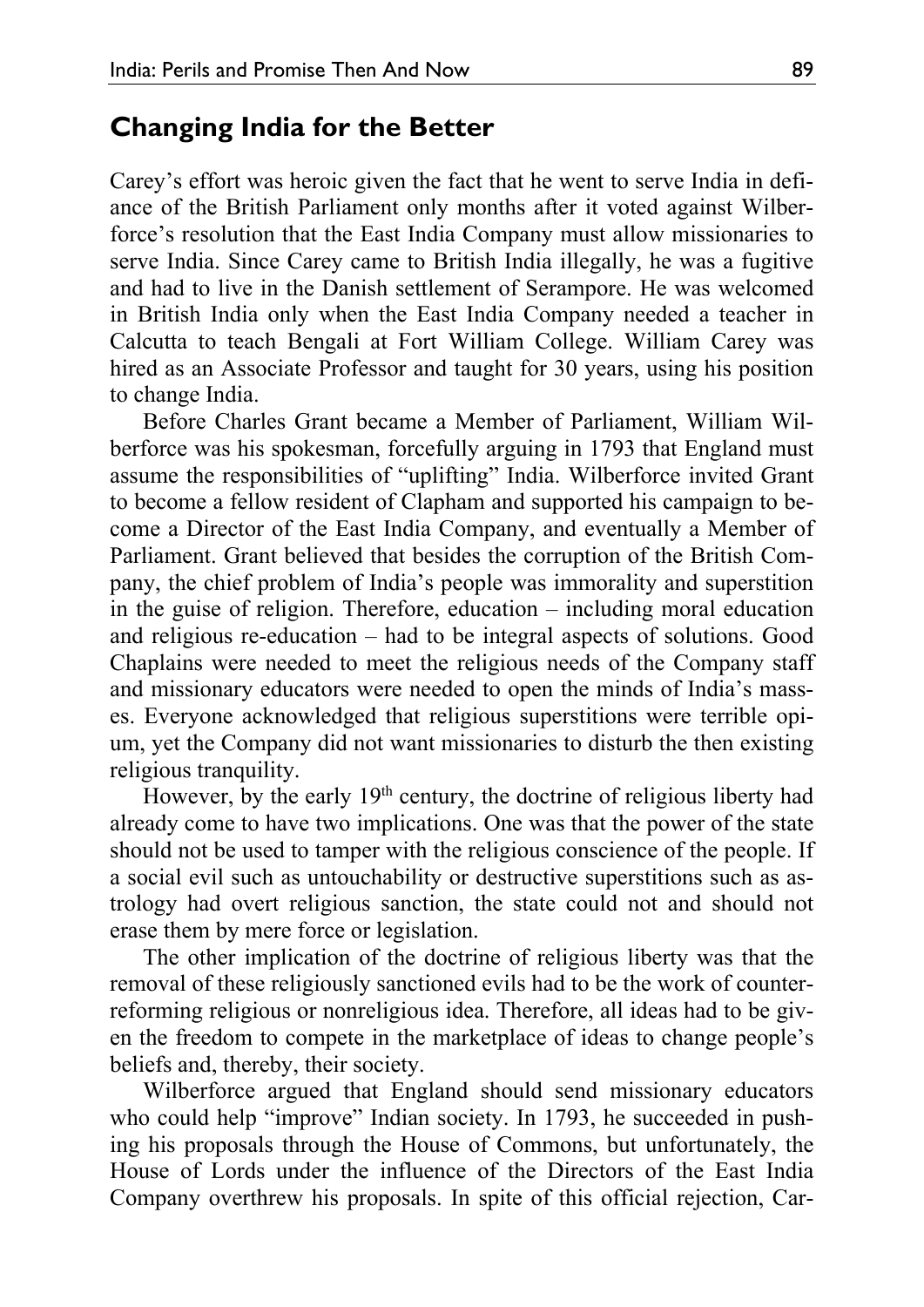ey's sense of a divine call gave him the inner strength to set out for India in the same year.

It took twenty years of successful field work by Carey and his fellowmissionaries in India, lobbying within the East India Company by Charles Grant, and magnificent political work by Wilberforce, to persuade the Parliament to assume its moral obligation to India. In 1813, when the Company's Charter came up for renewal, Wilberforce, once again took up the challenge of transforming the Company's mission in India. This time his crusade was backed by the documentation supplied by Carey and others. These facts included lists of widows who had committed sati. Wilberforce had made a practice of reading their names at his dining table and praying for India. On July  $1<sup>st</sup>$  and  $12<sup>th</sup>$ , 1813, Wilberforce argued:

Let us endeavor to strike our roots into the soil by the gradual introduction and establishment of our own principles and opinions; of our laws, institutions, and manners; above all, as the source of every other improvement, of our religion, and consequently of our morals.

Wilberforce said that such a reforming effort, and not brute military force or political intrigue, would tie India to England with bonds of eternal gratitude.

The critics suggested that, through his advocacy of allowing missionaries to propagate Christianity in India, Wilberforce was counseling compulsory conversion. He rebutted the charge:

Compulsion and Christianity! Why the very terms are at variance with each other –the ideas are incompatible. In the language of Inspiration itself, Christianity has been called the "law of liberty".

In those days many people in Britain believed that it was necessary to freely dialogue and debate truth. Freedom of conscience was incomplete without the freedom to change one's beliefs, to convert. A state that hinders conversion was considered uncivilized because it restricted human quest for truth and religion.

In politics, however, arguments alone are rarely enough. Wilberforce's proposals regarding India had already been defeated in Parliament more than once. Therefore, in 1813, he took the precaution of mobilizing public pressure, particularly on the House of Lords. The unsuspecting Lords were swept off their feet by the strength of public opinion. The public opinion on which Wilberforce capitalized, was substantially a result of the publicity Carey's work had generated in England during the previous two decades. Today's commitment to pluralism and relativism would condemn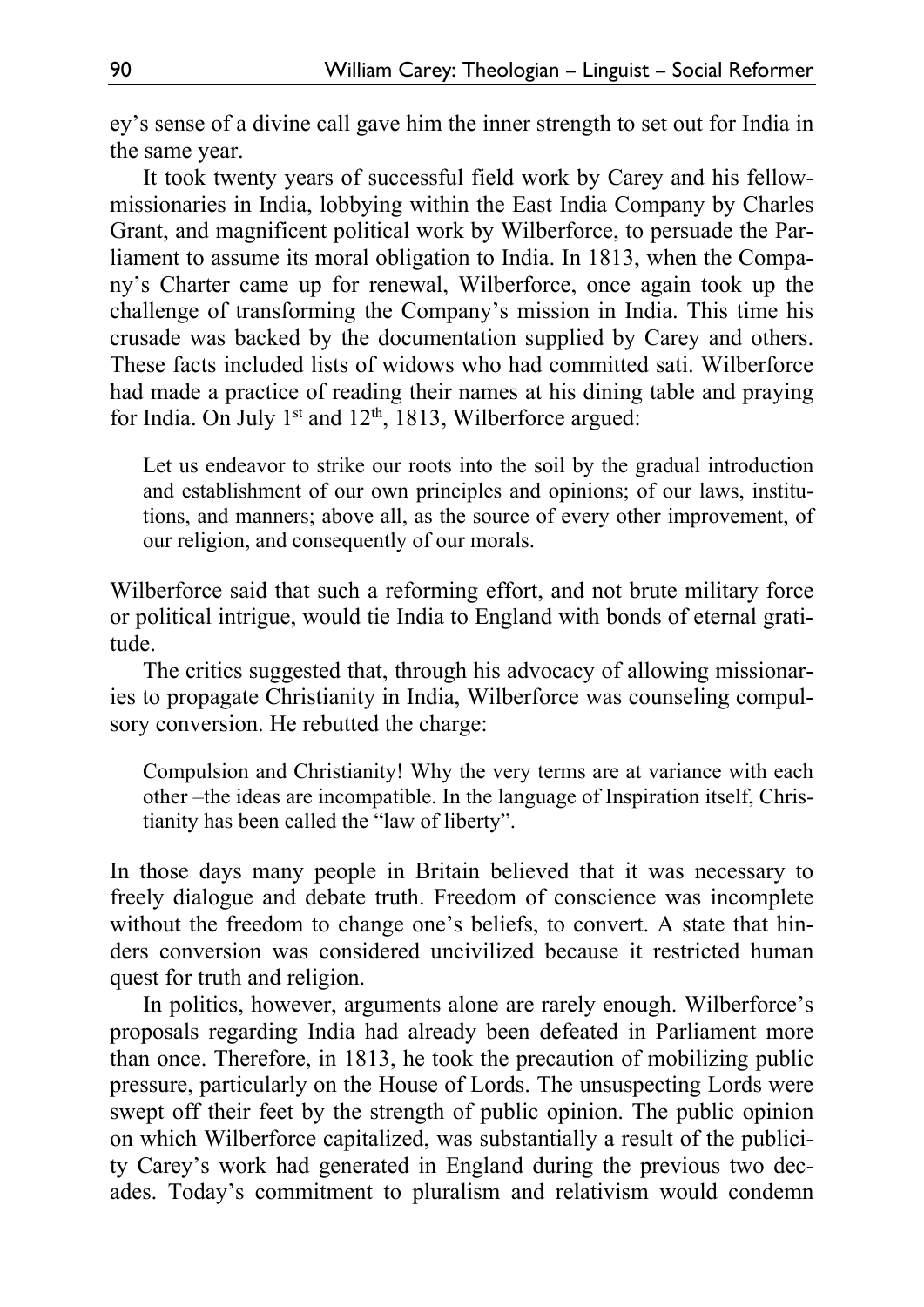Carey's effort to ban "religious" practices such as Sati and Untouchability; however, back then his work received positive publicity because the intellectual climate was shaped by books written by Grant, Carey, and Claudius Buchanan – *The Christian Researches in Asia –* which gave a vivid first hand account of the horrors of Indian society.

For India, Wilberforce's parliamentary victory had two immediate positive results: a) the East India Company had to allow missionaries freedom to work; and b) the Company was asked to earmark Rs. 100,000 annually from its profits for public education in India. The consequence of the former was that great missionary educators such as Alexander Duff could freely come to India and open schools and colleges. It took twenty additional years of struggle to the next renewal of the Company's charter in 1833 before the reformers' viewpoint really began to determine British policy. The men who spearheaded the 1833 campaign for reforms were Charles Grant, Jr. and Lord Macauly – both sons of the Clapham Sect.

#### **William Carey's efforts**

William Carey, as the first missionary, addressed the issues of human waste that he found.

First, the British Governor asked Carey to inquire into the nature and reasons for infanticide. Carey's report resulted in the practice being outlawed.

Second, Carey began to undermine the moral roots of child marriage through the teaching of the Bible and its social roots through female education. It took more than a century of sustained campaign for the practice to be made illegal in 1929 through the Child Marriages Restraint Act. Unfortunately, for many Indians, it is only a "paper legislation." Even Cabinet Ministers in some states in India still marry off their underage daughters.

Third, Carey began to help widows remarry – especially if they had become Christians. That small beginning ultimately resulted in the Widow Remarriage Act of 1856. The law over-ruled religious culture and for the first time, it became right for a Hindu widow to remarry. Until then the only options, especially for a high caste Hindu widow was to suffer lifelong indignity and hardship or commit sati.

Fourth, Carey began his famous campaign against Sati after his horrible, first hand experience in 1799. He saw a funeral pyre and a young woman who was about to commit sati. He sought to dissuade the widow and the family members from the sati but to no avail. He reasoned about the children who had already lost their father and would now lose their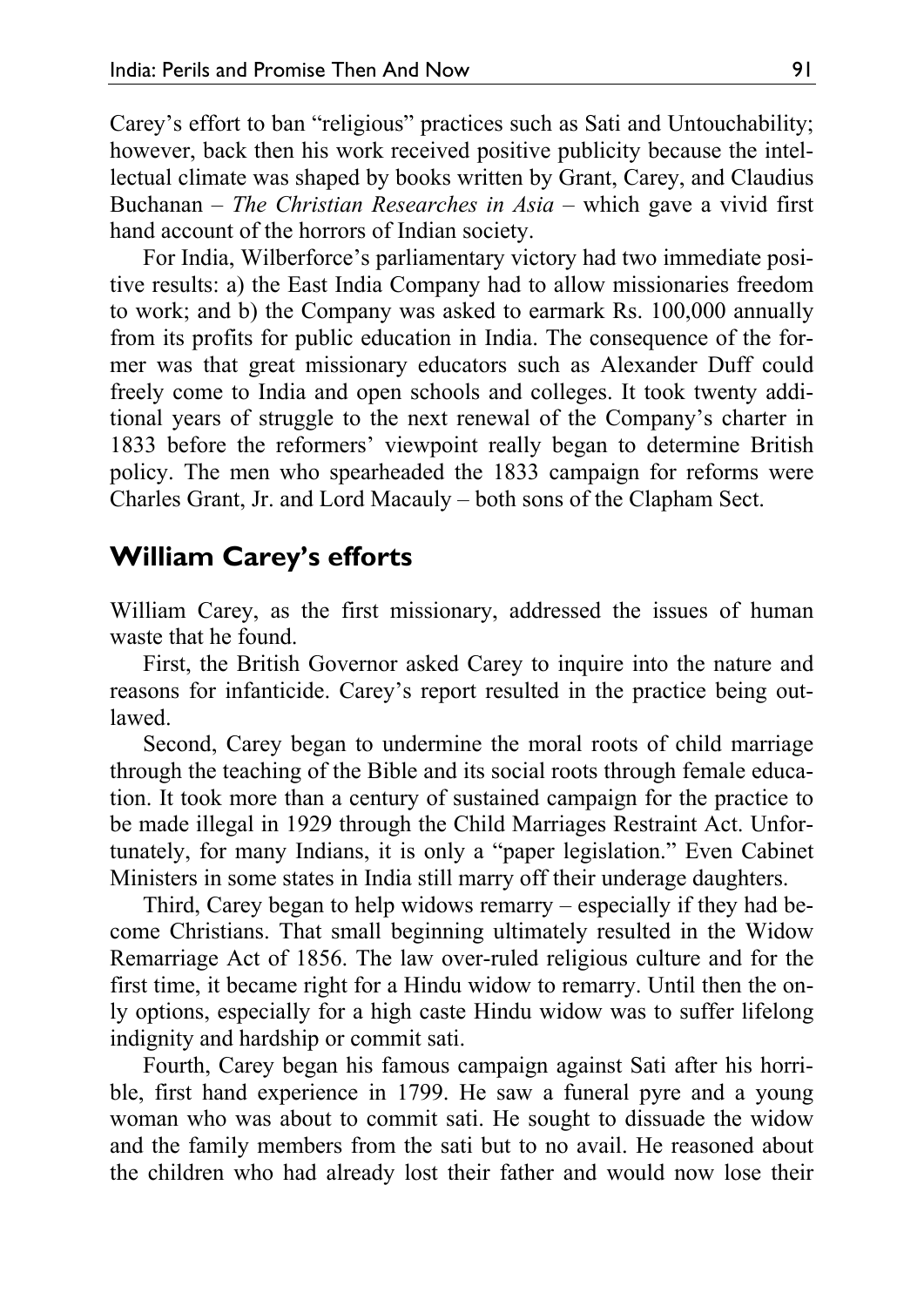mother, who could have taken care of them, to a practice based on silly myths. This awful practice would make those children orphans.

In 1802, Lord Wellesley asked Carey to institute an inquiry into sati. Carey sent out people who investigated carefully the cases of sati within a thirty-mile radius of Calcutta and discovered 438 widow burnings in a single year. Armed with these facts, Carey implored the government to ban sati, yet Lord Wellesley had to leave India before he could take action. Carey considered this battle against a social evil as a spiritual battle against religious darkness and the forces of death. He prayed and got others to pray. One of his prominent prayer partners in this matter was William Wilberforce.

Carey's great day came when, on December 4, 1829, Lord Cavendish Bentinck, after one year of careful study, declared sati both illegal and criminal under the Bengal Code. The Edict was sent to Carey for translation two days later. Carey jumped with joy. At long last, widows were legally free to live as human beings and no longer would children be cruelly orphaned in the name of "religion."

Fifth, William Carey was able to advance the education of women. One of Carey's colleagues, Hannah Marshman took on the education problem. She started a boarding school for the children of missionaries and other Europeans. By the end of the first year in 1801, the boarding school showed a profit. With this success, Mrs. Marshman was able to start schools for the Indian boys and girls.

The success resulted in the establishment of the Calcutta Baptist Female School Society in 1819 and an additional school for girls in Calcutta. During 1820-30, Carey's mission took the lead in initiating the revolution of modern education for the women of rural Bengal. Their initiative, in turn, led to the founding of other girls' schools in Benares, Dacca and Allahabad. These schools educated children picked up from the streets and of no caste. Free schools for the low castes and the outcastes were always a chief feature of Carey's work and these were started within a twenty-mile radius of his mission, where almost 8,000 children attended.

Sixth, Carey encouraged a Scottish Missionary, Alexander Duff, to start educational institutions that imparted European Education in English language. Carey's own schools used vernacular languages as the medium or vehicle of imparting European education. Duff's efforts began to bring India into the family of English speaking nations.

Seventh, Carey focused on creating literary languages for the Indians. It was not English, but their native vernaculars, including Hindi. During India's great linguistic debate in the 1820s and 30s, Carey's work was honored by both the parties – the Classists who argued that Sanskrit, Persian,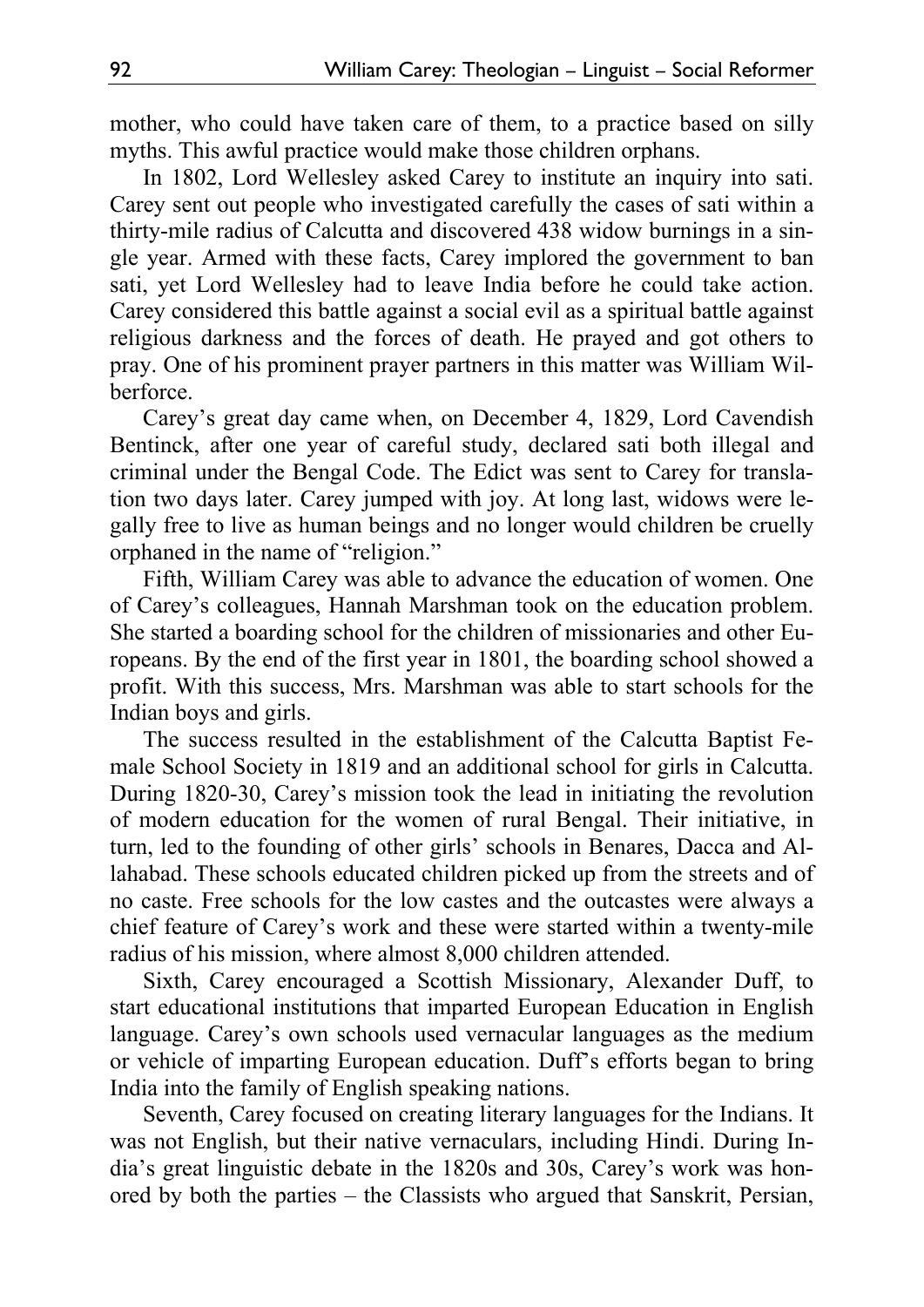or Arabic should be taught in order to enrich the vernaculars and the Anglists, who argued in favor of English. Lord Macaulay – in many ways a protégé of William Wilberforce – who finally ruled in favor of English, did so in the spirit of William Carey. He wanted English literature to enrich Indian vernaculars.

Charles Grant's *Observations*, which was well received in Britain's political circles, argued that the commercial interests of England would be better served by improving India, not by enslaving it. That this viewpoint finally won the day was illustrated when, forty years later, in a speech in Parliament in 1833, Lord Macaulay built upon Grant's thesis. In that historic speech Macaulay argued the England must pursue this policy of improving India, even if improvement meant India's eventual independence. For, "To trade with civilized men is infinitely more profitable than to govern savages." The following is a sample of the power of Macaulay's language and logic that overwhelmed Parliament.

It may be that the public mind of India may expand under our system till it has outgrown that system; that by good Government we may educate our subjects into a capacity for better Government, that having become interested in European knowledge, they may in some future age, demand European institutions (of freedom). Whether such a day will ever come I know not. But never will I attempt to avert or retard it. Whenever it comes it will be the proudest day in English history. To have found a great people sunk in the lowest depths of slavery and superstitions, to have so ruled them as to have made them desirous and capable of all the privileges of citizens, would indeed be a title to glory all our own. The scepter may pass away from us. Unforeseen accidents may derange our most profound schemes of policy. Victory may be inconstant to our arms. But there are triumphs which are followed by no reverse. There is an empire exempt from all natural cause of decay. Those triumphs are the pacific triumphs of reason over barbarism; that empire is the imperishable empire of our arts and our morals, our literature and our laws.

Charles Trevelyan, Macaulay's brother-in-law, summed up the long term aim of the Christian reform movement in 1838 in his pamphlet on Education in India. Macaulay and Trevelyan were articulating what Carey and Duff had already practiced and demonstrated. Trevelyan wrote:

The existing connection between two such distant countries as England and India, cannot, in the nature of things, be permanent: No effort of policy can prevent the natives from ultimately regaining their independence. But there are two ways of arriving at this point. One of these is through the medium of revolution; the other through that of reform…(Revolution) must end in the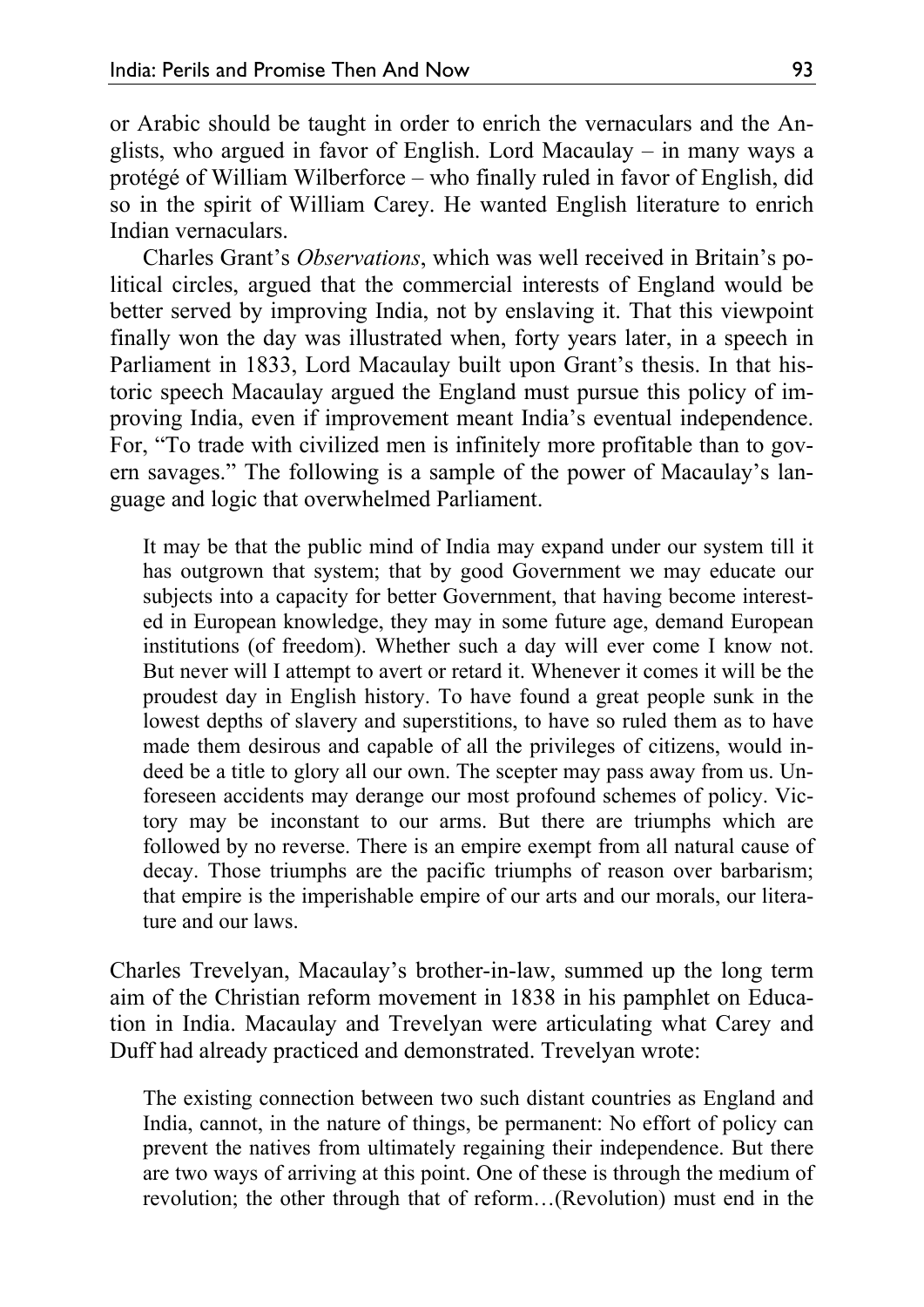complete alienation of mind and separation of interests between ourselves and the natives; the other (reform) in a permanent alliance, founded on mutual benefit and good-will. The only means at our disposal for preventing (revolution) and securing…the results (of reform) is, to set the natives on a process of European improvement…The natives will have independence, after first learning how to make good use of it; and we shall exchange profitable subjects for still more profitable allies…Trained by us to happiness and independence, and endowed with our learning and political institutions. India will remain the proudest monument of British benevolence.

The long anticipated day of India's independence and the triumph of the Christian reformers ultimately came in 1947. India asked for and became independent of the British Raj. Yet it retained and resolved to live by British laws and institutions, as a member of the British Commonwealth. For example, the Indian Penal Code of 1861, which is still the basis of law in Indian jurisprudence, was drafted by Macaulay himself as "Codes of Criminal and Civil Procedures" when he served as India's law minister.

Thus, India's independence in 1947 was not only a victory for Mahatma Gandhi and the "freedom fighters," but even more fundamentally, a triumph for Carey's Christian England. It marked the victory of the early missionaries over the narrow commercial, political and military vested interests of England, as well as a victory for the hearts and minds of India.

## **Does the 21st Century Need Reformers?**

Today, the long term results of the battles fought by Grant, Carey, Wilberforce, Macaulay, and Trevelyan are visible to everyone. Their educational, linguistic, moral, and socio-political mission was India's "Grand Experiment". Their success has become the bedrock for the limited success of the present and the unlimited promise for the future. Yet, it would be foolish to ignore Macauly's wise words that none of us can predict or control the future, for "Unforeseen accidents may derange our most profound schemes of policy." We need to follow these great men and look at the challenges of our times – the perils that can once again turn promises into quagmires. The following five challenges have the capacity to derange the calculations of our best economists:

- 1) The Caste Conflict
- 2) Hindu-Muslim Communal Conflict
- 3) Uncontrolled Urbanization
- 4) Corruption
- 5) HIV/AIDS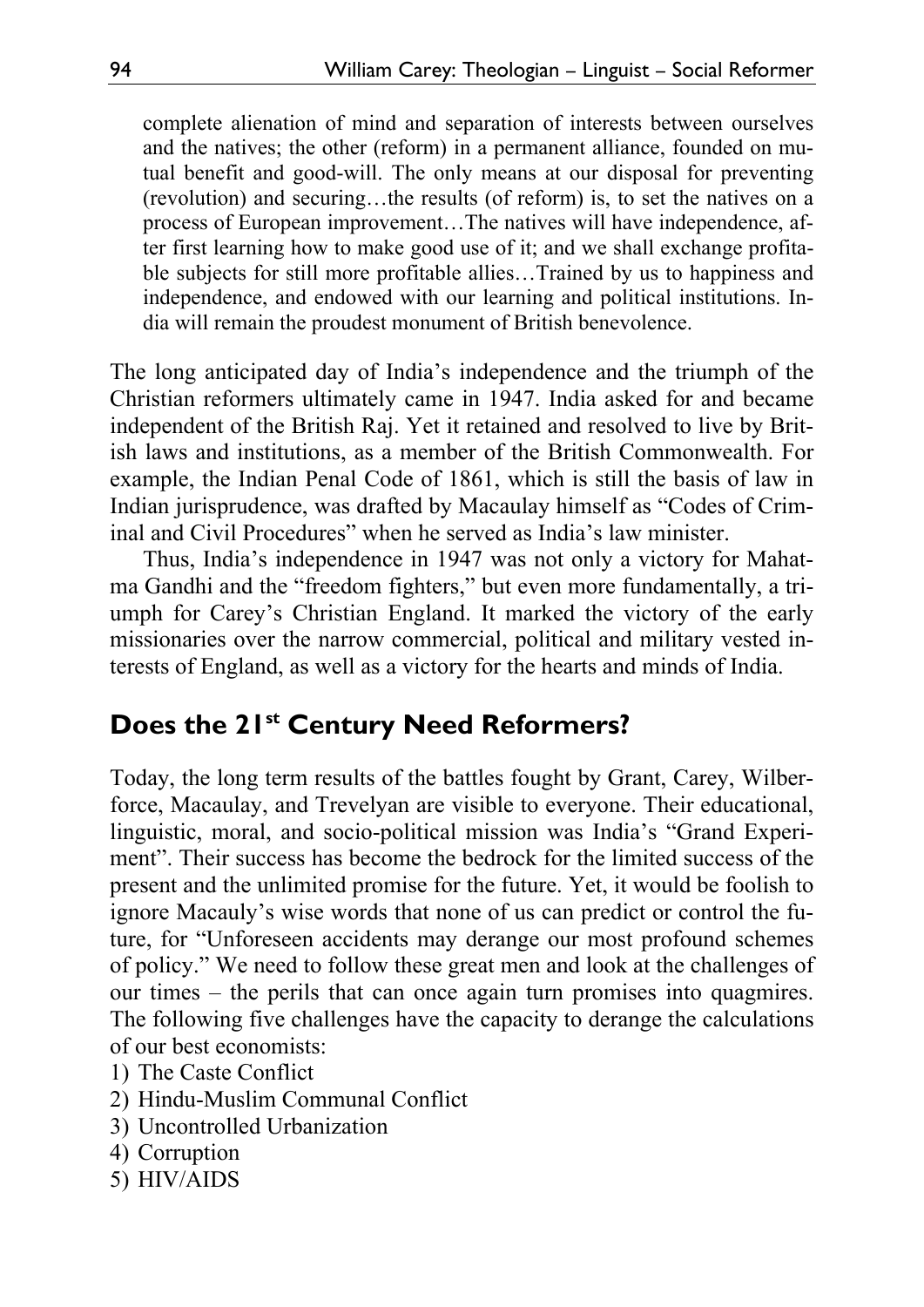#### **The Caste Conflict**

So far, the upper castes have been the primary beneficiaries of education and democracy. However, enough has filtered down to awaken India's lower castes. They are no longer prepared to accept an inferior status. They have acquired enough strength to challenge Hindu social system and the philosophical ideas of karma, reincarnation, and dharma that sustain Hinduism. India has arrived at the point where France was before the French Revolution. Interestingly, the main safety valve that India has to escape a French Revolution is the one that William Wilberforce fought for – individual liberty to reject a religion that promotes inequality in favor of a religion that promotes equality. Political democracy is fuelling a hunger for social and spiritual democracy – for human equality and "priesthood of all believers". Brahmins have a vested interest in preserving their millennia old honor and privileges. They may even have the motivation to fight to preserve the status quo. But an all-out clash of castes could derail India.com project.

### **The Communal Conflict**

India has become the biggest beneficiary of President Bush's war on terror. That war turned the government of Pakistan against the terrorists who used to intensify the Hindu/Muslim tensions in India. However, there are good reasons to believe that the war on terror has radicalized Pakistani Muslims. A democratic election in Pakistan is likely to throw up a radical Muslim government, which will have a vested interest in fuelling communal tensions in India. During the previous six decades the frequent Hindu-Muslim riots in India used to hurt the Muslim economy. The future rioters and terrorists are likely to target the rising economic power of the Hindus.

#### **Urbanization or Slumification**

The socialist economics made some difference to the traditional Hindu economic order, but the socialist "land-reforms" deceived so many people that at least sixty-percent of India survives on subsistence agricultural economy. The technological fact is that India does not need more than 10% of her population growing food for everyone. This means that 50% of India (500 million people) will have to move from the village to the city. That could translate into 100 cities receiving 4-5 million people each. That in turn means a slumification of our prestigious cities such as Bangalore. This projected slumification would lead to an all-round urban nightmare. It will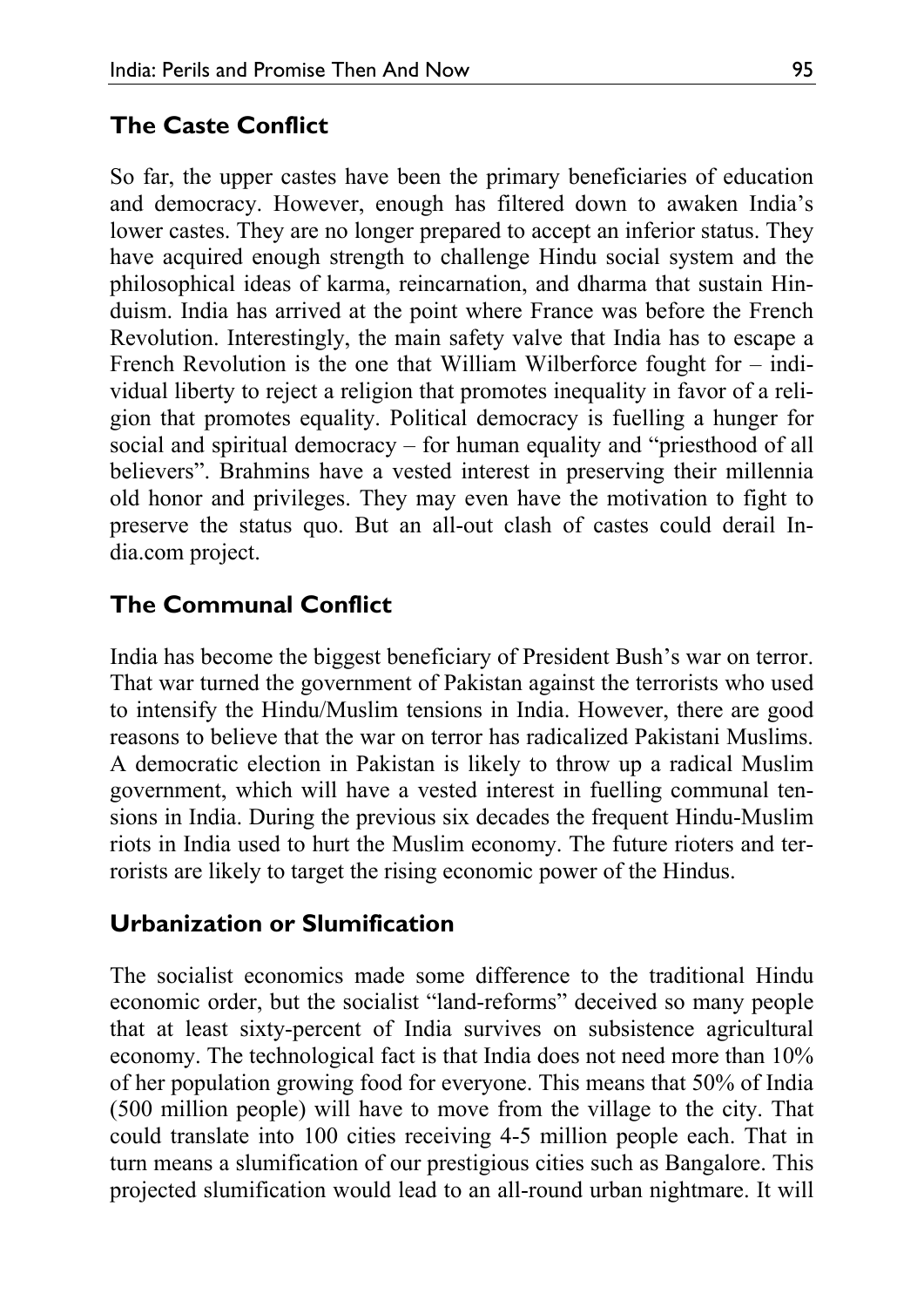have a bearing on caste and communal conflicts as well as on politics, corruption, and HIV/AIDs issues mentioned below. The challenge of this social chaos is that unless potential investors recover the mettle of earlier reformers, slumification would redirect the investors to more orderly cities in other countries.

## **Corruption**

Corruption was a key factor that turned the promise of India into a great peril or quagmire for the East India Company. During the last decade the corruption of India's political class played a significant role in ruining Enron. It will hurt many more multi-national companies in the days ahead. India's multi-party democracy is enabling new and small caste based parties to acquire power. These parties may be small but they have big appetite for power and bribes. Therefore, once a company sets up a significant base in a corrupt state, it has to appease potential troublemakers. It is vulnerable to be bled to death by petty politicians. This factor implies that the mission of Grant, Carey, and Wilberforce – India's moral renewal – is as important today as it was in their day.

# **HIV-AIDS**

Experts say that India is set to become the world capital of HIV/AIDS. This is no place to examine the implications of this fact, but it needs no imagination to understand that it would be hard for a nation to realize its potential if its workforce – the young adults – are laid off work in millions and if the state becomes responsible for millions of young orphans.

Although each of these problems requires distinct strategies and action programs, they are all intertwined and spring from deeper springs of culture and worldview. They reinforce and complicate each issue and have cumulative impact. Together they send out one message: India has always a land of promise but thanks to the new wave of "reforms" India has once again opened up to the world. However, the perils are as real today as they were in the eighteenth century. These perils call our generation to produce new heroes – men and women like Charles Grant, William Carey, and William Wilberforce.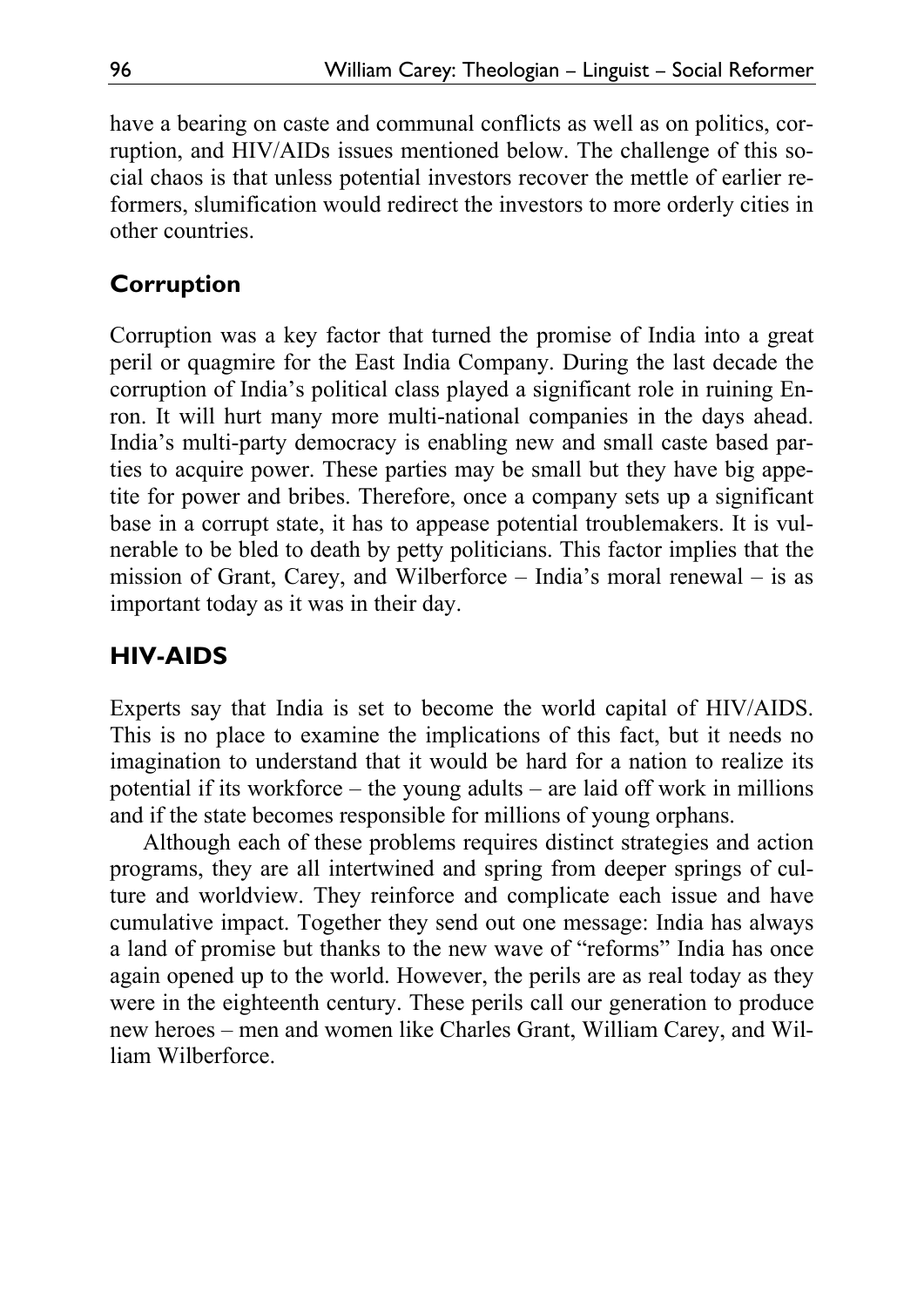# **The Theology of William Carey**

Bruce J. Nicholls

Bruce J. Nicholls was a career missionary in India working in theological education and in pastoral ministry with the Church of North India, then executive secretary of the World Evangelical Fellowship (now World Evangelical Alliance) Theological Commission 1968-1988 and Editor of the Evangelical Review of Theology for 18 years and is now Editor of the Asia Bible Commentary series and seen as an outstanding elder statesman in missiology and theological education all over the world. He authored and edited dozens of books in his long career.

*World Evangelical Fellowship. Theological Commission. (2000, 1993). Evangelical Review of Theology: Volume 17. "A digest of articles and book reviews selected from publications worldwide for an international readership, interpreting the Christian faith for contemporary living." (electronic ed.). Logos Library System; Evangelical Review of Theology (369). Carlisle, Cumbria, UK: Paternoster Periodicals.* 

*Little has been written on Carey's theology. It was more implicit in his correspondence and work than explicit. Except for the Enquiry which Carey published before he left England, we have little to guide us. In this article I seek to probe five areas of Carey's theological concerns. More research is needed if we are to understand better Carey's motivation, his priorities and his message.* 

Editor of the ERT

William Carey's involvement in evangelism, church planting, language learning, translation work and institutional building left him no time for theological reflection. His gifts lay in linguistics and administration and not in theological formulations. No record of his sermons remains. The *Enquiry*, his letters, articles in the *Friends of India* and *Samarchar Darpan* and the numerous biographies are the only source materials for understanding and evaluating his theology. It is clear that his general theological outlook took shape during his youthful years in England prior to sailing to India in June 1793. He was caught up in the impact of the first Evangelical Awakening of the 18th Century which impacted the lives of the working class people in rural England as well as in the towns and cities. John Wesley was at the heart of this movement. Its theological origins were in the Protestant Reformation but spiritually it was in the succession of the mystical and ascetic traditions of the medieval and early Church, the Puritan revival of the 17th Century and the pietism of the Moravian movement in Germany. John Wesley's theology led him in the direction of Arminianism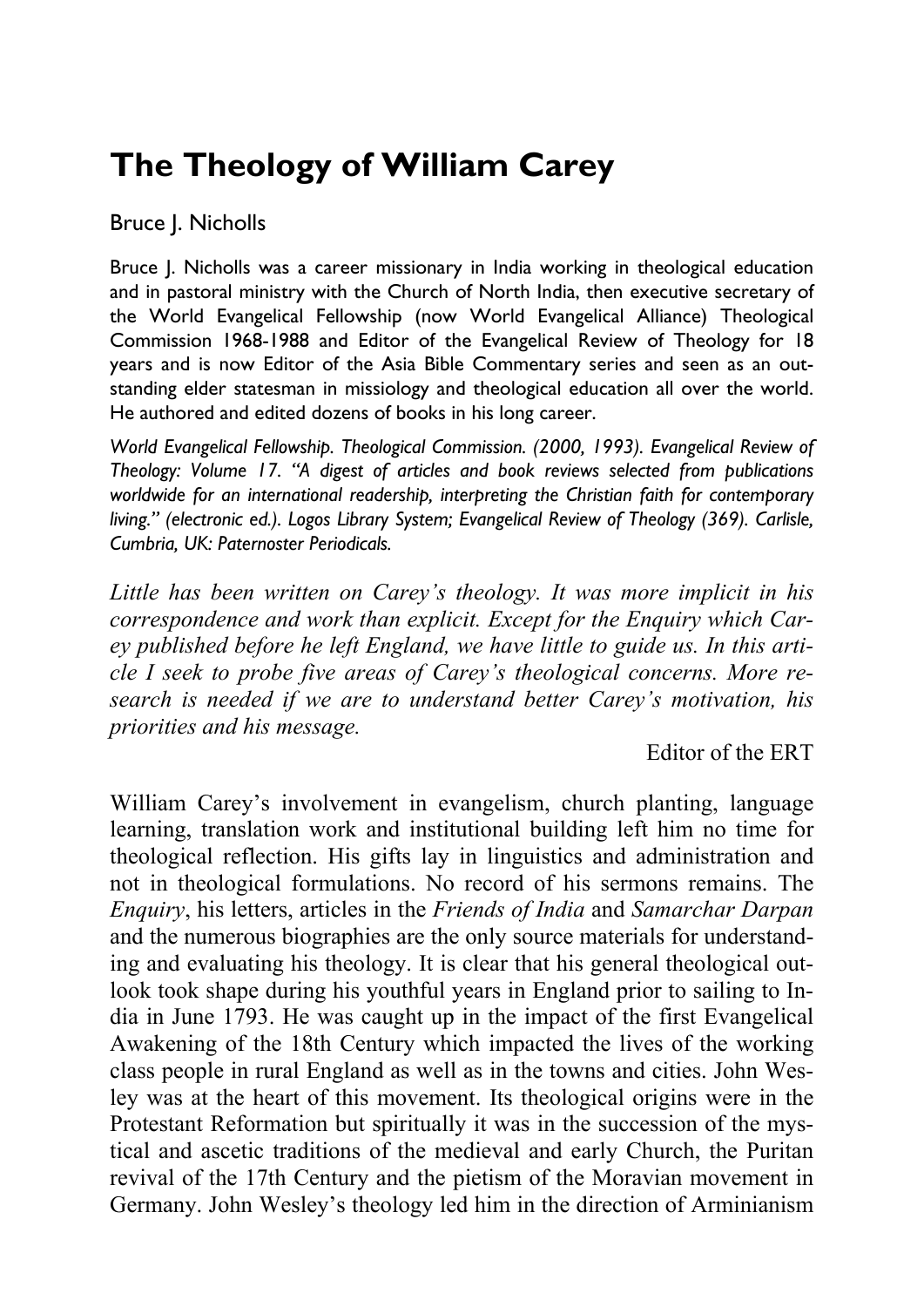while Whitefield and Jonathan Edwards in the American colonies were more influenced by the Puritan Calvinism. His own particular group of dissenters, the Particular Baptists were Calvinistic while the General Baptists were more moderate. Carey was caught in this tension, as is clearly evident in the *Enquiry*.

# **Biblical Foundations**

The Bible was the common manifesto of the Evangelical Movement and it became the controlling factor in Carey's life. His conversion experience which began under the influence of his fellow apprentice journeyman shoemaker John Warr in his 17th year, was the turning point of his life. He left the Church of England and was baptized as a believer four years later (7th October 1783). During this period Carey's theology was shaped by his close association with the leaders of the Northamptonshire Baptist churches and in particular by John Ryland, Andrew Fuller, Robert Hall Snr. and John Sutcliff. Carey became 'an ardent student of the scriptures'. From a New Testament commentary on the shelf of his employer Clarke Nichols, Carey was introduced to the Greek text. Thereafter Latin, Greek and later Hebrew, became the centre of his studies and the foundation for his later translation work. He studied the Bible with implicit trust in its truthfulness, reliability and authority all of which characterized the Evangelical Movement. For Carey the Bible was the word of God to be loved and obeyed. His passion was to be a preacher of the Word.

Carey's hermeneutical principles were literalistic and uncomplicated. He took literally the commands of Jesus and expected God to fulfil his promises. The Bible was his sole means of knowing the truth of God and the way of salvation. An example of his proof text method was his use of the Great Commission of Matthew 28:18-20 in his pioneering booklet *An Enquiry into the Obligations of Christians to use means for the Conversion of the Heathens*. David Bosch notes that Carey 'based his entire case on the argument that the Great Commission (Matthew 28:18-20) was as valid in his day (1792) as it had been in the days of the Apostle'.<sup>91</sup> On this basis Carey stressed the obligation of Christians to proclaim the gospel worldwide and to use every means possible for the conversion of those who heard it.

Carey followed the expository model of the Baptist preachers of Northamptonshire. This can be seen in his so-called 'Deathless Sermon'

<sup>-</sup><sup>91</sup> David J. Bosch, 'The How and Why of a True Biblical Foundation for Missions', Zending op weg Naor de Toekopmst (Kampen U.J.H. Kok. 1978), p. 34.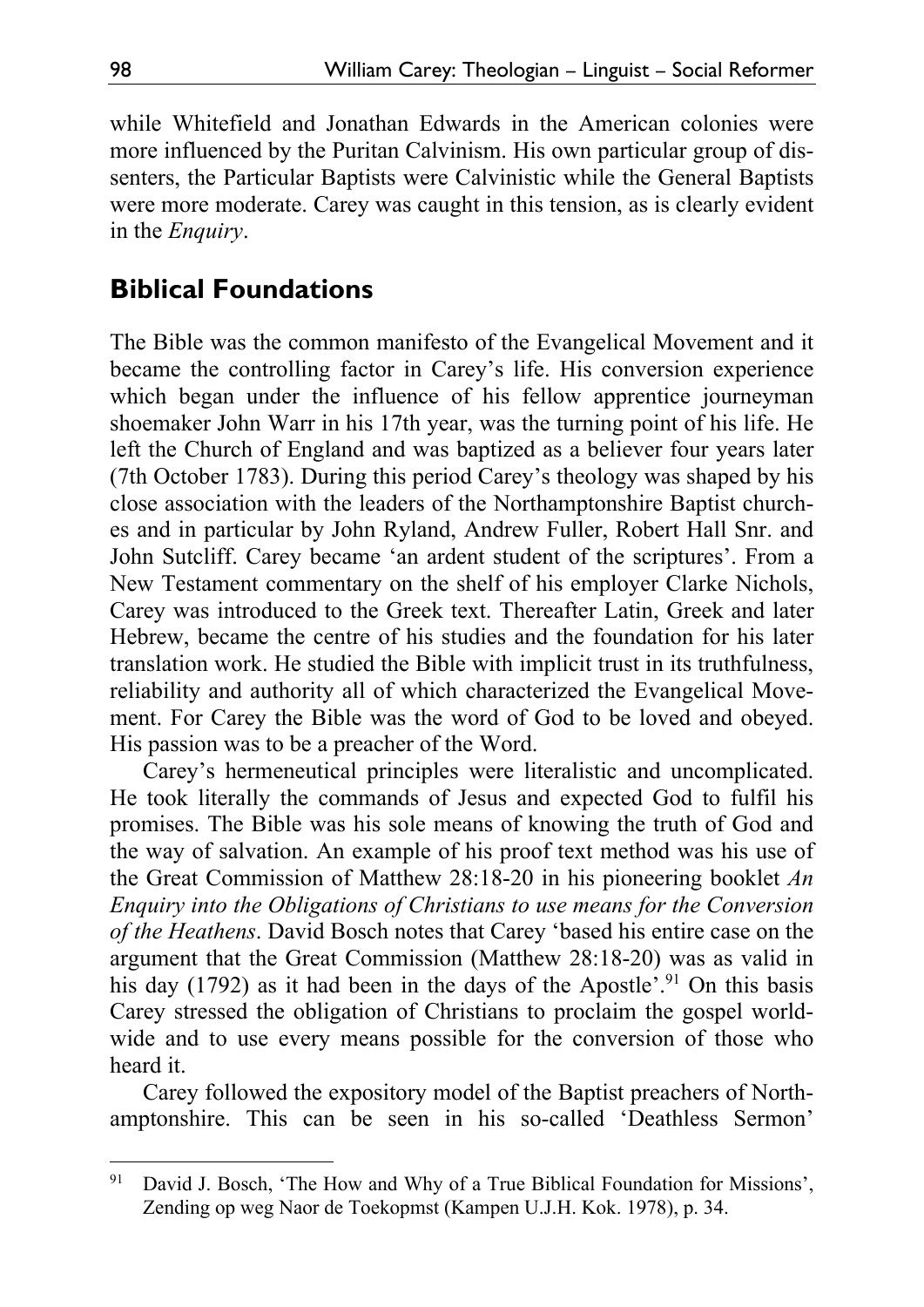preached to seventeen pastors of the Northamptonshire Association of Baptist churches on the 31st May 1792. With graphic illustrations on enlarging the tent Carey expounded Isaiah 54:v2, dividing the text into his two memorable principles, 'Expect great things from God. Attempt great things for God.'92 This sermon proved to be a milestone in Carey's appeal to Andrew Fuller and others to form the Baptist Missionary Society, an event which took place four months later. The sermon reflects Carey's confidence in the sovereignty of God and his love for the world and his own certainty of the need to use every possible means to proclaim the gospel worldwide.

Throughout Carey's forty years of missionary service in India he was motivated by this consuming passion to translate the Bible into as many languages of the common people as possible so that all might hear and believe the gospel. Like other evangelicals of his day Carey believed that unless the heathen hear the gospel they are eternally lost; a conviction that continues to motivate evangelical missionaries today.

#### **Christology for Mission**

William Carey's theology was clearly Christocentric. Jesus Christ was the centre of his spiritual pilgrimage and the only hope for the salvation of the world. Having imbibed the piety of Moravian missionaries and having been inspired by the prayer life of David Brainerd (missionary to the American Indians), Carey was disciplined in maintaining his daily early morning devotional life of Bible reading and prayer. He often talked aloud with his Lord as he walked in his garden. Carey sought to bring every thought captive to Christ and he refused to speculate beyond the revelations of scripture. It cannot be over-emphasized that the cross was the centre of his preaching whether in the church or in the bazaar. He believed Christ's death was a substitutionary atonement for sin. In preaching the cross, Carey called upon his hearers to repent of their sins and put their trust in Christ for salvation alone. He had little confidence in himself and through the stress and sorrows of his missionary career Carey turned again and again to his Lord for solace and strength. This is beautifully illustrated in the epitaph he prepared for himself, taken from the first couplet of Isaac Watt's hymn:

<sup>-</sup> $92$  A. Christopher Smith has argued that the words 'from God' and 'for God' were not part of the original sermon. See A. Christopher Smith, 'The Spirit and Letter of Carey's Catalytic Watchword' (*Baptist Quarterly* 33, January 1990, 266-37).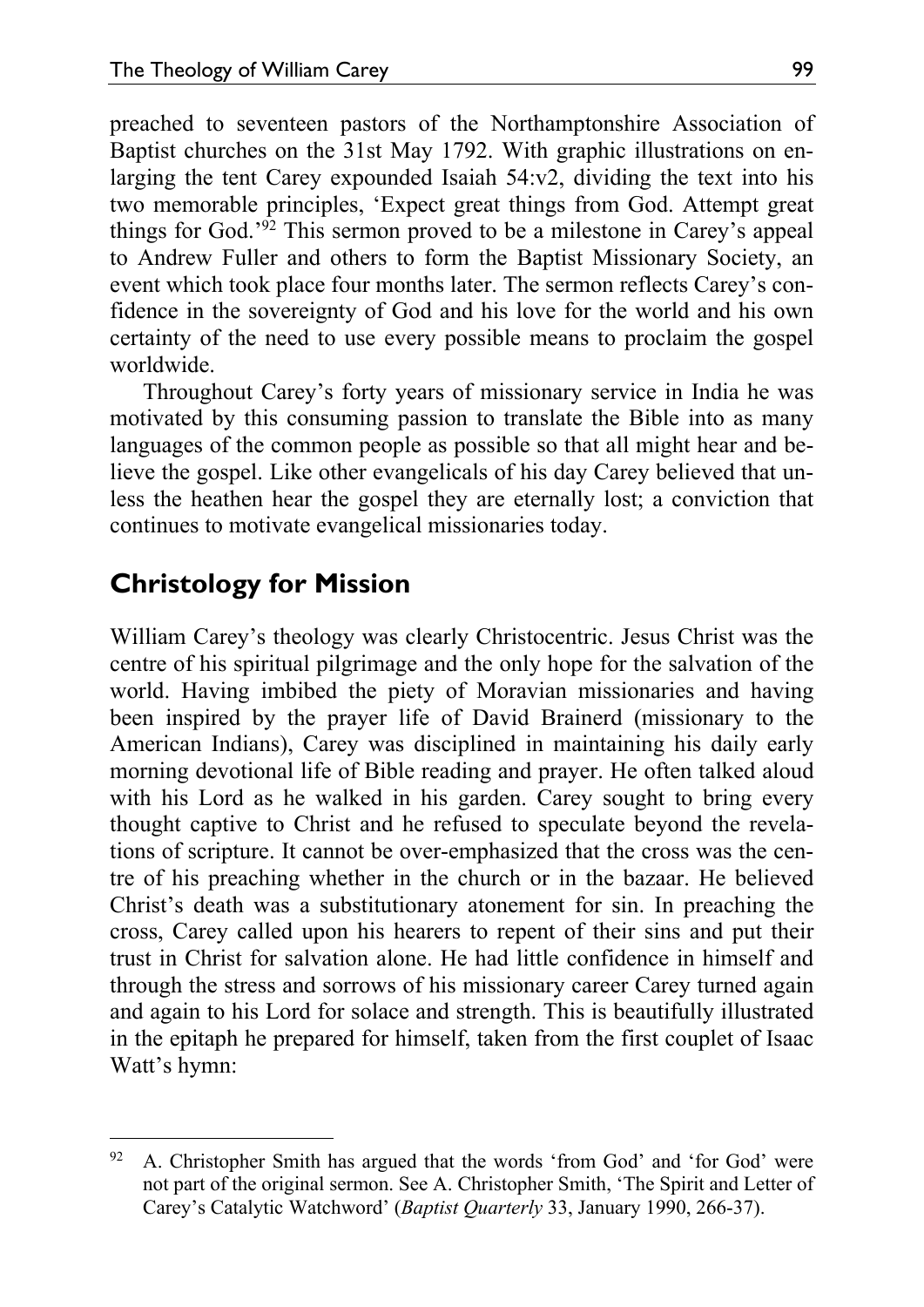A guilty weak and helpless worm, On thy kind arms I fall. Be thou my strength and righteousness My Jesus – and my all.

This moving testimony reveals Carey's humble piety, his Christ-centred hope and his trust in the sovereign grace of God. His sense of personal unworthiness before the righteousness of God sheds light on his Calvinistic faith. There is no doubt that his moderate Calvinism had sustained him through the crises in his life. It is also reflected in his love of nature as the handiwork of the Creator. He does not appear to have given very much emphasis to the work of the Holy Spirit as in the later Missionary Movement. Carey was a man of the Book and of his Lord, Jesus Christ.

In these early years, Carey the pastor felt deeply the conflict among his contemporaries concerning the sovereignty of God and human obligation to proclaim the gospel. The alleged comment of John Ryland Sr. at a ministerial fraternal of the Baptist Association about 1786 hurt him deeply. In response to his questioning as to whether the Lord's command was still binding, Ryland is supposed to have replied 'Young man, sit down. When God pleases to convert the heathen, he'll do it without consulting you or me. Besides, there must be another Pentecostal gift of tongues!'<sup>93</sup>

## **The Gathered Church**

William Carey's theology was not only Christ-centred; it was Churchcentred. Having left the Anglican Church of his fathers, Carey became an enthusiastic Dissenter and a committed member of the Particular Baptist church in which he had been baptized. Following Carey's baptism at the age of 22, John Sutcliff, the pastor at Olney, recognized his gifts and encouraged him to seek recognition as a lay preacher. This led to his being called as pastor to the village church of Moulton in 1787 and two years later to the Harvey Lane Baptist Church at Leicester. His six years in pastoral ministry, much of which was spent in controversy owing to the low level of spirituality in his churches, laid the foundation of his Church-centred understanding of mission. Here too he was influenced by his friends John Ryland, Andrew Fuller and John Sutcliff. It was to be expected that the missionary structure Carey pioneered was a denominational one.

<sup>&</sup>lt;sup>93</sup> There is no proof that these were Ryland's exact words. His son, John Ryland Jnr. denied the authenticity of the anecdote. See lain H. Murray, 'William Carey: Climbing the Rainbow', *The Banner of Truth*, October 1992, p. 21, n. 1.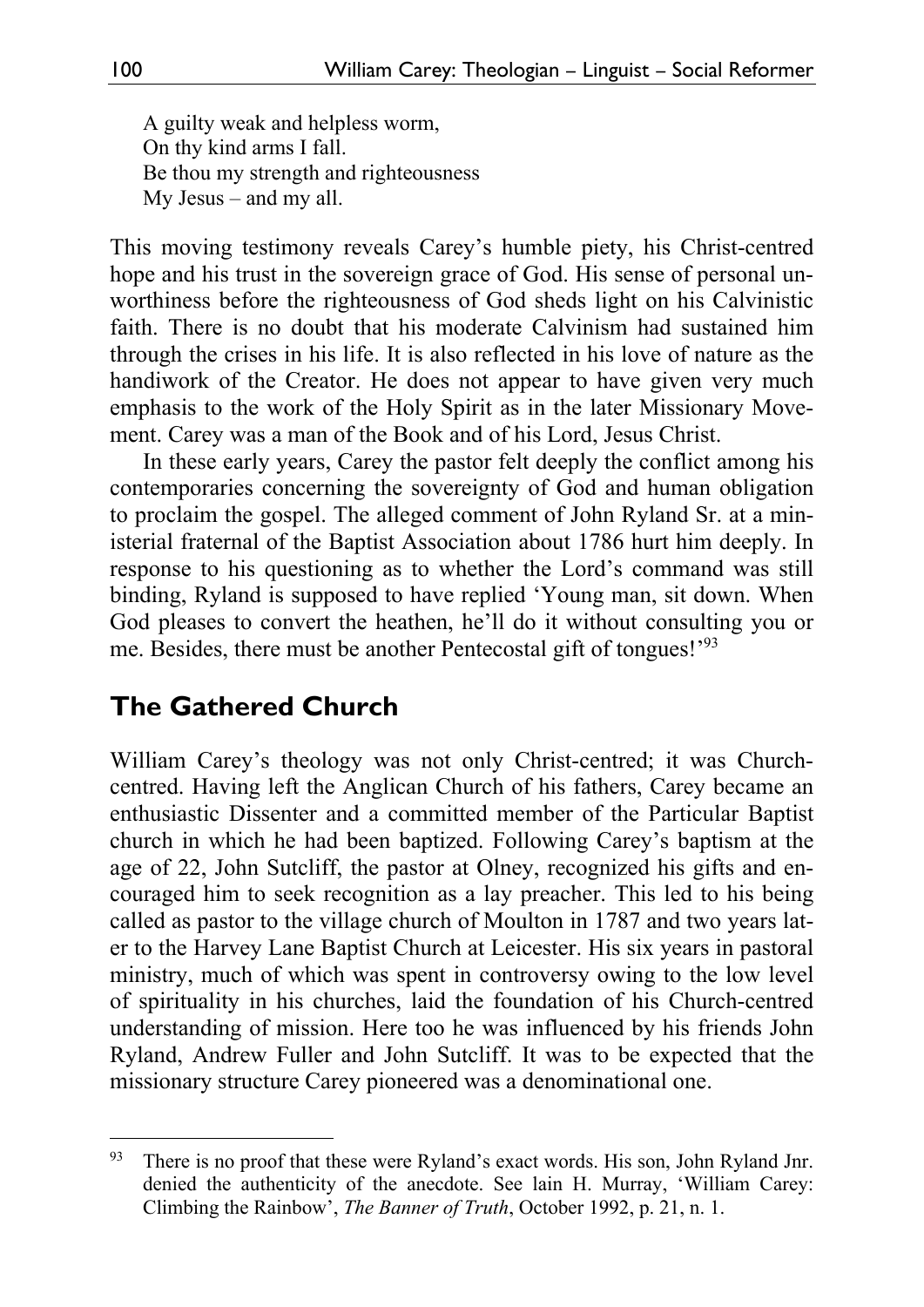Carey's Doctrine of the Church followed the 'primitive' New Testament model which stressed preaching, spontaneous spirituality in worship, emphasis on fellowship, the ordinances of believers' baptism and on the Lord's Supper and on independency in church organization.<sup>94</sup> Carey carried this model to India. It is significant that with the arrival of the new missionaries in Serampore early in the year 1800, Carey and his colleagues immediately constituted themselves as the local Baptist Church and elected Carey as pastor. The first convert, Krishna Pal, upon his baptism in December 1800, was admitted without delay to the membership of this church and invited to participate in the service of the Lord's Supper. Thus the concept of the gathered church with its emphasis on the fellowship of believers became the guiding principle of Carey's evangelistic and church planting ministries.

Carey and his colleagues carried this principle into the structuring of the Serampore Mission. As a community they covenanted together to live as an extended family, sharing in a common table, common purse and in rotating leadership. Carey had been inspired to follow this joint family lifestyle by the example of the Moravian missionaries, except in the concept of a permanent house father. In October 1805 they drew up a 'Form of Agreement' in which in eleven points they outlined their Mission strategy. This included the resolution that the church must be indigenous from the beginning. The 8th principle stated: 'it is only by means of native preachers that we can hope for the universal spread of the Gospel throughout this immense continent. We think it is our duty as soon as possible, to advise the native brethren who may be formed into separate churches, to choose their pastors and deacons from their own countrymen.'95

It was often stated that Carey failed as an evangelist and in establishing new churches. John Mack of Serampore College, in a funeral sermon on Carey (reprinted in the *Bengal Hurkaru*, Calcutta 14th August 1834) remarked that he had never heard of a single Indian converted directly by Carey's preaching and that in the last twelve years of his life Carey only once, to his knowledge, addressed the gospel to 'the heathen'.96 This harsh judgement hardly does justice to the priority Carey gave to preaching and

<sup>94</sup> Christopher Smith contrasts the 'primitive' model with the 'professional' institutional model of the later church. He argues that the Serampore trio operated simultaneously in the spiritual world of personal piety and the commercial world of technologically-impressive capitalism. See his article 'A Tale of Many Models', *International Bulletin of Missionary Research 1992.*<br><sup>95</sup> Cited *Christian History* (Vol. XI. No. 4), p. 34.

<sup>96</sup> E. Daniel Potts, *British Baptist Missionaries in India 1793-1837* (Cambridge CUP 1967), p. 35, n. 1.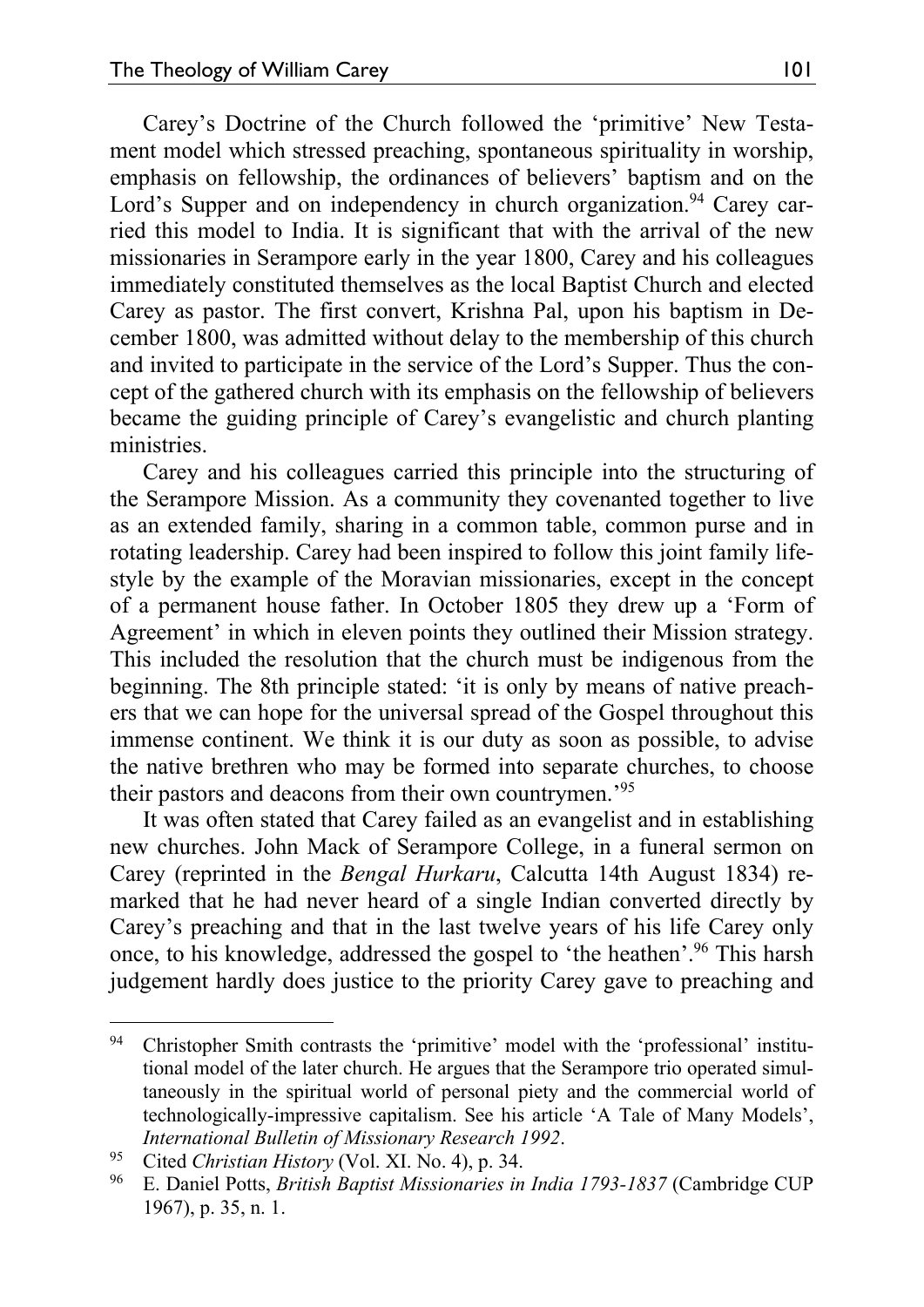to establishing new churches in the earlier years of his ministry. It is understandable that in his later years Carey was preoccupied with his translation work, his teaching at Fort William College and the founding and developing of Serampore College and he was overwhelmed by personal controversy. It is clear from his letters and biographers that in his early years in Serampore Carey preached regularly in the bazaar and entered into serious dialogue with Hindus and others. The statistics of the Serampore Mission suggest that by 1812 there were eleven Bengali churches and twenty native evangelists and by 1813 five hundred had been baptized. This would have included Anglo-Indians and Europeans as well as Hindus. These figures represent the work of the Mission as a whole, not just of Carey. Considering the suspicion and resentment of the European community, the fanaticism of the Brahmins, and the low moral standards of the people, the slow growth of the church is understandable. The Hindu reform movement beginning with Rammohan Roy after 1815 proved an effective half-way house for would-be converts from the upper classes. They accepted Christian ethical teaching but chose to remain within the Hindu caste community. In a letter to his son Jabez dated 26th January 1824, Carey shared his distress that the people seem 'as insensible as ever' to Christianity.<sup>97</sup> Even if Carey saw little direct fruit for his preaching he was instrumental in the conversion of many through his multi-faceted ministries.

The Serampore trio, Carey, Marshman and Ward, were much more committed to the principle of establishing indigenous churches than were the Calcutta and General Baptist missionaries. This created some friction between them. The Serampore trio recognized that native pastors needed to be properly trained and to become self supporting, and that the churches must be self governing. Their first step in this policy was to establish as many schools as possible giving a general education in the Bengali language and seeking to make the schools self-supporting. Joshua Marshman drew up guidelines in *Hints relative to Native Schools, together with an outline of an Institution for their Extension and Management*. 98 The success of their educational system led the Serampore missionaries to recognize the need for a higher institution to train teachers for the schools and to prepare native preachers as evangelists and pastors for the work of the churches. In the prospectus for the proposed College at Serampore they emphasized both Sanskrit, Eastern literature and European science and knowledge as being essential to the training of national church leaders. It is

<sup>97</sup> Potts, *ibid.*, p. 36.

<sup>98</sup> John D. W. Watts, 'Baptists and the Transformation of Culture: A Case Study from the Career of William Carey' *Review and Expositor* 89, (1992) No. 1, p. 16.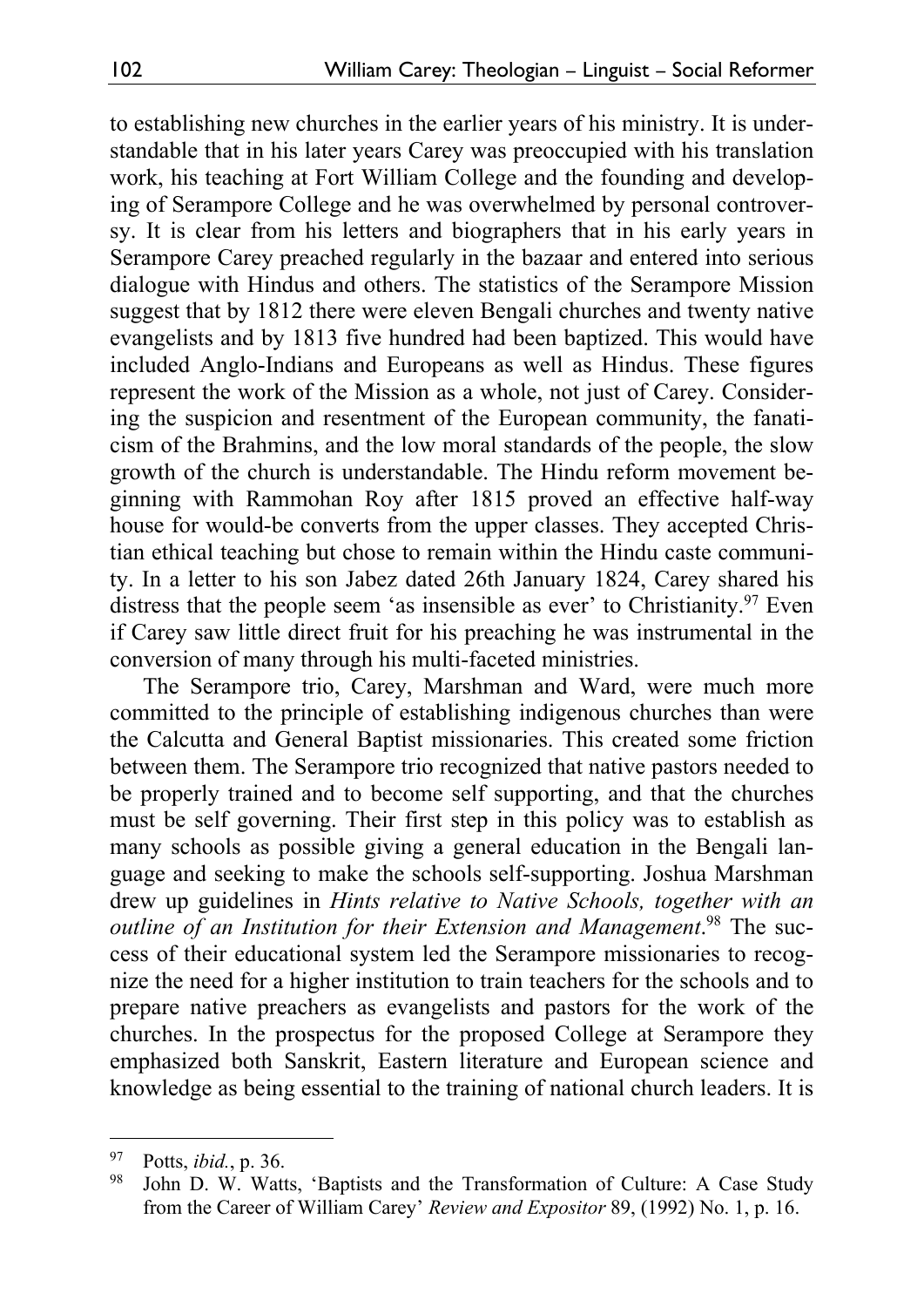also significant that in addition to training Christians as teachers and evangelists they opened the College to youth from all parts of India 'without distinction in caste or creed'. Eleven Brahmin students enrolled in the first session.

The Serampore missionaries saw that though the church was called out of the world to be a new fellowship, it must be engaged in witness in the world; thus Serampore symbolized all that Carey and his colleagues stood for – respect for Indian language, literature and culture, the values of Western science and knowledge and a commitment to the message of the Bible and to Christian ethical lifestyle. The original vision for Serampore College continues to be maintained to the present day, both as a University College with faculties in Arts, Science and Commerce and as a Theological faculty for training men and women for the service of the Church.

William Carey's Doctrine of the Church was not only that of the local church but of the ecumenical family of Churches. In Calcutta Carey had a good working relationship with the evangelical Church of England chaplains. He met regularly with Henry Martyn for fellowship in the restructured pagoda at Serampore. Carey was a catalyst for world evangelization. In 1806 he proposed to Andrew Fuller, the Secretary of the Baptist Missionary Society, that they should summon 'a meeting of all denominations of Christians at the Cape of Good Hope somewhere about 1910 to be followed by another such conference every ten years'. Andrew Fuller turned the project down, replying, 'I consider this as one of Br'r Carey's pleasing dreams'.99 It was not until the World Missionary Conference of Edinburgh in 1910 that Carey's vision was realized. In a real sense it may be said that Carey's vision for world evangelization also anticipated the slogan of the contempory Lausanne Movement for World Evangelism, 'calling the Whole Church to take the Whole Gospel to the Whole World'.

# **Faith and Culture**

For William Carey the Christian faith and Indian culture were not irreconcilable. He strove to affirm Bengali culture where it did not conflict with the gospel so that converts could retain their cultural self-identity and give leadership in evangelism and to the emerging church. He resisted attempts to replace Indian culture by the so-called Christian culture of the west. Carey was motivated by his respect for the highest values in Indian culture

<sup>-</sup>99 Ruth Rouse 'William Carey's "Pleasing Dream"' *International Review of Missions* (1949) p. 181.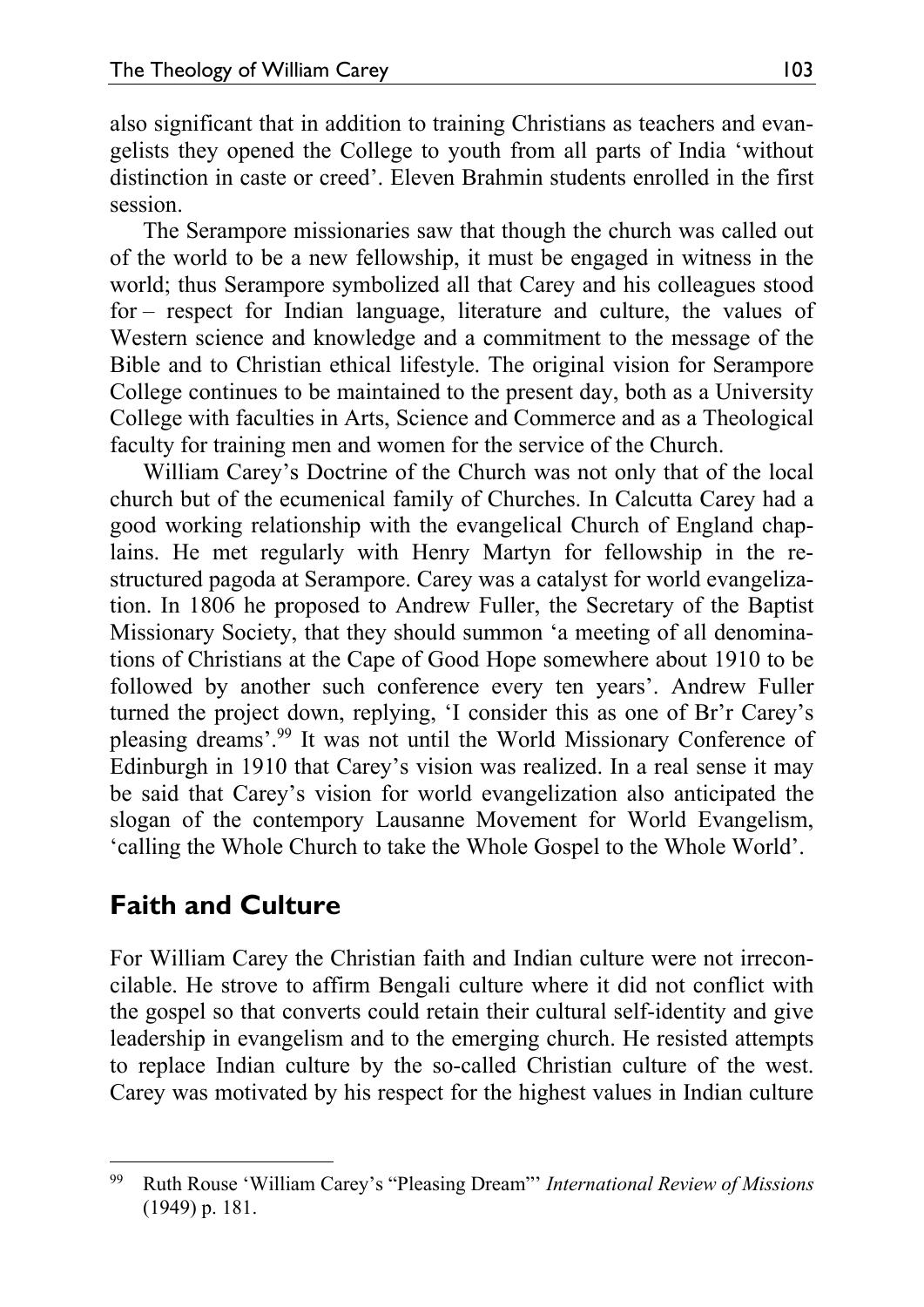as well as by his conviction that evangelism was primarily the task of the national Christians.

This culture-affirming attitude was expressed in a number of ways. For example, Carey did not ask his first convert Krishna Pal to change his name even though he carried the name of a Hindu god. The prevailing spirit then and until recently was that converts at their baptism should take an anglicized biblical name or the western name of their missionary benefactor. Similarly in regard to dress, Carey and his colleagues encouraged new believers to retain their traditional dress and even the sacred thread of the higher castes.<sup>100</sup>

When the Brahmin convert Krishna Prasad disregarded and trampled on his sacred thread before his baptism, Ward kept it and later sent it to England for safe keeping. Then Ward gave Krishna Prasad money to buy another *paita* and for some years Krishna Prasad wore his thread on his preaching tours.

However, the most significant factor in Carey's approach to Indian culture was his insistence that education be in the vernacular language.<sup>101</sup> While other missionaries and social workers were emphasizing the use of the English language and western education, on the assumption that the Enlightenment culture of the west was superior to native language and culture, Carey insisted on Bengali as the medium of education from primary school through to university education in Serampore College. As we have seen, Carey recognized the importance of both Eastern and Western knowledge and these were taught side by side at Serampore College.

While endorsing Bengali cultural values Carey and his colleagues rejected those cultural practices that conflicted with biblical ethics and social justice. Carey opposed idolatrous practices such as the Jagannath festival in which worshippers lost their lives, but he did not attack idolatry as such in public.

<sup>&</sup>lt;sup>100</sup> It is perhaps significant that despite his commitment to affirming national culture, Carey himself continued to wear the dress of his own English culture and of his status as a college professor. For Carey there was no single Christian culture; each was valid in its own context.

<sup>&</sup>lt;sup>101</sup> In his translation work Carey not only translated the Bible into many Indian languages but, with Marshman, one third of the Hindu epic *Ramayana*, into Bengali (5 volumes) and with Ward into English (3 volumes). He also published *Itihasamala* in Bengali, an anthology of prose stories of Bengali life. It can be argued that he wanted to show the superiority of the teaching of the Bible to other scriptures, and at the same time win respect in official circles. This was no doubt true, but it does not fully explain the enormous effort put into this work in spite of the criticism of other missionaries and the Society in England.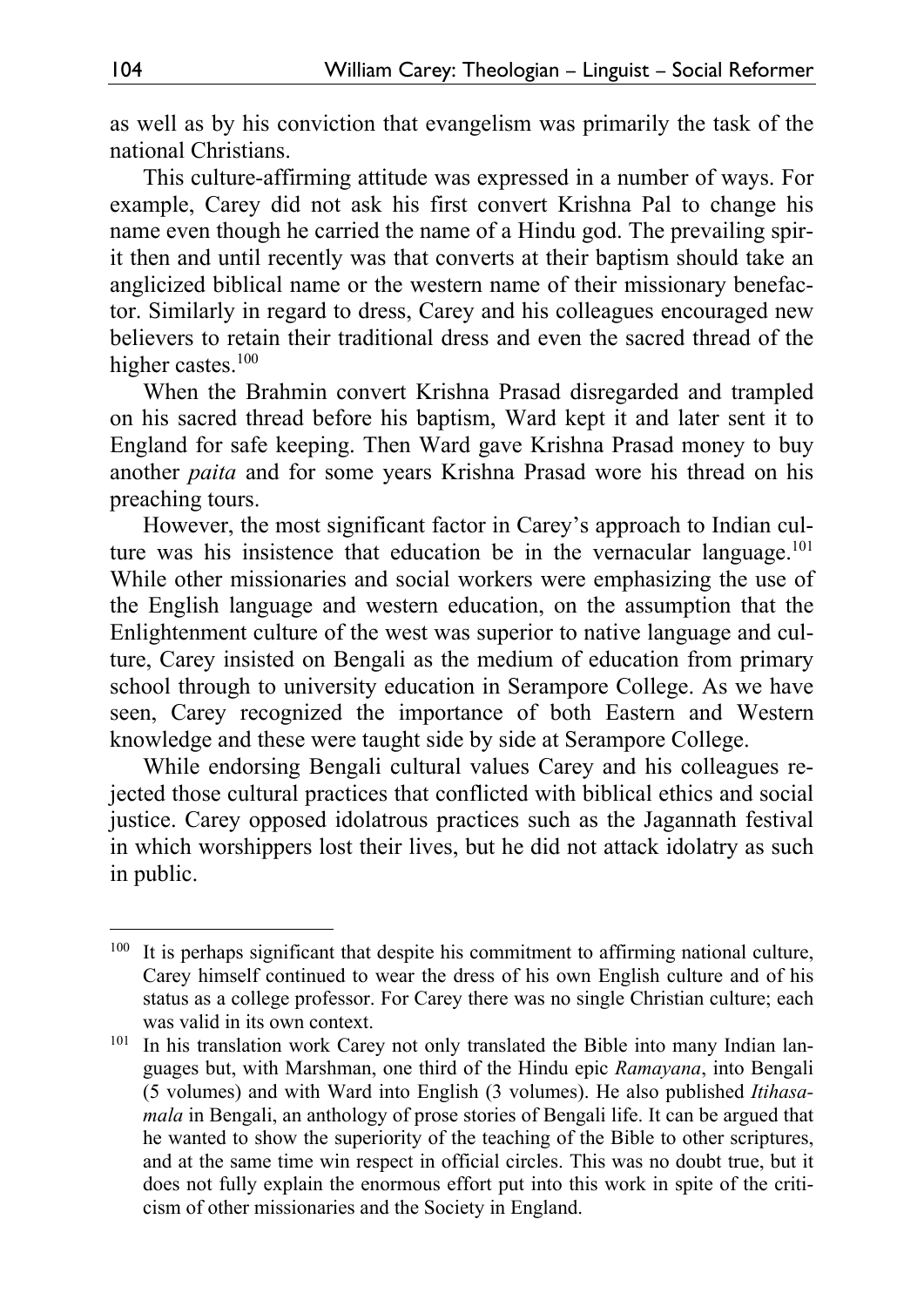Carey was a vigorous opponent of the evils of the caste system. Upon profession of faith, Krishna Pal was invited by Thomas and Carey to share a meal with the missionaries and so break caste. Only then was he baptized and admitted to the Church. At his first communion Krishna Prasad the Brahmin convert received the common communion cup from the hands and lips of Krishna Pal, the Sudra. This was no doubt an intentional breaking of caste. Carey's life-long campaign against the evils of infanticide and the burning of widows (*sati*) reflected his commitment to biblical ethics and to compassionate justice. Carey was committed to the social transformation of culture.

This raises an important question as to how far Carey's action for social change was the consequence of his theological convictions or of his instinctive response to injustices that he experienced in his early years. Carey was no systematic theologian and the answer is probably both/and rather than either/or. Carey's acceptance of and love for the Bible and his sense of obligation to obey its teaching shaped his faith and action. Frederick Downs argues that in the New Testament conflict between James and Paul on the issue of Gentile converts accepting Palestinian Jewish culture, Carey was clearly on the side of Paul, who recognized that there was no single Christian culture but that the Christian faith must be incarnate in every culture.<sup>102</sup> Yet there can be no doubt that Carey's own cultural background prepared him in a unique way to feel deeply about the injustices of Indian society. Throughout his life in England he lived in constant poverty, and as a dissenter was disadvantaged in education, employment and social acceptance. The spirit of the second half of the 18th Century in England was one of radicalism and revolt, reformers clamouring for freedom of the press and dissenters expressing their resentment of the Test and Cooperation Acts. The idealism of the French and American revolutions encouraged republican inclinations to overthrow the monarchy. Carey the young radical was caught up in this ferment. On one occasion Andrew Fuller his mentor chided him for not drinking to the King's health.<sup>103</sup>

Carey had also imbibed the social conscience of the pre-Victorian Evangelical Movement. Throughout his life he identified with the evangelical revolt against the slave trade. For example, he stopped eating sugar from the West Indies. In India, Carey constantly prayed for the emancipation of the West Indian slaves. With tears of joy he thanked God when the

<sup>&</sup>lt;sup>102</sup> Frederick S. Downs 'Reflections on the Culture/Society Issue in Contemporary Mission', *American Baptist Quarterly* (December 1989) pp. 239-246.

<sup>103</sup> S. Pearce Carey, *William Carey* (London, Carey Press, 1934), p. 6.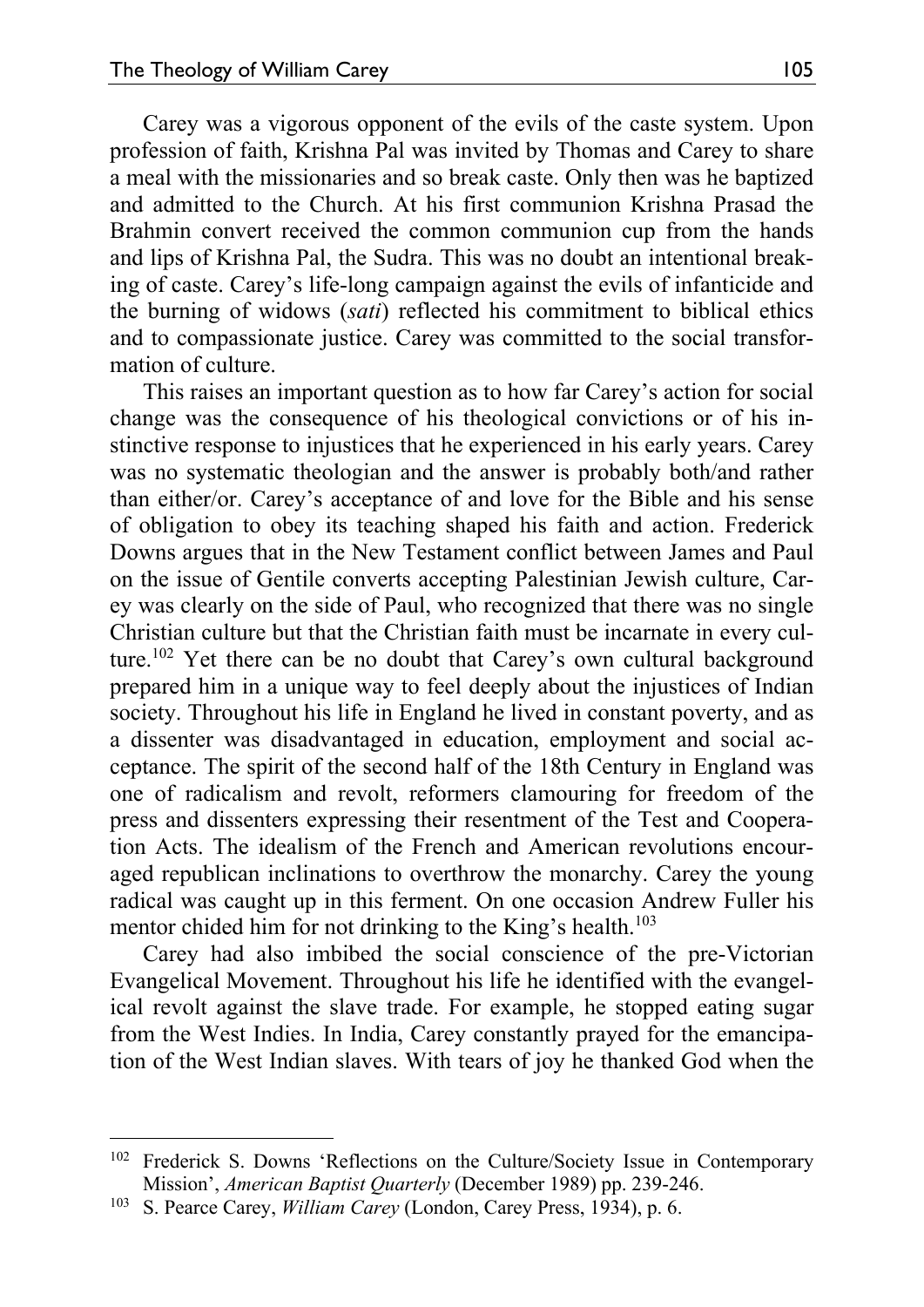news came in September 1833 of their intended release.<sup>104</sup> Carey's cultural background made it inevitable that he would be opposed to the many social injustices he faced during his missionary career.

## **Integral Mission**

Another significant and abiding factor in Carey's theology was his commitment to what we may call integral mission – social justice and the renewal of society integrated with compassionate service, universal education, fearless evangelism and church planting. Carey and his colleagues, Joshua and Hannah Marshman and William Ward, without whom he would never have succeeded, were pioneers and catalysts for change 150 years ahead of their time. Carey's respect for the best of Indian language and literature, his compassion for the suffering and the oppressed, his ceaseless campaign for social justice won him the respect of both the British imperialistic bureaucrats and the social activists among Hindu Reformers such as Raja Rammohan Roy. He is called Mahatma Carey – the Great Spirit – by Hindu leaders in Bengal today. However, his policies were not accepted by all. His own Baptist missionary colleagues in Calcutta who separated themselves from him, were critical of his indigenous policies, his autocratic methods and his independent spirit. As a catalyst for change, he inevitably attracted criticism. It is Carey's translation work and his holistic approach to mission that have inspired the leaders of churches and of many Christian agencies in India today to call for the bicentenary celebrations of Carey's arrival in India on 11th November 1793. Irrespective of denominational allegiance, the churches want to recognize his unique contribution to the founding and development of Christian witness in North India. Christopher Smith notes that Carey was a self-educated tradesman who rose to become a linguist and orientalist, a penniless cottager who founded a grand scholarly institution, and a shoemaker who married an aristocratic lady. He was accessible to both the humble poor, to the Anglo Saxon middle class and to the ruling aristocracy. Smith adds: 'He was a catalyst extraordinary who operated during an unrepeatable and critical *kairos* in world history.'105 He belongs to the whole Church and to India.

As we have already suggested, Carey's theology was shaped by his biblical faith, his social background and early struggles, the radical spirit of his age and by the impact of the Evangelical pre-Victorian Movement for

<sup>104</sup> Carey, *ibid.*, p. 436.

<sup>105</sup> A. Christopher Smith, 'The Legacy of William Carey', *International Bulletin of Missionary Research* (16/1, 1992), p. 7.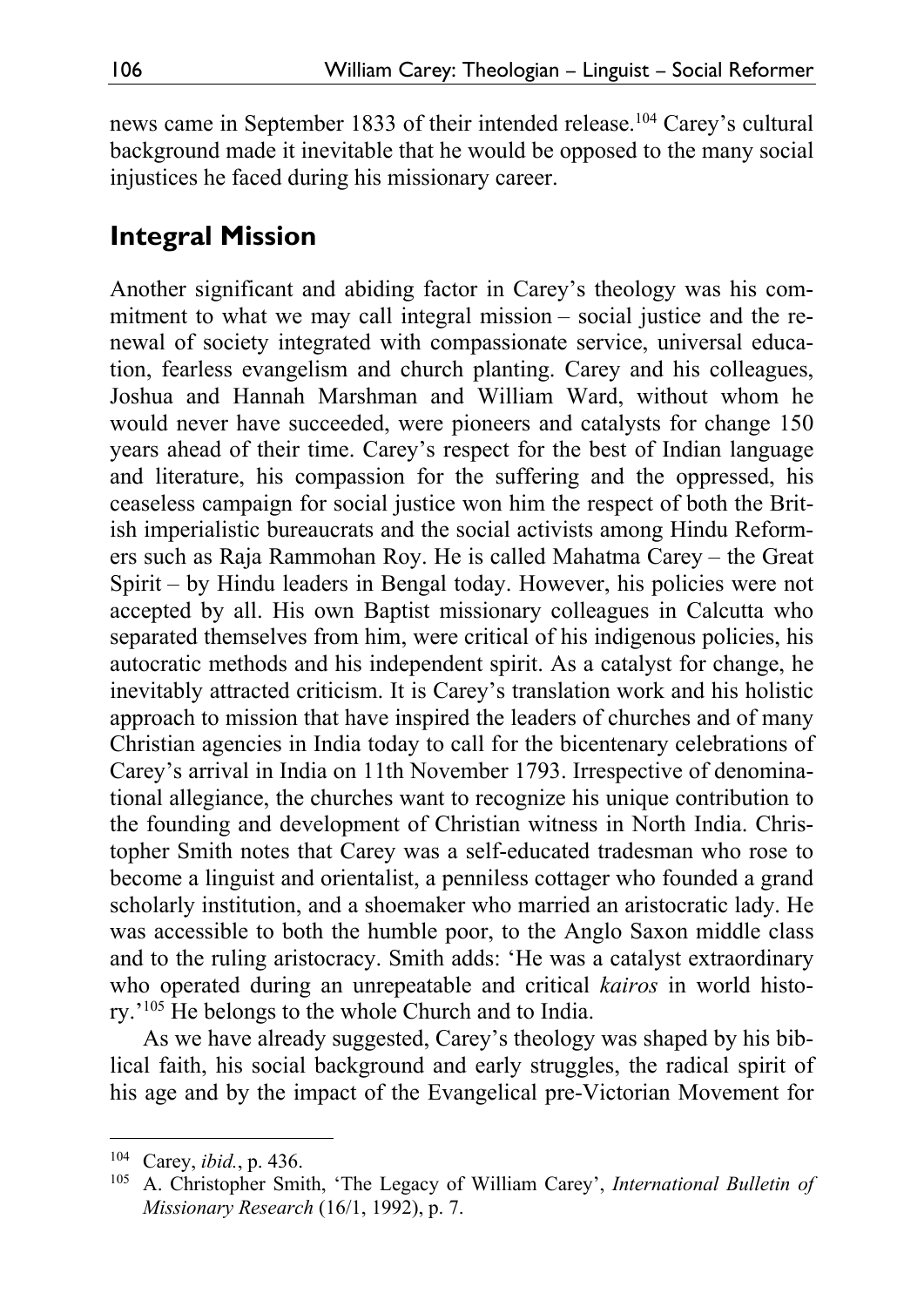social reform. *The Enquiry* represents the summation of his thinking prior to going to India. During his forty year missionary career he built on this foundation and made no radical departure from it. His thought naturally matured and his commitment to holistic and integral mission strengthened, despite the fact that he himself became less involved in direct evangelistic work. It has been left to others to build on these foundations.

Carey's working relationship with William Ward from 1800 until Ward's sudden death in 1823 and with Joshua and Hannah Marshman until his own death in 1834 is unique in the history of missions. Although different in temperament they were of one heart and mind in their mision. Without Ward and the Marshmans, Carey would never have achieved his holistic and integral Mission.

Part of the Serampore Mission's unique contribution to missions was their ability to develop structures and institutions to carry through the functional programmes they initiated. For example, William Ward pioneered the printing press as a vehicle to publish Carey's biblical translations and as a means of self-support for the Serampore Mission. Carey and Marshman opened numerous schools to give education to the poor. Again, Carey and Marshman established Serampore College to provide training for Indian pastors and teachers for the schools. Carey started a Savings Bank to enable the poor to provide for the education of their children and to assist the unemployed. He was instrumental in the founding of the Agro-Horticulture Society in order to raise the level of agricultural production to provide a better diet for the poor. He entered into an ongoing dialogue with the political leaders to carry through the needed social reforms. He appealed directly to the British authorities in India and to the Parliament in London. In the periodicals which he and Marshman founded, *Samachar Darpan* and *Friend of India*, they brought to the attention of their political rulers cases of infanticide, *sati*, the ill treatment of lepers and instances of slavery. They believed that word and deed were inseparable. Thus by every means Carey and his colleagues sought to arouse the consciences of both the educated national leaders and their people and the political authorities on issues of social injustice. The two most notable examples of Carey's successful influence on the political structures were the action of the Governor General Lord Wellesley in 1802 to make the practice of infanticide illegal, and the action of Governor General Lord Bentinck in abolishing *sati* in December 1829. The latter action was the culmination of Carey's protest against this social evil from the beginning of his ministry in Serampore thirty years before. At the same time it is probable that Carey's efforts inspired Rammohan Roy in his campaign against *sati*. It appears that these two leaders rarely met.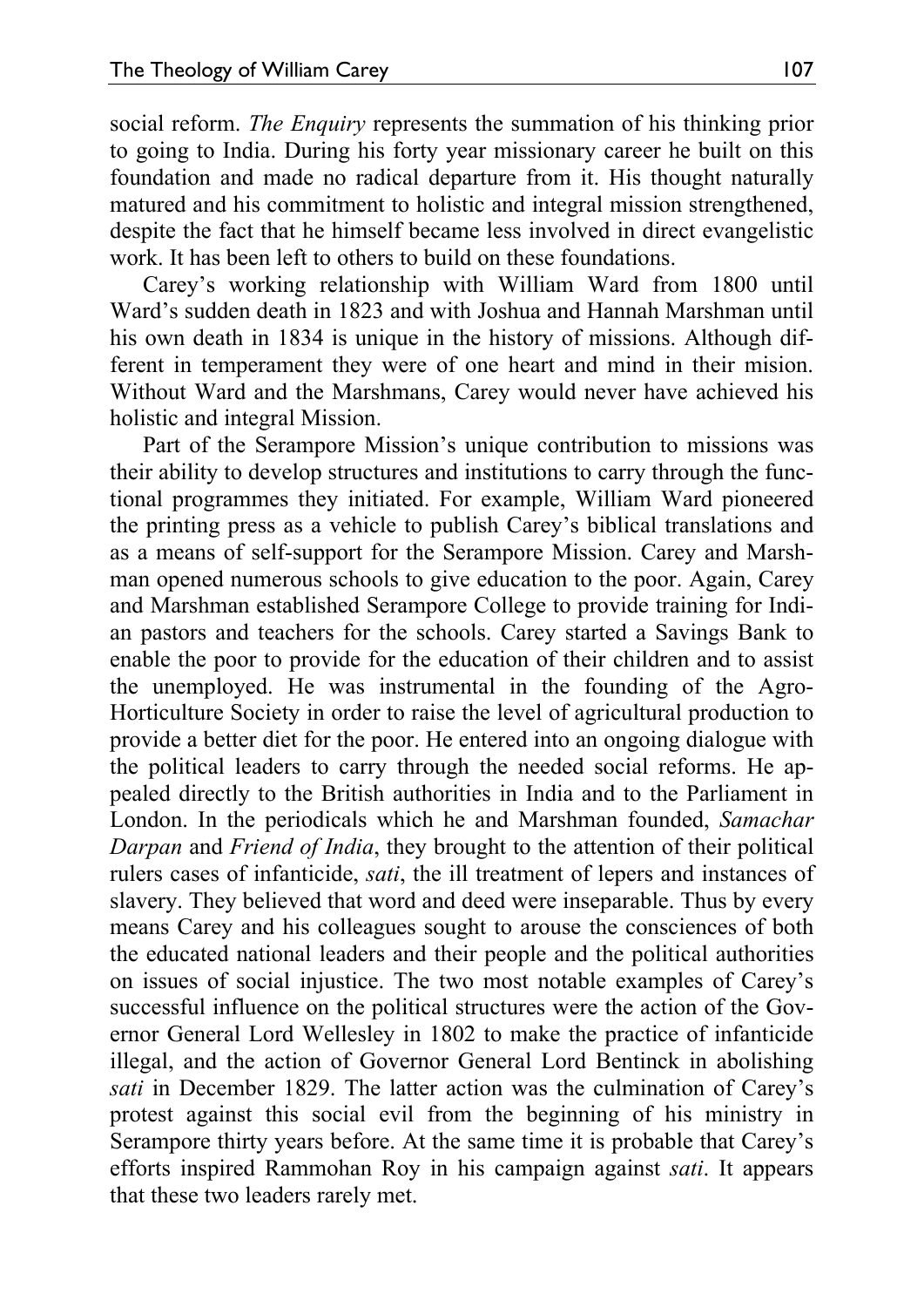The work of William Carey cannot be judged only by the immediate successes and failures of the Serampore Mission, for as his friend Christopher Anderson declared in a memorial sermon in Edinburgh in 1834, Carey's labours, however great, were 'chiefly preparatory or prospective.'<sup>106</sup> Carey expected great things from God and he attempted great things for God. He was a man of vision and a man of action. Some of Carey's achievements have stood the test of time, notably Serampore College; others have not. His translation of the Bible into the languages of India was less than satisfactory and has been replaced by others, especially those working under the guidance of the Bible Society. Yet his Bengali grammar and his 87,000 word *Dictionary of the Bengali Language* (1824) helped to raise Bengali from an unsettled dialect to the level of a national language. Carey's role in the Bengali Renaissance is acknowledged by all. In the words of John Watts, 'Carey embraced Bengali and Asian culture in the name of Christ and accomplished much more for the Kingdom and for humanity than he could ever know. And generations rise up to call him blessed.'107

Despite the limitations of Carey's work as an evangelist, his principles for indigenous self-supporting churches are standard practices today. The heart of Carey's theology is summed up in the words he whispered to Alexander Duff on his death bed: 'Mr Duff, you have been speaking about Dr Carey, Dr Carey: when I am gone say nothing about Dr Carey. Speak only about Dr Carey's Saviour.'108

<sup>106</sup> Smith *ibid.*, p. 7.

<sup>107</sup> Watts *op. cit.*, p. 19.

<sup>108</sup> Pearce Carey, *op. cit.*, p. 428.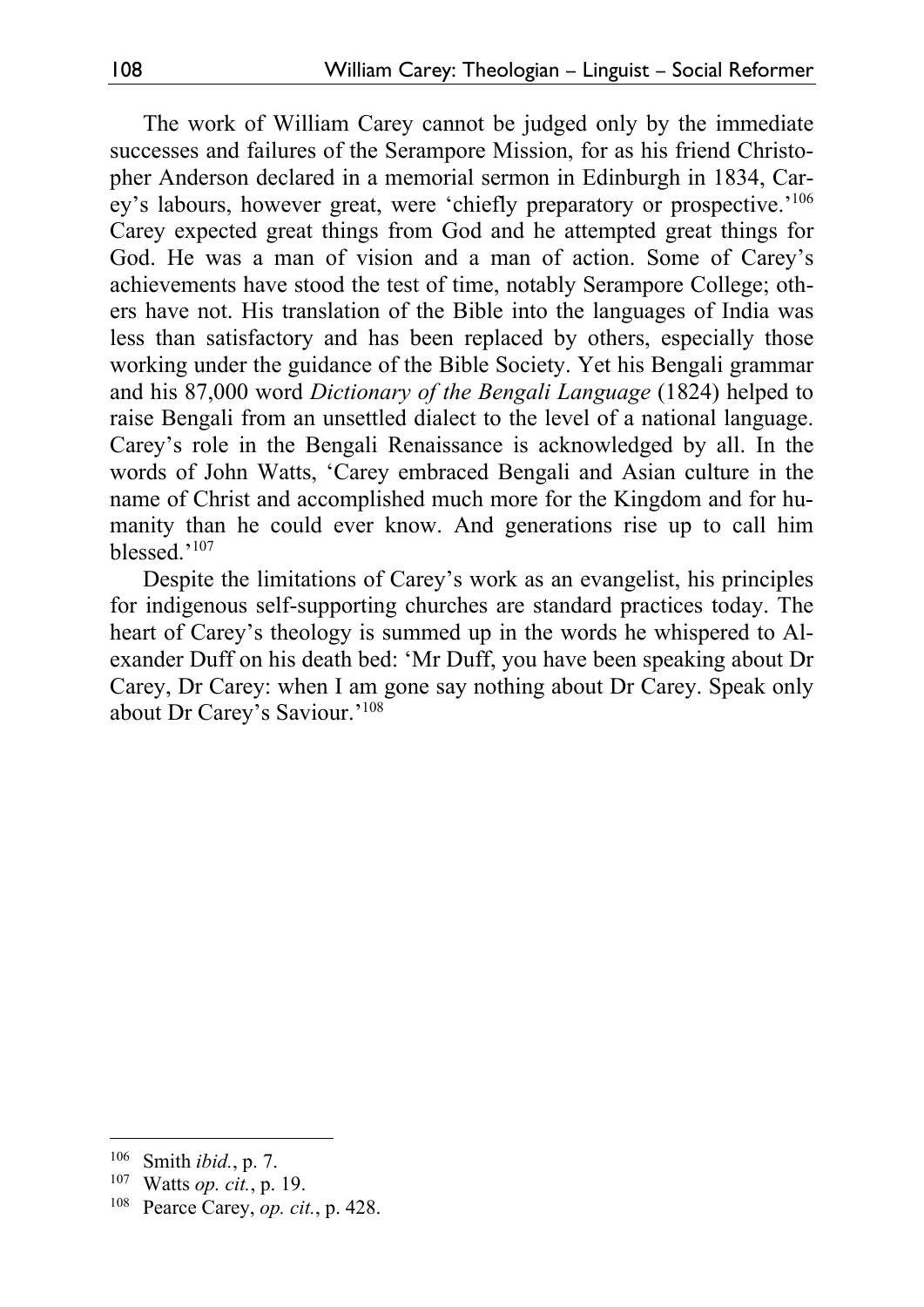# **Be keen to get going**

By Thomas Schirrmacher

Prof. Dr. theol. Dr. phil. Thomas Schirrmacher, PhD, DD is director of the International Institute for Religious Freedom (Bonn, Cape Town, Colombo), Professor of the Sociology of Religion at the State University of the West in Timisoara (Romania) and Distinguished Professor of Global Ethics and International Development at William Carey University in Shillong (Meghalaya, India), as well as speaker for human rights of the World Evangelical Alliance, speaking for appr. 600 million Christians. He is member of



the board of the International Society for Human Rights. His newest publications include books on 'Fundamentalism', 'Racism', and 'Christians and Democracy'.

Reprinted from: Be Keen to Get Going: William Careys Theology. RVB: Hamburg, 2008<sup>2</sup>.

# **1. Carey's Theology – the 'Missing Link'**

# **Almost nothing about Carey's theology**

William Carey is considered the "Father of Protestant missions"<sup>109</sup>. His book, "An Enquiry into the Obligations of Christians to Use Means for the Conversion of the Heathens"110, written in 1792, was the beginning of the so-called 'Great Century'111 (1792-1914) between the French and the Russian Revolutions. For the centennial anniversary, none lesser than the mentor of German missiology, Gustav Warneck, wrote, "Thus, the year 1792

<sup>-</sup>109 Ralph D. Winter, Steven C. Hawthorne, ed., *Perspectives on the World Christian Movement* (Pasadena: William Carey Library, 1981), p. 227-228. E. Daniels Potts, *British Baptist Missionaries in India 1793-1837: The History of Serampore and its Missions* (Cambridge: At the University Press, 1967), p. 5, criticizes this view.

<sup>110</sup> Edition used: William Carey, *An Enquiry into the Obligations of Christians to Use Means for the Conversion of the Heathens* (London: The Carey Kingsgate Press, 1961).

<sup>111</sup> Charles L. Chaney, *The Birth of Missions in America* (South Pasadena: William Carey Library, 1976), p. xi.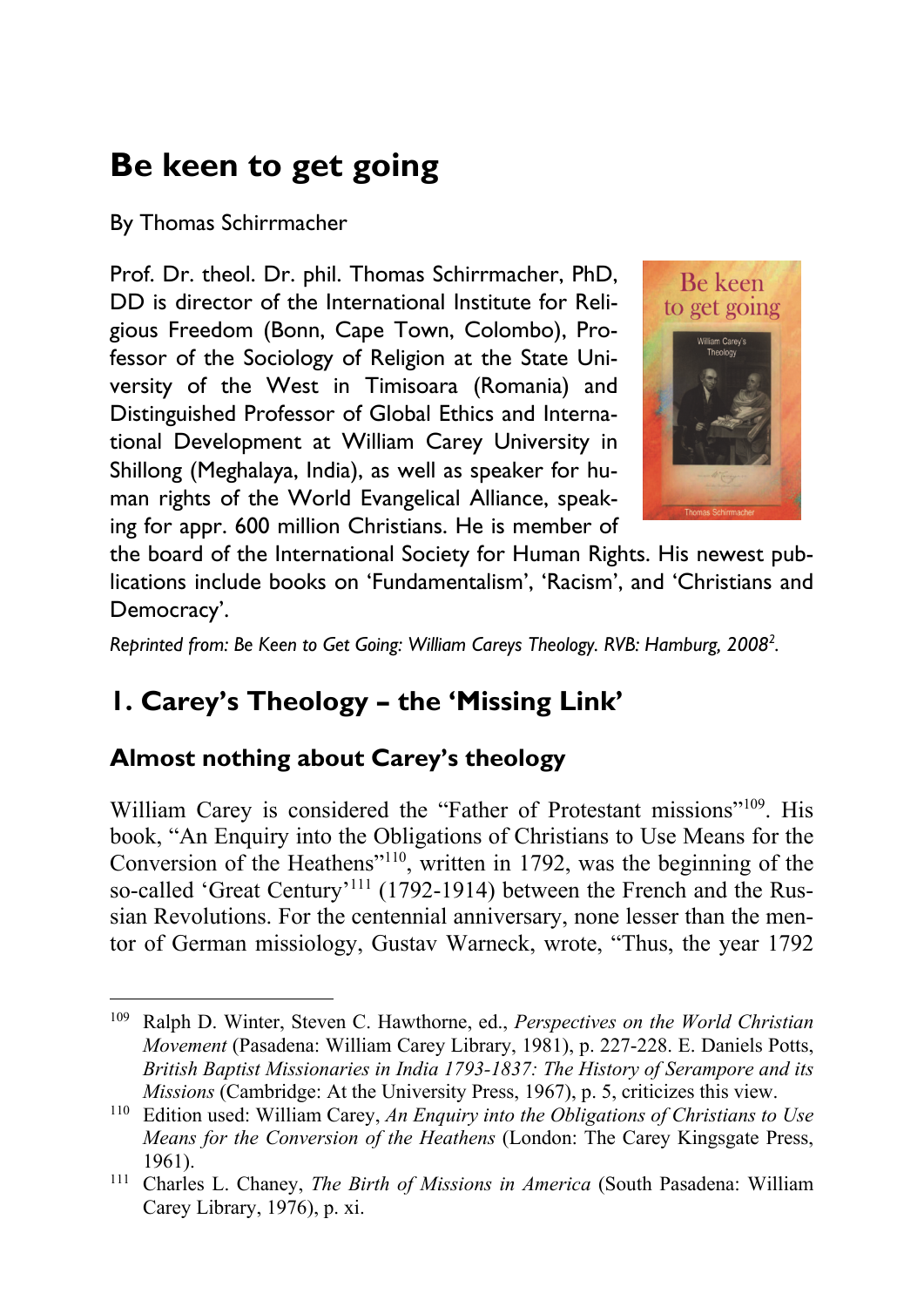may be considered the true birth date of modern missions."112 Less than twenty days after the publication of the "Enquiry", Carey preached his sermon on Isaiah 54:2-3 and began to disseminate it with a clear appeal for missions to his fellow pastors, $113$  which soon led to the foundation of the mission society "The Particular Baptist Mission". The first mission society without state supervision was founded on different lines than the Anglo-Saxon honor societies.<sup>114</sup>

Much has been written about Carey and his colleagues, their mission field in Serampore, as well as their achievements in printing, Bible translation, teaching and in many other areas.

Strangely enough, however, in his numerous<sup>115</sup> biographies<sup>116</sup> little attention has been paid to his theology, as expressed in his major work, not

<sup>112</sup> Gustav Warneck, "Zum Jubiläumsjahr der evangelischen Mission", *Allgemeine Missions-Zeitschrift* 19 (1892) pp. 3-4. Warneck mentions Carey's predecessors, but considers their efforts private attempts, while Carey initiated the systematic spread of the Evangelical faith. In Serampore, Carey and his team took over the work of the Herrnhuter missionaries, Schmidt and Grassmann, who had begun their work in 1777. Schmidt died twelve years later, the station was closed in 1787, and Grassmann returned to Europe in 1792; from A. Schillbach, "William Carey: Eine Jubiläumserinnerung", *Zeitschrift für Missionskunde und Religionswissenschaft* 7 (1892) pp. 175-183, 219-227, and 8 (1893) pp. 29-38. For a thorough comparison of the two positions, see Aalbertinus Hermen Oussoren, *William Carey, Especially his Missionary Principles* (Diss.: Freie Universität Amsterdam), (Leiden: A. W. Sijthoff, 1945), pp. 219-269.

<sup>113</sup> Mary Drewery, *William Carey* (Grand Rapids: Zondervan, 1979) p. 39. James R. Beck, *Dorothy Cary: A Biography* (Grand Rapids: Zondervan, 1979) p. 65-66. Gustav Warneck, "Zum Jubiläumsjahr der evangelischen Mission", op. cit., p. 3.

<sup>&</sup>lt;sup>114</sup> R. Pierce Beaver, *All Love Excelling: American Protestant Women in World Mission* (Grand Rapids: Wm. B. Eerdmans, 1968) p. 15-17.

<sup>115</sup> See Ernest A. Payne, "Carey and his Biographers," *The Baptist Quarterly* 19 (1961) p. 4-12, for a survey of older biographies.

<sup>116</sup> Works with notes and documentation: Mary Drewery, *William Carey*, op. cit.; James R. Beck, op. cit.; Works without documentation: Frank Deauville Walker, *William Carey* (1925, repr. Chicago: Moody Press, 1980); Kellsye Finnie, *William Carey*, (Carlisle, G. B.: OM Publ, and Didcot., G. B.: Baptist Missionary Society, 1992); Basil Miller, *William Carey*: *The Father of Modern Missions*, (Minneapolis: Bethany House, n. d.), Original title published as *William Carey*: *Cobbler to Missionary*, (Grand Rapids: Zondervan, 1952); S. Pearce Carey, *William Carey*, original from 1923/1934 ed. by Peter Masters (London: The Wakeman Trust, 1993), German ed.: S. Pearce Carey, *William Carey: Der Vater der modernen Mission*, (Bielefeld: CLV, 1998). See also more the specific, documented studies by A. Christopher Smith, "William Carey", *Mission Legacies*: *Biographical Studies of Leaders of the Modern Missionary Movement*, ed. Gerald H. Anderson American Society of Missiology Series 19 (Maryknoll, N. Y.: Orbis Books, 1994)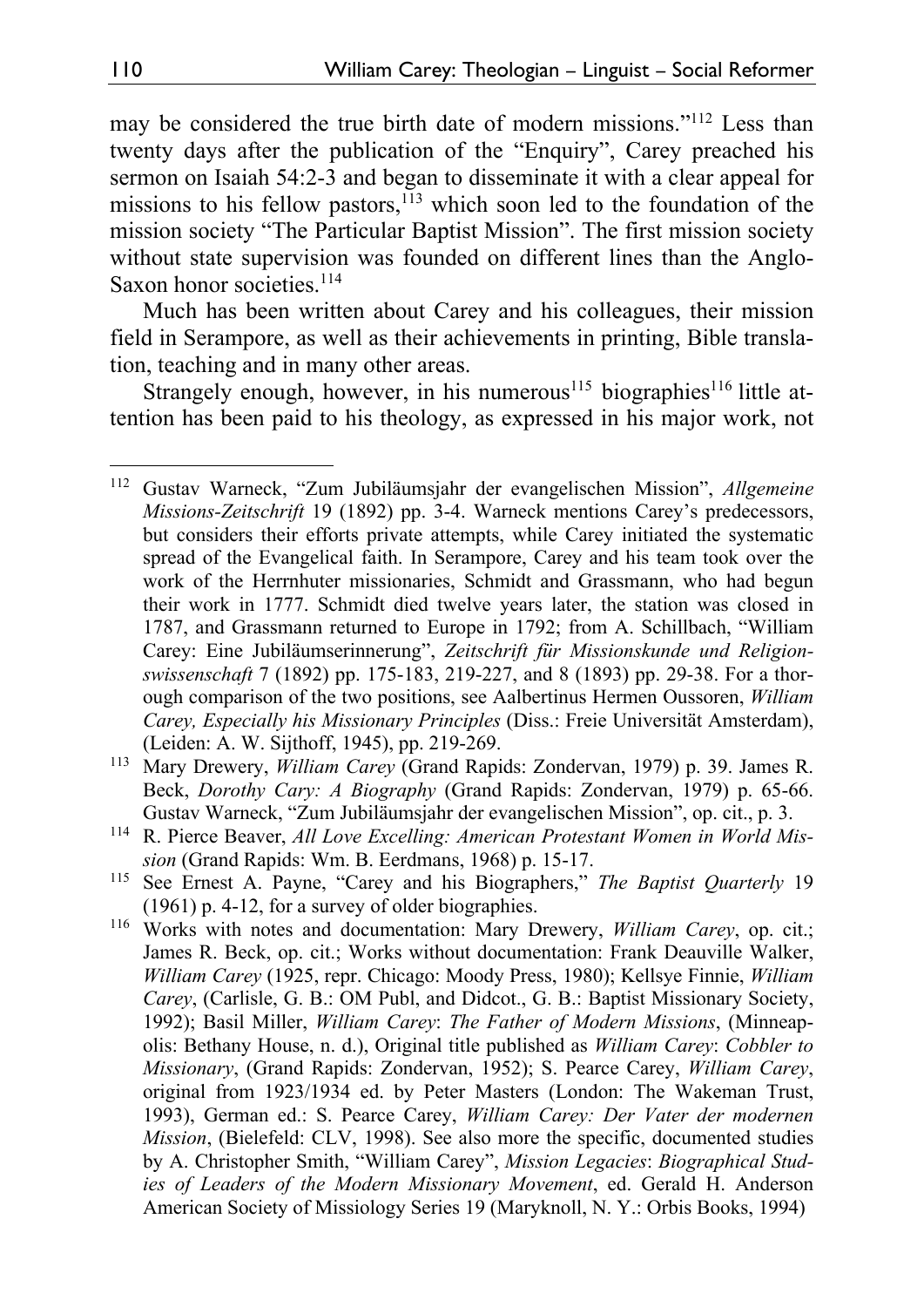-

even in Bruce J. Nichols' article "The Theology of William Carey"<sup>117</sup>. (The only exception I know of is Iain Murray's study, *The Puritan Hope*).<sup>118</sup> This failure, probably, is due to the fact that Carey's theology differs from that of presently predominant, Post-Classical mission societies, which happily claim him as their father, although he was a Calvinist and a Postmillennialist.<sup>119</sup> Even the two dissertations discussing his achievements<sup>120</sup> ignore large areas of his theology. Neither mention his eschatological views, which played a major role in his decisions. The best description –actually a biography of his first wife<sup>121</sup> – mentions his personal optimism in the chapter on "Attitudes Towards the Future",122 but not

 <sup>[</sup>reprint of A. Christopher Smith, "The Legacy of William Carey", *International Bulletin of Missionary Research* 16 (1992) pp. 2-8]; A. Christopher Smith, "Myth and Missiology: A Methodological Approach to Pre-Victorian Mission of the Serampore Trio", *International Review of Mission* 83 (1994) pp. 451-475; and A. Christopher Smith, "The Edinburgh Connection: Between the Serampore Mission and Western Missiology", *Missiology: An International Review* 18 (1990) pp. 185- 209.

<sup>&</sup>lt;sup>117</sup> Bruce J. Nichols. "The Theology of William Carey". pp. 114-126, J. T. K. Daniel, Roder E. Hedlund ed., *Carey's Obligation and Indian Renaissance* (Serampore, India: Council of Serampore College, 1993)

<sup>118</sup> Iain Murray, *The Puritan Hope: Revival and the Interpretation of Prophecy* (Edinburgh: Banner of Truth Trust, 1971) pp. 138-147. One should also mention Brian Stanley, *The History of the Baptist Missionary Society 1792-1992* (Edinburgh: T & T. Clark, 1992) pp. 36-57, even though Stanley is dealing with the views of all members of the Serampore-Trio. Stanleys view is, that the work in Serampore rested especially on belief in the sovereignty of God and on the plan to plant indigenous churches under indigenous leadership.

<sup>119</sup> J. A. de Jong, *As the Waters Cover the Sea: Millennial Expectations in the Rise of Anglo-American Missions 1640-1810* (Kampen: J. H. Kok:, 1970) p. 176-181. W. Bieder, "William Carey 1761-1834", *Evangelisches Missions-Magazin* 105 (1961) pp. 153-173, here pp. 172-173. Bieder holds Carey for an example for all "Reformed Christians" (p. 172).

<sup>120</sup> Aalbertinus Hermen Oussoren, *William Carey, Especially his Missionary Principles*, op. cit., includes an excellent historical discussion of his life pp. 19-121.; E. Daniels Potts. *British Baptist Missionaries in India 1793-1837: The History of Serampore and its Missions*, (Cambridge: University Press, 1967), contains the most thorough work on Carey and the work of his team in India.

<sup>&</sup>lt;sup>121</sup> James R. Beck, op. cit. This work rises above the usual prejudices against Carey's marriage to an uneducated woman, for which one might find the following example: W. Bieder, "William Carey 1761-1834", op. cit., pp. 153-173. After the death of his first wife, Carey was happily married for 13 years (1807-1821) with the linguistically gifted Danin Charlotte Rumohr. His third wife, Grace Hughes, survived him. Both these marriages are little known. See also A. Christopher Smith, "William Carey", op. cit., p. 248.

<sup>122</sup> James R. Beck, op. cit., p. 130.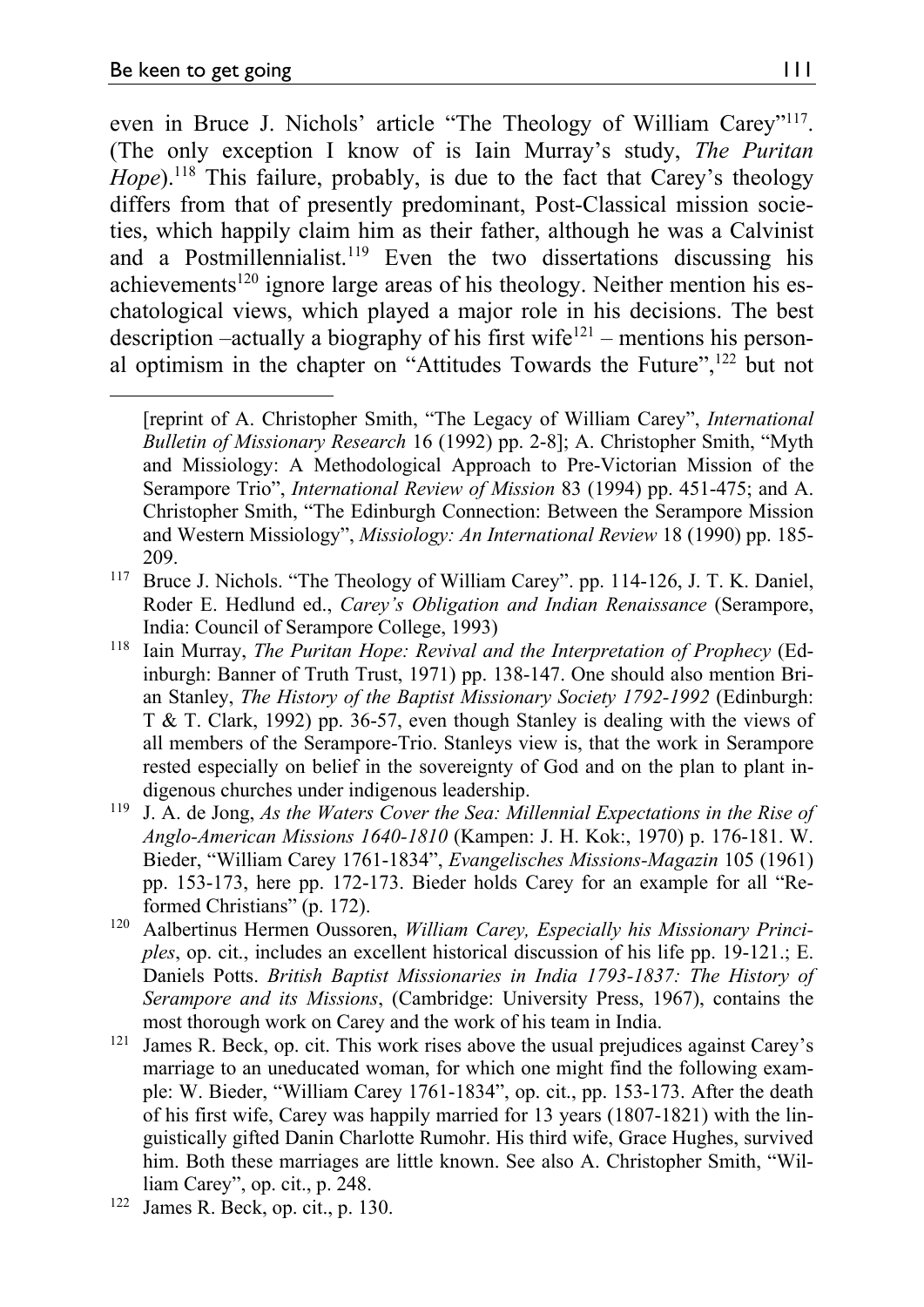his optimistic perspective on world missions, which he derived from his Postmillennial theology.

German<sup>123</sup> speaking theologians have shown little interest<sup>124</sup> in Carey's "Enquiry" although Protestant mission societies continually refer to his work as the origin of their own.<sup>125</sup> The German edition, which identified the geographical details for the first time,<sup>126</sup> did not appear until 1993.<sup>127</sup> In 1987, the first German biography of Carey was published.<sup>128</sup> A work,

- <sup>126</sup> In the German text and in an English appendix.
- 127 William Carey, *Eine Untersuchung über die Verpflichtung der Christen, Mittel einzusetzen für die Bekehrung der Heiden*, edition afem – mission classics 1, ed. and translated by Klaus Fiedler and Thomas Schirrmacher (Bonn: Verlag für Kultur und Wissenschaft, 1993). The first excerpt of the "Enquiry" in German appeared in Werner Raupp, *Mission in Quellentexten: Geschichte der Deutschen Evangelischen Mission von der Reformation bis zur Weltmissionskonferenz 1910* (Bad Liebenzell, Germany: Verlag der Liebenzeller Mission; und Erlangen, Germany: Verlag der Evangelisch-Lutherischen Mission, 1990) p. 231-235. (Good bibliography on page 235).
- 128 Harald Schilling, "Der geistige und geistliche Werdegang William Careys bis zu seiner Veröffentlichung der Enquiry im Jahr 1782", *Fundierte Theologische Abhandlungen Nr. 5* (Wuppertal, Germany: Verlag der Evangelischen Gesellschaft für Deutschland, 1987) pp. 77-92.

<sup>123</sup> Here I would like to recommend the Swedish articles in SMT: "Arvet efter William Carey"; *Svensk Missionstidskrift* 80 (1/1992) p. 6-23. They include a Swedish translation of the "Enquiry" (without the graphs) as well as the following articles; Göran Janzon, "Introduktion: William Carey och Hans Berömda 'Undersökning", p. 1-5; Torsten Bergsten, "William Carey och Serampore-Missionen", p. 24-38; Ulla Sandgren, "William Carey och Bibeln Till Indiens Folk", p. 39-46. None of these pieces, however, deal with Carey's eschatology.

<sup>124</sup> E. Wallroth, "William Carey", *Allgemeine Missions-Zeitschrift* 14 (1887) pp. 97- 123; Johann Schmidt, "Carlotte Emilia von Rumohr und William Carey: Ein früher Beitrag Schleswig-Holsteins zur Mission in Indien", *Schriften des Vereins für Schleswig-Holsteinische Kirchengeschichte* II, Reihe Beiträge und Mitteilungen 28, (1972), pp. 38-51: W. Bieder, "William Carey 1761-1834", op. cit., which on page 154, Note 1, lists older texts in the Baseler Missionsbibliothek on Carey. Most are inspirational texts, predominantly in German. Some of the best inspirational biographies in German are G. Schott, *William Carey, der Vater der gegenwärtigen Missionsbewegung*, Missionsschriften 164 (Barmen: Verlag des Rheinischen Missionshauses, 1915) (English original unknown) and B. Schmidt, *William Carey, der Missionspionier in Indien* (Kassel: J. G. Oncken, 1922).

<sup>&</sup>lt;sup>125</sup> Particularly on the occasion of the centennial of his major work. See: A. Schillbach, op. cit., and A. Schillbach, "William Carey als Bahnbrecher der evangelischen Mission", *Evangelisches Missions Magazin* (1892) pp. 129-141, 177- 186, 240-250 (p. 130 on the importance of the jubilee). This last includes a good bibliography. See also Gustav Warneck, "Zum Jubiläumsjahr der evangelischen Mission", op. cit.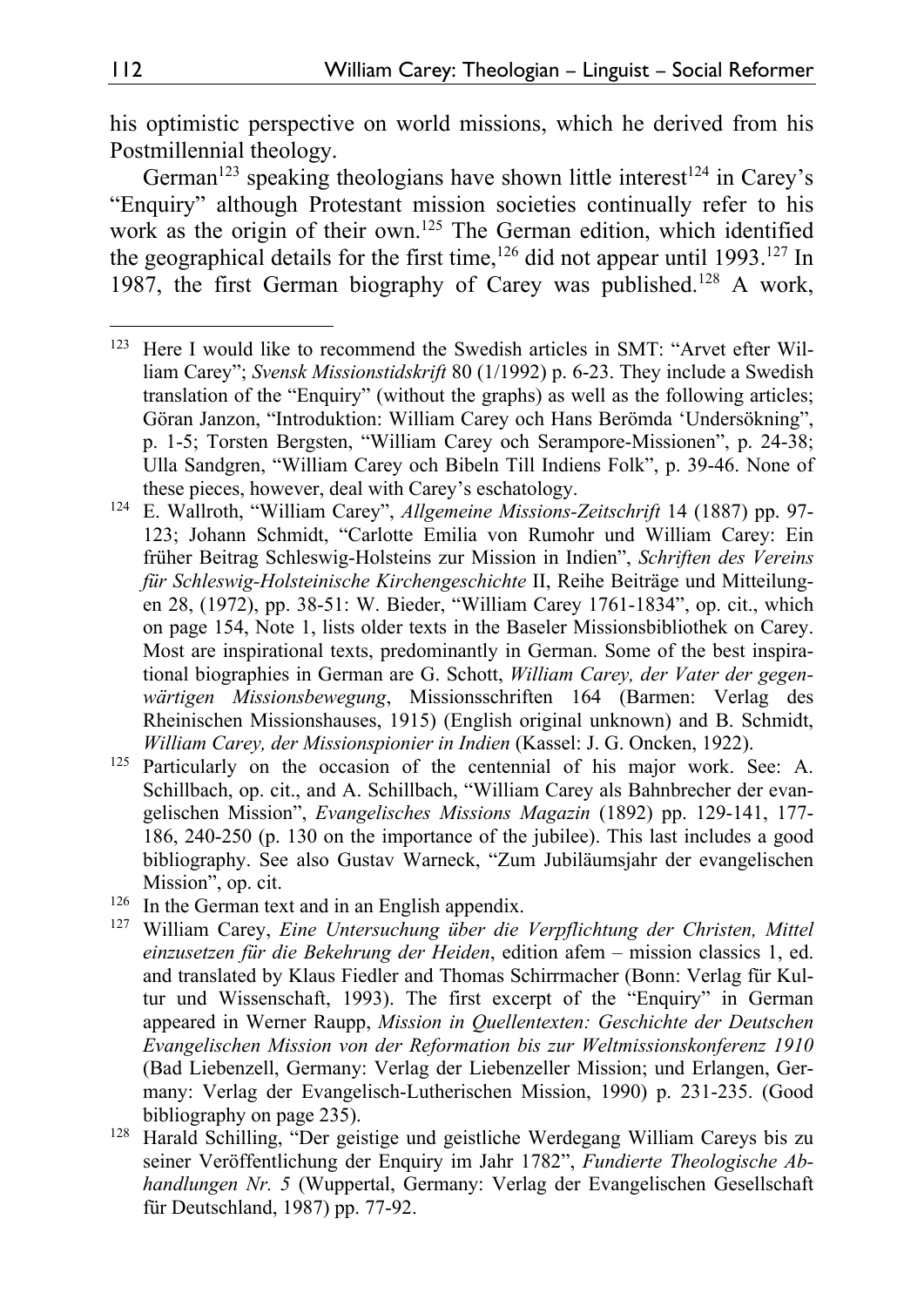which, however, only described his life up to the publication of the "Enquiry" and has little to say about his theology.

This fact is even more surprising, for Carey was not a pioneer missionary who, due to conditions, left no material for posterity. A. Christopher Smith writes, "He was much more of a mission motivator and Bible translator than a pioneer in the heart of India – or a mission strategist."<sup>129</sup>

The significance of Carey's work lies not in the  $420$  converts<sup>130</sup> in Serampore. As a settled and thorough designer, Carey left many texts describing his thought and his theology. $131$ 

Smith attempts to liberate Carey from false renown by referring to the achievements of his colleagues, William Ward and Joshua Marshman,<sup>132</sup> but goes too far; in my opinion. Carey's work not only consisted of the main ideas behind the "Enquiry" and the 'Baptist Mission' but also most of the task of translation. Besides, Carey's team, particularly the 'Serampore trio', Carey, Marshman and Ward, have always been properly esteemed, especially after the publication of John Clark Marshman's *The Life and Times of Carey, Marshman and Ward* in 1859.133 "Carey was a man of team-work,"134 writes W. Bieder, who advises the modern missionary:

"He can learn from Carey, that it is quite possible to work for twenty three years under difficult conditions – together rather than against each other."135

Even E. Daniel Potts, who has best analyzed and honored the significance of the teamwork in Serampore, emphasizes Carey as the driving force behind the work.<sup>136</sup>

<sup>129</sup> A. Christopher Smith, "William Carey", op. cit., p. 249.

<sup>130</sup> According to A. Schillbach, "William Carey als Bahnbrecher der evangelischen Mission", op. cit., p. 245, for the time until 1818.

<sup>131</sup> John Clark Marshman, *The Life and Times of Carey, Marshman and Ward*, *Embracing the History of the Serampore Mission* (London: Longman, 1859). (Volume 1 up to 1812, Volume 2 1813 to Marshman's death in 1837). See also John Clark Marshman, ed., *William Carey, Letters, Official and Private* (London: 1828).

<sup>132</sup> A. Christopher Smith, "William Carey", op. cit., p. 246.

<sup>133</sup> John Clark Marshman, *The Life and Times of William Carey*, op. cit.

<sup>134</sup> W. Bieder. "William Carey 1761-1834", op. cit., p. 165.

<sup>135</sup> Ibid., p. 172.

<sup>136</sup> E. Daniels Potts, *British Baptist Missionaries in India 1793-1837*, op. cit., pp. 20- 21.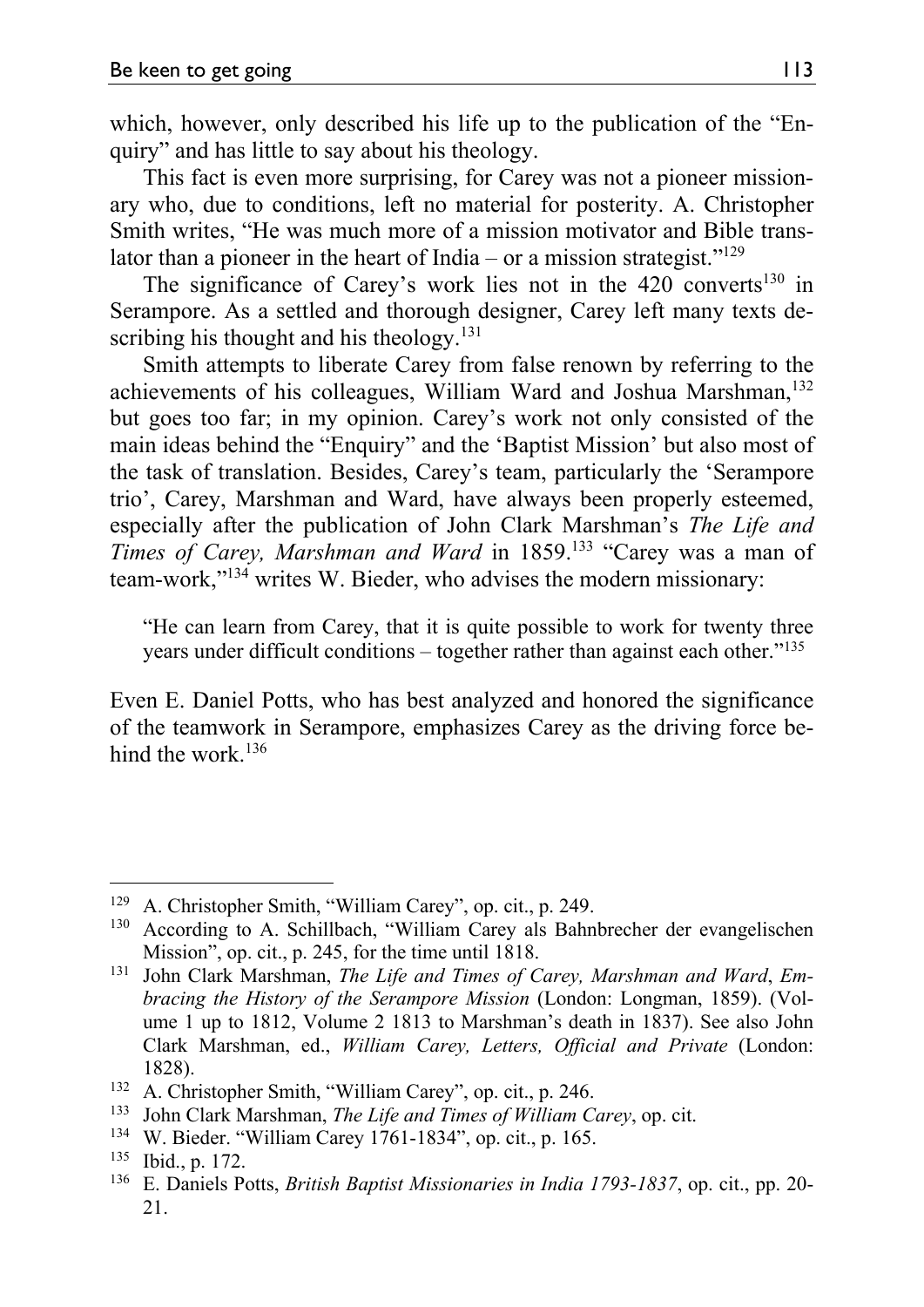# **2.1 Postmillennialism and Missions**

## **Classical and Post-Classical Missions and Eschatology**

Klaus Fiedler has suggested a good classification of Protestant mission societies.137 "Classical" mission societies are denominational organizations that usually originate from the Reformed tradition. They began with Carey's 'Baptist Mission Society' in 1792. "Post-Classical" missions are those of the Brethren, including the so-called free missionaries, the faith missions, which, Fiedler believes, originated with Hudson Taylor (and include most modern Evangelical mission boards), and Pentecostal mission societies (movements listed in chronological order of origin). Classical mission societies arose during the first and second Great Revivals (Pietism), the Post-Classical faith missions during the third Revival (the so-called Sanctification movement).

The difference between modern 'evangelical' missions and modern 'ecumenical' missions is a century old. 'Ecumenical' missions are Classical, Reformed missions which have become liberal. Faith missions are those that differ from the Reformed theology of the Classical mission societies on various points and with varying intensity.

Eschatology is a clear example. The Classical churches tend to be A- or Postmillennial, while the Post-Classical mission boards are generally Dispensationalist or Premillennial.

## **Eschatology, Missions and Postmillennialism**

Already in the beginning of this century, Theodor Oehler, director of the Basler Mission, observed, just as Gustav Warneck had done:

<sup>-</sup>137 Klaus Fiedler, *Ganz auf Vertrauen: Geschichte und Kirchenverständnis der Glaubensmissionen* TVG (Gießen, Germany: Brunnen, 1992) pp. 12-53; Klaus Fiedler, "Der deutsche Beitrag zu den interdenominationellen Missionen", in *Bilanz und Plan: Mission an der Schwelle zum Dritten Jahrtausend Festschrift George W. Peters*, Evangelische Missionslehre, Vol. C2, ed. Hans Kasdorf and Klaus W. Müller (Bad Liebenzell, Germany: VLM, 1988). See also Thomas Schirrmacher, "Hans Kasdorf/Klaus W. Müller (Hg.) Bilanz und Plan …" *Jahrbuch Mission* 21 (1989) pp. 190-192; Klaus Fiedler, "125 Glaubensmissionen: Die Anfänge", *Evangelikale Missiologie* 5 (1989) 2, pp. 19-25; Klaus Fiedler, "Die Bedeutung der Einzigartigkeit Jesu Christi für die Theologie der Glaubensmissionen" in *Die Einzigartigkeit Jesu Christi*, ed. Rolf Hille and Eberhard Troeger (Wuppertal, Germany: Brockhaus, 1993).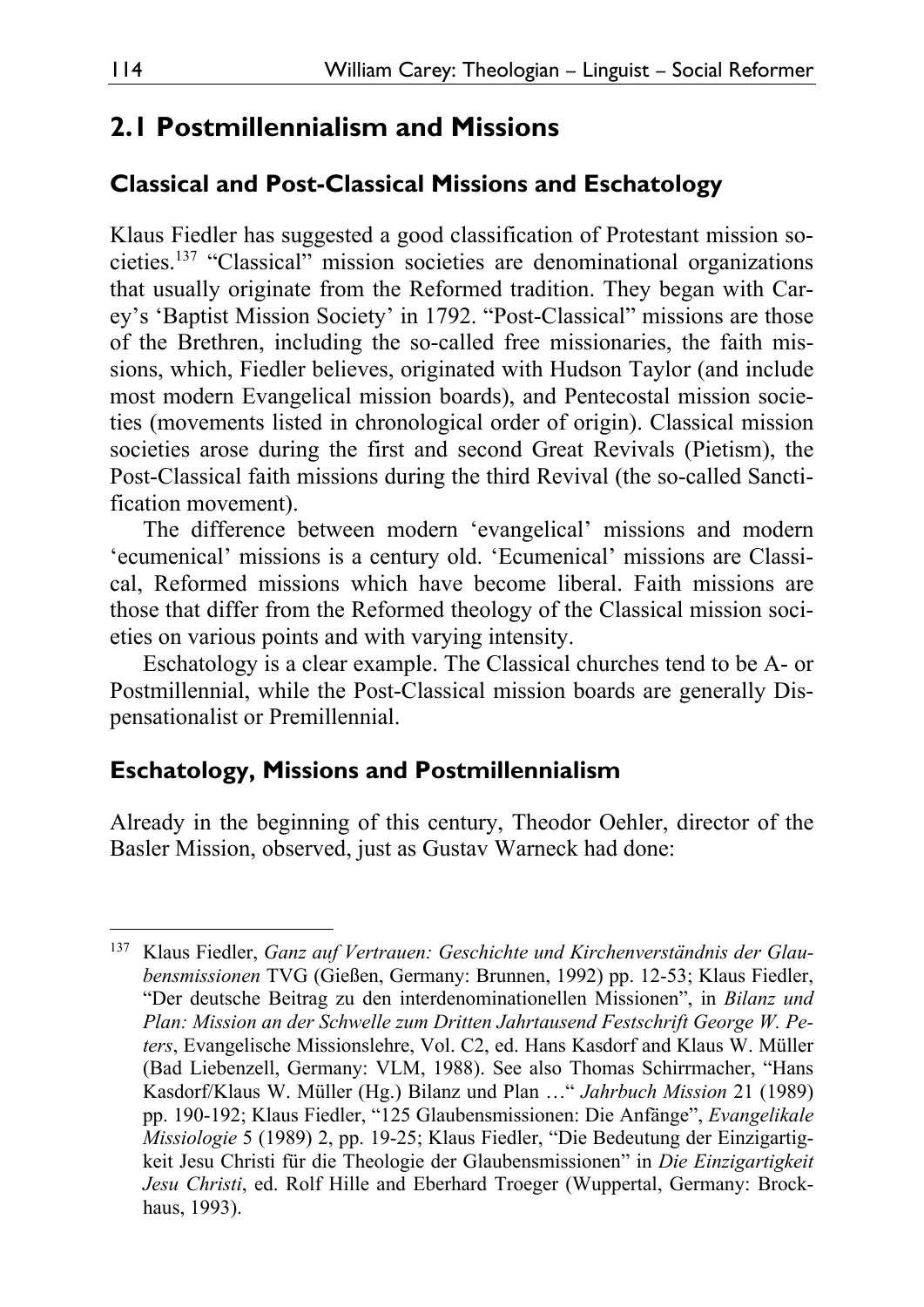-

"… there is an undeniable connection between missions and the Christian hope for the future: 'We will soon discover that missionary attitudes will be suppressed by a certain view of the future, which will dampen earnest motivation for missionary activity'."<sup>138</sup>

"Expectations on the future of God's Kingdom have not always moved in the same direction as missions, which have not served to vitalize them."139

Out of three most common eschatologies, Pre-, A- and Postmillennialism,<sup>140</sup> the latter has more often been the champion of increasing missionary fervor.

R. G. Clouse defines the role of Postmillennialism fittingly:

"In contrast to premillennialists, postmillennialists emphasize the present aspects of God's kingdom which will reach fruition in the future. They believe that the millennium will come through Christian preaching and teaching. Such activity will result in a more godly, peaceful, and prosperous world. The new age will not be essentially different from the present, and it will come about as more people are converted to Christ."141

One of the best-known Reformed<sup>142</sup> Postmillennialists, Loraine Boettner, defines Postmillennialism in his standard work, *The Millennium*, 143 as following:

<sup>138</sup> Theodor Oehler, *Die Mission und die Zukunft des Reiches Gottes*, Basler Missions-Studien (Basel: Verlag der Missionsbuchhandlung, 1902) p. 40.

<sup>&</sup>lt;sup>139</sup> Ibid., p. 1. He mentions Luther and Johann Tobias Beck as examples. See below.<br><sup>140</sup> See Thomas Schirrmacher, *Der Römerbrief* Vol. 2 (Neuhausen, Germany: Häns

<sup>140</sup> See Thomas Schirrmacher, *Der Römerbrief* Vol. 2 (Neuhausen, Germany: Hänssler Verlag, 1994) pp. 161-191; and Thomas Schirrmacher, *Er wird regieren (Off 11,15)*; *Gegenüberstellung von sechs Endzeitmodellen*, (Set of 8 cassette tapes with graph, Bonn: Verlag für Kultur und Wissenschaft, 1994) for a survey of the 6 major eschatological views.

<sup>141</sup> R. G. Clouse, "Millennium, Views of the", *Evangelical Dictionary of Theology*, ed. Walter A. Elwell (Grand Rapids: Baker Book House, 1984) p. 715.

<sup>142</sup> Loraine Boettner, *The Reformed Doctrine of Predestination* (1932, repr. Grand Rapids: Baker Book House, 1987); Loraine Boettner, *The Reformed Faith* (Phillipsburg, N. J.: Presbyterian § Reformed, 1983).

<sup>143</sup> Loraine Boettner, *The Millennium* (1957, repr. Phillipsburg, N. J.: Presbyterian § Reformed, 1984). Compare Loraine Boettner. "Die Sicht des Postmillennialismus". in: Robert G. Clouse ed., *Das Tausendjährige Reich: 4 Beiträge aus evangelikaler Sicht*, (Marburg: Edition C. Verlag der Francke-Buchhandlung, 1983) pp. 95-115 (and 39-46, 79-86, 159-166) [engl. original: Loraine Boettner, "The View of Postmillennialism", *The Meaning of the Millennium*, ed. Robert Clouse (Downers Grove, Ill.: Inter-Varsity Press, 1977)].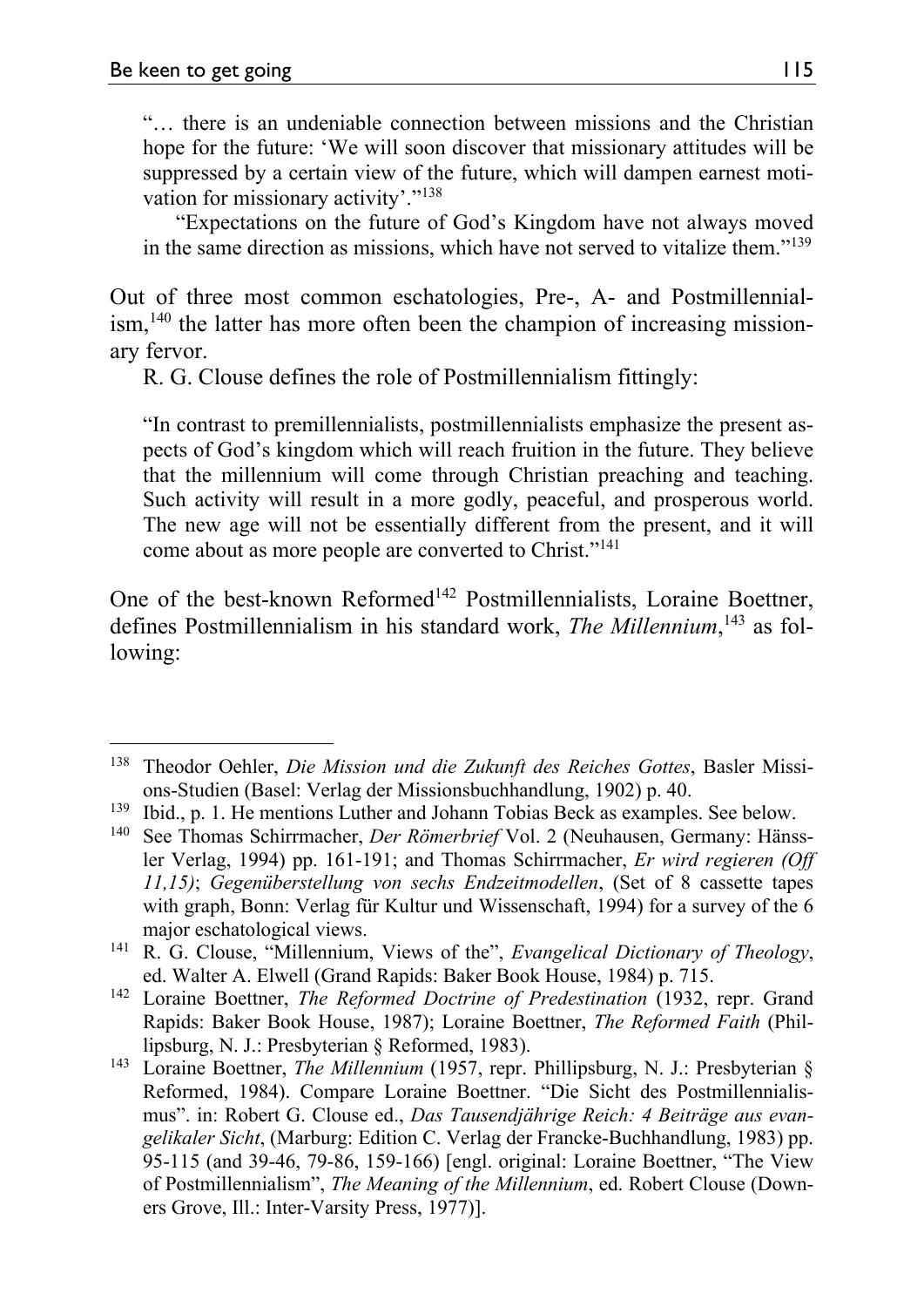"Postmillennialists believe that the Kingdom of God will be realized in the present age by the preaching of the Gospel and by the saving influence of the Holy Spirit in the hearts of individuals, and that at an unknown time in the future, the whole world will be Christianized. They also believe that Christ will return at the end of the so-called Millennium, an epoch of unknown length, marked by justice and peace ... The Millennium, according to the Postmillennialist view, is a Golden Age at the end of the present dispensation, the Age of the Church."144

Boettner does not believe that, "there will ever be a time on earth in which all living men will be converted or when all sin will be eliminated."145

However, evil will be reduced to a minimum, and Christian principles will no longer be the exception, but the rule.<sup>146</sup> Boettner sees this achievement as the fulfillment of the Great Commission.<sup>147</sup>

#### **Postmillennialism and Missions**

Theologians generally ignore the origins of modern evangelical world missions in the middle of the sixteenth century. Calvinist, mostly Puritan pastors, who had immigrated to America from England, preached the Gospel to the Indians.<sup>148</sup> Postmillennialism was the mother of Anglo-Saxon missions, as many dissertations<sup>149</sup> and other studies<sup>150</sup> have shown.<sup>151</sup> This is

<sup>144</sup> Loraine Boettner, "Die Sicht des Postmillennialismus", op. cit., p. 95 (retranslated from the German); similar Loraine Boettner, *The Millennium*, op. cit., pp. 4 and 14.

<sup>145</sup> Loraine Boettner, "Die Sicht des Postmillennialismus", op. cit., p. 95 (retranslated from the German).

<sup>146</sup> Ibid.

<sup>147</sup> Ibid., pp. 96, 160-161.

<sup>148</sup> R. Pierce Beaver ed., *Pioneers in Missions: … A Source Book on the Rise of the Amerian Missions to the Heathen* (Grand Rapids: Wm. B. Eerdmans, 1966) pp. 11-15.

<sup>149</sup> J. A. de Jong, *As the Waters Cover the Sea*, op. cit.; Charles L. Chaney, op. cit.; Peter Kawerau, *Amerika und die orientalischen Kirchen: Ursprung und Anfang der amerikanischen Mission und den Nationalkirchen Westasiens*, Arbeiten zur Kirchengeschichte Vol 31 (Berlin: Walter de Gruyter, 1958): Johannes van den Berg, *Constrained by Jesus Love: An Inquiry into the Motives of the Missionary Awakening in Great Britain in the Period between 1698 and 1815* (Kampen: J. H. Kok, 1956); Sidney H. Rooy, *The Theology of Missions in the Puritan Tradition: A Study of Representative Puritans: Richard Sibbes, Richard Baxter, John Eliot, Cotton Mather, and Jonathan Edwards* (Delft, Netherlands: W. D. Meinema, 1965). On Postmillennialism, see particularly the sections on Richard Sibbes, pp. 56-58 and 325-326.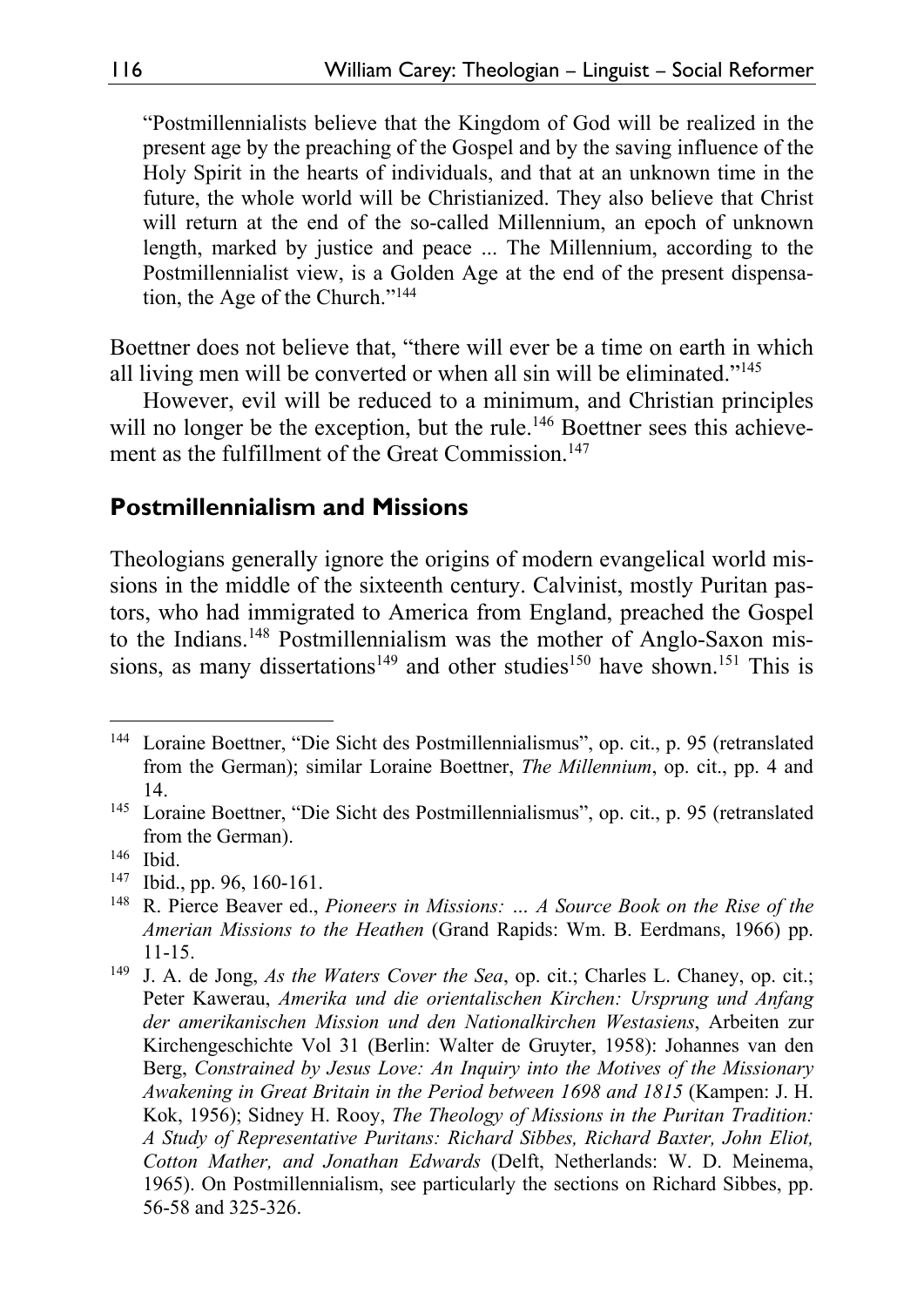-

true for Calvinists (Anglicans, Presbyterians and Congregationalists) as well as for Calvinist Baptists such as William Carey.

"The eighteenth century was the great age of Postmillennialism, which played a major role in the development of missionary thought."152

"The Postmillennialism of the eighteenth century played an important role in the development of Anglo-America missions. In the light of chiliastic expectations, British and American revival movements were considered the first signs of a great wave soon to engulf the whole world. Not only Edwards, but also English (Isaac Watts, Philipp Doddridge) and Scottish (John Willision, John Erskine) theologians related Postmillennial eschatology with revival and with the missionary idea – a combination which gave rise to the growth of organized missionary activity at the end of the century. Carey, for example, was strongly influenced by the Postmillennial view of a universal Kingdom of God."153

The close relationship between Postmillennialism and missions goes back past the Reformed Puritans of America and England to the Reformation.<sup>154</sup>

<sup>150</sup> The standard work is Iain Murray, *The Puritan Hope*, op, cit. See also, Norman Pettit, "Editor's Introduction", pp. 1-83 in Jonathan Edwards, *The Life of David Brainerd* (New Haven/London: Yale University Press, 1985) pp. 24-70; R. Pierce Beaver, "Missionary Motivation Before the Revolution", *Church History* 31 (1962) pp. 216-226 (including bibliography): R. Pierce Beaver, ed., *Pioneers in Missions*, op. cit.; Peter Toon, ed., *Puritans, the Millennium and the Future of Israel: Puritan Eschatology 1600 to 1660* (Cambridge: James Clarke, 1970).

<sup>&</sup>lt;sup>151</sup> Charles Chaney, *The Birth of Missions in America*, op. cit, summarizes, "The roots of mission is in the eschatological orientation of the settlement of New England …", p. ix.

<sup>152</sup> Richard J. Bauckham, "Millennium", *New Dictionary of Theology*, ed. Sinclair B. Ferguson, David F. Wright and James I. Packer (Leicester, G. B. and Downers Grove, Ill.: Inter-Varsiy Press, 1989) p. 429 (retranslated from the German).

<sup>153</sup> Richard J. Bauckham, "Chiliasmus IV. Reformation und Neuzeit", *Theologische Realenzyklopädie*, Vol. 7, ed. Gerhard Krause and Gerhard Müller (Berlin: Walter de Gruyter, 1981) p. 741.

<sup>154</sup> Allen Carden, *Puritan Christianity in America* (Grand Rapids: Baker Book House, 1990) p. 94-95, 108-110: Andrew C. Rolls, "Missionary Expansion", *Encyclopedia of the Reformed Faith*, ed. Donald K. McKim (Louisville, Ky: Westminster/John Knox Press and Edinburg: Saint Andrew Press, 1992), pp. 242-244; Ernst Staehelin, *Die Verkündigung des Reiches Gottes in der Kirche Jesu Christi: Zeugnisse aus allen Jahrhunderten und Konfessionen*, Vol.5, *Von der Mitte des 17. bis zur Mitte des 18. Jahrhunderts* (Basel: Friedrich Reinhardt, 1959) pp. 5-7 on the Savoy Declaration, pp. 11-17 on John Archer and Thomas Goodwin, pp. 114-146 on John Cotten, John Eliot and Michael Wiggelsworth, p. 211-223 on Spener.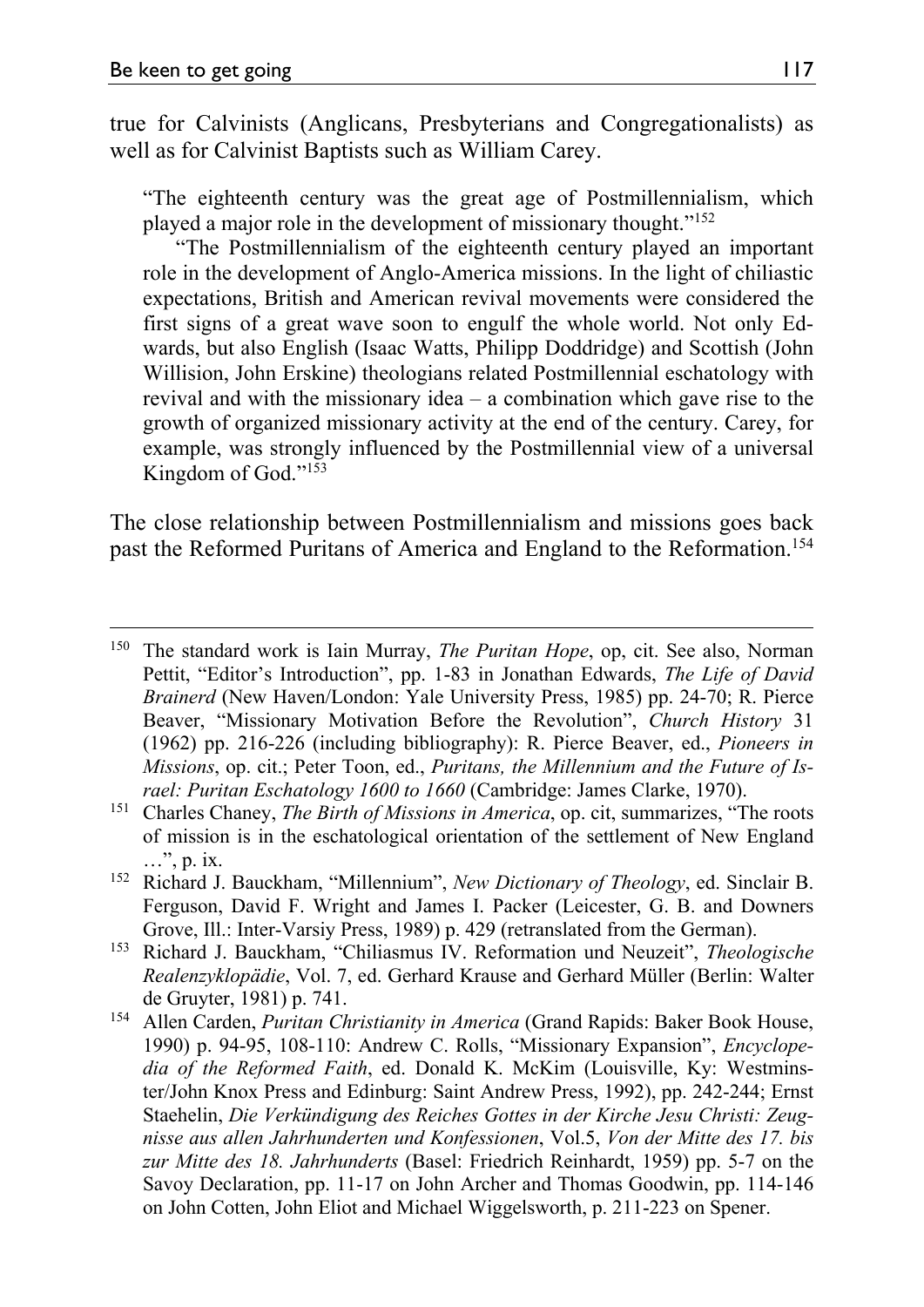Greg L. Bahnsen mentions the Reformed<sup>155</sup> Postmillennialists, John Calvin,156 Ulrich Zwingli, Theodor Bibliander of Zürich, Martin Bucer, Peter Martyr and Theodor Beza<sup>157</sup>; the Puritans John Cotten, Samuel Rutherford<sup>158</sup>, John Owen<sup>159</sup>, and Matthew Henry<sup>160</sup>, the missionaries John El $liot<sup>161</sup>$ , as well as many other missionaries of the eighteenth and nineteenth centuries<sup>162</sup>.

Steve Schlissel has pointed out that, in the past as well as in the present, the Reformed Postmillennialists have believed in the future conversion of the Jews,  $163$  basing this idea primarily on Romans  $11$ ,  $164$  Murray considers

- $^{159}$  Ibid., pp. 84-85.
- Ibid., pp. 88.
- $^{161}$  Ibid., pp. 83-84.<br> $^{162}$  Ibid nn 94 and
- Ibid., pp. 94 and more.
- 163 Steve M. Schlissel, "The Reformed Faith and the Jews" in *Hal Lindsey and the Reformation of the Jews*, ed. Steve. M. Schlissel and David Brown (St. Edmunton; Canada: Still Waters Revival Books, 1990) pp.17-61; Werner Keller, *Und wurden zerstreut unter alle Völker: Die nachbiblische Geschichte des jüdischen Volkes* (1966, repr. Wuppertal, Germany: R. Brockhaus, 1993) p. 490, discusses the attitude of the American Puritans. Hebrew, along with Greek and Latin, was one of the basic languages taught at Harvard College (later Harvard University) in 1636.
- 164 Steve M. Schlissel, "The Reformed Faith and the Jews", op. cit., pp. 53-58. Iain Murray, *The Puritan Hope*, op. cit., has the most detailed documentation on Reformed and Puritan theologians who believed in the future conversion of Israel. He

<sup>&</sup>lt;sup>155</sup> On the history of Reformed Postmillennialism, see Greg Bahnsen, "The Prima Facie Acceptability of Postmillennialism", *The Journal of Christian Reconstruction* 3 no 2, (Winter 1976/77 ): *Symposium on the Millenium*, pp. 48-105, here pp. 68-104; Iain Murray, *The Puritan Hope*, op. cit.; Gary DeMar, Peter J. Leithart, *The Reduction of Christianity: Dave Hunt's Theology of Cultural Surrender*, (Ft. Worth, Tex.: Dominion Press & Atlanta, Georg.: American Vision Press, 1988) pp. 229-270; Joseph R. Balyeat, *Babylon: The Great City of Revelation* (Sevierville, Mich.: Onward Press, 1991). pp. 9, 42-43; Gary North ed., *Journal of Christian Reconstruction* 6 (1979) 1 (Summer), *Symposium on Puritanism and Pro-*

*gress*. 156 Greg L. Bahnsen, "The Prima Facie Acceptability of Postmillennialism", op. cit., pp. 69-76; cf. the same view on Calvin's eschatology in Iain Murray, *The Puritan Hope*, op. cit., p. 40; Gary North, *Westminster's Confession: The Abandonment of Van Til's Legacy* (Tyler, Texas: Institute for Christian Economics, 1991) pp. 349- 356; James Jordan, appendix, "Calvin's Millennial Confession", in John Calvin, *The Covenant Enforced, Sermons on Deuteronomy 27 and 28*, ed. James Jordan (Tyler, Texas: Institute for Christian Economics, 1990), pp. xxvi-xxxvii; Heinrich Quistorp, *Die letzten Dinge im Zeugnis Calvin's: Calvin's Eschatologie* (Gütersloh, Germany: C. Bertelsmann, 1941) p. 113-117.

<sup>&</sup>lt;sup>157</sup> Greg L. Bansen, "The Prima Facie Acceptability of Postmillennialism", op. cit., p. 76.

<sup>158</sup> Ibid., pp. 78-79.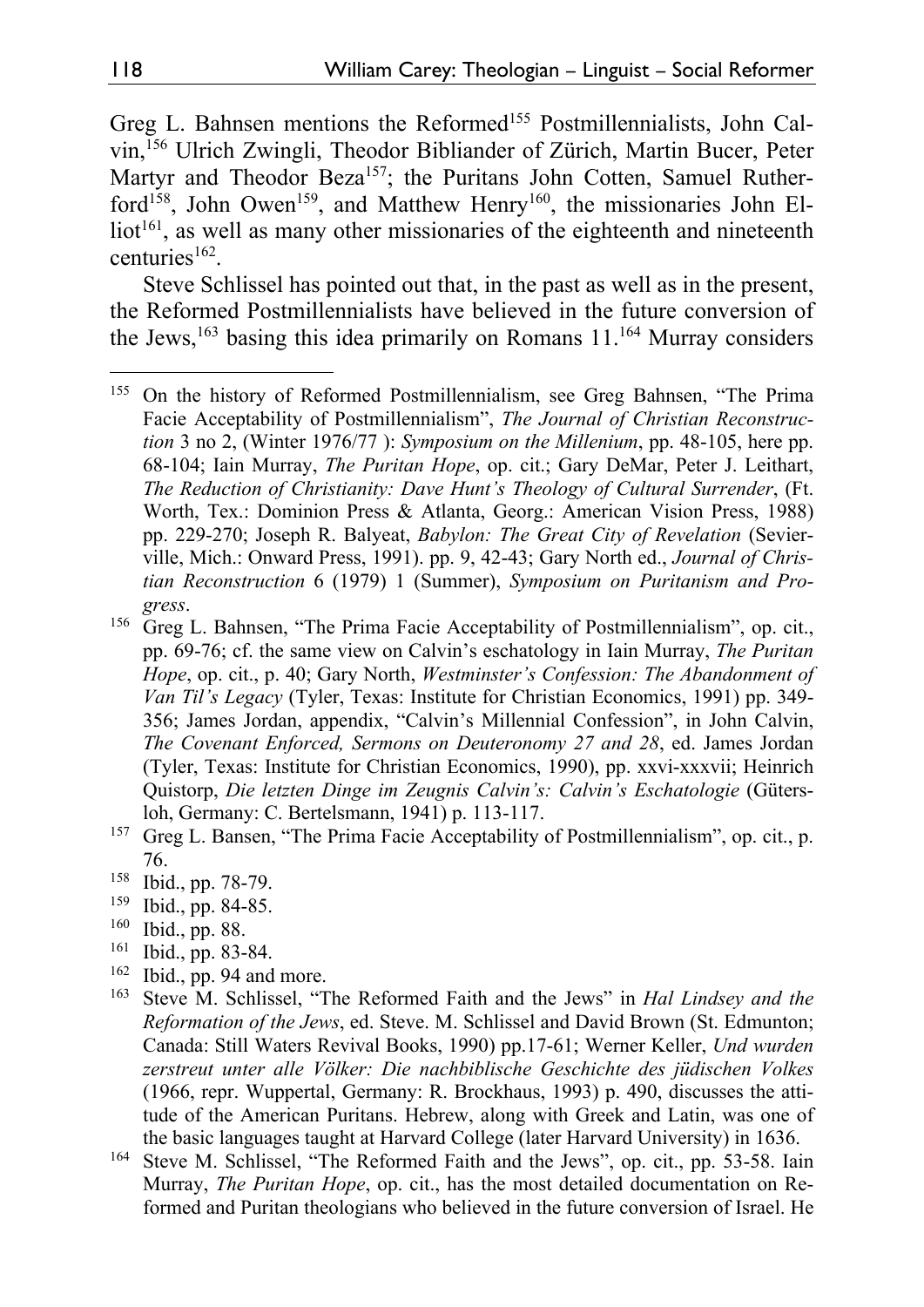Thomas Brightman (1562-1607) as one of the first Puritans who saw the conversion of Israel, not as the end of the world,165 but as the beginning of the Millennium. R. J. Bauckham regards Brightman to be the "first influential exponent" of Postmillennialism.166

Postmillennialism is, therefore, primarily a Reformed interest. Hans Schwarz writes:

"The Reformed tradition has often demonstrated greater closeness and support of the Postmillennial view than of other interpretations of history. To the most part, this is due to the Reformed emphasis on God's sovereignty and on the faith that Christ is Lord over all human life. They are also convinced that the Holy Spirit empowers the Christian fellowship to achieve the thorough dissemination of the world with the Gospel and the change of culture and society according to the Spirit and the will of Christ."<sup>167</sup>

For him, as well as for Gary DeMar,<sup>168</sup> Postmillennialism is an optimistic variation on Amillennialism.169 E. L. Hebdon Taylor writes, "The Reformed faith of the Bible is future oriented."170 Richard Bauckham, apparently an opponent of Chiliasm, still assumes that Postmillennialism was more suited to the Reformation.<sup>171</sup>

Therefore, it is not surprising, that Postmillennialism has been taught only in Reformed Confessions. Early Postmillennial overtones can be heard in Calvin's notes on the second petition of the Lord's Prayer in his Catechism of Geneva:

"268. What do you understand under the 'Kingdom of God' in the second petition? It consists basically of two things: the leadership of His own through His Spirit and, in contrast to that, in the confusion and the destruction of the lost, who refuse to submit to His rule. In the end, it will be clear, that there is no power which can resist His power.

includes Peter Marty, Martin Bucer, Theodor Beza and the writers of the Geneva Bible. (Ibid., p. 41).

<sup>165</sup> Iain Murray, *The Puritan Hop*e, op. cit., p. 45

<sup>166</sup> Richard J. Bauckham, "Millennium," op. cit., p. 429.

<sup>167</sup> Hans Schwarz, *Jenseits von Utopie und Resignation: Einführung in die christliche Eschatologie* (Wuppertal, Germany: R. Brockhaus, 1991), p. 205.

<sup>168</sup> Gary DeMar and Peter J. Leithart, *The Reduction of Christianity: Dave Hunt's Theology of Cultural Surrender* (Fort Worth, Texas: Dominion Press, and Atlanta: American Vision Press, 1988), p. 41.

<sup>169</sup> Hans Schwarz, *Jenseits von Utopie und Resignation*, op. cit., p. 206.

<sup>170</sup> E. L. Hebden Taylor, *Economics, Money and Banking* (Nutley, N. J.: The Craige Press, 1978), p. 151.

<sup>171</sup> Richard J. Bauckham, "Chiliasmus IV. Reformation und Neuzeit", op. cit., p. 739.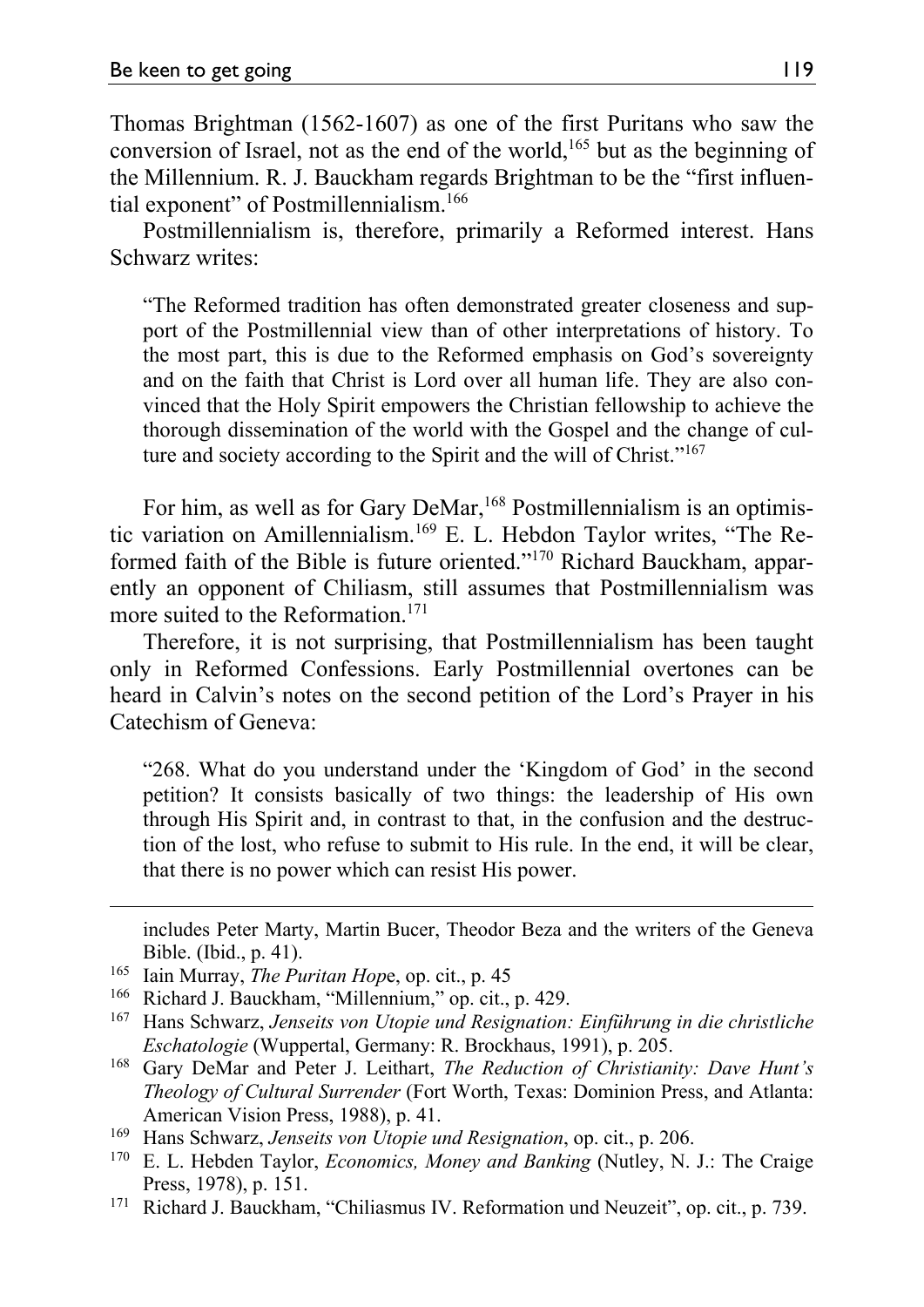269. How do you pray for the coming of this Kingdom? May the Lord increase the number of His believers from day to day, may he daily pour His gifts of grace upon them, until He has filled them completely; may He let His truth burn more brightly, may He reveal His justice, which shall confuse Satan and the darkness of His kingdom and obliterate and destroy all unrighteousness.

270. Does this not happen today already? Yes, in part. But we wish that it might continually grow and progress until it reaches completion on the Day of Judgment, on which God alone will rule in the high places and all creatures will bow before His greatness; He will be all in all.  $(1 \text{ Cor. } 15:28)^{172}$ 

Charles L. Chaney sees Calvin's view of the progress of the Kingdom of  $God<sup>173</sup>$  in his eschatology<sup>174</sup> and belief in the personal responsibility of the individual Christian towards God's Word<sup>175,</sup> the roots of the Calvinists' later missionary fervor.

The Great Catechism of Westminster expresses a similar view in the notes of the second petition of the Lord's Prayer:

"What do we pray for in the second petition? Answer: In the second petition (which is, Thy kingdom come), acknowledging ourselves and all mankind to be by nature under the dominion of sin and Satan, we pray, that the kingdom of Satan may be destroyed, the gospel propagated throughout the world, the Jews called, the fullness of the Gentiles brought in; the church furnished with all gospel officers and ordinances, purged from corruption, countenanced and maintained by the civil magistrate: that the ordinances of Christ may be purely dispensed, and made effectual to the converting of those that are yet in their sin, and the conforming, comforting and building up of those that already converted; that Christ would rule in our hearts here, and hasten the time of His second coming, and our reigning with Him forever and that He would be pleased so to exercise the kingdom of His power in all the world, as may best conduce to these ends."<sup>176</sup>

<sup>172</sup> Paul Jacobs, ed., *Reformierte Bekenntnisschriften und Kirchenordnungen in deutscher Übersetzung* (Neukirchen, Germany: Buchhandlung des Erziehungsvereins, 1949), p. 49.

<sup>&</sup>lt;sup>173</sup> Charles L. Chaney, "The Missionary Dynamic in the Theology of John Calvin," *Reformed Review* 17 (Holland: 1964), pp. 24-38.

<sup>174</sup> Ibid., p. 34-37.

 $^{175}$  Ibid., p. 29-33.<br> $^{176}$  James E Bord

James E. Bordwine, *A Guide to The Westminster Standards: Confession of Faith and Larger Catechism* (Jefferson, Md: The Trinity Foundation, 1991), p. 353-354.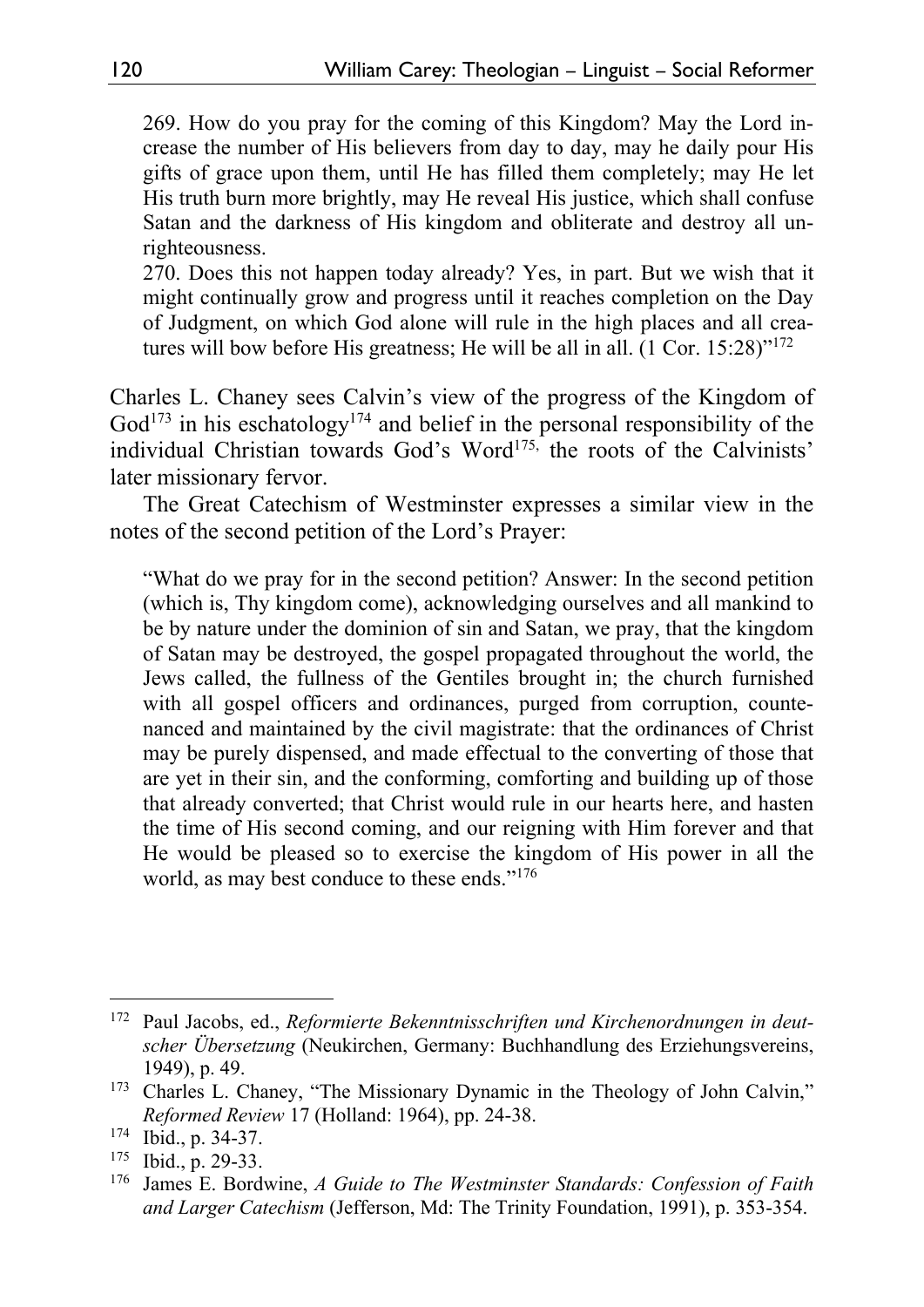The Savoy Declaration of 1658, Article 26.5, also adopted by the American Congregationalists in 1680 and 1708, adds a note which expresses Postmillennial views more clearly:<sup>177</sup>

"As the LORD in care and love for his Church, hath in his infinite wise providence exercised it with great variety in all ages, for the good of them that love him, and his own glory; so according to his promise, we expect that in the latter days, Antichrist will be destroyed, the Jews called, the adversaries of the kingdom of his dear Son broken, the churches of Christ being enlarged and edified through a free and plentiful communication of light and grace shall enjoy in this world a more quiet, peaceable, and glorious condition than they have enjoyed."178

C. C. Geon considers this as the "first creedal statement by any confessional group to embody definite millennial presuppositions."<sup>179</sup>

### **Iain Murray**

Iain Murray has further demonstrated that the notable missionaries and mission leaders, Alexander Duff,<sup>180</sup> David Livingstone<sup>181</sup>, Henry Martyn<sup>182</sup> and Henry Venn<sup>183</sup>, were Calvinists and Postmillennialists. Murray notes that Postmillennial expectations can be heard in the addresses accompanying the founding of the London Missionary Society in 1795, the New York Missionary Society 1797 and the Glasgow Missionary Society in 1802. The same view influenced the Church Missionary Society in 1799.<sup>184</sup> The London Missionary Society, an Anglican equivalent of Carey's Baptist mission, expresses Calvinistic Postmillennialism in all its documents.<sup>185</sup>

-

185 Ibid., pp. 146-149.

<sup>177</sup> See Ernst Staehelin, *Die Verkündigung des Reiches Gottes in der Kirche Jesu Christi*, op. cit., p. 5-7. See also Iain Murray, *The Puritan Hope*, op. cit., p. 53.

<sup>178</sup> Philipp Schaff, David S. Schaff, *The Creeds of Christendom: With a History and Critical Notes*, Vol. 3 *The Evangelical Protestant Creeds* (1931, repr. Grand Rapids, Md: Baker Book House, 1990), p. 723.

<sup>179</sup> C. C. Goen, "Jonathan Edwards: A New Departure in Eschatology", *Church History* 28 (1959) pp. 25-40.

<sup>180</sup> Iain Murray, *The Puritan Hope*, op. cit., pp. 165-171, 174-175 (Soteriology). p. 181 (Eschatology).

<sup>&</sup>lt;sup>181</sup> Ibid., pp. 172-174 (Soteriology). pp. 181-183 (Eschatology).<br><sup>182</sup> Ibid., pp. 153-154

Ibid., pp. 153-154.

<sup>183</sup> Ibid., p. 153.

<sup>184</sup> Ibid., pp. 153.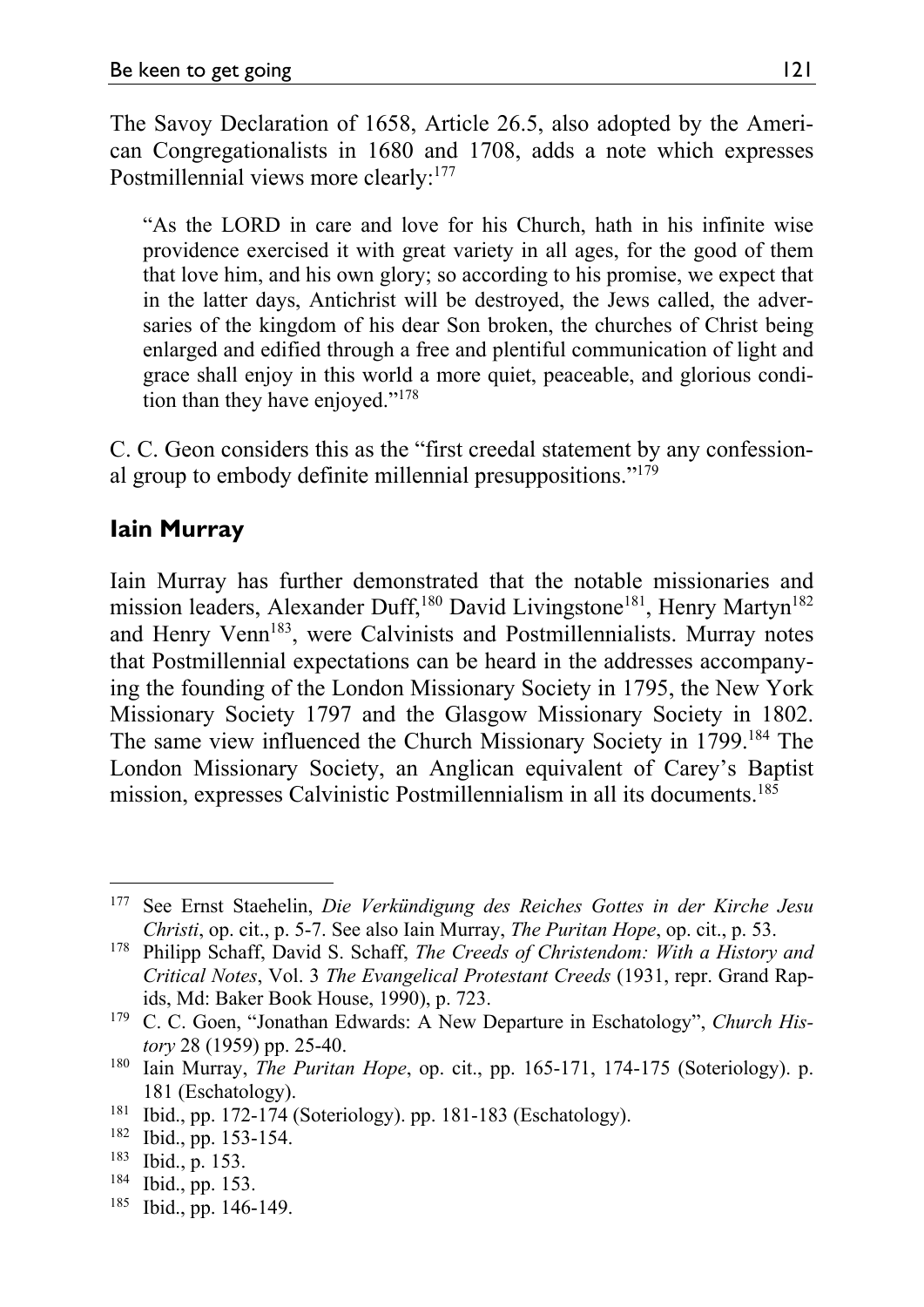Charles L. Chaney, in a study of the early American Protestant mission boards, writes, "Not a single sermon or mission report can be discovered that does not stress eschatological considerations."<sup>186</sup>

<sup>186</sup> Charles L. Chaney, *The Birth of Missions in America*, op. cit., p. 269.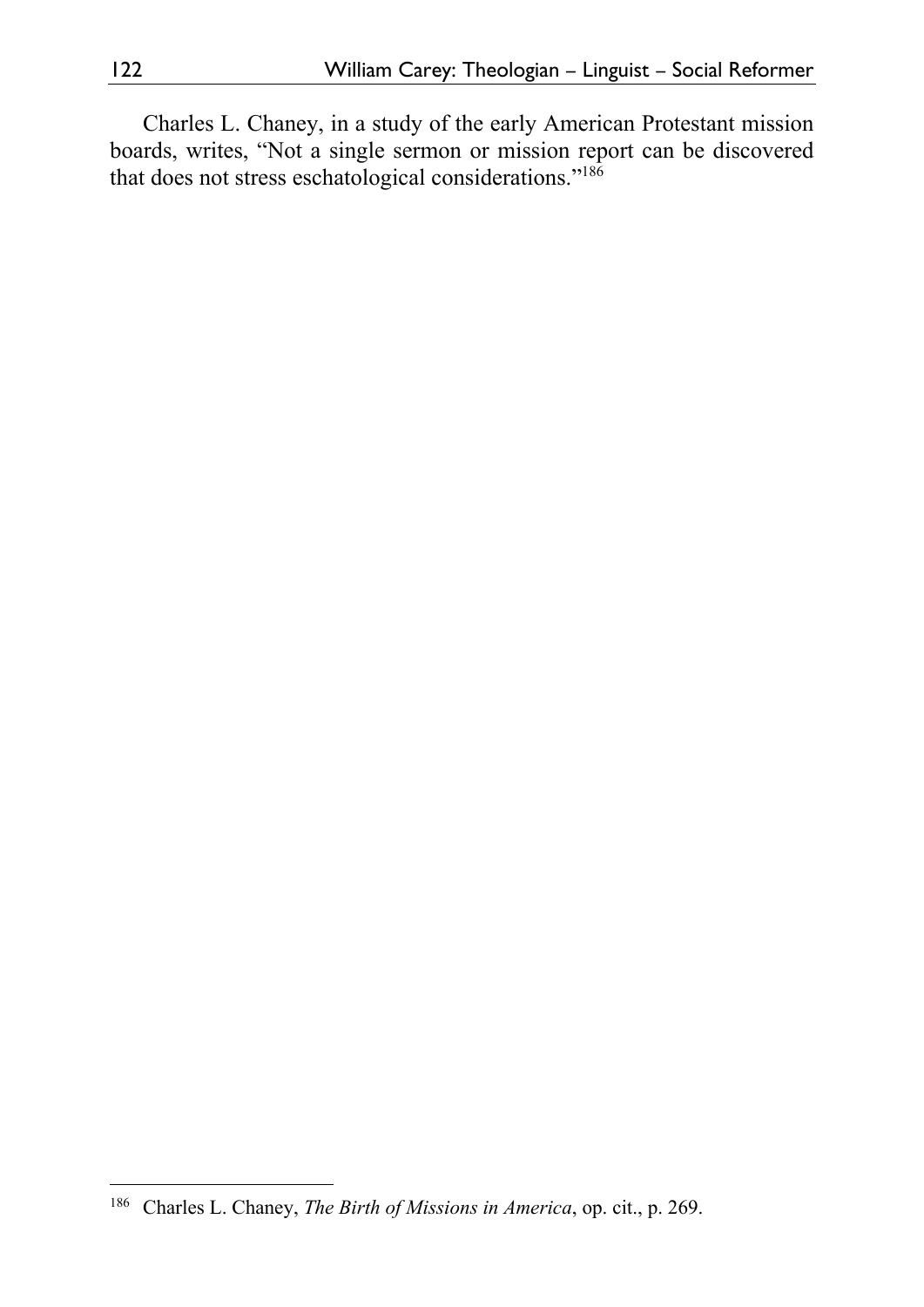| <b>The early Protestant Mission Boards</b>                               |                                                                       |
|--------------------------------------------------------------------------|-----------------------------------------------------------------------|
| All were Calvinist (Puritan, Anglican-Evangelical or Particular Baptist) |                                                                       |
| 1649                                                                     | The New England Company (Society for the Propagation of               |
|                                                                          | the Gospel in New England)                                            |
|                                                                          | as of 1732 Supported by Society in Scotland for Propagating Christian |
|                                                                          | Knowledge (founded 1701)                                              |
| 1762                                                                     | Society for Propagating Christian Knowledge among the                 |
|                                                                          | Indians in North America (did not last)                               |
| 1787                                                                     | Society for the Propagation of the Gospel among Indians and           |
|                                                                          | Others in North America                                               |
| 1787                                                                     | Society for the Propagation of the Gospel among the Heathen           |
| 1792                                                                     | (Particular) Baptist Missionary Society                               |
| 1795                                                                     | <b>London Missionary Society</b>                                      |
| 1799                                                                     | <b>Church Missionary Society</b>                                      |
|                                                                          | since 1796 many American mission boards                               |
|                                                                          |                                                                       |

## **The Postmillennialism of Spener, Francke and the Pietist Mission Work**

None less than the 'Father' of German missiology, Gustav Warneck, considering the influence of eschatology on Reformed mission work, has also discovered that Lutheran eschatology hindered missions up to the rise of Pietism.<sup>187</sup> Luther believed that the world was soon to end<sup>188</sup> and that the apostles had already fulfilled the Great Commission.<sup>189</sup> Christianity waited for Christ's return, but "expects nothing from this earth."190 This is true for Lutheran theology in general, as Helmuth Egelkraut has observed, "The

<sup>-</sup>187 Gustav Warneck, *Abriß einer Geschichte der protestantischen Missionen von der Reformation bis auf die Gegenwart* (Berlin: Martin Warneck, 1899), p. 10-18. See also: Helmut Eglkraut, *Die Zukunftserwartung der pietistischen Väter*, Theologie und Dienst 53 (Gießen: Brunnen Verlag, 1987), p. 11.

<sup>188</sup> Julius Köstlin, *Luthers Theologie in ihrer geschichtlichen Entwicklung und ihrem*  inneren Zusammenhange dargestellt, vol. 2 (Stuttgart: J. F. Steinkopf, 1901<sup>2</sup>), pp. 335-340

<sup>189</sup> See Norman E. Thomas, ed., *Classic Texts in Mission and World Christianity*, *American Society of Missiology Series* 20 (Maryknoll, N. Y.: Orbis Books, 1995) pp. 33-35. This is also true of the Lutheran missiologist, Philipp Nicolai (1556- 1608); see Ibid., pp. 43-46.

<sup>190</sup> Helmuth Egelkraut, *Die Zukunftserwartungen der pietistischen Väter*, Theologie und Dienst 53 (Brunnen Verlag: Gießen, 1987), p. 11, describing Luther's eschatology.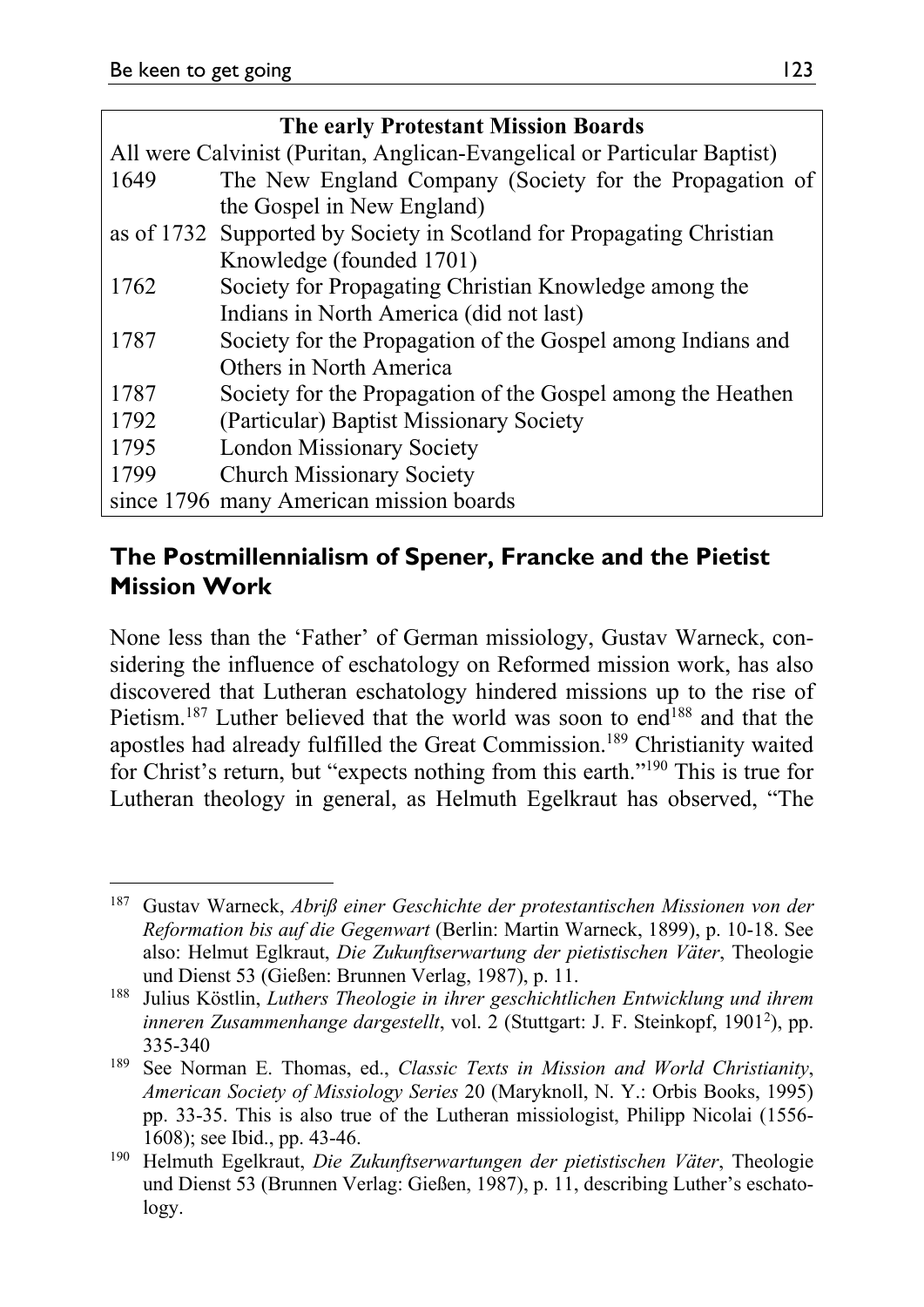nearness of the end of the world is and remains the orthodox conviction, which is not to be shaken."<sup>191</sup>

The close tie between Postmillennialism, the Reformed doctrine of salvation, and the awakening of Evangelical missionary thought can be observed in the German Evangelical movement as well as in America and England. Also Philipp Jakob Spener (1633-1705), August Hermann Francke  $(1663-1727)^{192}$  and other Pietist fathers of missions were Postmillennialists.

Spener, the 'Father of German Pietism', was Lutheran and Postmillennialist. Helmuth Egelkraut writes:

"Should one wish to sort Spener into one of the common eschatological systems, one would have to consider him a Postmillennialist. But Spener refuses to set up a closed prophetic system."193

Many see the Reformed influences on Spener's eschatology (and in his different view of orthodox Lutheranism).<sup>194</sup> Thus, Carl Hinrichs says: "Pietism in Germany helped the Puritan type to come out."<sup>195</sup>

Spener's Postmillennialism inspired the first outbreak of Pietist-Lutheran world missions in the seventeenth century, particularly after the activity of August Hermann Francke, just as Puritan Postmillennialism inspired the beginning of Reformed world missions. "The enthusiasm for

<sup>191</sup> Ibid., p. 14. Will-Erich Peuckert, *Die große Wende: Geistesgeschichte und Volkskunde*, Vol. 2, (Darmstadt: Wissenschaftliche Buchgesellschaft, 1966), pp. 545- 555, has shown, that Luther's eschatological view was based on medieval models.

<sup>192</sup> Iain Murray, *The Puritan Hope*, pp. 131-132. Murray wrongly adds Bengel, who will be dealt with later.

<sup>193</sup> Helmuth Egelkraut, *Die Zukunftserwartungen der pietistischen Väter*, op. cit., p. 27. Spener did not indeed wish to set up a 'system'. This does not stand in the way of a classification, for many representatives of the various systems did not define closed systems, and thus never classified themselves under any one school.

<sup>194</sup> See Wilhelm Goeters, *Die Vorbereitung des Pietismus in der reformierten Kirche der Niederlande bis zur labadistischen Krise 1670* (Leipzig; 1911); summarized by Johannes Wallmann, "Pietismus und Orthodoxie," *Zur neuren Pietismusforschung*, *Wege der Forschung* CDXL; ed. Martin Greschat (Darmstadt: Wissenschaftliche Buchgesellschaft,1977) pp. 53-81, here pp. 53-57.

<sup>195</sup> Carl Hinrichs, "Der Hallischen Pietismus als politisch-soziale Reformbewegung des 18 Jahrhunderts," *Zur neuren Pietismuforschung*, *Wege der Forschung* CDXL; ed. Martin Greschat (Darmstadt: Wissenschaftliche Buchgesellschaft,1977) pp. 243-258, here p. 252.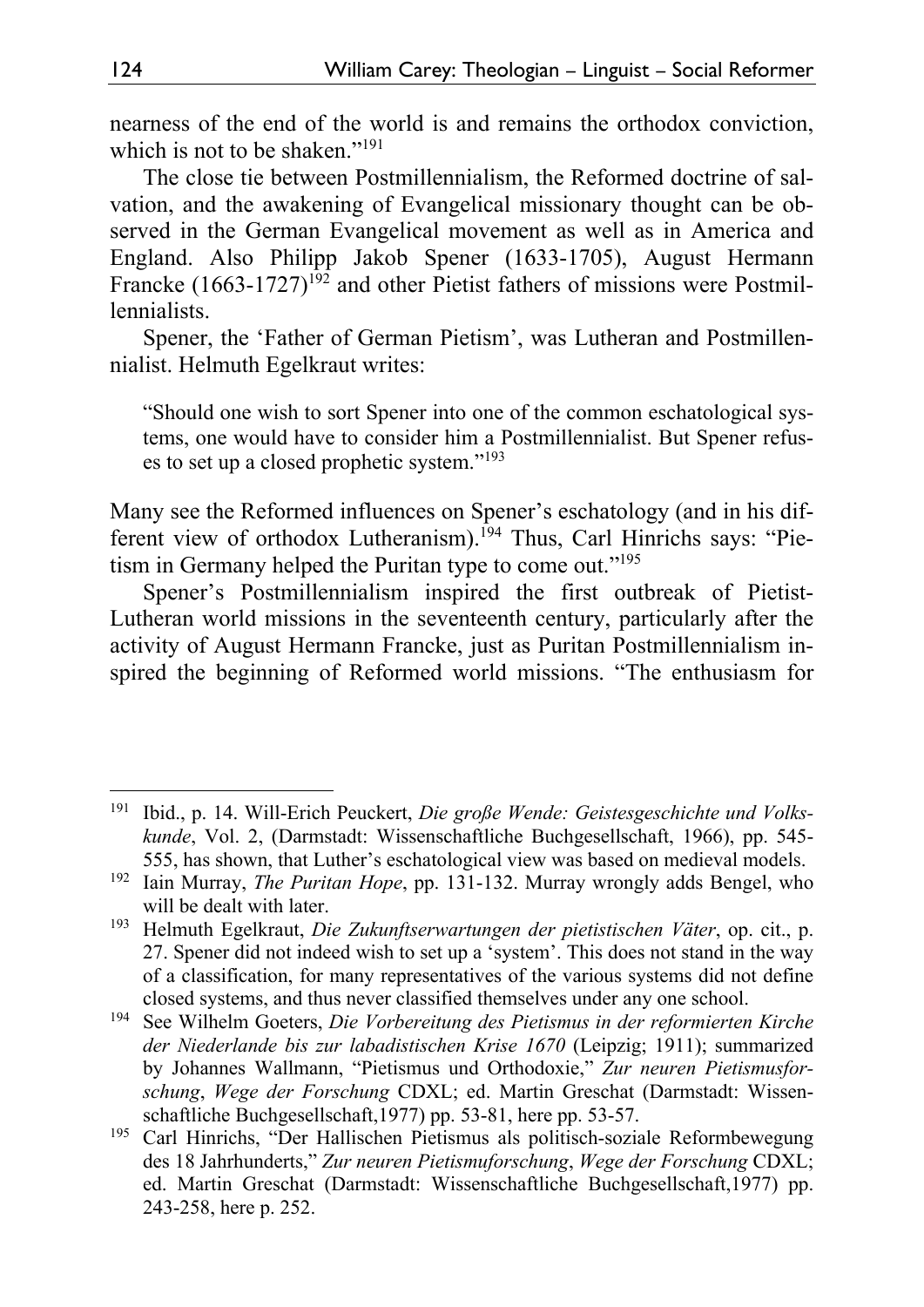-

missions shown in the early nineteenth century arose from the same eschatological expectations."196

Spener's "Theological Thoughts" contain a short summary of his eschatological views.

"That Popery and the Roman Babylon will be completely cast down before the end of the world, but that the Jewish people will be again converted through the grace of God, so that the knowledge of God will be gloriously increased, the Christian church transformed into a more holy and glorious condition and that thus the fulfillment of all other divine promises belonging to this time will come to pass, which I believe to be the thousand years of the Revelation of St. John. This doctrine, which is so firmly founded in Scripture, and is in the most part held by not only the ancient, but also our teachers ...<sup>"197</sup>

Not only are Spener's major works, "Pia desideria" (Pious Wishes) and "Theologisches Bedencken" (Theological Thoughts), determined by the expectation of a better future, but also his previous dissertation on Revelations 9:13-21<sup>198</sup> and his book "The Hope for Better Times in the Future"<sup>199</sup> of 1696.

Martin Schmidt has noted that Spener's Reform program can only be understood on the basis of his eschatological hope.<sup>200</sup> Johannes Wallman believes that one of Spener's two major issues is the substitution of the Chiliast expectation of a better future prior to the Second Coming for the Lutheran<sup>201</sup> Amillennialist expectation of Christ's immediate return.<sup>202</sup>

<sup>199</sup> "Von der Hoffnung zukünftiger besserer Zeiten."

<sup>196</sup> Helmuth Egelkraut, *Die Zukunftserwartungen der pietistischen Väter*, op. cit., p. 43.

<sup>197</sup> Philipp Jakob Spener, *Theologische Bedencken*, 4 Parts in 2 Volumes, Vol. 3, (Halle, Germany: Verlegung des Waysen-Hauses, 1712-1715), pp. 965-966.

<sup>&</sup>lt;sup>198</sup> "Behauptung der Hoffnung künfftiger Zeiten in Rettung des insgeheim gegen dieselbe unrecht geführten Spruches Luc XVIII vs 8" (1692/3), quoted by Helmuth Egelkraut, *Die Zukunftserwartungen der pietistischen Väter*, op. cit., p. 21.

<sup>200</sup> Martin Schmidt, "Speners 'Pia Desideria': Versuch einer theologischen Interpretation," *Zur neueren Pietismusforschung*, op. cit., p. 113-166. See also Helmuth Egelkraut, *Die Zukunftserwartungen der pietistischen Väter*, op. cit., p. 16.

<sup>201</sup> Johannes Wallmann, "Vom Kathechismuschristentum zum Bibelchristentum", *Die Zukunft des Schriftprinzips*, *Bibel im Gespräch* 2, ed. Richart Ziegert (Stuttgart: Deutsche Bibelgesellschaft, 1994), pp. 34-38, 50. Wallmann also shows that whereas Luther held the catechism was essential to all, and substituted it for the Scriptures, Spener emphasized the use of whole Bible in church services and in the family, making the catechism merely a compendium for beginners.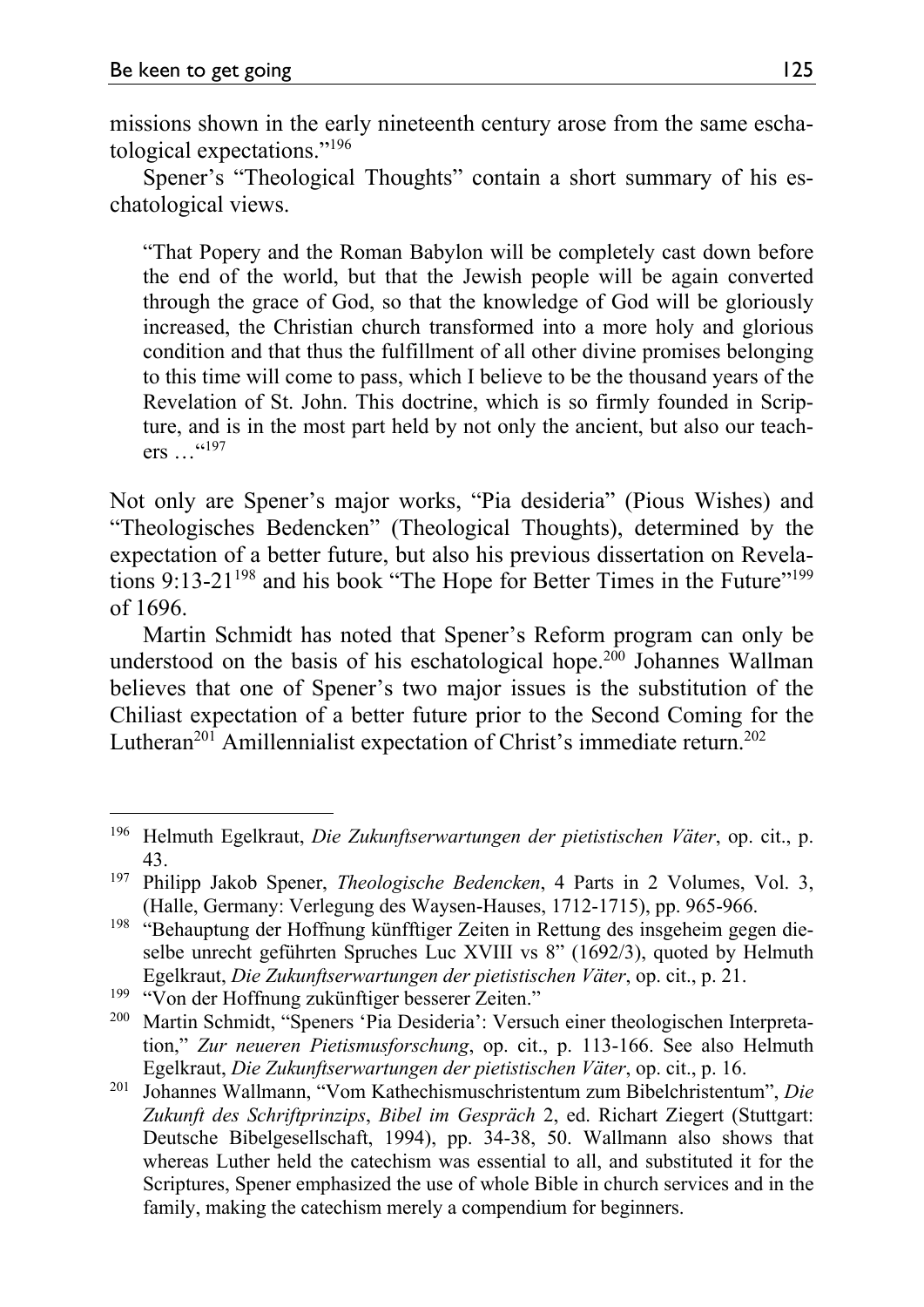"It is evident that Pietism won a new perspective on history, which lent it the scope necessary for that methodical, non-sectarian missionary affectivity, which we see in August Francke or Count Zinzendorf."<sup>203</sup>

#### Helmuth Egelkraut writes:

"The new element, the motor which gives its ideas power and drives it forward, is its eschatological center."<sup>204</sup>

"The time of God's great deeds is not in the past – as Orthodoxy believes – but in the future." $205$ 

"An activity long unknown broke out in German Protestantism."<sup>206</sup>

Erich Beyreuter states, "In his 'Behauptung der Hoffnung künftiger besserer Zeiten', Philipp Jacob Spener radically separates himself from the dark historical view of later Orthodoxy."<sup>207</sup>

Kurt Aland wants to refute this idea. Rather than Chiliasm, he believes that Spener taught the deferment of Christ's return by the conversion of the Jews and the fall of the Roman Church.<sup>208</sup> However, Aland fails to recognize that Spener did not believe that Christ would return immediately after these events, but that they would first introduce a period of better days. Wallman is correct when he writes about Spener, "The Scripture teaches a

203 Johannes Wallmann, "Pietismus und Orthodoxie," op. cit., p. 80.

 $\frac{205}{206}$  Ibid., p. 20.

 $\overline{a}$ 

<sup>202</sup> Johannes Wallmann, "Die Anfänge des Pietismus," *Jahrbuch der Geschichte des Pietismus* 4 (1979) pp. 11-53; Johannes Wallmann, *Der Pietismus. Die Kirche in ihrer Geschichte* 0/1 (Göttingen, Germany: Vandenhoeck & Ruprecht, 1990) pp 47-50; Johannes Wallmann, *Philipp Jakob Spener und die Anfänge des Pietismus, Beiträge zur historischen Theologie* 42 (Tübingen, Germany: 1986) pp. 307-335; Johannes Wallmann, "Pietismus und Chiliasmus: Zur Kontroverse um Philipp Jakob Speners 'Hoffnung besserer Zeiten,' *Zeitschrift für Theologie und Kirche* 78 (1981) pp. 235-266. See also Dietrich Blaufuß, "Zu Ph. J. Speners Chiliasmus und seinen Kritikern," *Pietismus und Neuzeit: Ein Jahrbuch zur Geschichte des neueren Protestantismus* 14 (1988); *Chiliasmus in Deutschland und England im 17. Jahrhundert*, pp. 85-108, which, however, does not believe Spener to have been a Chiliast.

<sup>204</sup> Helmuth Egelkraut, *Die Zukunftserwartung der pietistischen Väter*," op. cit., p. 16.

Ibid., p. 24.

<sup>&</sup>lt;sup>207</sup> Erich Beyreuter, "Evangelische Missionstheologe im 16. und 17. Jahrhundert," *Evangelische Missions-Zeitschrift* 18 (1961) pp. 1-10, 33-43. (On Spener, see pp. 38-39. On Pietist criticism of Lutheran expectations of the immediate return of Christ, see pp. 39.)

<sup>208</sup> Kurt Aland, "Philipp Jakob Spener und die Anfänge des Pietismus," *Jahrbuch für die Geschichte des Pietismus* 4 (1979) pp. 155-189.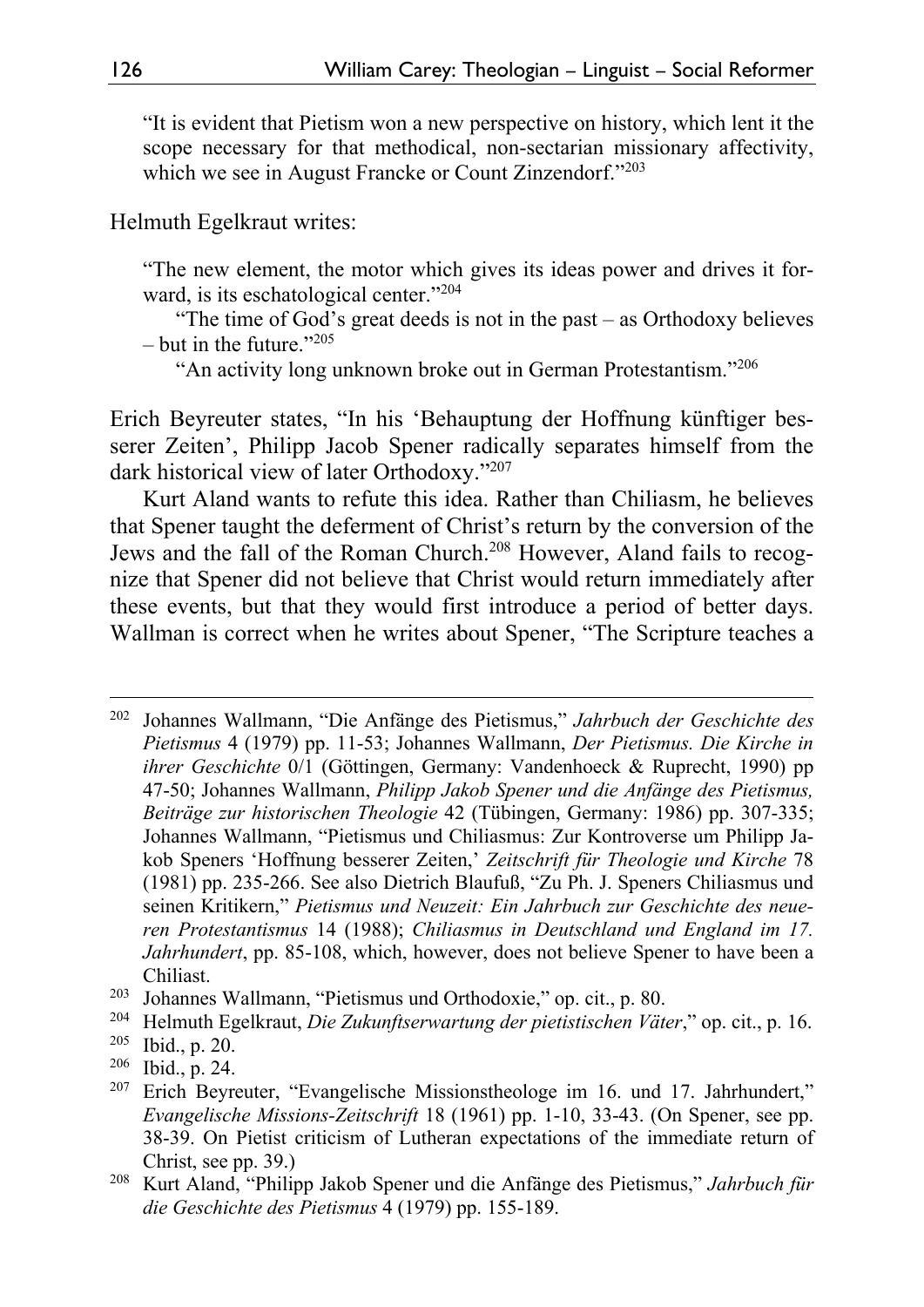promised Kingdom of Christ on earth prior to the Last Judgment."209 This is a classical definition of Postmillennial doctrine. Martin Greschat and Gerhard Maier rightly point out that Spener's hope of a better future is an element completely foreign to Lutheranism, an element which, along with the New Birth, was the leading idea of the new movement.<sup>210</sup> Erich Beyreuter writes:

"Spener surprised his generation with his future expectations, which he had discovered in the New Testament ... He possessed with them the power, not to criticize the Lutheran orthodoxy, but to conquer it as an epoch. $12^{211}$ 

Peter Zimmerling expresses this achievement with the following words,

"This Chiliast-nurtured hope for the future conquered the pessimism of orthodoxy from within."212

August Hermann Francke, the second generation leader of Pietism in Germany, shared Speners views to the most part<sup>213</sup>, after Spener had helped him to give up his 'enthusiastic' "Chiliast expectations of the immediate return"<sup>214</sup> of Christ common to radical, spiritualist Pietism. Egelkraut writes about Francke:

"The faith in the better days of the future, which Spener had rediscovered, proved to be a world – transforming power. Zinzendorf is also to be found in its magnetic field."215

<sup>209</sup> Johannes Wallman, *Der Pietismus*, op. cit., p. 49.

<sup>210</sup> See Martin Greschat, "Die 'Hoffnung bessere Zeiten' für die Kirche," *Zur neueren Pietismusforschung*, *Wege der Forschung* CDXL, ed. Martin Greschat (Darmstadt: Wissenschaftliche Buchgesellschaft, 1977), which includes good documentation. Gerhard Maier, *Die Johannesoffenbarung und die Kirche*, *Wissenschaftliche Untersuchungen zum Neuen Testament* 25 (Tübingen, Germany: J. C. B: Mohr, 1981) pp. 354-355. See pp. 353-366 on Spener's escatology.

<sup>211</sup> Erich Beyreuter, *Geschichte des Pietismus* (Stuttgart: J. F. Steinkopf, 1978) p. 95. See also Helmuth Egelkraut, *Die Zukunftserwartung der pietistischen Väter*, op. cit., p. 16-24.

<sup>212</sup> Peter Zimmerling, *Pioniere der Mission im älteren Pietismus*, *Theologie und Dienst* 47 (Gießen, Germany: Brunnenverlag, 1985) p. 11.

<sup>213</sup> Gerhard Maier, *Die Johannesoffenbarung und die Kirche*, op. cit., pp. 368-370, agrees that Francke's work can only be understood against the background of Spener's influence, but sees a certain extenuation of Spener's views in Francke's opinions.

<sup>214</sup> Johannes Wallmann, *Der Pietismus*, op. cit., p. 68.

<sup>215</sup> Helmut Egelkraut, *Die Zukunftserwartung der pietistischen Väter*, op. cit., p. 31.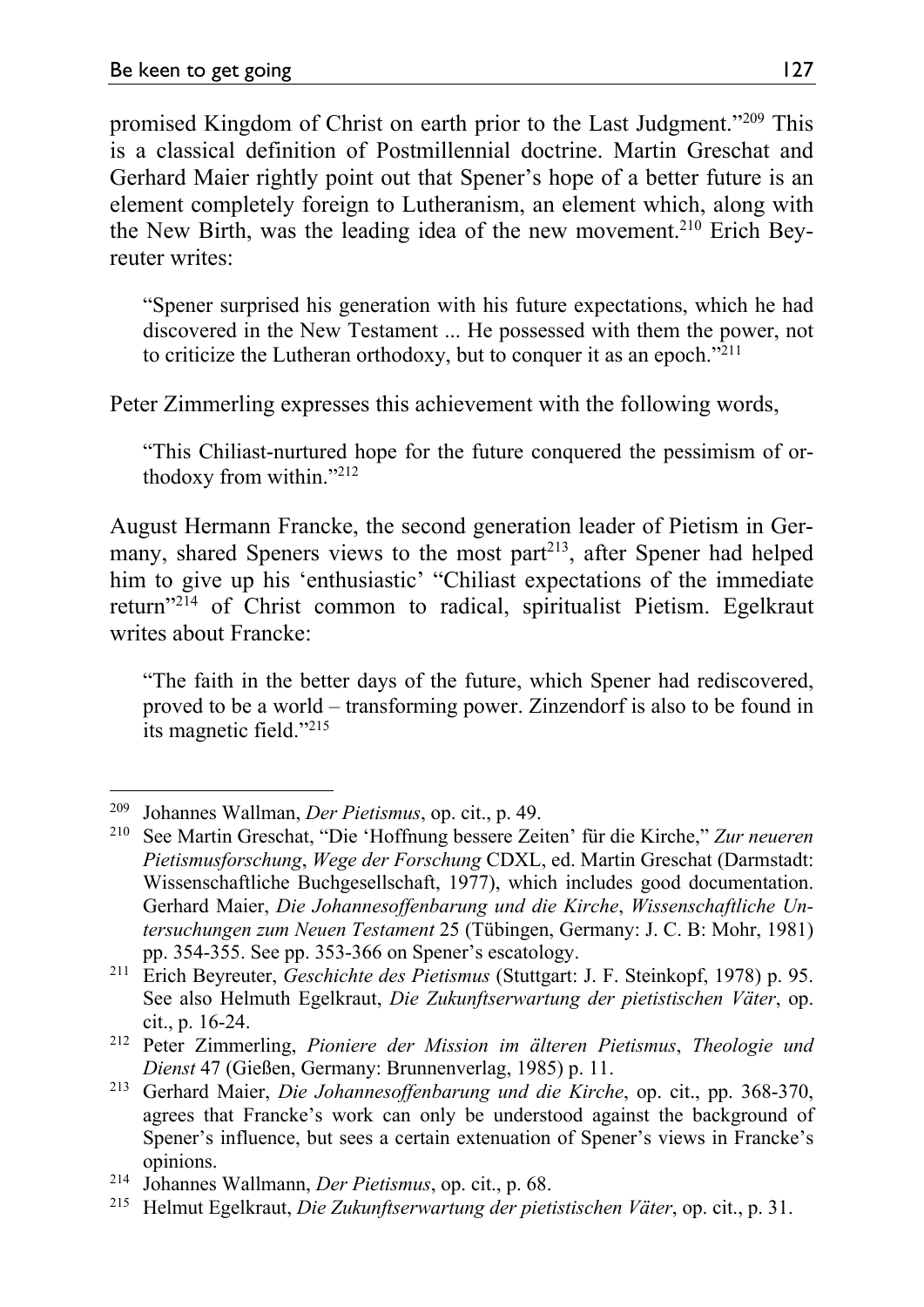"Spener's vision of the future began to take shape: the mission to the Jews and to the heathen, the ministry to the poor and the dispossessed and that across denominational lines."216

And Zimmerling summarizes Francke's pedagogies, which led to the founding of many private Christian schools:

"In his 'Greater Essay', Francke develops a thorough program for the raising and education of children, to effect a concrete improvement of the world."<sup>217</sup>

Egelkraut mentions that Francke communicated frequently with the members of the Society for the Promotion of Christian Knowledge in London and with Cotton Mather, a Calvinist in Boston, $218$  thus maintaining contact and communication with Reformed, Postmillennialist mission groups. (Mather was the author of the well-known biography of John Elliot.)<sup>219</sup>

Friedhelm Groth has thoroughly traced in detail<sup>220</sup> the development of (Postmillennial) Chiliasm propagated by Spener and Francke to the Premillennialism of the Württemberg Pietism, which was closely related to Universalism.221 Johann Albrecht Bengel (1687-1752) was the bond. He assumed two millennia, one in Rev.  $20:1-3$  and the other in  $20:4-6.<sup>222</sup>$  The first of which corresponded to Spener's view, while the other postulated Christ's direct rule and contained all the elements typical of the Premillen-

 $\overline{a}$ 

<sup>216</sup> Ibid., p. 29. See also Carl Hinrichs, "Der Hallische Pietismus als politisch-soziale Reformbewegung des 18 Jahrhunderts," *Zur neueren Pietismusforschung*, ed. Martin Greschat, op. cit., pp. 243-258; Gerhard Bondi, "Der Beitrag des hallischen Pietismus zur Entwicklung des ökonomischen Denkens in Deutschland," *Zur neueren Pietismusforschung*, op. cit., pp. 259-293 (particularly pp. 268-269 on the influence of the Pietist work ethic).

<sup>217</sup> Peter Zimmerling, *Pioniere der Mission im älteren Pietismus*, op. cit., p. 16.

<sup>218</sup> Helmut Egelkraut, *Die Zukunftserwartung der pietistischen Väter*, op. cit., p. 29. A. de Jong, *As the Waters that Cover the Sea*, op. cit., discusses the correspondence of 1714 on p. 102-103, 107. According to Ibid., p. 85, Francke became a corresponding member of the S. P. C. K. in 1700.

<sup>219</sup> Iain Murray, *The Puritan Hope*, op. cit., p. 93.

<sup>220</sup> Friedhelm Groth, *Die "Wiederbringung aller Dinge" in württembergischen Pietismus*, *Arbeiten zur Geschichte des Pietismus* 21 (Göttingen, Germany: Vandenhoeck & Ruprecht, 1984).

<sup>221</sup> See also Gerhard Maier, *Die Johannesoffenbarung und die Kirche*, op. cit., pp. 367-447.

<sup>222</sup> Friedhelm Groth, *Die "Wiederbringung aller Dinge" in württembergischen Pietismus*, op. cit., pp. 72-74. See also Gerhard Maier, *Die Johannesoffenbarung und die Kirche*, op. cit., 432 (Maier considers this development positively); Iain Murray, *The Puritan Hope*, op. cit., p. 132, wrongly considers Bengel one of the fathers of Postmillennial Pietism.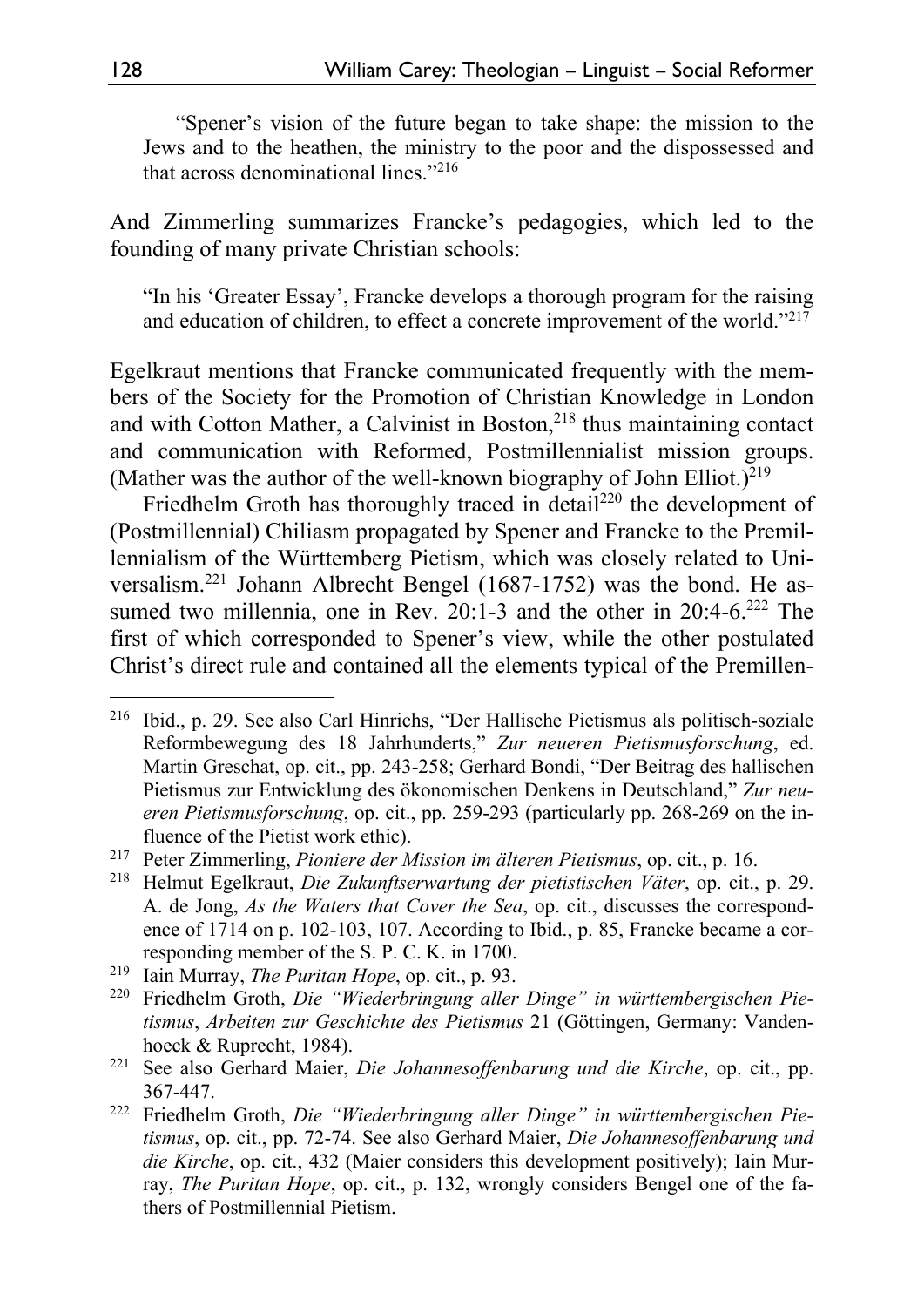nial view and the 'Restoration of all things".223 The latter was a view opposite of Spener's.<sup>224</sup>

#### **Rufus Anderson**

 $\overline{a}$ 

More than others, Rufus Anderson (1796-1880), the American mission leader, embodies the continuing ties between Calvinist Soteriology, Postmillennialism and active world missions a generation after Carey. After leading the oldest and largest American missionary society for decades, he accepted a position as professor of missiology at Andover Theological Seminary, the world's first chair for missiology.225 The German *Lexikon zur Weltmission* calls him the "most influential figure in American missions".226 R. Pierce Beaver writes, that until the Second World War, all American Protestant missionaries owed at least lip service to Anderson's goals.227 He exerted immeasurable influence on important leaders in world missions, such as Roland Allen, Robert E. Speer, John Nevius,<sup>228</sup> Abraham Kuyper<sup>229</sup> and others.

In spite of his emphasis on the importance of the local church, Rufus, a Calvinist and a Congregationalist, taught the importance of evangelizing the heathen, because, as a Postmillennialist, he expected the conversion of whole nations.<sup>230</sup> R. Pierce Beaver is correct in deriving Rufus' major mo-

- 225 Thomas Schirrmacher, *Theodor Christlieb und seine Missionstheologie* (Wuppertal, Germany: Verlag der Evangelischen Gesellschaft für Deutschland, 1985) pp. 14-15.
- 226 R. Pierce Beaver, "Rufus Anderson," *Lexikon zur Weltmission*, ed. Stephen Neill, (Wuppertal/Erlangen, Germany: Brockhaus/Verlag, 1975), p. 27.
- 227 R. Pierce Beaver, *To Advance the Gospel: Selections from the Writings of Rufus Anderson* (Grand Rapids: Eerdmans, 1967), pp. 9-10.
- 228 R. Pierce Beaver, "The Legacy of Rufus Anderson," *Occasional Bulletin of Missionary Research* 3 (1979) pp. 94-97, here pp. 96-97.
- 229 Jan Verkuyl, *Contemporary Mission: An Introduction*, (Grand Rapids: Wm. B. Eerdmans, 1978) pp. 187 on Kuyper and the Netherlands.
- 230 Thomas Schirrmacher ed., *Die Zeit für die Bekehrung der Welt ist reif: Rufus Anderson und die Selbständigkeit der Kirche als Ziel der Mission*, Edition afem: mission scripts 3 (Bonn: Verlag für Kultur und Wissenschaft, 1993) [German selection of works by and on Rufus Anderson]. See particularly, Thomas Schirrmacher, "Rufus Anderson und die Selbständigkeit der einheimischen Kirche: Auch ein Beitrag zum Verhältnis Glaubensmissionen und reformatorischen Bekenntnis," pp. 9-36, and Anderson's Postmillennial sermon, "The Time for the World's Conver-

<sup>223</sup> Friedhelm Groth, *Die "Wiederbringung aller Dinge" in württembergischen Pietismus*, op. cit., pp. 76-88.

<sup>224</sup> See Helmut Egelkraut, *Die Zukunftserwartung der pietistischen Väter*, op. cit., pp. 31-33.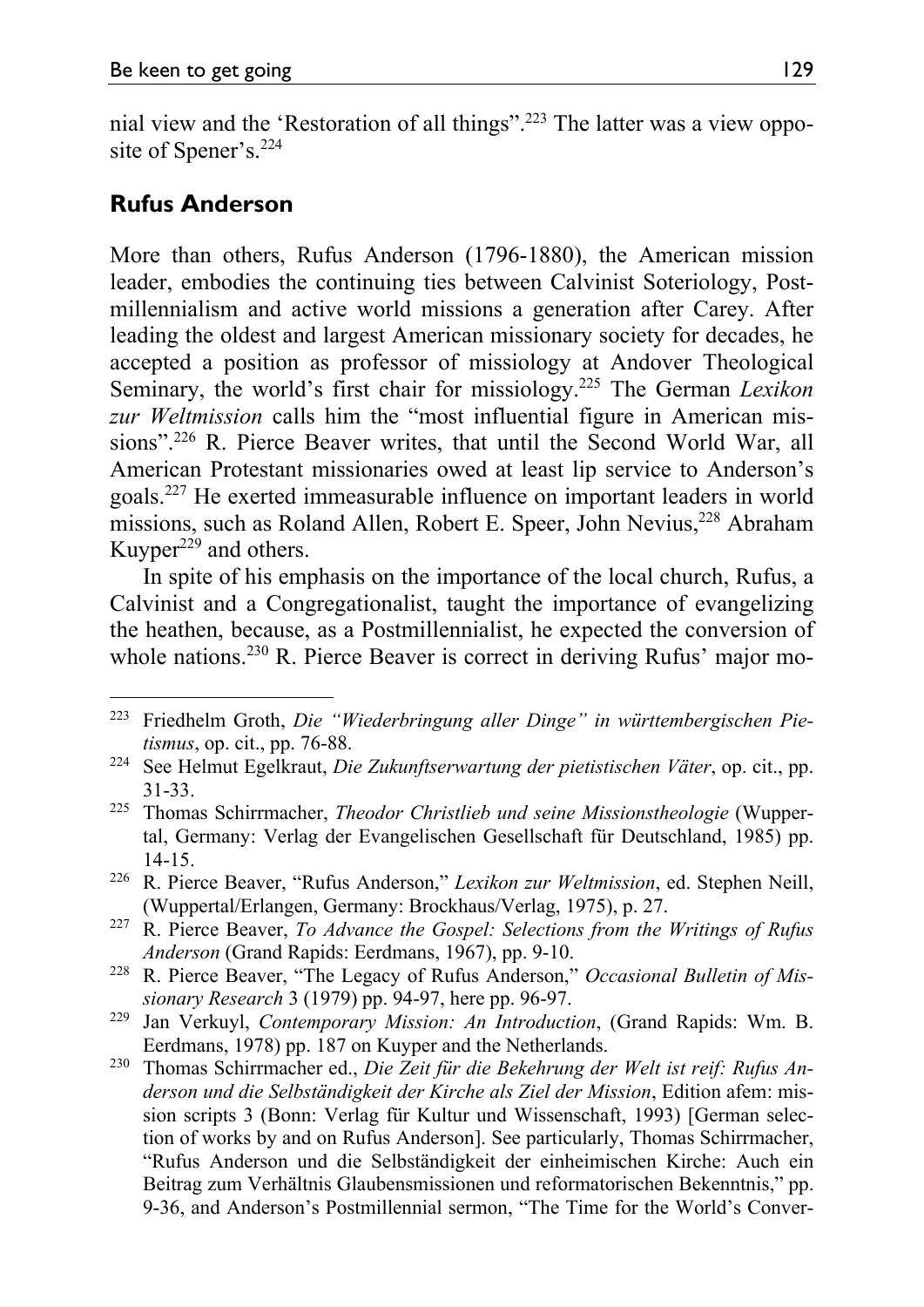tivation for missions to the greater motive of love of Christ rather than to his Postmillennial expectations<sup>231</sup>. Nevertheless, this was only possible due to the prevailing Postmillennial attitudes in the U.S.A. at the time232, naturally shared by Anderson, as demonstrated in two smaller works, "Promised Advent of the Spirit" and "Time for the World's Conversion Come".<sup>233</sup>

### **Postmillennialism and The Great Commission Today**

One of the most quoted verses in the Postmillennialist camp, nowadays as in Carey's time, is the Great Commission in Matthew 28:18-20.234 For Postmillennialists this text teaches that evangelization and conversion have to come first, but have to also lead to a change in life-style and society through the keeping of divine Law. Above all, the Postmillennialist interpretation, in contrast to other explanations, sees these verses not only as a commission, but also as prophecy<sup>235</sup>: Jesus' commandment will become reality. This reality is that one day all people will be converted and will keep God's Law. Kenneth L. Gentry, the author of a Postmillennial book about the Great Commission and the usual contemporary representation of Postmillennialism writes the following about the relationship between the Great Commission and Postmillennialism,

sion of the World Come", pp. 115-128. See also R. Pierce Beaver, *To Advance the* 

*Gospel: Selections from the Writings of Rufus Anderson*. 231 R. Pierce Beaver, "Eschatology in American Missions," *Basileia: Walter Freytag zum 60. Geburtstag*, ed. Jan Heremlink, Hans Jochen Margul (Stuttgart: Evangelischer Missionsverlag, 1959) pp. 60-75, here p. 70.

<sup>232</sup> Ibid., p. 60-75; Peter Kawerau, *Amerika und die orientalischen Kirchen: Ursprung und Anfang der amerikanischen Mission unter den Nationalkirchen Westasiens*, op. cit., pp. 624-629.

<sup>233</sup> Ibid. pp. 624-629 includes detailed discussion of Anderson's Postmillennialism. See the text in pp. 70-72 and the complete texts in R. Pierce Beaver, *To Advance the Gospel: Selections from the Writings of Rufus Anderson*, op. cit., p. 45-70.

<sup>234</sup> See Kenneth L. Gentry, *The Greatness of the Great Commission* (Tyler, Texas: Institute for Christian Economics, 1990). See also the older version in the *Journal of Christian Reconstruction* 7 (Winter/1981) Vol. 2, Symposium on Evangelism, pp. 19-47; Greg L. Bahnsen, "The Prima Facie Acceptability of Postmillennialism," op. cit., pp. 48-105; Mark M. Kreitzer, "God's Plan for Christian South Africa: Dominion and Missions" (Capetown, Pretoria: Conference for Christian Action, 1990).

<sup>&</sup>lt;sup>235</sup> This idea can sometimes be found in nonreformed and premillennial writings, e.g. Millard J. Erickson, *Christian Theology*, one volume edition (Grand Rapids, Mich.: Baker Book House, 1990) p. 1207.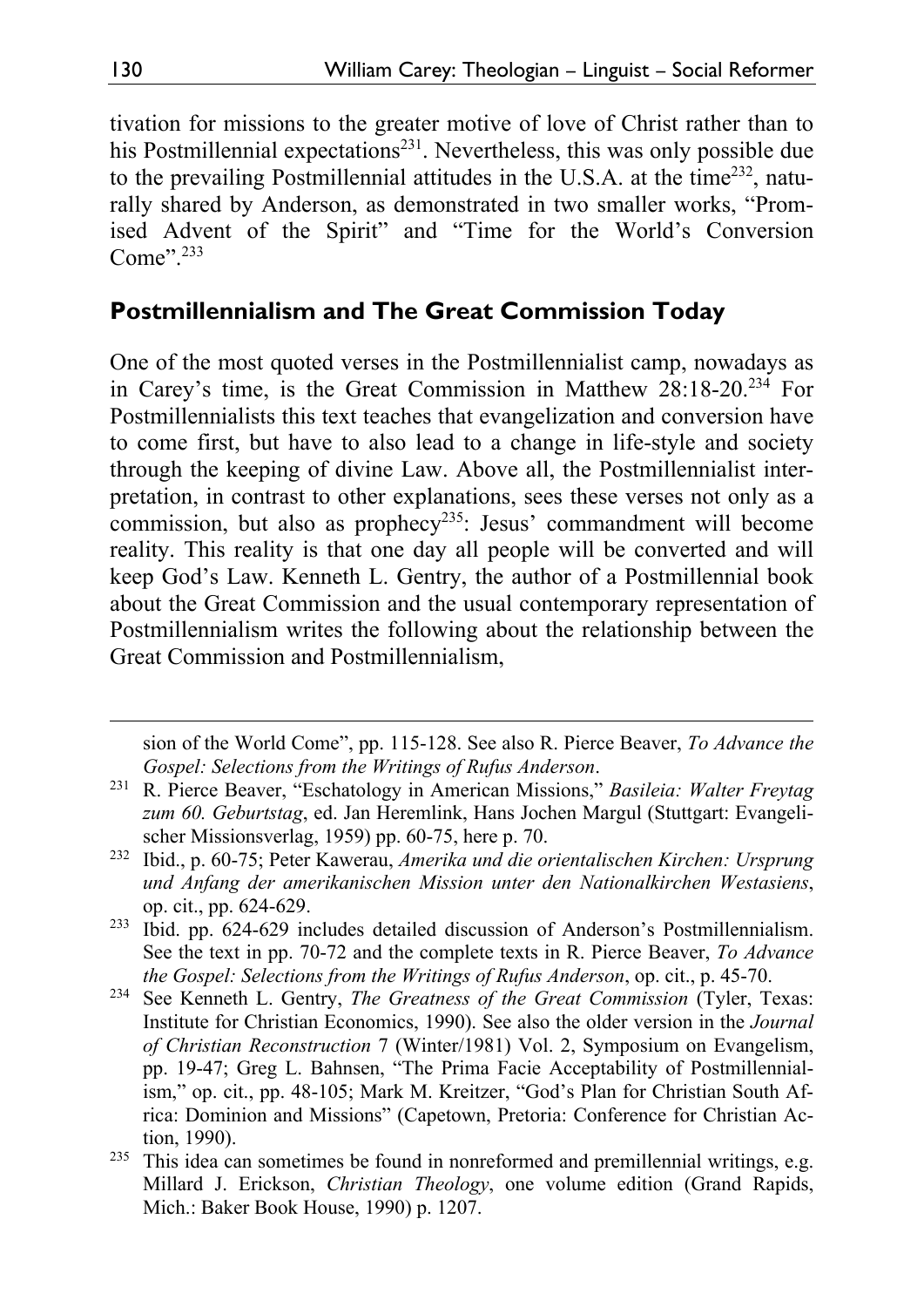$\overline{a}$ 

"note, that the postmillennial view is the only one of the three major evangelical eschatologies that builds its case on the very charter for Christianity, the Great Commission (Matt. 28:18-20)."236

Gentry bases his statement on one of the leading Postmillennialists of the last century, the Scottish Presbyterian theologian David Brown,<sup>237</sup> who built his eschatology on the Great Commission. He also bases his statement on a Dispensationalist theologian, Charles C. Ryrie, who criticized the expectation of the Postmillennialists. He believed that, "The Great Commission will be fulfilled."238

Even today, there are Reformed denominations, such as the Free Presbyterian Church of Scotland<sup>239</sup> or the Reformed Presbyterian Church in the United States, $240$  that think completely in Postmillennial terms and derive their eschatology from the Great Commission.

Jordan has demonstrated that until 1930, almost all leading theologians and mission leaders of southern Presbyterianism were Postmillennialists.<sup>241</sup> The leading theologians of Princeton Theological Seminary, including Benjamin B. Warfield,<sup>242</sup> were Postmillennialists, as well. John Jefferson Davis writes, "I was struck by the fact that postmillennialism, now almost forgotten in conservative circles, was for much of the nineteenth century the dominant millennial understanding".<sup>243</sup>

239 D. MacLeod, "The Millennium," *Free Presbyterian Magazine* 96 no. 8 (Edinburgh: Aug. 1991), p. 261-268; Lachlan MacKenzie, "The Millennium," *Free Presbyterian Magazine* 97 no. 10 (Edinburgh: Oct. 1992) pp. 305-309.

241 James B. Jordan, "A Survey of Sourthern Presbyterian Millennial Views Before 1930", The Journal of Christain Reconstruction 3, no. 2 (1976/1977) pp. 106-121. Compare Morton H. Smith, *Studies in Southern Presbyterian Theology* (Phillipsburg, N. J.: Presbterian & Reformed Publ., 1987) pp. 180-181.

<sup>242</sup> Benjamin Warfield, "The Millennium and the Apocalypse," The Princeton Theological Review 2 (1904) pp. 599-617. Repr. Benjamin Warfield, *Biblical Doctrines*, (1929, repr. Edinburgh: The Banner of Truth Trust, 1988) pp. 643-664.

<sup>236</sup> Kenneth L. Gentry, *He Shall Have Dominion: A Postmillennial Eschatology* (Tyler, Texas: Institute for Christian Economics, 1992) p. 223.

<sup>237</sup> Ibid, pp. 233-234 on David Brown, *Christ's Second Coming: Will it Be Premillennial?* (1887, repr. St. Edmonton, Canada: Still Waters Revival Books, 1990) p. 298.

<sup>238</sup> Charles C. Ryrie, *Basic Theology* (Wheaton, Ill: Victor, 1986) p. 441. Cited by Kenneth L. Gentry, *He Shall Have Dominion*, op.cit., p. 234; similar Millard J. Erickson, *Christian Theology*, op.cit., p. 1206.

<sup>&</sup>lt;sup>240</sup> "The Reformed Presbyterian Church in the United States. A Church Burning with Vision" (Atlanta, Ga.: The Reformed Presbyterian Church in the United States).

<sup>243</sup> John Jefferson Davis, *Christ's Victorious Kingdom: Postmillennialism Reconsidered* (Grand Rapids: Baker Book House, 1986) p. 7, 10.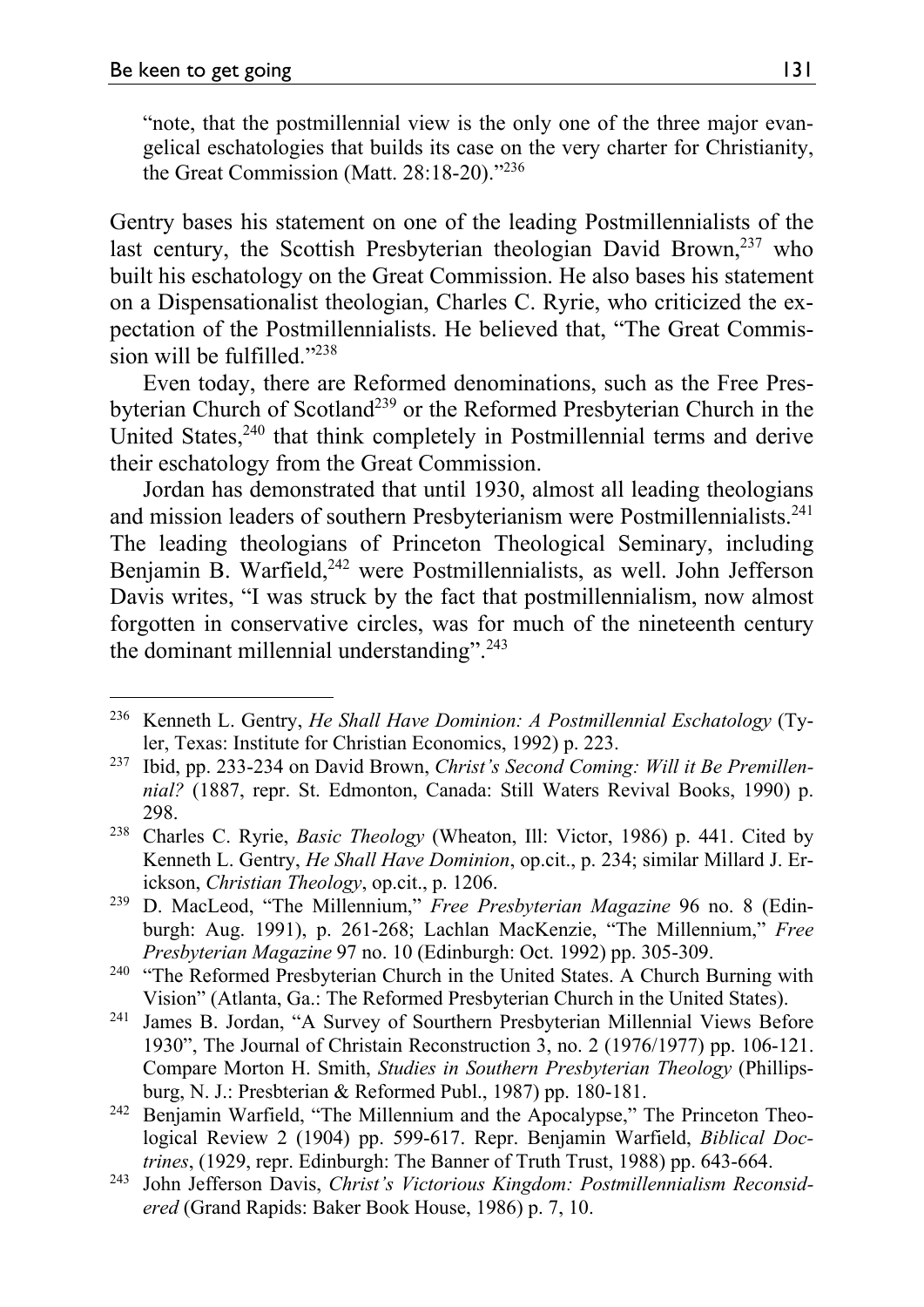In 1909, W.O. Carver observed that the Postmillennial view was the most common motivation for missions.<sup>244</sup> This remained the case until the end of the First World War.

#### **Was Calvin a Postmillennialist?**

John Jefferson Davis observes that Calvin assumed that true religion and the glory of Christ's dominion would spread over the whole earth, $245$  as he had repeated in numerous sermons and commentaries, as well as in his dedication of the *Institutes* to Francis I of France. Jefferson adds, "Calvin's outlook does not, of course, represent a fully articulated postmillennialism, but does foreshadow subsequent developments."246 Positively stated, Davis says, "John Calvin ... had an understanding of the kingship of Christ that paved the way for the full flowering of the postmillennial view in English Puritanism<sup>"247</sup>

Iain Murray shares this view and demonstrates that Calvin, in contrast to Luther, expected a great future for the Kingdom of God.248 Charles L. Chaney also assumes that the Puritans, as well as Jonathan Edwards, built their Postmillennialism on Calvin's eschatology.249 Calvin, says Chaney, had been familiar with the three steps of salvation history, the Age of the Apostles, the Age of the Antichrist (Calvin's day) and the Age of the Expansion of the Church among all peoples, whereby the Gospel would reach various nations at different times, according to divine election.<sup>250</sup>

Walter Nigg, describing Calvin's eschatology, writes:

"Seeing the Kingdom of God in history is the new *motif* in Calvin's understanding of divine dominion. The Kingdom is not to be expected in its completion in the near future, it is in a state of development, in a mighty battle with the powers of Darkness."<sup>251</sup>

In his belief that the Kingdom of God is involved in an historical wrestling match, Calvin implies that salvation history is closely bound to political

<sup>244</sup> W. O. Carver, "The Missionary Consummation-Prophecy of Missions," *Mission in the Plan of the Ages* (New York: Revell, 1909), pp. 213-282.

<sup>243</sup> John Jefferson Davis, *Christ's Victorious Kingdom*, op. cit., pp. 16-17.

<sup>246</sup> Ibid. p. 17

<sup>247</sup> Ibid. p. 16

<sup>248</sup> Iain Murray, *The Puritan Hope*, op. cit., pp. 40-41.

<sup>249</sup> Charles L. Chaney, *The Birth of Missions in America*, op. cit., pp. 32-35.

<sup>250</sup> Ibid., p. 270.

<sup>251</sup> Walter Nigg, *Das ewige Reich* (Berlin: Gebrüder Weiss, n d.), pp. 32-35.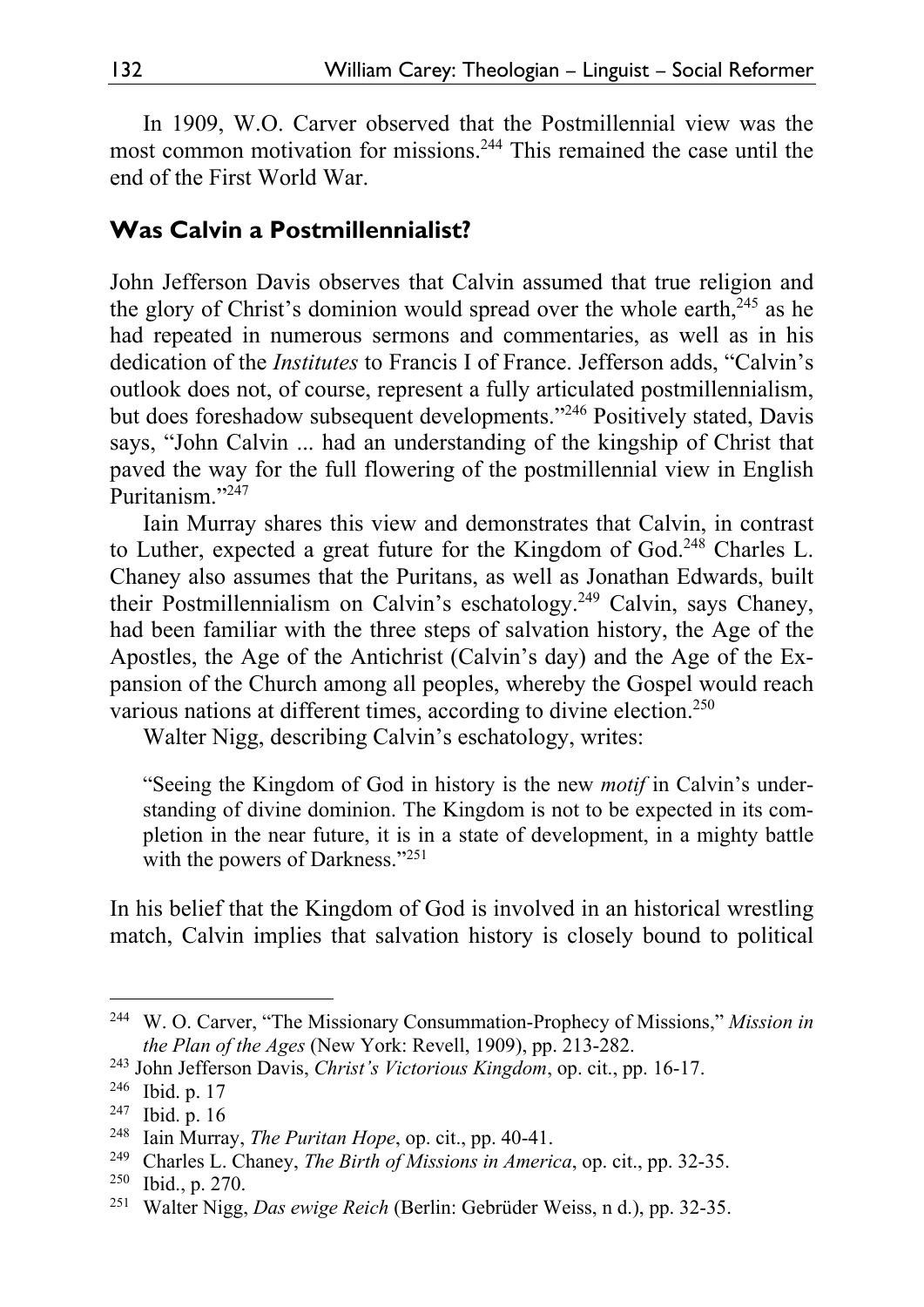events and hints at a definite "progressive" opinion.<sup>252</sup> Heinrich Berger has shown that Calvin did not express an expectation of the immediate return of Christ.253

David E. Holwerda considers Calvin an Amillennialist,  $254$  opposing Millennialist views. This is because he assumed that since the Kingdom of God is already present in Christ, His rule on earth would be invisible.<sup>255</sup> Holwerda adds that this idea does not, however, contradict Postmillennial interpretation,

"But Calvin believes that the perfected kingdom already exists in Christ, that it is eternal and includes the renovation of the world. Consequently, Christ's visible appearance can mean only the final revelation of the perfected kingdom."256

Georg Huntemann writes in his homage to Calvin's view, 257

"The Millennium had, in the Reformation, experienced progress, had gone into action. Not only the Church, but the complete world order was to be brought into line with divine order."258

The premillennialist Millard J. Erickson proved that Reformed thinking theologians of all times, such as Augustin, Calvin, and Warfield, have been claimed for the amillennial as well as the postmillennial camp259, which for him is not by chance, as both views cannot be clearly separated from each other. Nevertheless for him, those theologians belong to the postmillennial camp, because with true amillennialists (e.g. Lutheran theologians) the problem of being claimed for two camps never arose.

<sup>252</sup> Ibid., p. 229.

<sup>253</sup> Heinrich Berger, *Calvins Geschichtsauffassung*, *Studien zur Dogmengeschichte und Systematischen Theologie* (Zürich, Switzerland: Zwingli Verlag, 1956), pp-74-77.

<sup>254</sup> David E. Howerda, "Eschatology and History: A Look at Calvin's Eschatological Vision," *Readings in Calvin's Theology*, ed. Donald K. McKim (Grand Rapids: Baker Book House, 1984) pp. 311-342. Also in *Calvin's Theology*, *Theology Proper, Eschatology. Articles on Calvin and Calvinism* Vol. 9, ed. Richard C. Gamble (New York/London: Garland, 1992) pp. 130-160.

<sup>&</sup>lt;sup>255</sup> David E. Howerda, "Eschatology and History: A Look at Calvin's Eschatological Vision," op. cit., p. 311-342.

<sup>256</sup> Ibid., p. 329

<sup>257</sup> Georg Huntemann, *Der verlorene Maßstab: Gottes Gebot im Chaos dieser Zeit* (Bad Liebenzell: Verlag der Liebenzeller Mission, 1983), pp. 131-135.

 $\frac{258}{259}$  Ibid., p. 131.

<sup>259</sup> Millard J. Erickson, *Christian Theology*, op. cit., p. 1212.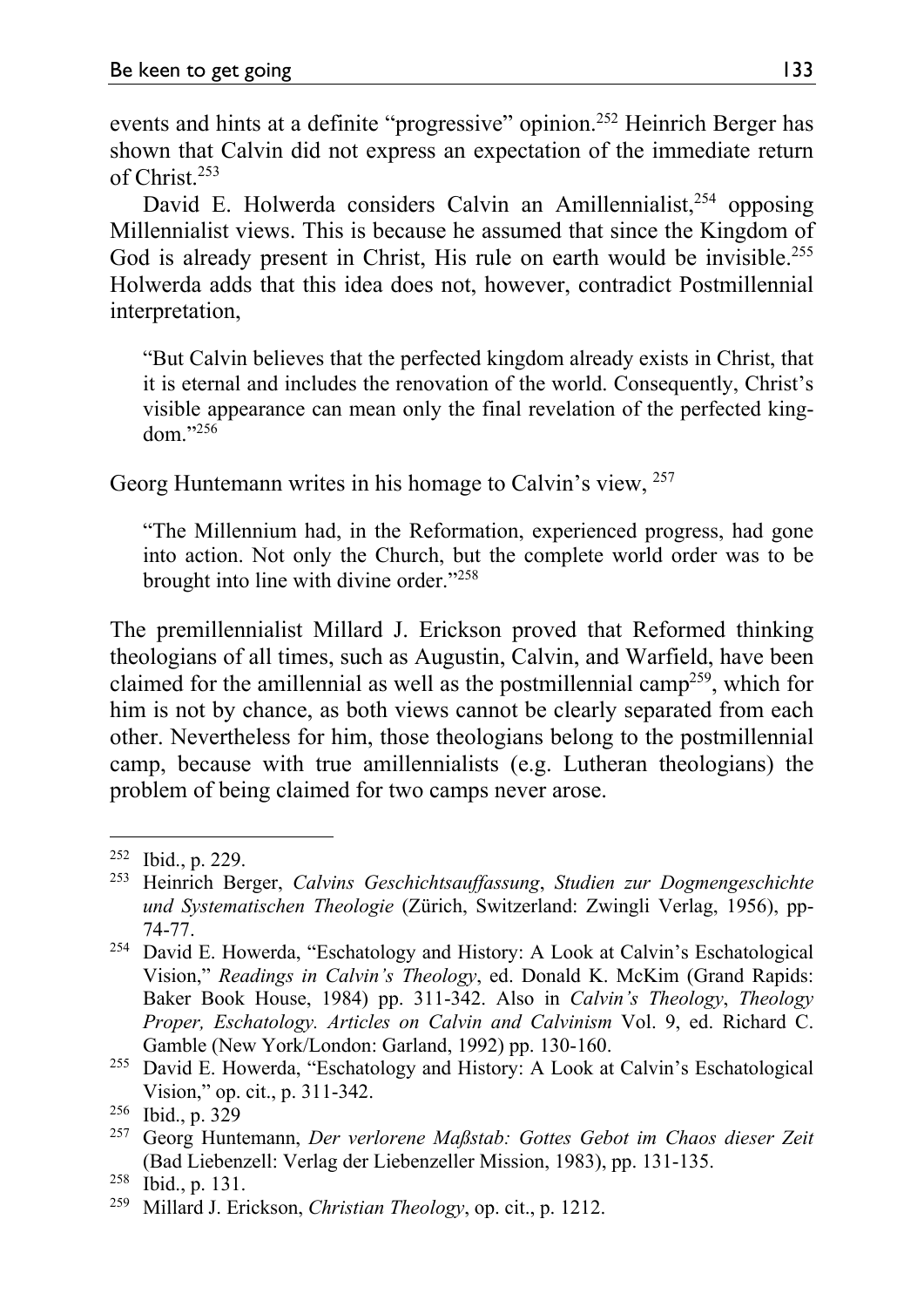### **Premillennialism originally opposed to missions**

The dissemination of Postmillennialism demonstrates the conflicts which developed with the growth of Premillennialism. John Nelson Darby, founder of Dispensationalism<sup>260</sup>, expresses the Premillennial view of missions in a 1840 lecture in Geneva,

"I am afraid that many a cherished feeling, dear to the children of God, has been shocked this evening; I mean their hope that the gospel will spread by itself over the whole earth during the actual dispensation."261

The influential Pietist professor of Systematic Theology in Tübingen, Johann Tobias Beck (1804-1878), opposed the work of the Basel Mission and the spreading evangelical world mission movement in general. His objection was that Jesus must first return, so that missions would be carried out and succeed in the Millennium.<sup>262</sup> Theodor Oehler<sup>263</sup> and Hermann Gundert, representatives of the Basel Mission, confronted this opinion with a Postmillennial<sup>264</sup> reply, although using different terms<sup>265</sup>.

<sup>&</sup>lt;sup>260</sup> See the definition in Thomas Schirrmacher, Hans-Georg Wünch, Stephan Zehnle, "Nachwort über die darbystische Lehre vom Dispensationalismus", John F. Walvoord, Roy F. Zuck ed., *Das Alte Testament erklärt und ausgelegt. Bd. 1. 1. Mose – 2. Samuel* (Neuhausen: Hänssler, 1985), pp. 607-608. The best work on the theology of Darby is, to my knowledge, Erich Geldbach, *Christliche Versammlung und*  Heilsgeschichte bei John Nelson Darby (Wuppertal: Brockhaus, 1975<sup>3</sup>).

<sup>261</sup> *The Collected Writings of J. N. Darby. Prophetic*, Vol. 1, cited by Iain Murray, *The Puritan Hope*, op. cit., p. 186.

<sup>262</sup> See Thomas Schirrmacher, *Theodor Christlieb und seine Missionstheologie*, op. cit., pp. 34-36 and the literature listed in note 30, page 36; Helmut Egelkraut, *Die Zukunftserwartung der pietistischen Väter*, op. cit., pp. 44-45.

<sup>263</sup> Theodor Oehler, *Die Mission und die Zukunft des Reiches Gottes*, *Basler Missions-Studien* 10 (Basel: Verlag der Missionsbuchhandlung, 1902), pp.4-6 (contra Beck and his influential sermon of 1850).

<sup>264</sup> Ibid., pp. 8-10, esp. 9, demonstrates Oehler's Postmillennial view very clearly.

<sup>265</sup> This view is also taken by Helmut Egelkraut, *Die Zukunftserwartung der pietistischen Väter*, op. cit., pp. 40-43; compare with the postmillennialism of the Basel Mission: Christine Schirrmacher, *Mit den Waffen des Gegners: Christlich-Muslimische Kontroversen im 19. und 20. Jahrhundert*, Islamkundliche Untersuchungen 162 (Berlin: Klaus Schwarz Verlag, 1992), pp. 33-34 with examples from the *Evangelischen Missionsmagazin*, the Journal of the Basel Mission, in the years 1826 and 1832. Both the founders Christian Friedrich Spittler (1782-1867) and his colleague, Nikolaus von Brunn (1766-1849), the pastor in Basel, already showed Postmillennial tendencies, see Helmuth Egelkraut, *Die Zukunftserwartung der pietistischen Väter*, op. cit., pp. 40-43.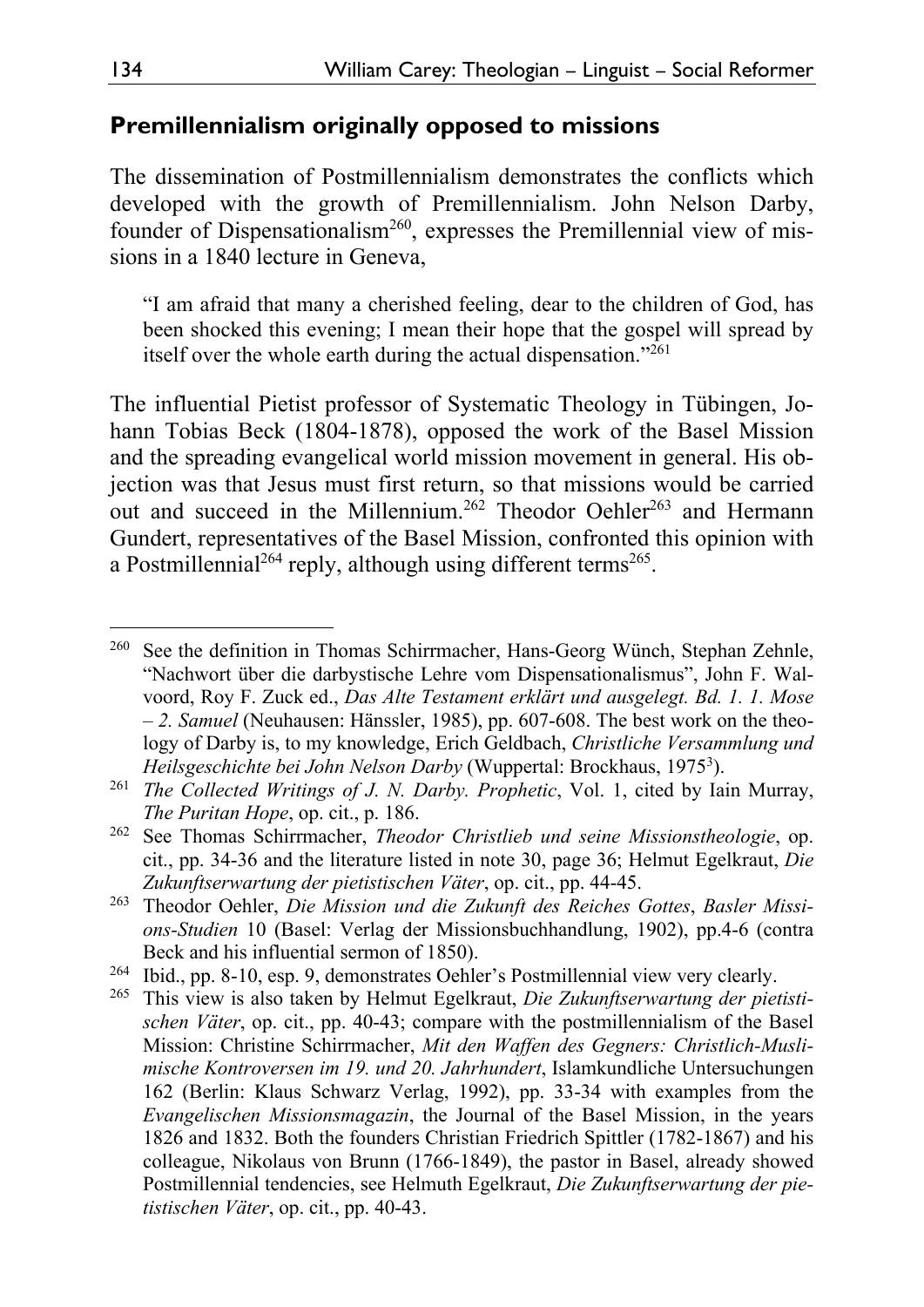Oehler, however, experienced a change of opinion about the relationship between Premillennialism and missions. Whereas Premillennialism was an argument against hopes of evangelistic success for Darby and Beck, Premillennialist faith missions became one of the major mainsprings of the world's missions. Oehler describes the contrast between Beck and the new mission movements, ("For these, the expectation of Christ's immediate return has become the strongest motivation for missions." $266$ ) but remarks critically,

"Here I must protest against the assertion of the Alliance Mission, namely the assumption that it is our business to hasten Christ's return by our missionary activity."267

# **2.2. Carey's Postmillennialism**

### **Postmillennialism in the "Enquiry"**

Let us examine the central indications of Carey's Postmillennialism in the 'Enquiry". Carey had two questions to answer about the Great Commission: 1. Was the Great Commission directed only to the apostles or is it valid for all Christians of all eras? 2. Can the Great Commission be fulfilled?

Answering the first question, Carey points out that the Great Commission is binding "even to the end of the age." (Mt.  $28:20$ )<sup>268</sup> One of his best arguments for the validity of the Commission is the fact that it includes the command to baptize that all churches and theologians consider valid.<sup>269</sup> If the Great Commission was directed only to the apostles, churches would have to stop baptizing people.

The answer to the second question arises from Carey's Postmillennial expectation of missions' final success. Premillennialism, which molded Post-Classical missions, did not assume such achievement, but only the conversion of a minority from each nation.

In his introduction, Carey expresses no doubts that God would build his kingdom on this earth to the same extent as the devil's present government:

"Yet God repeatedly made known his intention to prevail finally over all the power of the devil, and to destroy all his works and set up his own kingdom

<sup>266</sup> Theodor Oehler, *Die Mission und die Zukunft des Reiches Gottes*, op. cit., p. 6

<sup>267</sup> Ibid. p. 11.

 $268$  William Carey, "Enquiry", p. 9.<br> $269$  Thid n 9 See also James R. Be

<sup>269</sup> Ibid., p. 9. See also James R. Beck, *Dorothy Carey*, op. cit., p. 63.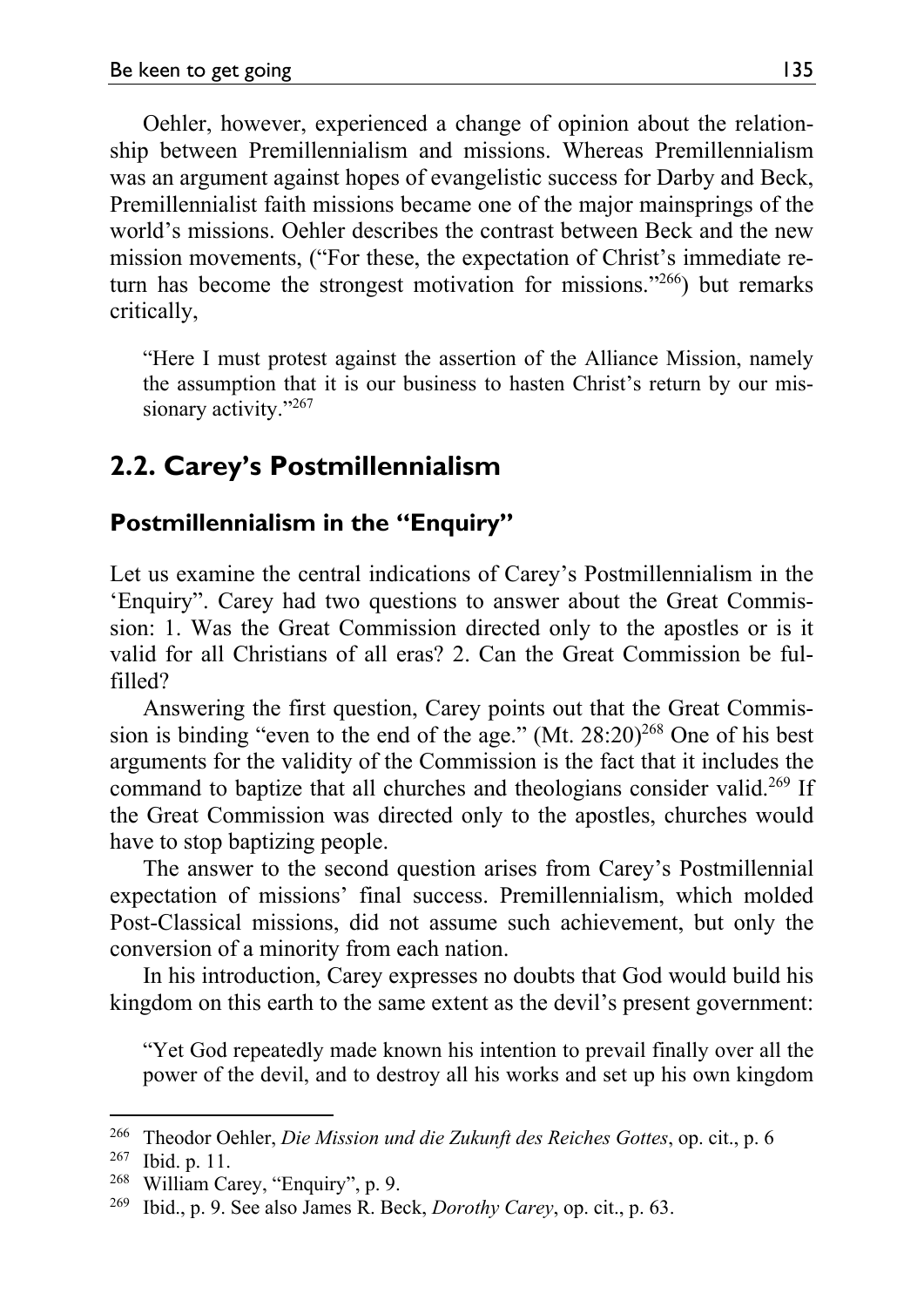and interest among men, and extend it as universally as Satan had extended his."270

Very early in the "Enquiry" Carey refutes objections to the continuing validity of the Great Commission on eschatological grounds:

"It has been said that some learned divines have proved from Scripture that the time is not yet come that the heathen should be converted; and that first the witnesses must be slain, $271$  and many other prophecies fulfilled. But admitting this to be the case (which I much doubt<sup>272</sup>) yet, if any objection is made from this against preaching to them immediately, it must be founded on one of these things; either that the secret purpose of God is the rule of our duty, and then it must be as bad to pray for them, as to preach to them; or else that none shall be converted in the heathen world till the universal down pouring of the Spirit in the last days. But this objection comes too late; for the success of the gospel has been very considerable in many places already."273

On one hand, he questions his own eschatological view, while on the other, he objects to any interpretation which prohibits the present carrying out of the Great Commission.274 The Christian must make his decisions not according to the unknown mysteries of God's will but according to His clear, revealed commandment. Carey here follows Calvin's distinction between God's sovereign will, Providence, and His moral will, which is our duty.<sup>275</sup>

Carey drew his argument against the predominate view of the day, that the witness must first be slain, from Jonathan Edward's detailed discussion. $276$ 

 $270$  William Carey, "Enquiry", p. 5.

<sup>271</sup> Rev. 11:7.

<sup>272 (</sup>Footnote by Carey:) See Edwards on Prayer, on this subject lately re-printed by Mr. Sutcliffe.

<sup>273</sup> William Carey, "Enquiry", p. 12.

<sup>&</sup>lt;sup>274</sup> Compare the view outlined below, of Johann Tobias Beck, a few years later.

<sup>275</sup> See Johannes Calvin, *Unterricht in der christlichen Religion: Institutio Religionis Christiana*e (Neukirchen, Germany: 1988) p. 129 (1st Book, Chapter 18, Paragraph 4) and p. 234f; similar Francis Turretin, *Institutes of Elenctic Theology*, ed. by James T. Dennison, vol. 1 (Phillipsburg, NJ: Presbyterian & Reformed, 1992) pp. 220-222 and Thomas Schirrmacher, *Ethik* Vol. 1 (Neuhausen, Germany: Hänssler, 1994), pp. 723-732.

<sup>276</sup> Jonathan Edwards, *The Works of Jonathan Edwards*, Vol. 2 (1834/1974, repr. Edinburgh: The Banner of Truth Trust, 1992) pp. 278-315). See also Peter Kawerau, *Amerika und die orientalischen Kirchen*, op. cit., pp. 72-73.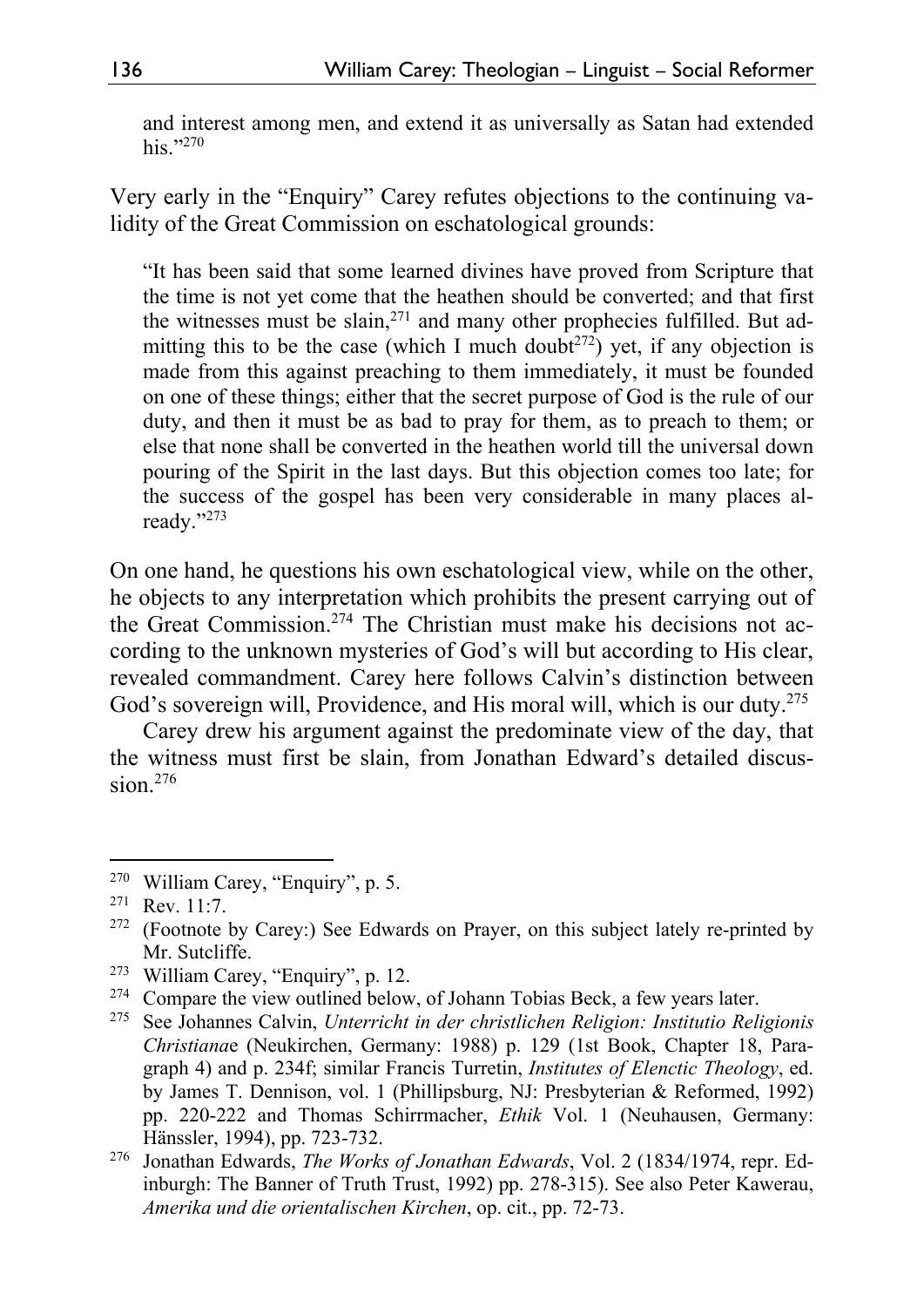The other argument that Carey would have accepted against missions would have been the lack of converts in the heathen world. This, however, was refuted by reality. Interestingly, Carey fails to mention the expectation of the universal pouring out of the Holy Spirit, which was to initiate the great conversion of the heathen, which was, after all, his own opinion. Because this view also could be used against missions, he emphasized the role of the Great Commission as a commandment rather than eschatological opinions as the basis of our plans and actions.

Towards the end of the "Enquiry" Carey defines his eschatological view more clearly, but the complete picture becomes clear only in the light of the Postmillennial views of the day. Carey emphasizes that the prophesied growth of the Kingdom of God should not make the believer passive, but increases the obligation to missions.

"If the prophecies concerning the increase of Christ's kingdom are true, and if what has been advanced concerning the commission given by him to his disciples being obligatory on us, be just, it must be inferred that all Christians ought heartily to concur with God in promoting his glorious designs for he that is joined to the Lord is one spirit."277

At the same time, he sees the first signs of the approaching expansion of the Kingdom of God in the social and political arena, but foremost, in the open doors.

" ... yea, a glorious door is opened, and is likely to be opened wider and wider, by the spread of civil and religious liberty, accompanied also by a diminution of the spirit of popery; a noble effort has been made to abolish the inhuman Slave-Trade, and though at present it has not been so successful as might be wished, yet it is hoped it will be preserved in, till it is accomplished."278

In Carey's view, Biblical eschatology does not refute God's commandments, but supports them. Thus, while discussing future promises, he can also allude to Christian responsibility and failure.

"If an holy solicitude had prevailed in all the assemblies of Christians in behalf of their Redeemer's kingdom, we might probably have seen before now, not only an open door<sup>279</sup> for the gospel, but many running to and fro, and

<sup>277</sup> Carey, "Enquiry", p. 79.

<sup>278</sup> Ibid., p. 79.

<sup>279</sup>  $\text{Rev } 3.20$ .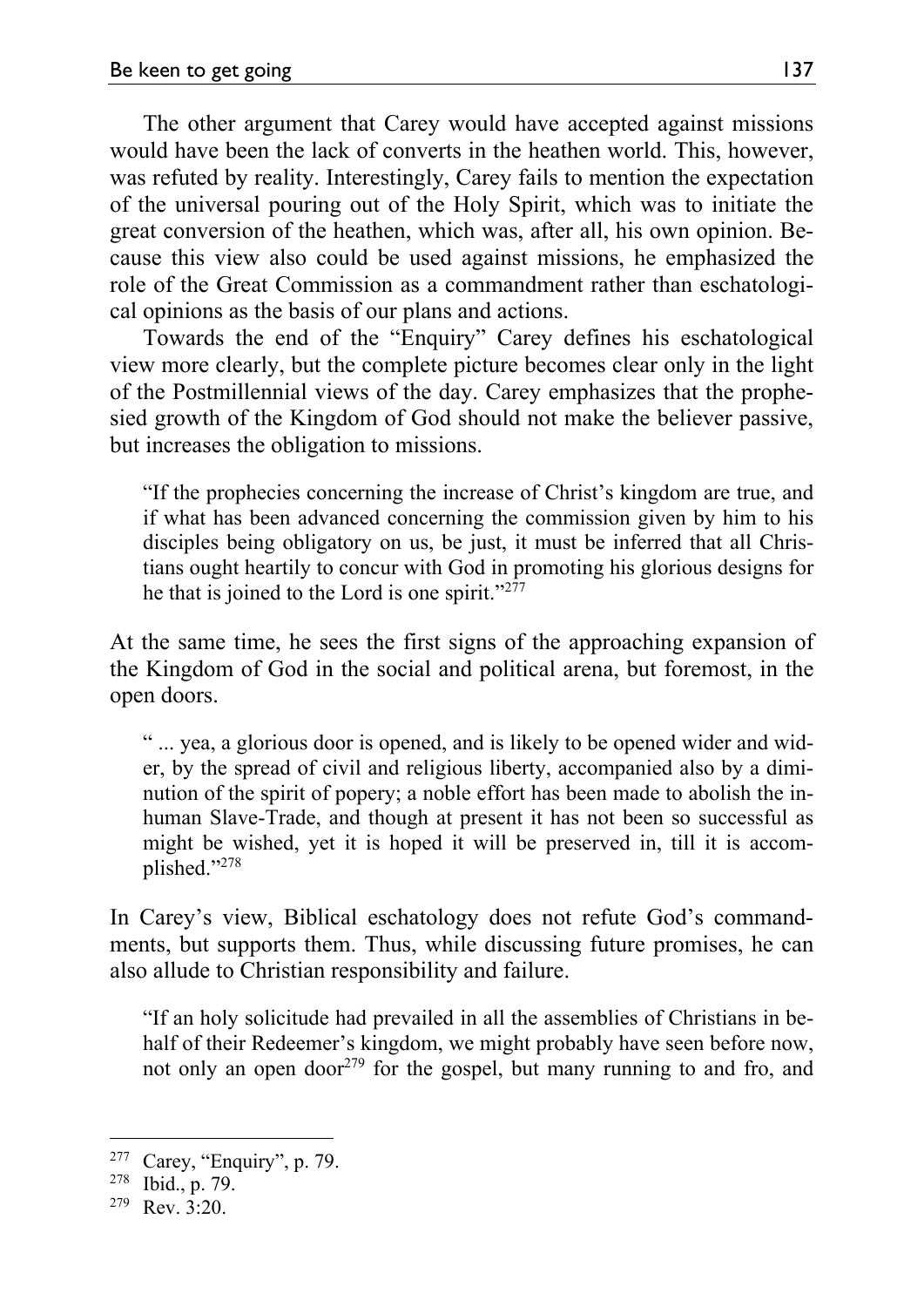knowledge increased<sup>280</sup>; or a diligent use of those means which providence has put in our power, accompanied with a greater blessing than ordinary from heaven."281

Carey' interpretation of Zecharia was inspired by Jonathan Edward's<sup>282</sup> interpretation, which was popular at the time.

"It is as represented in the prophets, that when there shall be a great mourning in the land, as the mourning of Hadadrimmon in the valley of Megiddon, and every family shall mourn apart, and their wives apart, it shall all follow upon a spirit of grace, and supplication.<sup>283</sup> And when these things shall take place, it is promised that there shall be a fountain opened for the house of David, and for the inhabitants of Jerusalem, for sin and for uncleanness,  $284$ and that the idols shall be destroyed<sup>285</sup> and the false prophets ashamed of their profession.<sup>286</sup> Zech. xii.  $10.14$ . – xiii. 1.6. This prophesy seems to teach that when there shall be a universal conjunction in fervent prayer, and all shall esteem Zion's welfare as their own, then copious influences of the Spirit shall be shed upon the churches, which like a purifying fountain shall cleanse the servants of the Lord. Nor shall this cleansing influence stop here; all old idolatrous prejudices shall be rooted out, and truth will prevail so gloriously that false teachers shall be so ashamed as rather to wish to be classed with obscure herdsmen, or the meanest peasants, than bear the ignominy attendant on their detection.

The most glorious works of grace that have ever taken place have been in answer to prayer. It is in this way, we have the greatest reason to suppose, that the glorious out-pouring of the Spirit, which we expect at last, will be bestowed."287

In the "Enquiry", Carey not only thinks and argues from a Postmillennialist position, but also finds his examples among Postmillennialist missionaries and theologians. The Calvinist (Puritan) missionaries mentioned as examples<sup>288</sup> in the second and third chapters were missionaries to the

- 286 Zech. 13:4.
- 287 Carey, "Enquiry", p. 78-79.
- 288 Carey. "Enquiry", p. 35, 69, 70.

<sup>280</sup> Dan. 12:4.

<sup>281</sup> Ibid., p. 80.

<sup>282</sup> See Brian Stanley, *The History of the Baptist Missionary Society 1792-1992*, op. cit., p. 13 and Frank Deauville Walker, *William Carey*, op. cit., p. 59.

<sup>283</sup> Zech. 12:11; 10:14.

<sup>284</sup> Zech. 13:1.

<sup>285</sup> Zech. 13:2.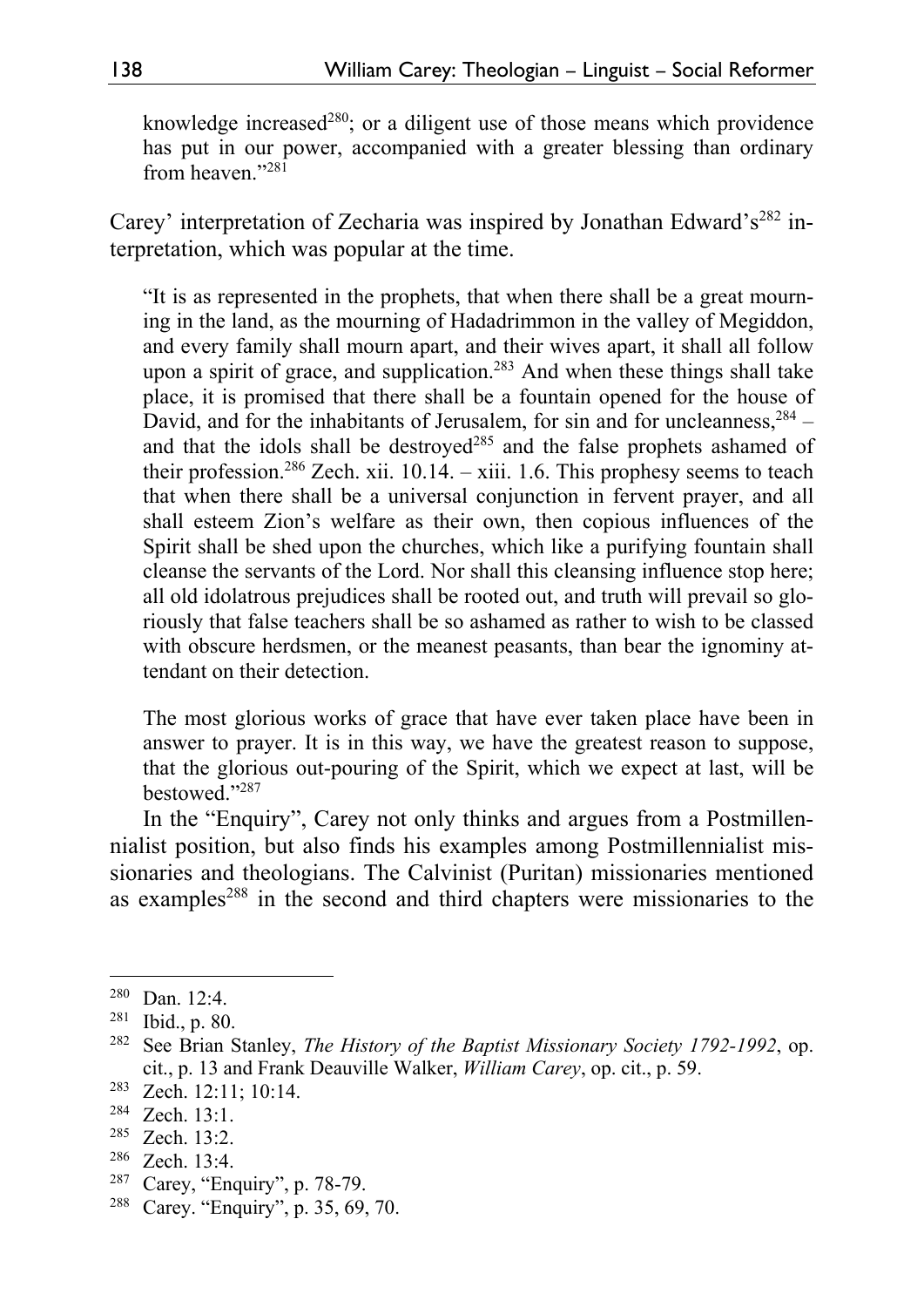Indians, John Eliot  $(1604-1690)^{289}$  and David Brainerd  $(1718-1747).^{290}$ Carey's original models<sup>291</sup> came too from the sphere of Jonathan Edward's influence. They both were Postmillennialists<sup> $292$ </sup> and believed that numerous conversions would occur at the end of time, i.e., at the beginning of the Millennium, prior to Christ's return. (Carey read and continually re-read Edward's post mortem biography of Brainerd, not only in England but also later in India.) $^{293}$ 

The Postmillennialist, $294$  John Edwards, the Calvinist evangelist and the leading American theologian of his day, called for a world-wide prayer chain for world missions in his pamphlet, "A Humble Attempt to Promote Explicit Agreement and Visible Union Among God's People in Extraordinary Prayer for the Revival of Religion and the Advancement of Christ's Kingdom on Earth".<sup>295</sup> In referring to this work in the "Enquiry",<sup>296</sup> Carey

<sup>-</sup>289 See Wolf-Christian Jaeschke, "Der Indianermissionar John Eliot (1604-1698): Sein Denken und Wirken nach den 'Magnalia Christi Americana", *Evangelikale Missiologie* 9 (1993) 1: 3-12; Gustav Warneck, *Abriß einer Geschichte der protestantischen Missionen von der Reformation bis auf die Gegenwart*, op. cit., p. 46. On Eliot's Postmillennialist views, see Sidney H. Rooy, *The Theology of Missions in the Puritan Tradition*, op. cit., pp. 224-229; Neville B. Cryer, "John Eliot", *Five Pioneer Missionaries* (London: The Banner of Truth Trust, 1965) pp. 171-231.

<sup>290</sup> See on Brainerd's theology and postmillennialism Norman Petit, "Editor's Introduction" to *The Life of David Brainerd*, by Jonathan Edwards, op. cit., pp. 24-70; John Thornbury, "David Brainerd", *Five Pioneer Missionaries*, op. cit., pp. 13-91.

<sup>&</sup>lt;sup>291</sup> See Ernest A. Payne, "Two Dutch Translations by Carey: An Angus Library Find", *The Baptist Quarterly* NS 11 (1942) pp. 33-38; James R. Beck, *Dorothy Carey*, op. cit., pp. 53-59; Harald Schilling, "Der geistige und geistliche Werdegang William Careys ... ", op. cit., pp. 85-86. Schilling mentions also the writings by and on Bartholomäus Ziegenbalg (1682-1719) and his colleague in Tranquebar, India, Heinrich Plütschau (1677-1746), as an influence on Carey. This influence cannot, however, be as well demonstrated, although Carey mentions Ziegenbalg.

<sup>292</sup> See W. O. Carver, *Missions in the Plan of the Ages*, op. cit., pp. 213-282; Iain Murray, *The Puritan Hope*, op. cit., pp. 93-103.

<sup>293</sup> See See Frank Deauville Walker, *William Carey*, op. cit., p. 136 and James R. Beck, *Dorothy Carey*, op. cit., pp. 58.

<sup>294</sup> See C. C. Goen, "Jonathan Edwards: A New Deparature in Eschatology", op. cit.; and on Edwards postmillennialism Sidney Rooy, *The Theology of Missions in the Puritan Tradition: A Study of Representative Puritans*, op. cit. The missionary awareness of Edwards and of the evangelistic, missionary movement he led is well depicted in Peter Kawerau, *Amerika und die orientalischen Kirchen*, op. cit., pp. 1- 176.

<sup>295</sup> Boston, 1748; printed in *The Works of Jonathan Edwards*, Vol. 2 (1834/1974; repr. Edinburgh: Banner of Truth Trust, 1992) pp. 278-315.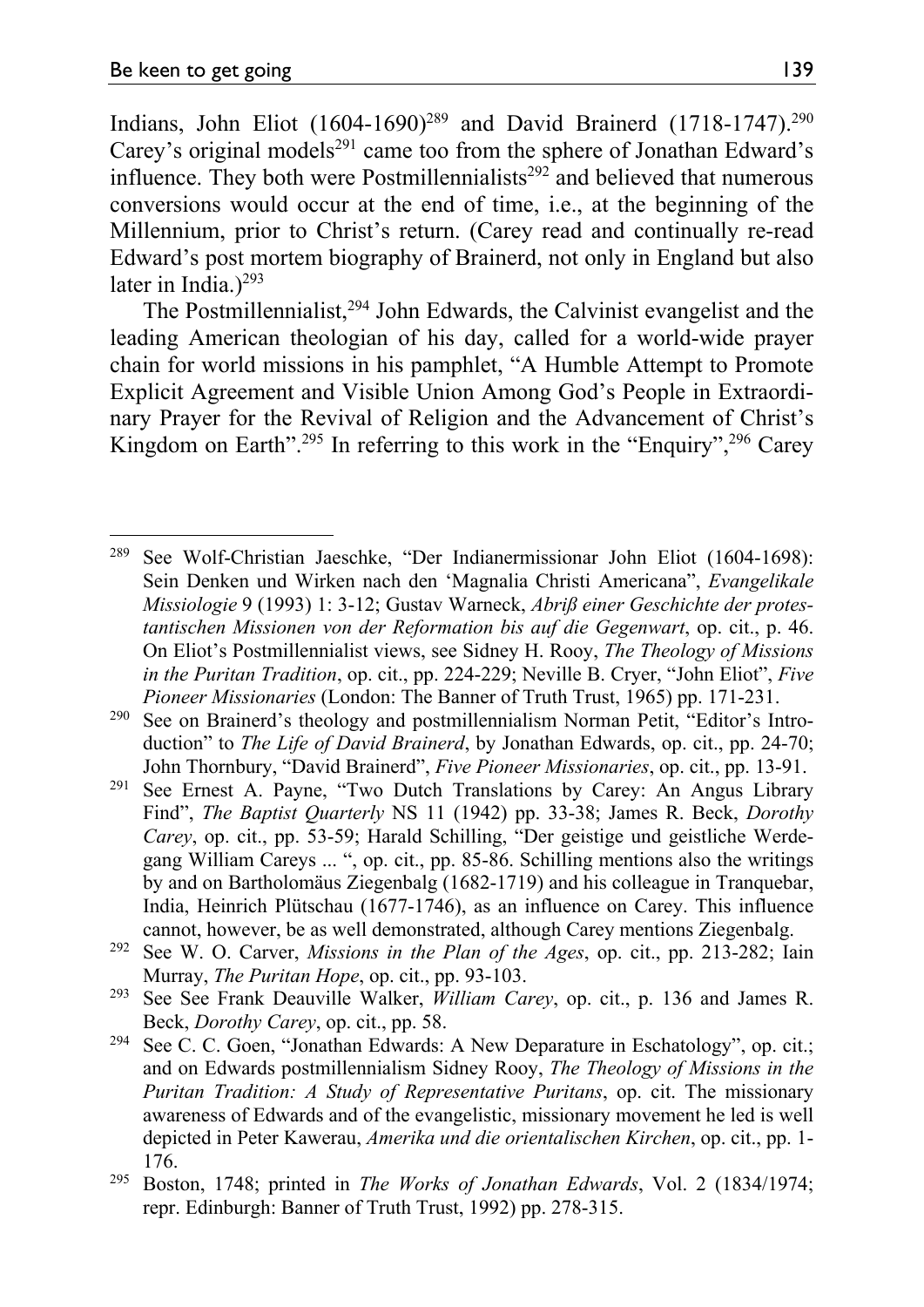mentions the British edition provided by John Sutcliffe in 1789, which together with the American edition of 1747 had strongly influenced the Baptists of Northumberland since 1784.297 In his arguments for Postmillennial hope in the "Enquiry", Carey sometimes used the same scripture quotations as Edwards, particularly those from Zecharia.<sup>298</sup>

Besides Edwards, Eliot and Brainerd, the "Enquiry" also mentions the seaman, James Cook  $(1721-1779)$ ,<sup>299</sup> whose logbook he had studied diligently.300 Cook's last voyage, partly described in his logbook of 1779, was published in 1784, and in 1785, reprinted by the *Northampton Mercury* in a series of pamphlets.<sup>301</sup> Carey writes, "My attention to missions was first awakened after I was at Moulton, by reading the Last Voyage of Captain Cook."302

Carey also became aware of the immense possibilities for missions of the new expeditions in the geographical descriptions of the *Northampton Mercury*, one of the oldest English weekly newspapers.<sup>303</sup> Without question, world wide exploration and the new possibilities for travel inspired Postmillennialism as much as the rising of Protestant world missions did.

<sup>296</sup> See Ernst A. Payne, "Carey's 'Enquiry': An Essay for the Ter-Jubilee", *International Review of Missions* 31 (1942) pp. 180-186; and Peter Kawerau, *Amerika und die orientalischen Kirchen*, op. cit., pp. 72-73.

<sup>297</sup> Ernest A. Payne, "Introduction", in: William Carey, *An Enquiry into the Obligations of Christians to Use Means for the Conversion of the Heathens* (London: The Carey Kingsgate Press: 1961) pp. i-xx, here pp. xii-xiii; James R. Beck, *Dorothy Carey*, op.cit., pp. 59-60 and Frank Deauville Walker, *William Carey*, op. cit., pp. 58-59; cf. Iain Murray, *The Puritan Hope*, op. cit., pp. 151-152.

<sup>298</sup> Frank Deaville Walker, *William Carey*, op. cit., p. 59.

<sup>299</sup> Carey, "Enquiry", p. 63.

<sup>300</sup> Frank Deaville Walker, *William Carey*, op. cit., pp. 49-50; James R. Beck, *Dorothy Carey*, op. cit., pp. 53-59; Harald Schilling, "Der geistige und geistliche Werdegang William Careys bis zu seiner Veröffentlichung der Enquiry im Jahr 1782", *Fundierte Theologische Abhandlungen Nr. 5* (Wuppertal, Germany: Verlag der Evangelischen Gesellschaft für Deutschland, 1987) pp. 85-86; Ernst A. Payne, "Introduction", "Enquiry" by William Carey, op. cit., pp. i-xx; Ernest A. Payne, "Two Dutch Translations by Carey: An Angus Library Find", op. cit.; W. Bieder, "William Carey 1761-1834", op. cit., p. 158.

<sup>301</sup> Frank Deaville Walker, *William Carey*, op. cit., p. 50.

<sup>302</sup> Ibid., p. 49.

<sup>303</sup> Frank Deaville Walker, *William Carey*, op. cit., pp. 22-23, 50-51; Ernst A. Payne, "Introduction", op. cit., p. xii. Walker's bibliography was the first to examine the significance of the *Northampton Mercury* for Carey's development. See also Kellsye Finnie, *William Carey*, op. cit., p. 16.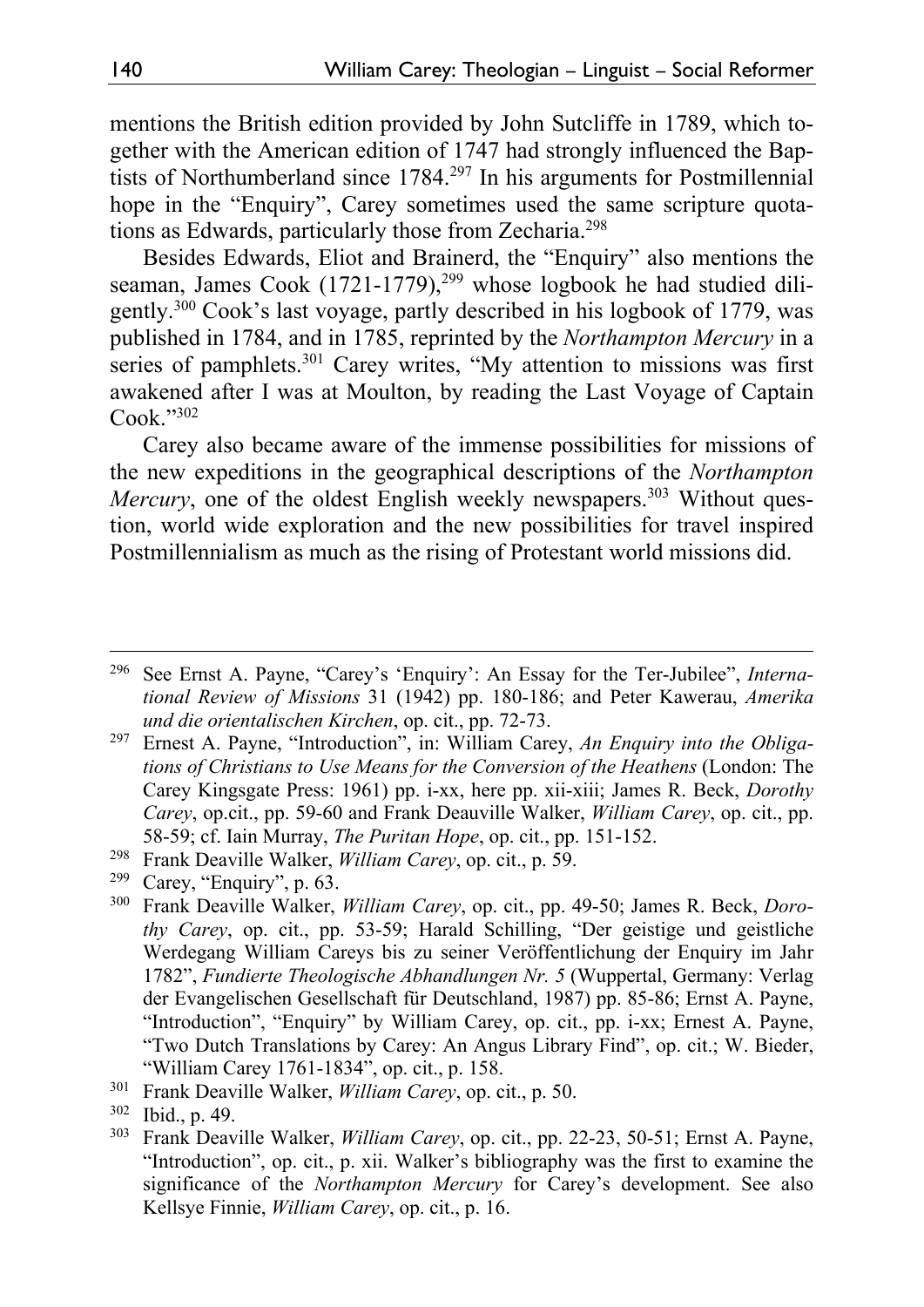Not only Carey, but also his mission society and his team were Postmillennialists. A. Christopher Smith, writing about Carey, his colleague John Marshman and their representative at home, says:

"In mission theology, the Serampore Fraternity<sup>304</sup> members were at the fore in declaring that the world would be evangelized properly only after the Holy Spirit was poured forth. Rufus Anderson was perhaps even more sanguine and triumphalist in his millennialist expectations."305

The significance of Postmillennialism (and of the Calvinist doctrine of predestination) can also be seen in another aspect: "Another remarkable feature of the Enquiry is that the argument of 'perishing heathen' is never used."306

Carey believed that the heathen were lost without Christ. He builds his arguments for missions, however, on positive ideas rather than on negative ones, which strongly distinguishes him from other methods of supporting missions.

# **3. Carey's Calvinism**

# **Carey's Calvinism**

-

Carey was a Protestant by conviction, as the anti-Catholic and anti-Papist tenor of his history of the church clearly demonstrates.<sup>307</sup> The turning point, he believed, was reached by the Reformers.<sup>308</sup> He names especially Luther, Calvin, Melanchthon, Bucer and Peter Martyr.<sup>309</sup> He held the true Protestant dogma as essential for missions and to the missionary, for missionaries must, among other things, be "of undoubted orthodoxy in their sentiments<sup>"310</sup>

<sup>304</sup> i. e.: Carey, Marshman and Anderson.

<sup>305</sup> A. Christopher Smith, "The Edinburgh Connection: Between the Serampore Mission and Western Missiology", *Missiology: An International Review* 18 (1990) 2 pp. 185-209.

<sup>306</sup> Aalbertinus Hermen Oussoren, *William Carey, Especially his Missionary Principles*, op. cit., p. 129.

<sup>307</sup> Carey, "Enquiry", op. cit., p. 33-36. E. Daniel Potts describes the anti-Catholic attitude of the Serampore team in *British Baptist Missionaries in India 1793-1837*, op. cit.

<sup>308</sup> Carey, "Enquiry", op. cit., p. 35.

<sup>309</sup> An Italian theologian influenced by Bucer, who in turn influenced the Calvinist nature of the English Reformation.

<sup>310</sup> Carey, "Enquiry", op. cit., p. 75.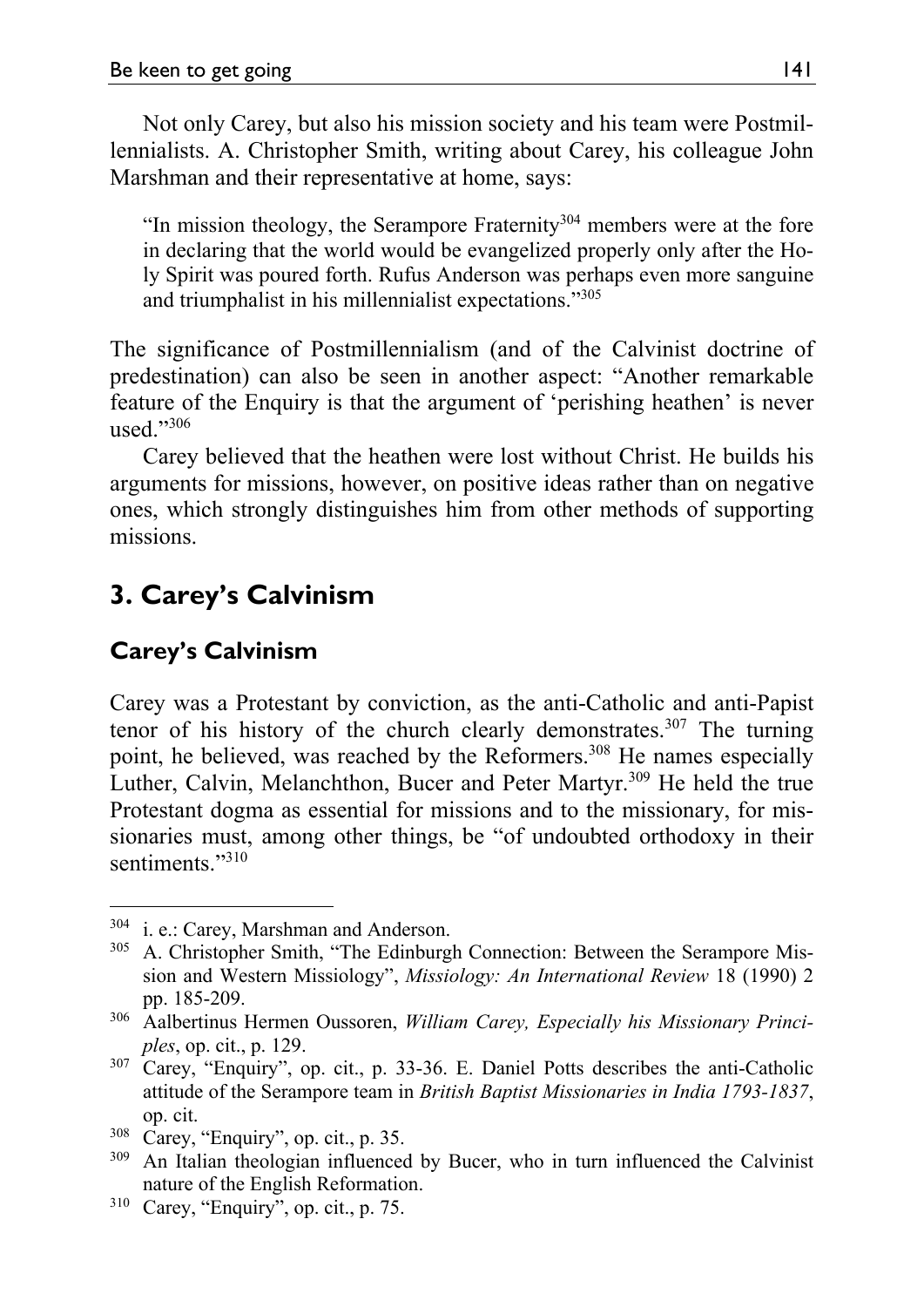Carey's theology is not only unusual for modern tastes in its Postmillennialism, but also in its Calvinist soteriology, for many now believe that the doctrine of predestination is extinguishing missionary effort rather than intensifying it. Carey, like most other Protestant missionaries and missionary leaders of his day, agreed with the Calvinist view. $311$ 

Up into our century, the English Baptists were divided into two groups, the Arminian 'General Baptists' and the Calvinist 'Particular Baptists', <sup>312</sup> to which John Bunyan and C. H. Spurgeon belonged.<sup>313</sup> The designations indicate the extent of Jesus' atoning death: 'General Baptists' believe that Jesus died for all, 'Particular Baptists' believe that He died only for the Elect.314 Carey's Calvinist viewpoint is clearly demonstrated in various parts of his book.

Carey was not influenced by the Methodism of his day, as one might expect, $315$  but as a Calvinist, $316$  his significance lies in his reconciliation between the theology of the Reformation, particularly Reformed theology, and the Church's responsibility for missions. Frank Deauville Walker writes,

"He could not harmonize the views of the hyper-Calvinists with the duty of calling men to Christ. On the other hand, the opposite doctrine of Arminia-

<sup>311</sup> See Andrew C. Ross, "Missionary Expansion", in *Encyclopedia of the Reformed Faith*, ed. Donald K. McKim (Louisville, Ky: Westminster\John Knox Press and Edinburgh: Saint Andrew Press, 1992) pp. 242-244.

<sup>312</sup> Carey, "Enquiry", op. cit., p. 84 (Carey uses this term for his own denomination.)

<sup>313</sup> Compare with Spurgeon's journal, *Sword and Trowel*, or with the journal of the Calvinist Baptists, *Reformation Today*, which is printed in Liverpool (See Nr. 95 Jan./Feb. 1987).

<sup>314</sup> See Thomas Schirrmacher, *Ethik*, Vol. 1 (Neuhausen, Germany: Hänssler Verlag, 1994) pp. 646-654; and Thomas Schirrmacher, *Römerbrief*, op. cit., pp. 252-256 for a chart showing the differences between the two views. Aalbertinus Hermen Oussoren, *William Carey, Especially his Missionary Principles*, op. cit., pp. 124- 127, discusses the teachings of the Particular Baptists and the significance of their confession, the 'London Confession of Faith', a Baptist version of the Calvinist Westminster Confession. For a modern version, see; *The Baptist Confession of Faith 1689 with Scripture Proofs*, Updated with notes by Peter Masters (London: The Wakeman Trust, 1989). See also a modern commentary by Samuel E. Waldron, *A Modern Exposition of the 1689 Baptist Confession of Faith* (Durham: Evangelical Press, 1989). Cf. on the Particular Baptists Raymond Brown, *The English Baptists of the Eigteenth Century* (London: Baptist Historical Society, 1986) pp. 115-141.

<sup>315</sup> Frank Deauville Walker, *William Carey*, op. cit., pp. 35-36. Carey mentions Wesley only briefly in the "Enquiry" on p. 37.

<sup>316</sup> James R. Beck, Dorothy Carey, op. cit., p. 136.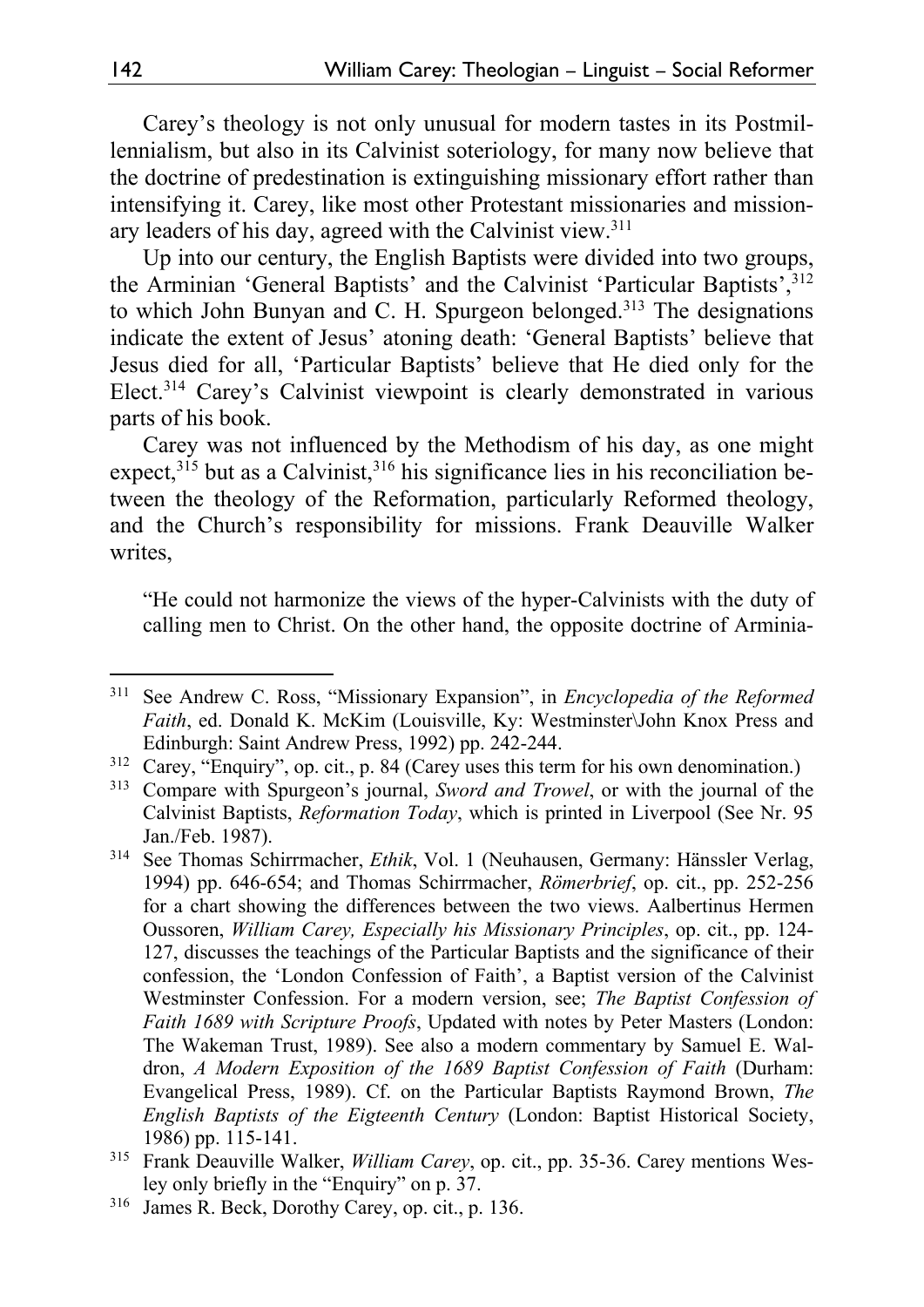nism held by the Methodists seemed to him to strike at the roots of belief in the grace of God."317

Hyper-Calvinism<sup>318</sup> is the opinion that the Calvinist doctrine of Predestination refutes missions, because God would save those He wished without human aid, so that the Great Commission is already fulfilled. Although not typical of Calvinism, this viewpoint was popular, particularly among the Particular Baptists Carey knew.<sup>319</sup>

Carey's significance lies therefore in his harmonization of the Calvinist doctrine of soteriology, learned from Calvin and the Reformed Protestants of the first and second generation, with the call to missions. His precursor, according to Walker,  $320$  was his friend, Andrew Fuller, who had been a Hyper-Calvinist, but had reconsidered his position and, in his printed sermon, "The Nature of Importance of Walking by Faith" of 1784 and in his book, *The Gospel Worthy of All Acception*, derived the responsibility for missions from the doctrine of predestination itself.<sup>321</sup> Robert Hall's pamphlet, "Help to Zion's Travelers" of 1781, which deeply influenced Carey,322 also marks the transition from Hyper-Calvinism to missionary Calvinism.323 In short, "Anglican and Baptist pastors such as Thomas Scott, Andrew Fuller, Robert Hall Sr. and John Sutcliffe ... "324 aided Carey in overcoming Hyper-Calvinism without surrendering the Calvinist view of salvation. A. Christopher Smith adds, "A neo-Puritan theology much indebted to Jonathan Edwards thus was mediated to Carey without his having to pore over theological tomes."325

This demonstrates that not only Carey advocated Calvinist soteriology (and Reformed Postmillennialism), but that the leaders of his British mission society, Andrew Fuller,  $326$  John Ryland $327$  and Thomas Scott, did that

<sup>317</sup> Frank Deauville Walker, *William Carey*, op. cit., p. 37.

<sup>318</sup> Cf. Iain H. Murray, *Spurgeon & Hyper-Calvinism: The Battle for Gospel Preaching* (Edinburgh: Banner of Truth Trust, 1995); Kenneth G. Talbot, W. Gary Crampton, *Calvinism, Hyper-Calvinism and Arminianism* (St. Edmonton, Canada: Still Waters Revival Books & Lakeland, Flor.: Whitefield Publ., 1990).

<sup>319</sup> Mary Drewery, *William Carey*, op. cit., p. 31.

<sup>320</sup> Frank Deauville Walker, *William Carey*, op. cit., p. 52-53; See also Ernest A. Payne, "Introduction", op. cit., p. xiii.

<sup>321</sup> Ibid., and James R. Beck, *Dorothy Carey*, op. cit., p. 42.

<sup>322</sup> Mary Drewery, *William Carey*, (with quote by Carey, p. 42); and James R. Beck, *Dorothy Carey*, op. cit., pp. 54-55.

<sup>323</sup> Ibid., p. 54-55.

<sup>324</sup> A. Christopher Smith, "William Carey", op. cit., p. 247.

<sup>325</sup> Ibid.

<sup>326</sup> See Iain Murray, *The Puritan Hope*, op. cit., pp. 139, 146.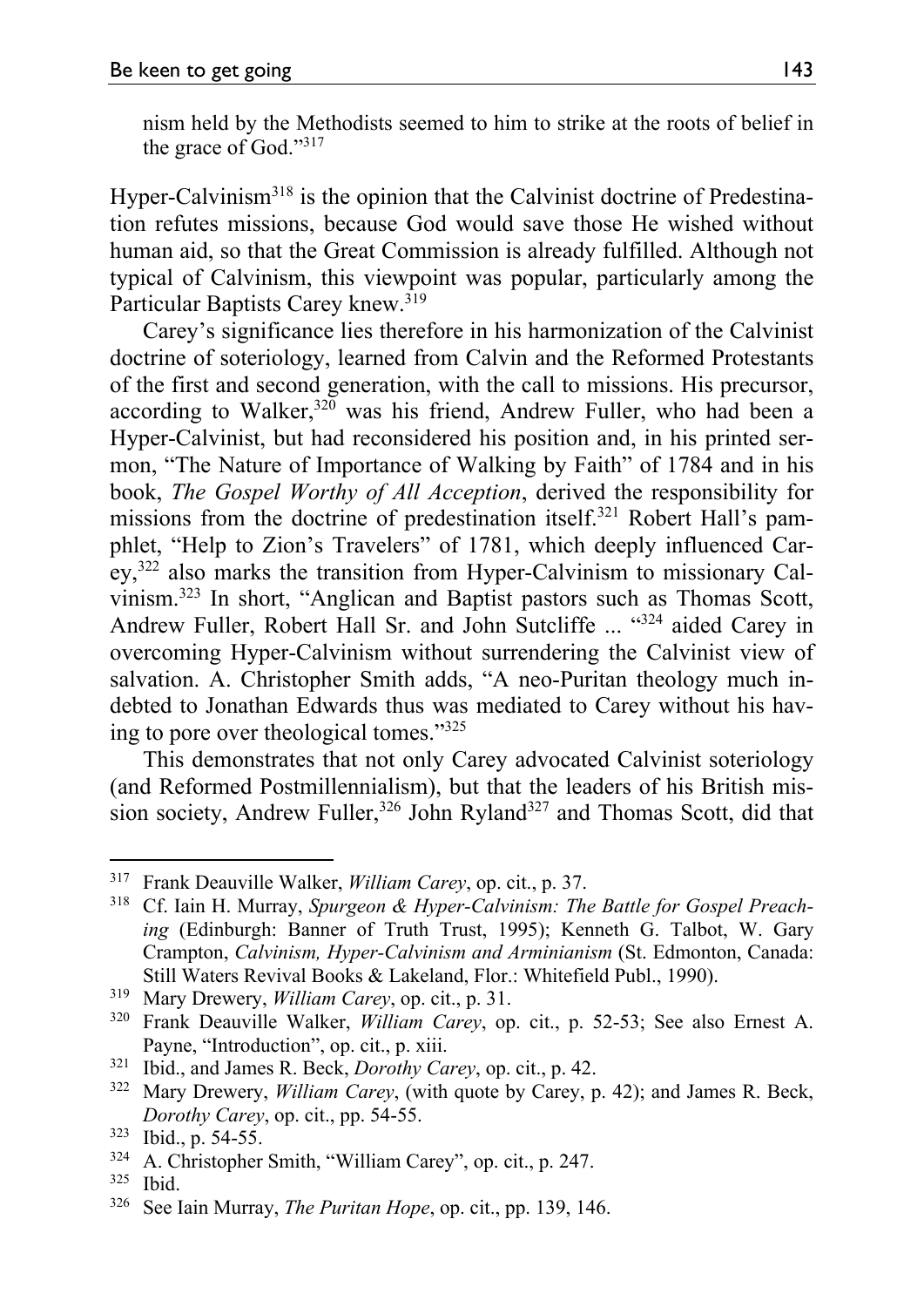as well. Scott wrote "The History of the Synod of Dort" and a history of the origin of the five points of Calvinism. Carey used these works in India and thanked Scott for them expressly.328

The same is true of Carey's colleagues in India. This is according to their 'Form of Agreement' of 1805, which gave them a common basis:  $329$ "we are sure that only those who are ordained to eternal life will believe, and that God alone can add to the church such as shall be saved."330

## **Election and Responsibility**

Calvin's doctrine of predestination never denied human responsibility towards divine commandments, including the Great Commandment.<sup>331</sup> Calvin was, after all, the first and perhaps the only Reformer to enjoin world missions. In 1556, he sent two missionaries to Brazil,  $332$  although the mission was destined to fail. In contrast to Luther, Calvin and Zwingli believed the dissemination of the Gospel to still be under way.<sup>333</sup>

In 1995, Maurus Galm demonstrated that modern Protestant missions began in the Netherlands, where Calvinist theologians were inspired by the missionary efforts of the Catholic Church.<sup>334</sup> Gisbert Voetius<sup>335</sup> discovered

- 330 Iain Murray, *The Puritan Hope*, op. cit., p. 145.
- 331 See Paul Jacobs, *Prädestination und Verantwortlichkeit bei Calvin* (Kassel, Germany: J. G. Oncken, 1937). For a modern Calvinist call for missions, see James I. Packer, *Prädestination und Verantwortung*, Neue Studienreihe 5 (Wuppertal, Germany: Brockhaus, 1964) [English title: *Evangelism and the Sovereignty of God*].
- 332 Henry R. Van Til, *The Calvinistic Concept of Culture* (Grand Rapids, Mich.: Baker Book House, 1959) p. 93; Louis Igou Hodges, *Reformed Theology Today* (Columbus, GA: Brentwood Christian Press, 1995) pp. 101-104.
- 333 Gustav Warneck, *Abriß einer Geschichte der protestantischen Missionen von der Reformation bis auf die Gegenwart*, op. cit., pp. 16, 19.
- 334 Maurus Galm, *Das Erwachen des Missionsgedankens im Protestantismus der Niederlande* (München: Franz Xaver Seitz and St. Ottilien: Missionsverlag St. Ottilien, 1915). See the restrictions in A. Goslinga, "Die Anfänge der Mission in Holland", *Allgemeine Missions-Zeitschrift* 49 (1922) pp. 56,63,79-85.
- 335 Jürgen Moltmann, "Voetius, Gisbert", *Religion in Geschichte und Gegenwart* Vol 3, ed. Kurt Galling (Tübingen, Germany: J. C. B. Mohr, 1986); Wilhelm Goeters, *Die Vorbereitung des Pietismus in der reformierten Kirche der Niederlande bis zur labadistischen Krise 1670* (Leipzig: 1911) pp. 80-134; Ernst Bizer, "Die re-

<sup>327</sup> Ibid. p. 145-146.

<sup>328</sup> Ibid. p. 145.

<sup>329</sup> Aalbertinus Hermen Oussoren, *William Carey, Especially his Missionary Principles*, op. cit., pp. 274-284, reproduces the text. See Iain Murray's comments in *The Puritan Hope*, op. cit., p. 145.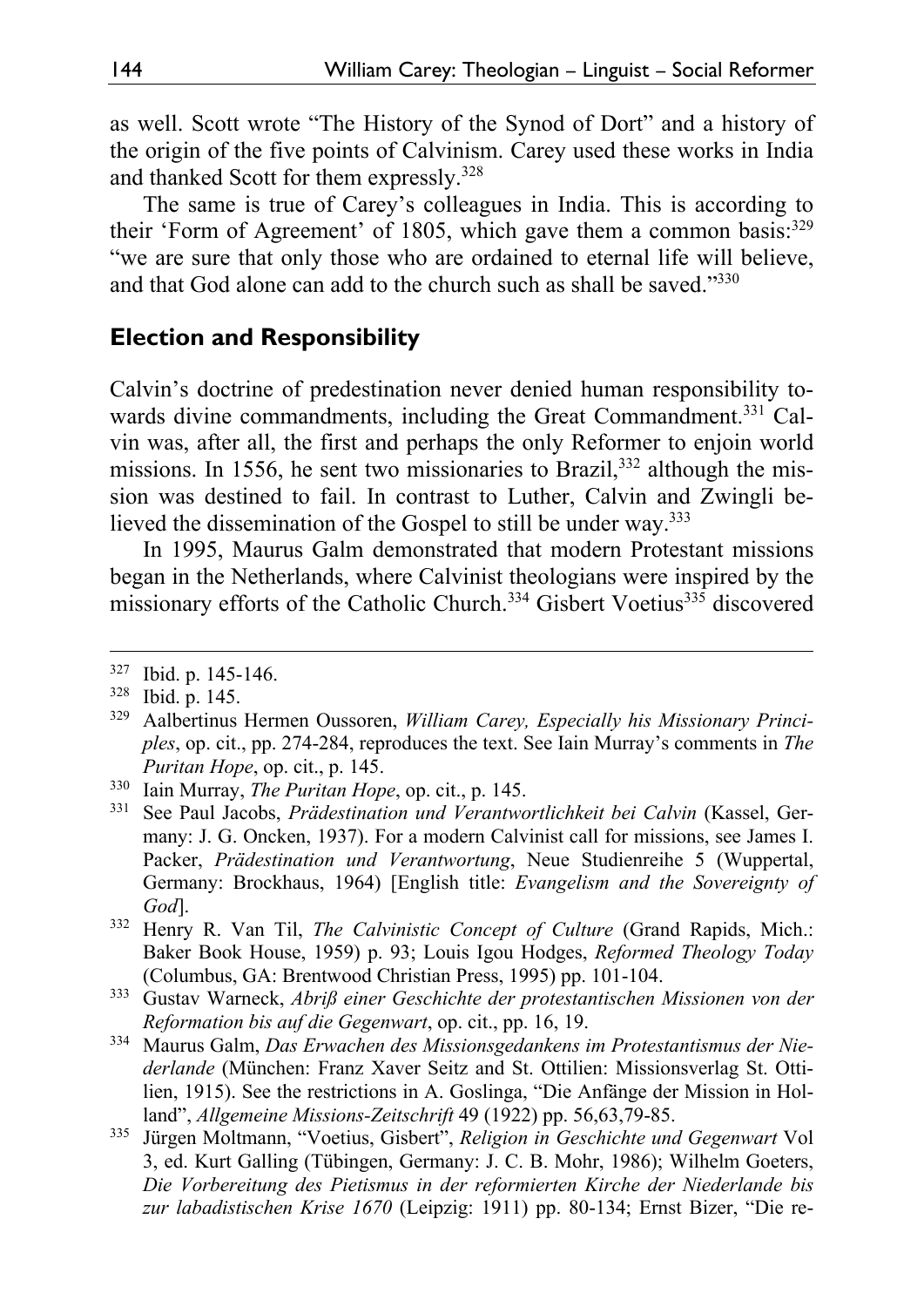-

the connection between Reformed orthodoxy and the missionary orientation of Reformed Pietism<sup>336</sup> and wrote a thorough missionary theology.<sup>337</sup>

Gisbert Voetius (1589-1676), Professor of Theology and Oriental Languages in Utrecht, Netherlands 1634-1676, was an active member of the Synod of Dordt (1617/19) and a chief proponent of Calvinistic orthodoxy and the most influential Dutch theologian of the 17th century. At the same time, he was one of the spokesmen of the emerging mission oriented Reformed Pietism in the Netherlands and had personal contacts to the English Puritans. His book 'Disputations on Atheism' (1639) and other books against the philosophies of his time show him to be an evangelist to the well educated. Voetius is also the founder of the comparative study of religions for missionary purposes. Nearly all his books and tracts contain long sections on missions, which do not appeal and call to mission work but discuss all major problems of missions scientifically as a fourth part of Systematic Theology 'Theologica elenctica' beside Exegetical, Dogmatic and Practical Theology. Thus Voetius designed the first comprehensive mission theology written by a Protestant. He was well-read in Catholic mission literature. Following a distinction made in Reformed ethics, Voetius combines double predestination as God's absolute will with the conviction that God's moral will is world missions under Biblical promises.

The strict Calvinist, Dutch theologian Adrian Saravia (1531-1613), pastor in Antwerp and Brussels, as well as professor in Leyden (1582-1587), finally Dean in Westminster, was, according to Norman E. Thomas, the only Reformer who fully abandoned the view that the Great Commission had already been fulfilled by the apostles, though Saravia was obviously

formierte Orthodoxie und der Cartesianismus", *Zeitschrift für Theologie und Kirche* 55 (1958) pp. 306-372, on Voetius' book 'Disputationen über den Atheismus' (1639) (Bibliographical information p. 308, note 2).

<sup>336</sup> Jürgen Moltmann, "Voetius, Gisbert", op. cit., Col. 1432.

<sup>337</sup> On Voetius' missiology, see: Jan. A. B. Jongeneel, "Voetius' zendingstheologie, de eerste comprehensieve protestantse zendingstheologie", *De onbekende Voetius*, ed. J. van Oort et. al (Kampen, Netherlands: J. H. Kok, 1989) pp. 117-147; H. A. van Andel, *De zendingsleer van Gisbertus Voetius, De onbekende Voetius* (Kampen, Netherlands: J. H. Kok, 1912). On Voetius' theology in general, see: J. van Oort, ed., *De onbekende Voetius*, (Kampen, Netherlands: J. H. Kok, 1989); Ernst Bizer, "Die reformierte Orthodoxie und der Cartesaianismus", *Zeitschrift für Theologie und Kirche* 55 (1958) pp. 306-372. Wilhelm Goeters, *Die Vorbereitung des Pietismus in der reformierten Kirche der Niederlande bis zur labadistischen Krise 1670*, op. cit., pp.80-134.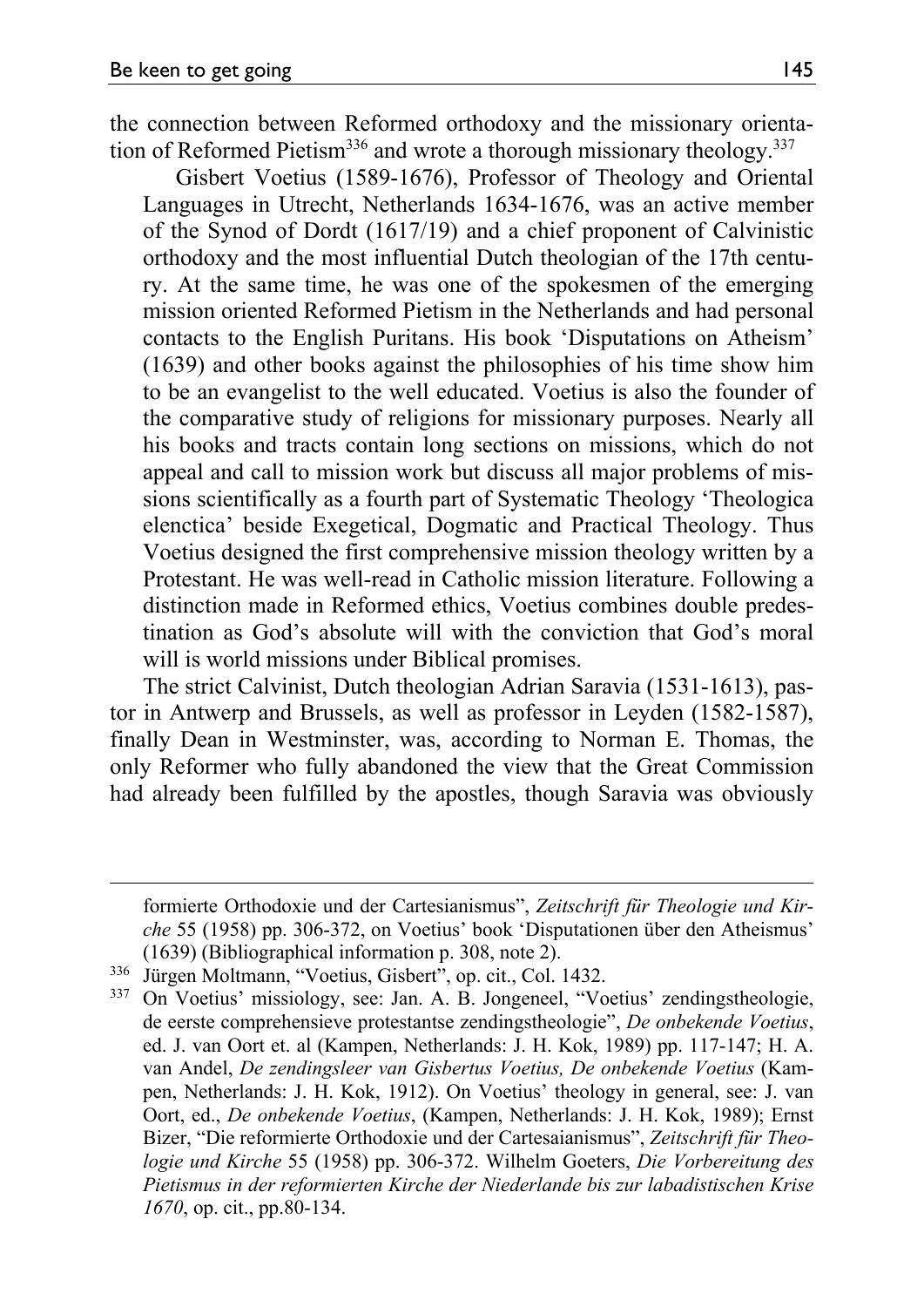following in the theological footsteps of Calvin.<sup>338</sup> He had, however, forerunners of importance, such as the Church Father, Aurelius Augustine, who was also the precursor of the Calvinist soteriological view of double Predestination.

Augustine, Aurelius (354-430), bishop of Hippo (North Africa), called the theologian of grace, is the most important theologian of the Roman Catholic Church and spiritual father of all major Reformers, especially Luther, Zwingli and Calvin. In most of his writings Augustine discusses problems of missions,<sup>339</sup> as he was heavily involved in reaching heathen African tribal people and heathen Roman citizens. Gonsalvus Walter has combined those quotations to a full-orbed theology of missions.<sup>340</sup> Augustine reconciled the belief in double predestination with an urgent call, that it is the will of God to preach the Gospel everywhere. In his famous Letter No. 199,<sup>341</sup> Augustine denies that the Great Commission was already achieved by the apostles because, exegetically, the commission goes "till the end of the world" and practically, he knows of "innumerable barbarian tribes in Africa to whom the gospel has not yet been preached."342 God had not promised not only the Romans to Abraham but all nations. Before the return of Jesus Christ the majority of nations and people will become Christians. $343$  This is a typical postmillennial  $344$  viewpoint.

Chaney has emphasized that modern Protestant world missions began with two Calvinist groups: the chaplains of the Dutch East India Company and with the Puritans, who tried to reach the Indians of North America.<sup>345</sup>

Carey could already read Dutch well before writing the "Enquiry" and had translated two works which demonstrated missionary Calvinism.<sup>346</sup>

<sup>338</sup> Norman E. Thomas ed., *Classic Texts in Mission and World Christianity*, op. cit., pp. 41-43.

<sup>339</sup> Gerhard Metzger, *Kirche und Mission in den Briefen Augustins*, Allgemeine Mission-Studien 20 (Gütersloh, Germany: C. Bertelsmann, 1936); and F. van der Meer, *Augustinus der Seelsorger* (Cologne: J. P. Bachem, 1958).

<sup>340</sup> P. Gonsalvus Walter O. M. Cap., *Die Heidenmission nach der Lehre des heiligen Augustinus*, Missionswissenschaftliche Abhandlungen und Texte 3 (Münster, Germany: Aschendorrf, 1921).

<sup>341</sup> Maurice Wiles and Mark Santer ed., *Documents in Early Christian Thought* (Cambridge: Cambridge University Press, 1975) pp. 259-264); Norman E. Thomas ed., *Classic Texts in Mission and World Christianity*, op. cit., p. 18.

<sup>342</sup> Ibid. (both editions), Letter 199, Part 46.

<sup>343</sup> Ibid. (both editions), Letter 199, Part 47-49.

<sup>344</sup> This is the judgment of Millard J. Erickson, *Christian Theology*, op. cit., p. 1206.

<sup>345</sup> Charles L. Chaney, *The Birth of Missions in America*, op. cit., p. ix.

<sup>346</sup> Ernest A. Payne, "Two Dutch Translations by Carey: An Angus Library Find", op. cit. Payne's object is to refute the criticism that Carey's knowledge of so many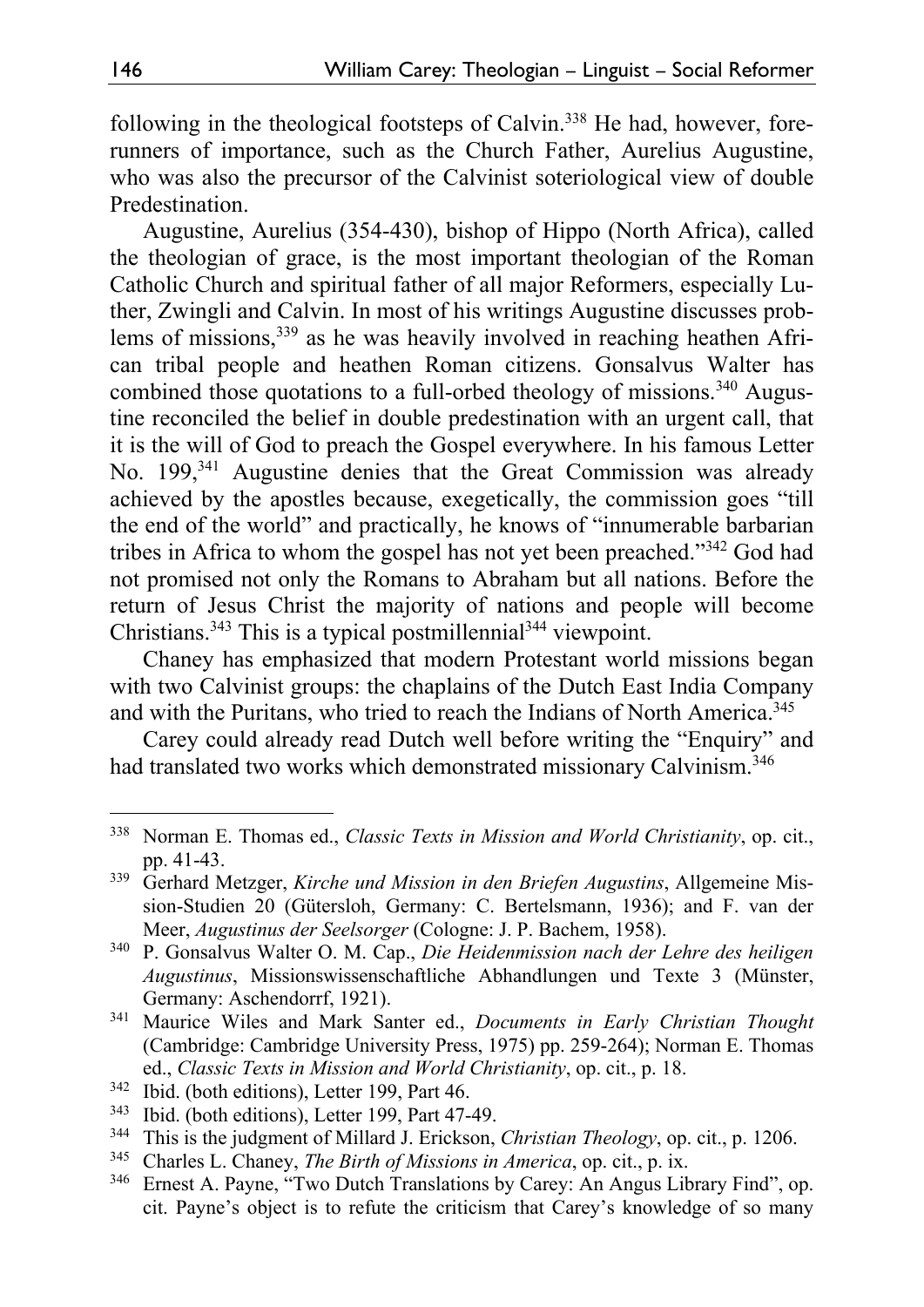Of all of Carey's precursors who denied the complete fulfillment of the Great Commission by the apostles, the most important was Augustine Aurelius,347 whose theology already leaned toward Postmillennialism, and who is considered the father of Calvinist soteriology.

"Augustine predates by more than fifteen centuries William Carey's analysis, that the apostles did not complete the Lord's Great Commission to 'go into all the world'."348

Tom Nettles has, for example, shown that almost all eighteenth century Baptist theologians and mission leaders taught a Calvinist soteriology.<sup>349</sup>

The reason for the almost exclusively Reformed nature of Protestant world missions from the sixteenth to the eighteenth centuries was the rise of the Netherlands (The East Indian Trading Company was founded in 1602) and England as sea powers;  $350$  two Protestant countries, whose churches had Reformed Confessions.351

## **Calvinism in the "Enquiry"**

Carey derives the very possibility and the responsibility for missions from the doctrine of providence itself, while Hyper-Calvinism derived its belief from the doctrine of predestination, stating that the heathen were lost unless God brought them the Gospel without human assistance. 'Providence' in Calvinist theology describes God's sovereignty. Carey uses this term six times in the "Enquiry"<sup>352</sup> and often in other writings<sup>353</sup> as well. As a Cal-

languages could have been only superficial, his translations are sound. James Beck, *Dorothy, Carey*, op. cit., p. 53, supports this view.

347 Norman E. Thomas ed., *Classic Texts in Mission and World Christianity*, op. cit., pp. 17-20. On page 18, Thomas quotes Augustine, " ... that the Lord's coming will take place when the whole world is filled with the gospel."

348 Ibid., p. 17.

- 349 Tom Nettles "Missionary Theology of the Early Southern Baptists", *Reformation Today* (1985), pp. 9-22.
- 350 Gustav Warneck, *Abriß einer Geschichte der protestantischen Missionen von der Reformation bis auf die Gegenwart*, op. cit., p. 39.
- 351 Philip E. Hughes, "Thirty-nine Articles", *Encyclopedia of the Reformed Faith*, ed. Donald K. McKim, op. cit., p. 369. Hughes demonstrates that not only the Puritans, but also the Anglican Church was Reformed. The Thirty-nine Articles are Reformed in their view of the Scriptures, of salvation and of the sacraments. The standard commentary on the Thirty-nine Articles is W. H. Griffith Thomas, *The Principles of Theology: An Introduction to the Thirty-Nine Articles* (1930, repr. London: Vine Books, 1978) pp. xxxiii, xlix.

<sup>352</sup> Carey, "Enquiry," op. cit., pp. 11, 67, 68, 80.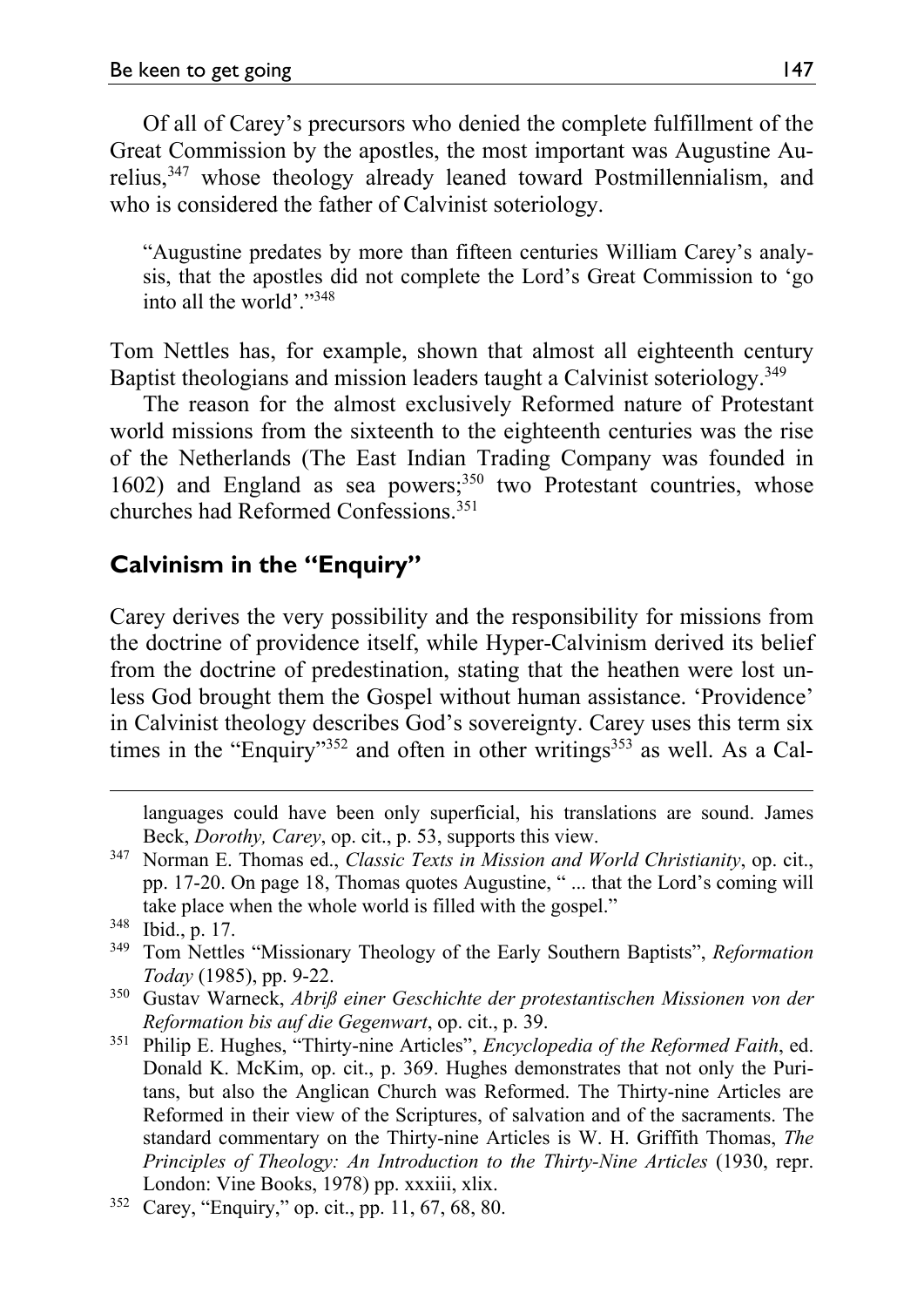vinist Baptist, he believed in Providence unreservedly and continually based his belief in the necessity of missions on this idea.

"It has been said that we ought not to force our way, but to wait for the openings, and leadings of Providence; but it might with equal propriety be answered in this case, neither ought we to neglect embracing those openings in providence which daily present themselves to us. What openings of providence do we wait for? ... Where a command exists nothing can be necessary to render it binding but a removal of those obstacles which render obedience impossible, and these are removed already. Natural impossibility can never be pleaded so long as facts exist to prove the contrary."354

Even later, Carey never changed his view. James Beck adds,

"Carey never strayed far from his Calvinistic roots when reflecting on his God of providence. God was a God of order and control."<sup>355</sup>

As we have already seen, in the "Enquiry" Carey distinguishes between God's sovereign will, Providence, and God's moral will, the basis for human duty. Not only here does he prove himself to be a pupil of Calvinist ethics. His arguments, for example, distinguish between the moral and the ceremonial law,356 and discuss the question, what factors revoke a Biblical commandment, with reasoning typical to Reformed ethics.<sup>357</sup> In the churches he served prior to his departure for India, he exercised a strict church discipline typical of Calvinism,<sup>358</sup> and followed Puritan ethics in many minor decisions, such as journeys on Sundays.<sup>359</sup>

## **Carey's Struggles for Social Change**

Carey's involvement in the battle against social injustice<sup>360</sup> was also an element of his missionary work and was evident in the "Enquiry" through the texts cited above on religious freedom and the slave trade. These en-

<sup>&</sup>lt;sup>353</sup> See the citations in James R. Beck, *Dorothy Carey*, op. cit., pp. 44, 45, 54, 184.<br><sup>354</sup> Carey "Enquiry" op. cit., pp. 10-11

Carey, "Enquiry," op. cit., pp. 10-11.

<sup>355</sup> James R. Beck, *Dorothy Carey*, op. cit., p. 184.

 $^{356}$  Carey, "Enquiry," op. cit., p. 9-10.<br> $^{357}$  Carey "Enquiry" on cit n 9-10

Carey, "Enquiry," op. cit., p. 9-10.

<sup>358</sup> Harald Schilling, "Der geistige Werdegang William Careys ... ", op. cit., p.88.

<sup>359</sup> James R. Beck, *Dorothy Carey*, op. cit., p. 87.

<sup>360</sup> Ibid., p. 136,170-172; E. Walroth, "William Carey," *Allgemeine Missions-Zeitschrift* 14 (1887), pp. 97-123 (Particulary the article, "Careys Verdienste um Literatur und Humanität"); G. Schott, *William Carey, der Vater der gegenwärtigen Missionsbewegung*, op. cit., pp. 24-27.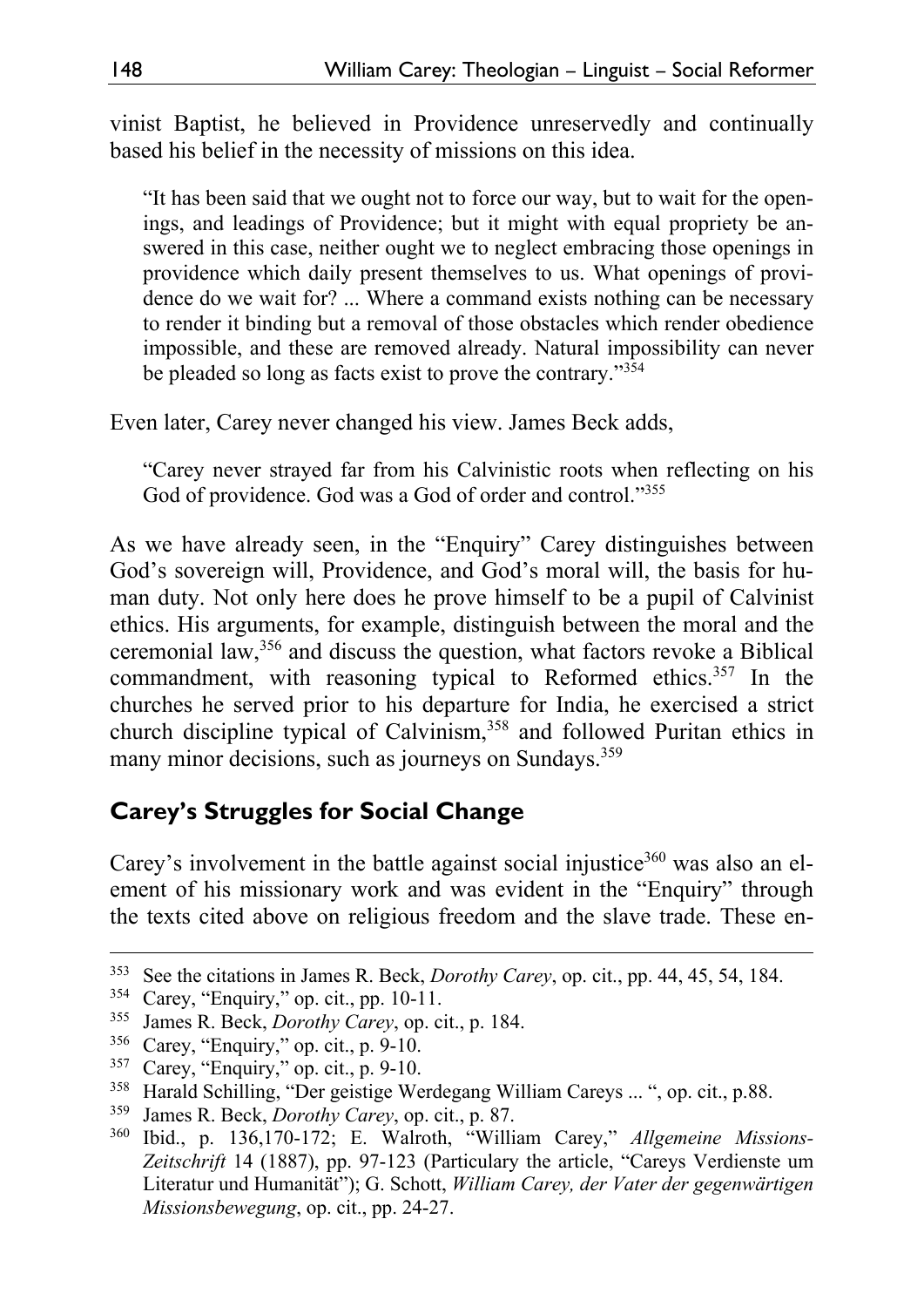-

deavors point to his Calvinist background, which considers possible the Christianization of a nation in ethical and in social-political concerns.<sup>361</sup> Carey ate no sugar in England, since it was produced by slaves, and prayed throughout his entire life for the emancipation of slaves.<sup>362</sup> Shortly after his arrival in 1802, he began an investigation on the commission of the governor into religious killings in Hindu India, and soon attained the prohibition of the ritual killing of children – babies were annually thrown into the Ganges once a year on the Island of Saugor.<sup>363</sup> After a lifelong battle, in 1826 he was able to obtain the prohibition of *sati*, the incineration of widows.364 Both prohibitions were by and large successful.

Carey was just as outspoken in his opinions on slavery $365$  and the caste system, which he in no case wanted to allow within the Church, even at the cost of advantages for his missionary efforts.<sup>366</sup> In this point, he differed from the Halle-Danish mission and the Society for the Propagation of Christian Knowledge (SPCK), which retained the caste system even in the

<sup>361</sup> Aalbertinus Hermen Oussoren, *William Carey, Especially His Missionary Principles*, op. cit., pp. 189-190.

<sup>362</sup> Bruce J. Nichols, "The Theology of William Carey". op. cit., pp. 121-122 proved, that this was founded in Carey's theology as was the case with all his engagement in social affairs.

<sup>363</sup> E. Daniels Potts, *British Baptist Missionaries in India 1793-1837*, op. cit., pp. 141- 144; Frank Deauville Walker, *William Carey*, op. cit., pp. 197-199; Basil Miller, *William Carey*, op. cit., p. 93.

<sup>364</sup> The most detailed study can be found in E. Daniel Potts, *British Baptist Missionaries in India 1793-1837*, op. cit., pp. 144-157. Texts by Carey are printed in Pearce Carey, *William Carey*, op. cit., pp. 170-173. Cf. Brian Stanley, *The History of the Baptist Missionary Society 1792-1992*, op. cit., p. 44-45; A. Schillbach, "William Carey als Bahnbrecher der evangelischen Mission", op. cit., pp. 181-182; Frank Deauville Walker, *William Carey*, op. cit., pp. 199-201; Basil Miller, *William Carey*, op. cit., pp. 137-138; Kellsye Finnie, *William Carey*, op. cit., pp. 141-143; James R. Beck, *Dorothy Carey*, op. cit., 170-171; G. Schott, *William Carey, der Vater der gegenwärtigen Missionsbewegung*, op. cit., pp. 27-30.

<sup>365</sup> Aalbertinus Hermen Oussoren, *William Carey, Especially His Missionary Principles*, op. cit., pp. 159-160; E. Daniel Potts, *British Baptist Missionaries in India 1793-1837*, op. cit., pp. 191-193.

<sup>366</sup> E. Daniel Potts, *British Baptist Missionaries in India 1793-1837*, op. cit., pp. 158- 159;. Aalbertinus Hermen Oussoren, *William Carey, Especially His Missionary Principles*, op. cit., p. 195; Kellsye Finnie, *William Carey*, op. cit., p. 109; James R. Beck, *Dorothy Carey*, op. cit., p. 135-136; Mary Drewery, *William Carey*, pp. 104-105; A. Christopher Smith, "Myth and Missiology: A Methodological Approach to Pre-Victorian Mission of the Serampore Trio", *International Review of Mission* 83 (1994) pp. 451-475, pp. 461-463.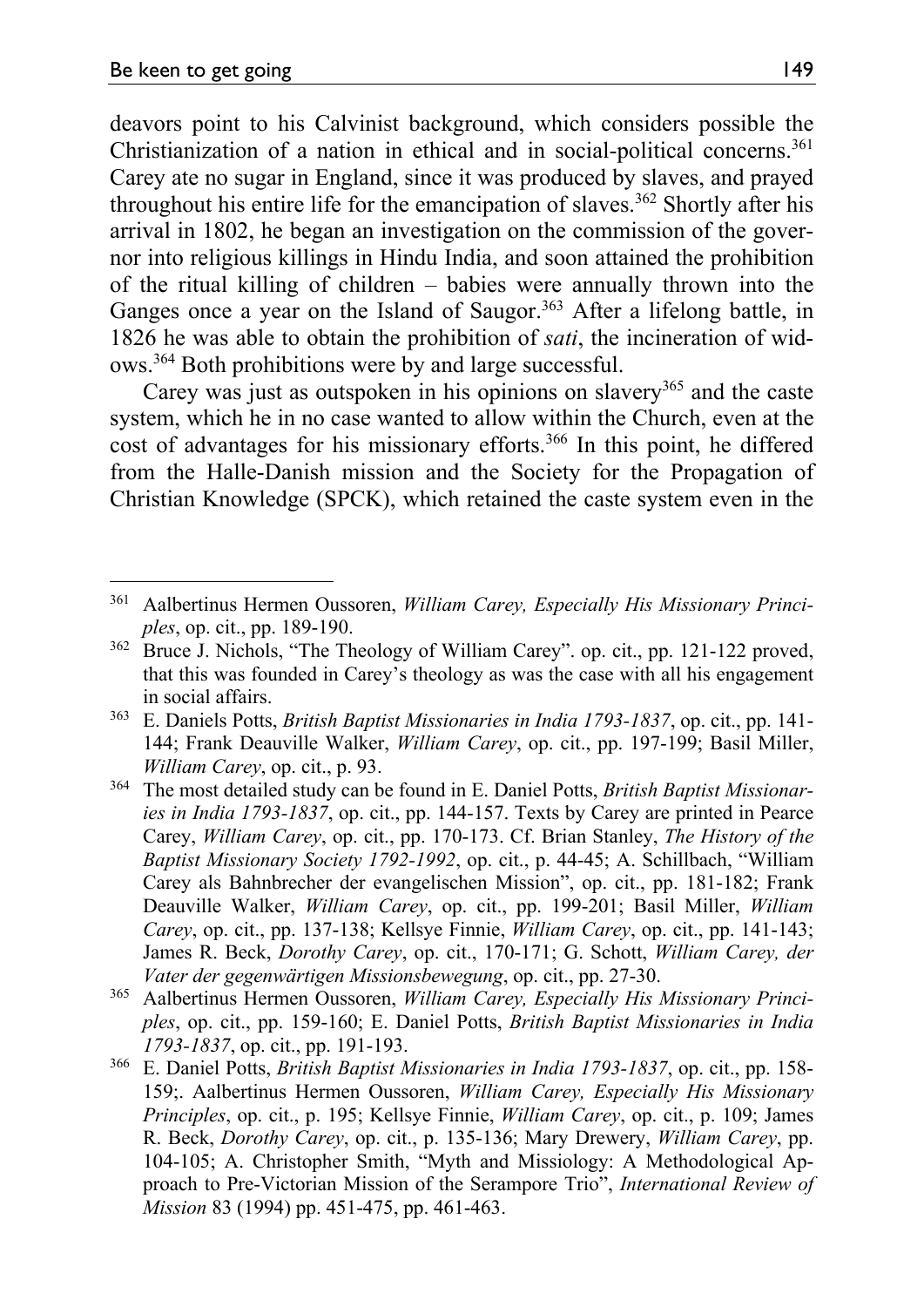Lord's Supper. Carey insisted that the convert break with the system before being baptized.<sup>367</sup> He wrote,

"Perhaps this is one of the greatest barriers to conversion with which the devil ever bound the children of men. This is my comfort, that God can break it." $368$ 

In this he was in harmony with his fellow workers. So Ward insisted that missionaries would dig the graves for missionaries and other Europeans. Thus, they did a job which was even forbidden for members of the lowest casts.369

Carey's achievements in translating the Scripture<sup>370</sup> and in preserving<sup>371</sup> Indian languages,  $372$  particularly his grammars,  $373$  are uncontested.  $374$  He

<sup>367</sup> Ruth Rouse, "William Carey's Pleasing Dream," *International Review of Missions* 38 ((1949) pp. 181-192. Graham Houghton, "Caste in the Protestant Churches: An Historical Perspective", *Evangelical Review of Theology* 12 (1988) 4, pp. 325-343 discusses the handling of the caste system by missionaries in India. See also *The India Church Growth Quarterly* 7 (1985) 2. Cf. for the modern situation *Gerechtigkeit für die Unberührbaren: Beiträge zur indischen Dalit-Theologie*, Weltmission heute no. 15 (Hamburg: EMW, 19972 ).

<sup>&</sup>lt;sup>368</sup> William Carey's diary, quoted in Mary Drewery, *William Carey*, p. 79.<br><sup>369</sup> According to S. Pearce Carey, *William Carey*, on cit, pp. 223.

<sup>369</sup> According to S. Pearce Carey, *William Carey*, op. cit., pp. 223.

<sup>370</sup> Aalbertinus Hermen Oussoren, *William Carey, Especially His Missionary Principles*, op. cit., p. 118, note 1, provides a table of the translations in the various languges with dates of appearance. James R. Beck, *Dorothy Carey*. op. cit., pp. 168-170 mentions six Bibles, 23 New Testaments and 10 parts as Carey's own achievements. Mary Drewery, *William Carey*, op.cit., pp. 155-158,192 lists six complete Bibles and 29 parts as Carey's work. In cooperation with his team, he also completed 19 Bibles and 17 parts. See also Frank Deauville Walker, *William Carey*, op. cit., pp. 219-232; S. Pearce Carey, *William Carey*, op. cit., pp. 385-394.

<sup>&</sup>lt;sup>371</sup> See as example from a speaker of those languages Ramesh Khatry, "William Carey – The First Publisher in Nepali", *Dharma Deepika: A South Asian Journal of Missiological Research* 3 (1999) pp. 41-44.

<sup>372</sup> E. Daniel Potts, *British Baptist Missionaries in India 1793-1837*, op. cit., pp. 79- 113 provides the most thorough information. See also E. Wallroth, "William Carey", *Allgemeine Missions-Zeitschrift* 14 (1887) pp. 97-123. On pages 114-116, the author lists the translations in "Careys Verdienste um Literatur und Humanität."

<sup>373</sup> Johann Schmidt, "Carlotte Emilia von Rumohr und William Carey," op. cit., p. 45 mentions particularly the Marathi Grammar of 1805, the Sanskrit Grammar of 1806, the Punjabi Grammar of 1817, the Karnatak Grammar of 1817, the Benali Grammar of 1818 and the Bengali Dictionary in 8 Volumes 1818-1830.

<sup>374</sup> E. Daniel Potts, *British Baptist Missionaries in India 1793-1837*, op. cit., pp. 81- 89 provides a modern discussion of the value of Carey's Bible translations. Potts also discusses the value of his grammars and the work on Bengali texts on pages 79-113, and describes the recognition of Carey's efforts to preserve Bengali and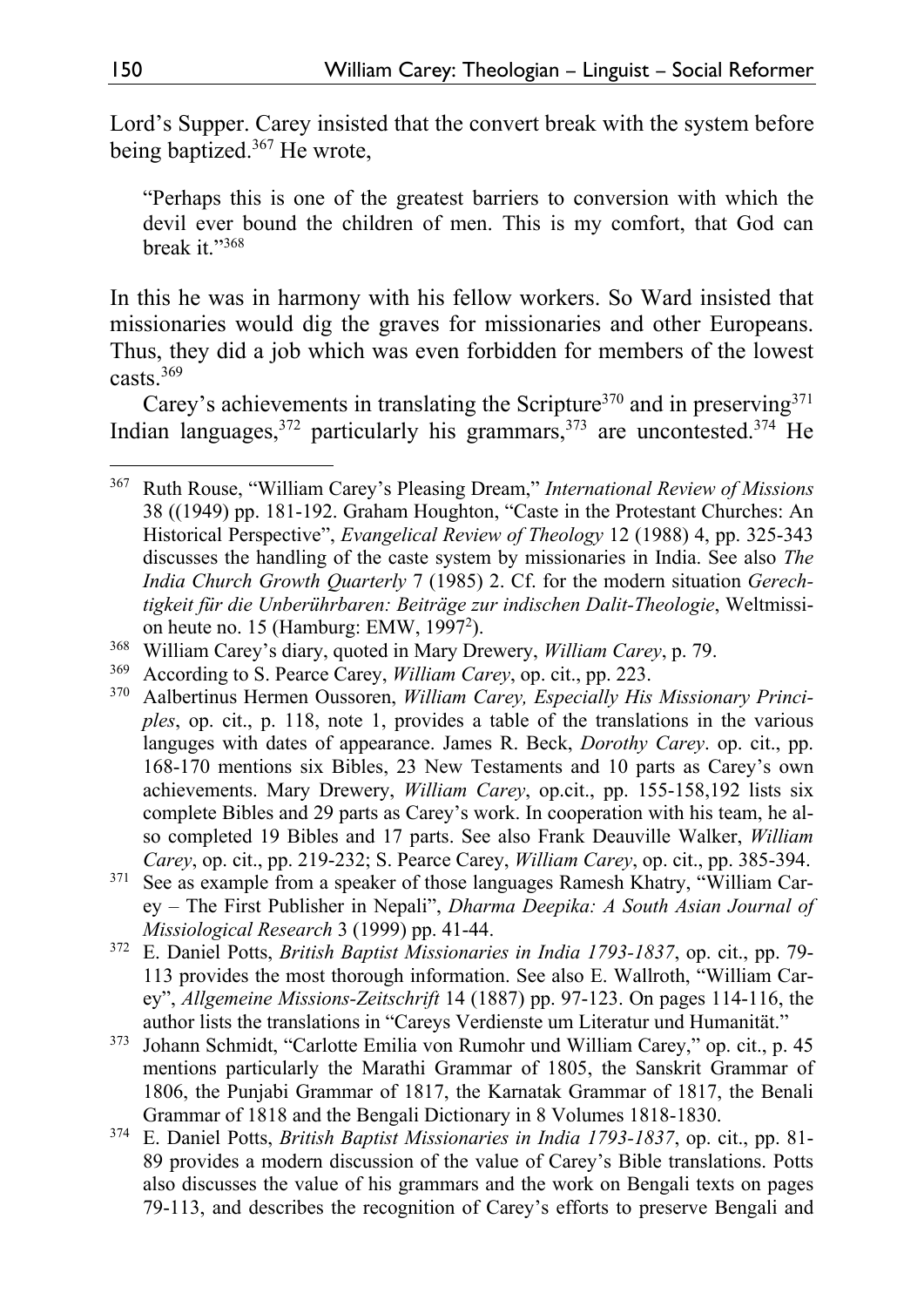aided in doubling the number of Bible translations in the eighteenth century from thirty to nearly sixty, and played a major role in keeping these languages from dying out, by making them written languages.

The team founded forty-five free schools<sup>375</sup> with about 10,000 pupils<sup>376</sup> of all social classes, the still extant Serampore College<sup>377</sup> and several newspapers in English and in native languages to further the education of the Indian people. Serampore College, modeled on the universities of Copenhagen and Kiel,<sup>378</sup> was India's first university.

Finally, through the Agricultural Society of India, founded in  $1820$ ,  $379$ he did much to improve India's farming system. E. Daniel Potts writes, "Those who follow Colin Clark's lead in thinking that contributions to the development of India would ultimately be of far greater benefit than handto-mouth poor relief will applaud the advanced thinking of William Carey."380

In 1993, many Indian linguists, scientists and historians as well as theologians gathered for a jubilee symposium, emphasizing the great achievements of Carey for all branches of Indian society.<sup>381</sup>

Carey and his colleagues were, however, no instruments of the colonial government. Their activities "led them to cooperate or, more often, conflict with the constituted authorities."<sup>382</sup>

his publications of Bengali texts in books and journals. In 1830, William Greenfield, the renowned linguist of Cambridge University, defended Carey's translation efforts. See William Greenfield, *A Defence of the Serampore Mahratta Version of the New Testament, London*, 1830.

- 376 A. Schillbach, "William Carey: Eine Jubiläumserinnerung," op. cit., p. 49.
- 377 E. Daniel Potts, *British Baptist Missionaries in India 1793-1837*, op. cit., pp. 129- 136 on the college's early history.
- 378 Johann Schmidt, "Carlotte Emilia von Rumohr und William Carey," op. cit., p. 49. Cf. for the theological faculty A. Christopher Smith, "Myth and Missiology: A Methodological Approach to Pre-Victorian Mission of the Serampore Trio", op.cit., pp. 458-460. According to p. 460, this faculty lost all importance after Carey and the Serampore-Trio.
- 379 G. Schott, *William Carey, der Vater der gegenwärtigen Missionsbewegung*, op. cit., pp. 30-34; E. Daniel Potts, *British Baptist Missionaries in India 1793-1837*, op. cit., pp. 70-75.
- 380 Ibid, p. 70-71.

 $\overline{a}$ 

- 381 J. T. K. Daniel, Roger E. Hedlund ed., *Carey's Obligation and Indian Renaissance* (Serampore, India: Council of Serampore College, 1993)
- <sup>382</sup> Ibid., pp. 169-204 describes the relationship to the colonial government in detail.

<sup>375</sup> E. Daniel Potts, *British Baptist Missionaries in India 1793-1837*, op. cit., pp. 115- 129. See also G. Schott, *William Carey, der Vater der gegenwärtigen Missionsbewegung*, op. cit., pp. 34-35.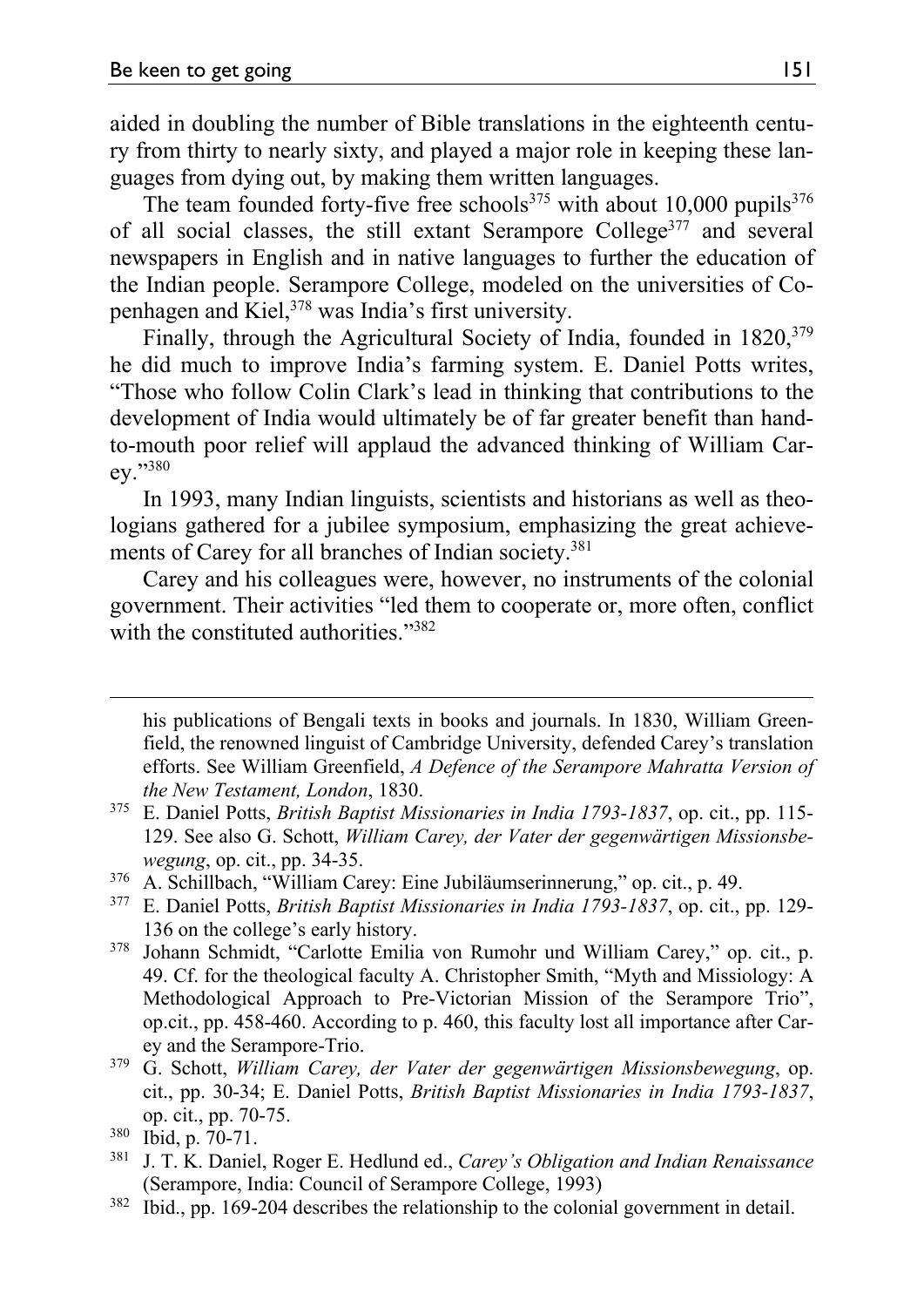The "Enquiry" shows how Carey argued for native leadership,<sup>383</sup> which aroused criticism not only in politics, but also in the church. In 1834, fifty missionaries (Six Europeans, Anglo-Indians and Indians) were working in Serampore with Carey's team of nineteen.<sup>384</sup> The British General Baptists, in particular, criticized the Particular Baptists' preference for native workers, which hindered many good British missionaries from working in Serampore.<sup>385</sup> Carey plead for the 'modern' principle that the missionary should be able to make decisions independent of their mission boards,<sup>386</sup> which led to the most difficult crisis of the Serampore mission station and to a temporary dissolution of the ties between the station and the mission board.387

## **4. Carey's Statistics**

The significance of the statistic survey in the "Enquiry" is usually ignored, although the statistics and the geographical material take up most of the book.388 W. Bieder writes, "Carey challenged Christianity to accept its responsibility to become familiar with the world's religious condition. No missions without sufficient information! With astonishing accuracy, Carey drew up a sound statistic on world religion, thus recognizing the importance of statistics for mission activity."389 The first German edition identified the geographical data necessary to evaluating Carey's information and his graphs.<sup>390</sup>

-

<sup>387</sup> A. Christopher Smith, "The Edinburgh Connection: Between the Serampore Mission and Western Missiology", op. cit., pp. 185-209; Brian Stanley, *The History of the Baptist Missionary Society 1792-1992*, op. cit., pp. 57-67.

388 An exception is Jim Montgomery, *Eine ganze Nation gewinnen: Die DAWN-Strategie* (Lörrach: Wolfgang Simson Verlag, 1990), pp. 101-103; engl. Original: 7 Million Churches To Go. William Carey Library: Pasadena (CA), 1979

<sup>383</sup> See Brian Stanley, *The History of the Baptist Missionary Society 1792-1992*, op. cit., pp. 47-57 ("The Planting of a National Church"), sees the planting of indigenous churches under indigenenous leadership as the second pillar beside the belief in the sovereignty of God (pp. 36-47), on which the work of the Serampore-Trio rested.

<sup>384</sup> E. Daniel Potts, *British Baptist Missionaries in India 1793-1837*, op. cit., p. 33.

<sup>385</sup> Ibid. p. 34.

<sup>386</sup> Basil Miller, *William Carey*, op. cit., pp. 62,128-130; Mary Drewery, *William Carey*, op. cit., pp. 170-171. Joshua Marshmann explains the situation in *Thoughts on Missions to India* (Serampore: 1825).

<sup>389</sup> W. Bieder, "William Carey 1761-1834," op. cit. p. 161.

<sup>390</sup> William Carey, *Eine Untersuchung über die Verpflichtung der Christen, Mittel einzusetzen für die Bekehrung der Heiden*, edition afem – mission classics 1, ed.